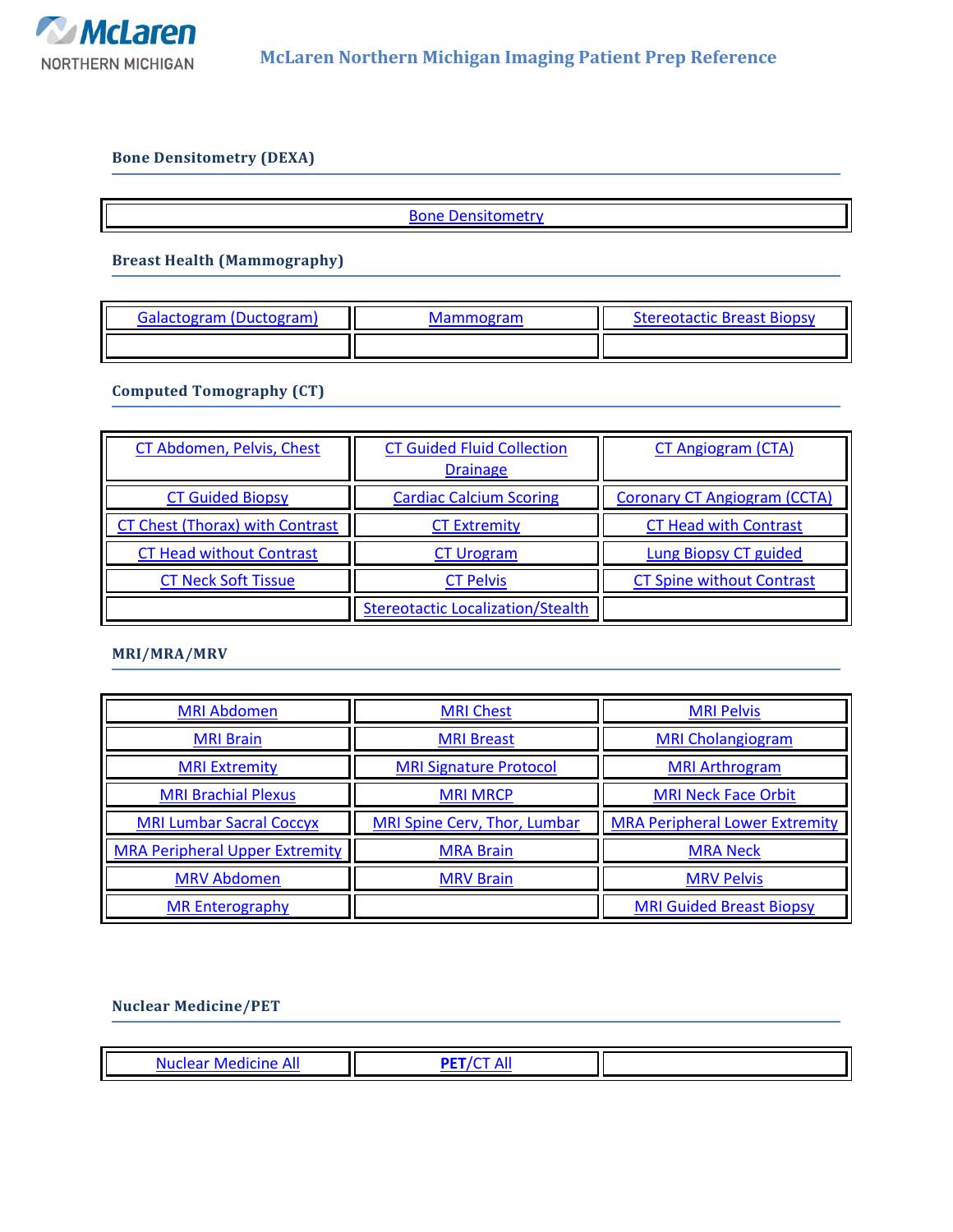

 **Date of Exam \_\_\_\_\_\_\_\_\_\_\_\_\_\_\_\_\_ Time\_\_\_\_\_\_\_\_\_\_\_\_\_ Location\_\_\_\_\_\_\_\_\_\_\_\_\_\_\_\_\_** 

### **Ultrasound**

| US Abdomen                           | <b>US Abdomen Pelvis Combo</b> | US Abd Doppler Hep Veins Portal |  |  |
|--------------------------------------|--------------------------------|---------------------------------|--|--|
| <b>US Liver Biopsy</b>               | <b>US Kidney Biopsy</b>        | <b>US Paracentesis</b>          |  |  |
| <b>Thyroid Biopsy</b>                | <b>US Thoracentesis</b>        | <b>US Guided Breast Biopsy</b>  |  |  |
| <b>US Pelvic/Renal Bladder Combo</b> | US Pelvic (Transvaginal Only)  |                                 |  |  |

### **X-Ray/Fluoroscopy**

| <b>XR Arthrogram</b>               | <b>Barium Enema</b>                   | <b>Barium Enema - Pediatric</b>     |
|------------------------------------|---------------------------------------|-------------------------------------|
|                                    | <b>Upper GI/Esophogram Combo</b>      | <b>Lumbar Puncture/Cisternogram</b> |
| Cystogram                          | Esophagram                            |                                     |
| <b>Esophagram Upper GI Combo</b>   | <b>Fluoro Guided Injection</b>        | <b>GI Tube Introduction</b>         |
| Hysterosalpingogram                | <b>Fluoro Guided Injection Ref Dr</b> | <b>XR IVP</b>                       |
| <b>XR IVP Pediatric</b>            | <b>Lumbar Puncture</b>                | LP Methatrexate Chemo               |
| <b>XR LP/Intrathecal Injection</b> |                                       | <b>Myelogram</b>                    |
| <b>Skeletal Bone Survey Mets</b>   | <b>Small Bowel</b>                    | <b>XR TMJ</b>                       |
| <b>T-Tube Cholangiogram</b>        | <b>Upper GI</b>                       | <b>Upper GI and Small Bowel</b>     |
| <b>Venogram Lower Extremity</b>    | Loopogram                             | <b>Video Swallow</b>                |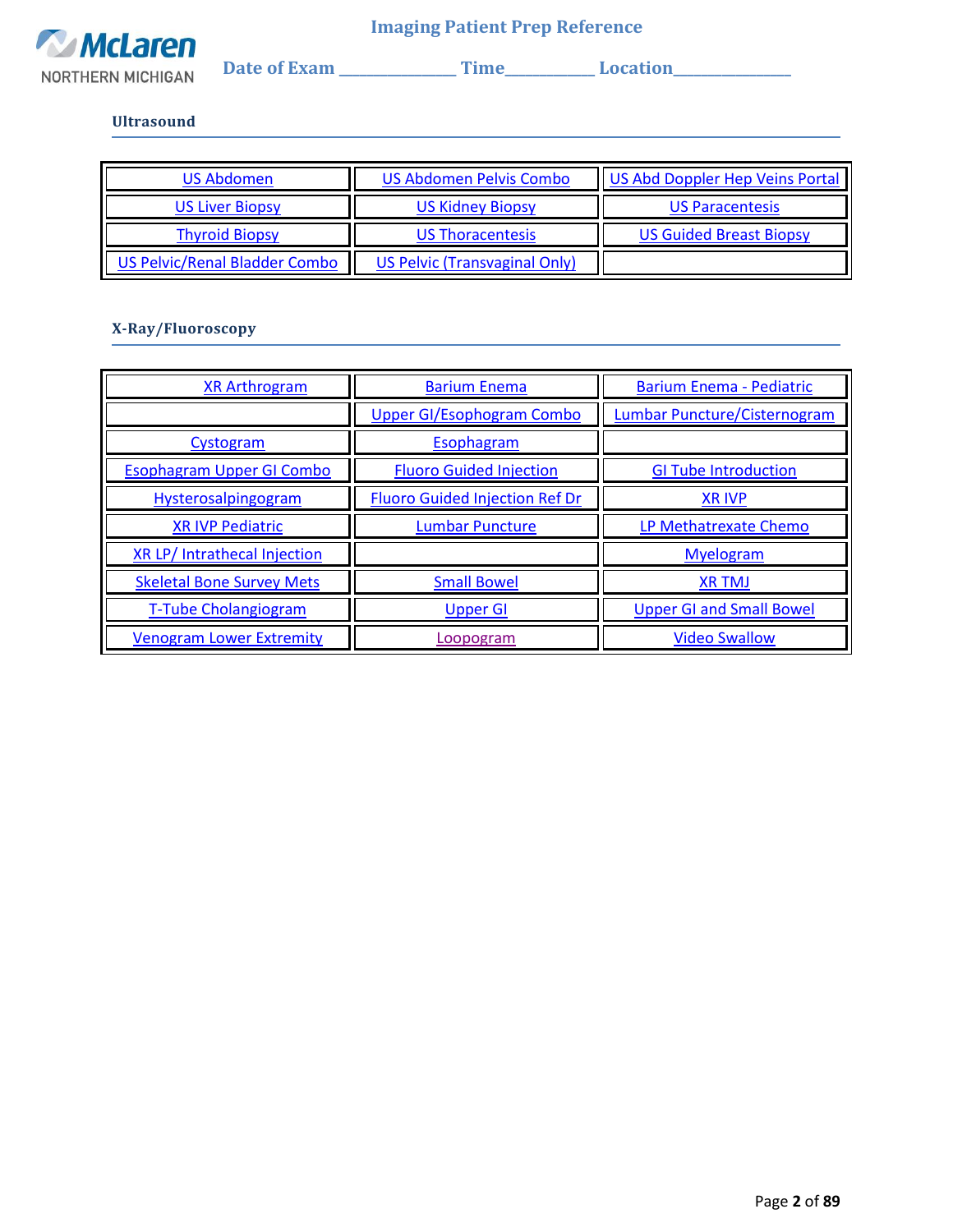

## <span id="page-2-0"></span>*Bone Densitometry (DEXA)*

### **DAY OF APPOINTMENT:**

- ➢ Wear comfortable clothing with no zipper, snaps or metal buttons.
- ➢ Do not take calcium supplements on day of appointment. You may continue to take Fosamax.

### **ARRIVAL:**

- ➢ Cheboygan: Please register at the Emergency Department entrance if you are having your testing done in Cheboygan.
- ➢ Petoskey:
	- o Enter through the McLaren Main Entrance.
	- $\circ$  Check in at one of the kiosks and then take M elevator to Concourse Level.
	- $\circ$  On Concourse Level, wait in the Hospital Registration area until called to a registration window.
	- o After completing registration, go down the ramp and turn left. Turn left again at the T in the hallway.
	- $\circ$  Turn right at the end of the hall. There is a colored red block on the floor outside of the waiting room for Bone Densitometry.

**NEED TO CANCEL OR RESCHEDULE?** Please call the Central Scheduling Department toll free at 866- 487-3100

**PREGNANT:** If you are or could be pregnant, please notify your physician. There is a chance that the exam may need to be rescheduled.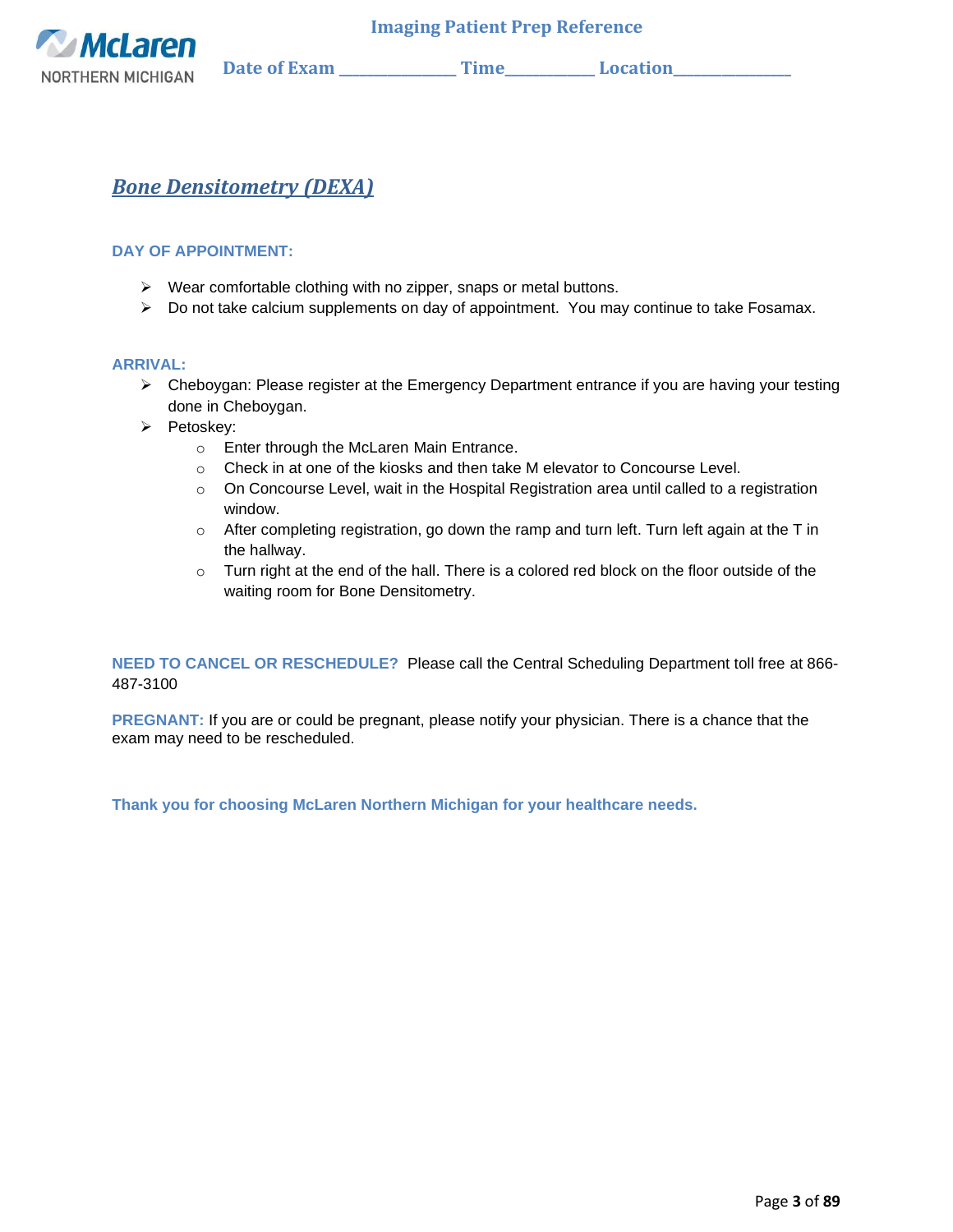

# <span id="page-3-0"></span>**Mammography Galactogram (Ductogram)**

**PRIOR TO YOUR APPOINTMENT:** If you have had mammograms done at another facility, please forward your records/films to:

McLaren Northern Michigan Film Library 416 Connable Avenue Petoskey, MI 49770

**DAY OF APPOINTMENT:** Please do not use deodorant, lotions, perfumes, or powders. You must be able to produce a discharge.

#### **ARRIVAL:**

Petoskey: Enter through the McLaren Main Entrance.

- $\circ$  Check in at one of the kiosks and then take M elevator to Concourse Level.
- $\circ$  On Concourse Level, wait in the Hospital Registration area until called to a registration window.
- $\circ$  After completing registration, go down the ramp and turn left. Turn left again at the T in the hallway.
- $\circ$  Turn right at the end of the hall. There is a colored red block on the floor outside of the waiting room for Mammography.

**NEED TO CANCEL OR RESCHEDULE?** Please call the Scheduling Department at 866-487-3100

**PREGNANT:** If you are or could be pregnant, please notify your physician. There is a chance that the exam may need to be rescheduled.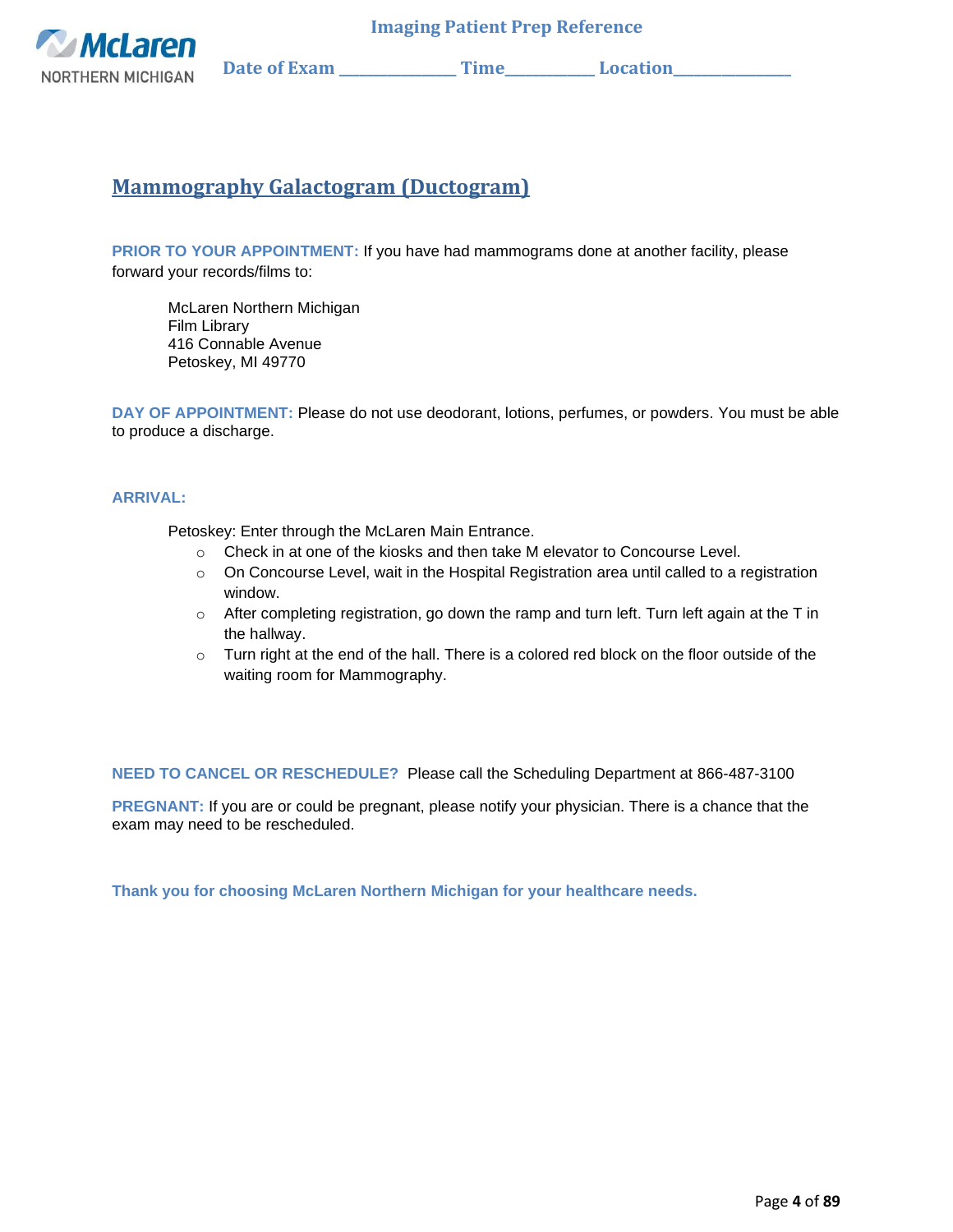

### <span id="page-4-0"></span>**Mammogram**

**PRIOR TO YOUR APPOINTMENT:** If you have had mammograms done at another facility, please forward your records/films to:

McLaren Northern Michigan Film Library 416 Connable Avenue Petoskey, MI 49770

### **DAY OF APPOINTMENT:**

Please do not use deodorant, lotions, perfumes, or powders.

#### **ARRIVAL:**

#### Cheboygan Campus

➢ Please register at the Emergency Department entrance if you are having your testing done in Cheboygan.

#### Petoskey Campus

- o Enter through the McLaren Main Entrance.
- $\circ$  Check in at one of the kiosks and then take M elevator to Concourse Level.
- $\circ$  On Concourse Level, wait in the Hospital Registration area until called to a registration window.
- $\circ$  After completing registration, go down the ramp and turn left. Turn left again at the T in the hallway.
- $\circ$  Turn right at the end of the hall. There is a colored red block on the floor outside of the waiting room for Mammography.

**Pregnant:** If you are or could be pregnant, please notify your physician. There is a chance that the exam may need to be rescheduled.

**NEED TO CANCEL OR RESCHEDULE?** Please call the Scheduling Department at 866-487-3100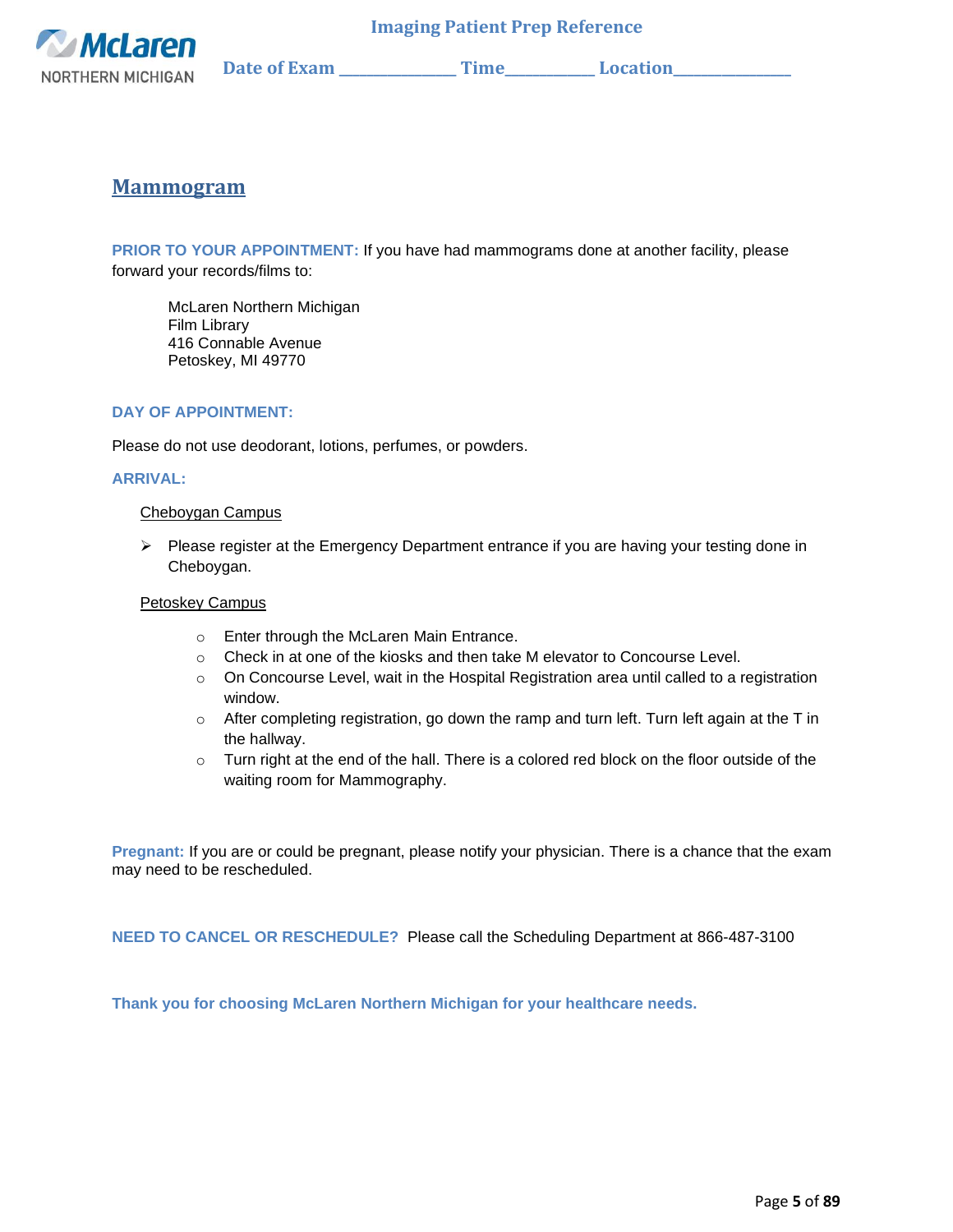

## <span id="page-5-0"></span>**Stereotactic Breast Biopsy**

Instructions: If you are scheduled for a Stereotactic Biopsy you may have a light lunch prior to your appointment.

Medications to Hold: None. If on Coumadin or Warfarin, INR must be ≤ 3.

Prior to Your Appointment: If you have had mammograms done at another facility, please forward your records/films to:

McLaren Northern Michigan Film Library 416 Connable Avenue Petoskey, MI 49770

The Day of Your Appointment: Please do not use deodorant, lotions, perfumes, or powders.

### Arrival at the Hospital:

- o Enter through the McLaren Main Entrance.
- $\circ$  Check in at one of the kiosks and then take M elevator to Concourse Level.
- $\circ$  On Concourse Level, wait in the Hospital Registration area until called to a registration window.
- $\circ$  After completing registration, go down the ramp and turn left. Turn left again at the T in the hallway.
- o Turn right at the end of the hall. There is a colored red block on the floor outside of the waiting room for Mammography.

NEED TO CANCEL OR RESCHEDULE? Please call the Scheduling Department at 866-487-3100

Pregnant: If you are or could be pregnant, please notify your physician. There is a chance that the exam may need to be rescheduled.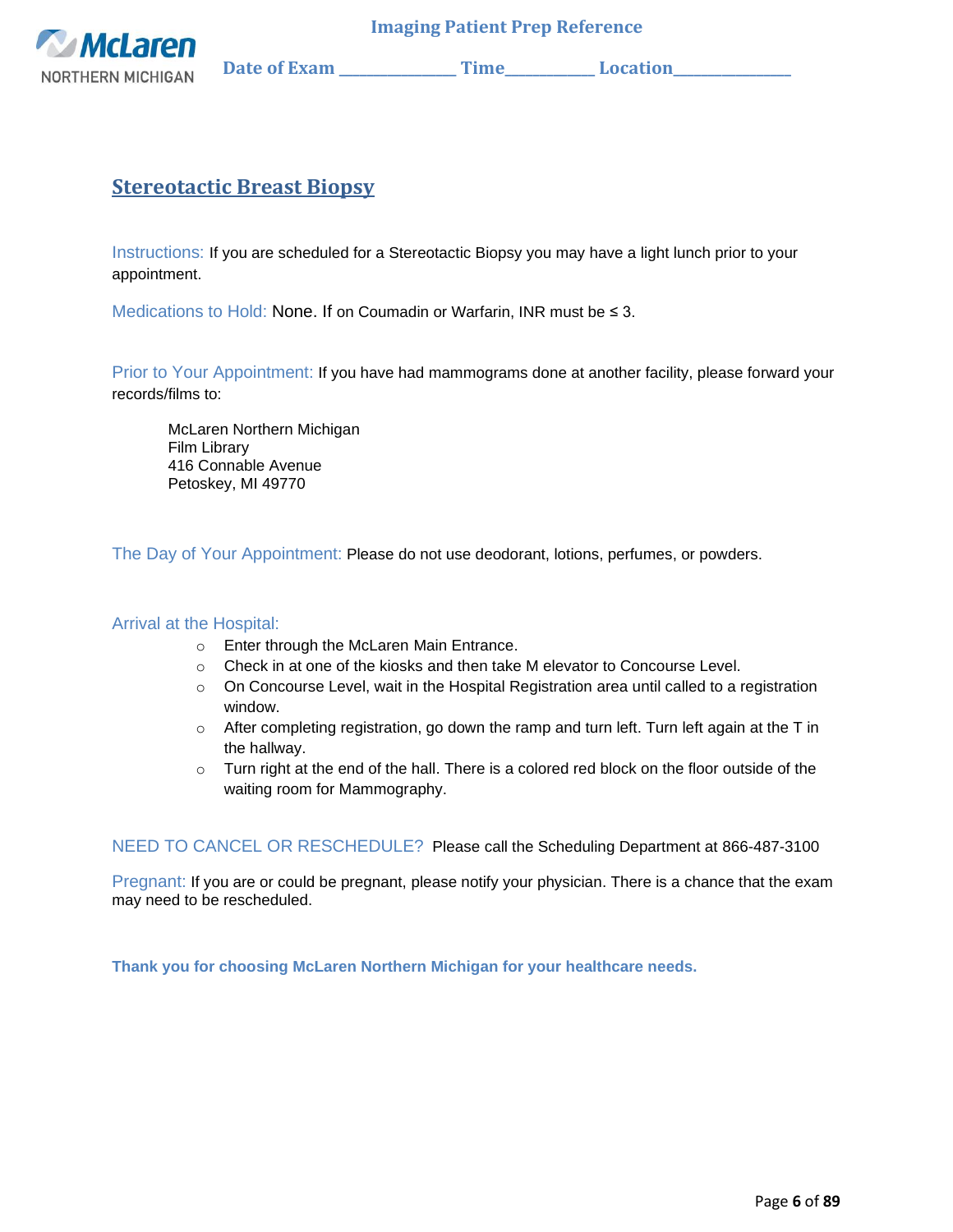

## <span id="page-6-0"></span>**CT Abdomen, Pelvis, Chest**

**PREP:** Do not eat or drink anything 4 hours prior to your scheduled appointment time.

**DAY OF EXAM:** You will need to arrive 1 hour and 15 minutes early to start drinking the oral contrast for this exam. (\*see alternative arrival times below)

### **ALTERNATIVE ARRIVAL TIMES:**

- ➢ \* Patients being scanned for KIDNEY STONES will not be given oral contrast. Please arrive 30 minutes prior to your exam time.
- $\triangleright$  \* Pre-op Vascular (CTA) and AAA patients and will not be given Oral Contrast. Please 30 minutes before your test time.

### **ARRIVAL LOCATION:**

Cheboygan Campus: Please register at the Emergency Department entrance if you are having your testing done in Cheboygan.

Petoskey Campus: Enter through the McLaren Main Entrance. Check in at one of the kiosks and then take M elevator to Concourse Level. On Concourse Level, wait in the Hospital Registration area until called to a registration window. After completing registration, go down the ramp and turn left. Turn left again at the T in the hallway. Turn right at the end of the hall. There is a colored yellow block on the floor outside of the hallway leading to the waiting room for CT. Wait in waiting room until staff comes to get you.

#### **PRECAUTIONS/CONTRAINDICATIONS:**

- ➢ **PREGNANCY:** If there is any chance of pregnancy, please notify your physician. There is a chance that the exam may need to be rescheduled.
- ➢ **POOR RENAL (KIDNEY) FUNCTION:** Lab tests may be required.
- ➢ **ALLERGY:** If you have an allergic reaction to IODINE or IV CONTRAST contact your physician. You will need to be pre-medicated before having this exam.
- ➢ **DIABETIC PATIENTS:** If you are taking glucophage, glucovance, metaglip, metformin, actosplusmet, or avandamet do not take day of procedure or for 2 days after procedure.
- ➢ **BREAST FEEDING:** Patients that are breast feeding will not be allowed to do so for 48 hours after this procedure if you are given contrast material. It will take 48 hours for the contrast material to leave your body.

**NEED TO CANCEL OR RESCHEDULE?** Please call the Scheduling Department at 866-487-3100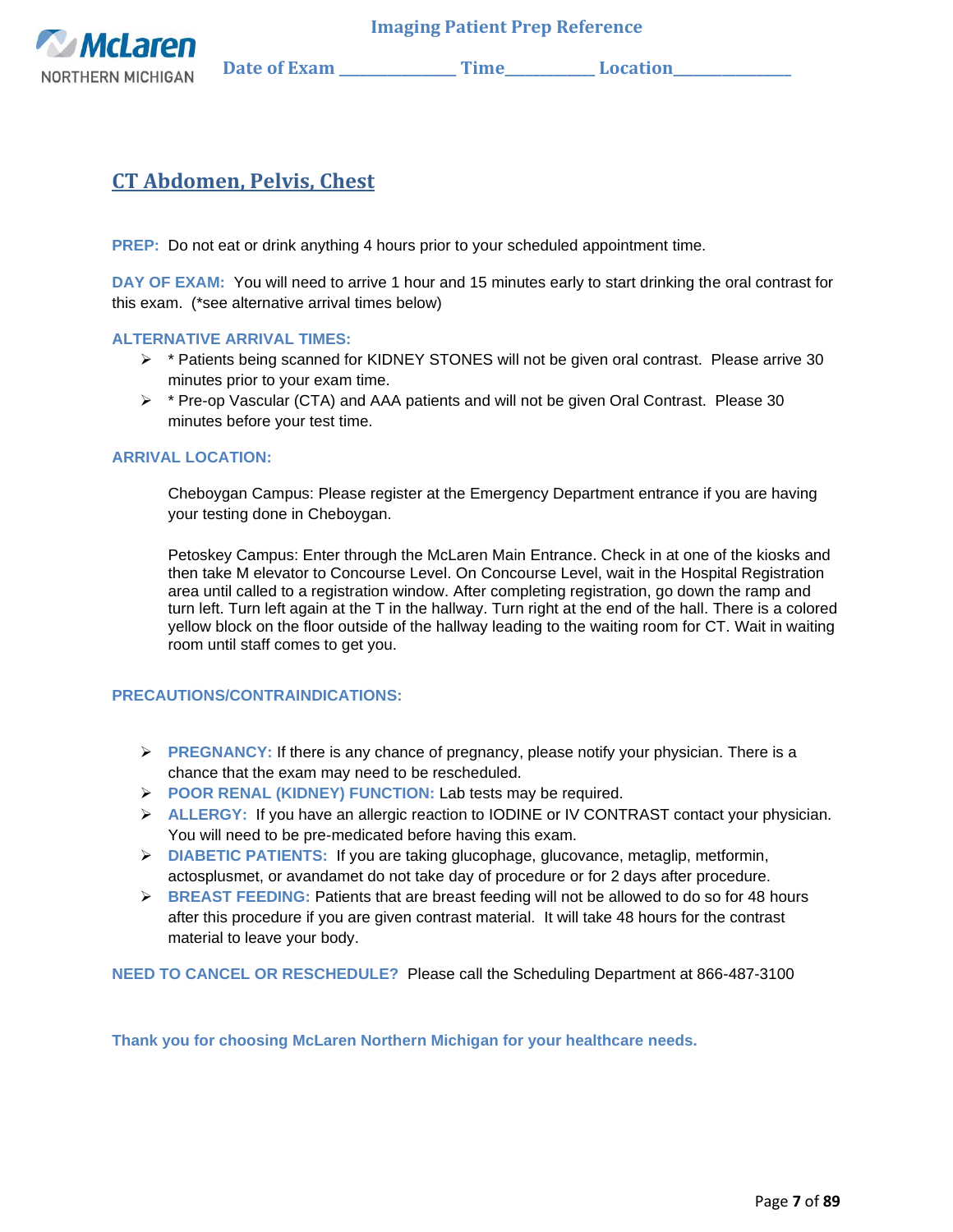

# <span id="page-7-0"></span>**CT Guided Fluid Collection Drainage**

Previous Imaging Exams: If you have images that were performed at another facility that pertain to the scheduled procedure, they should be sent to McLaren Northern Michigan Imaging Department to be viewed by a Radiologist prior to your procedure. Contact the McLaren Northern Michigan Film Library at (231) 487-4182 regarding images.

Notify the Radiology Nurse at (231) 487-7326:

- If you have any questions prior to your procedure
- If you are pregnant or nursing
- If you are unable to comply with the CT Guided Biopsy prep instructions

**PREP INSTRUCTIONS**Procedural sedation is planned.

- Nothing to eat for 6 hours prior to your procedure.
- Nothing to drink for 4 hours prior to your procedure
- You may have sips of water with meds
- You must have a driver to take you home
- Shower with antibacterial soap prior to your procedure

**LABS** You will need to have a PT/INR, CBC, and CMP drawn within 2 weeks of your scheduled biopsy. If these labs are not done, we will draw your labs when we start your IV for the procedure.

#### **MEDICATIONS**

WATER PILLS**:** Do not take Lasix/furosemide or Bumex/bumetidine on the morning of your procedure.

DIABETICS**:** Instructions will be given during your nursing pre-call by surgical admissions.

#### **BLOOD THINNERS (ANTICOAGULANTS/ANTIPLATELETS)**

#### **Blood thinners need to be discussed with your doctor or provider prior to stopping.**

Refer to American journal of radiology. Link: ajronline.org/doi/pdf/10.2214/AJR.14.13342

#### **TABLE 1: Nonvascular Percutaneous Procedures and Risk of Bleeding**

| Low Risk                                                                                | <b>Moderate Risk</b>                                                                                                                                                   | <b>High Risk</b>                                                 |  |  |
|-----------------------------------------------------------------------------------------|------------------------------------------------------------------------------------------------------------------------------------------------------------------------|------------------------------------------------------------------|--|--|
| <b>Thoracentesis</b>                                                                    | Intraabdominal (excluding liver and spleen) and<br>retroperitoneal (excluding renal) biopsy or<br>drainage, lung, chest wall, or retroperitoneal<br>biopsy or drainage | Renal, hepatic, or splenic parenchymal biopsy                    |  |  |
| <b>Paracentesis</b>                                                                     | Percutaneous cholecystostomy tube (original<br>placement and exchanges)                                                                                                | Biliary intervention (new tract)                                 |  |  |
| Superficial aspiration or drainage (excluding<br>intrathoracic or intraabdominal sites) | Simple RFA procedure                                                                                                                                                   | Complex <sup>ª</sup> RFA procedure                               |  |  |
| Superficial biopsy (thyroid, peripheral lymph<br>nodes, breast)                         | Gastrostomy tube placement (original placement<br>and exchanges)                                                                                                       | Nephrostomy tube placement (original placement<br>and exchanges) |  |  |
| Drainage catheter exchange                                                              | <b>Biliary tube exchange</b>                                                                                                                                           | Lumbar puncture, myelography, epidural injection                 |  |  |

Note-RFA = radiofrequency ablation.

<sup>a</sup>A complex RFA procedure entails treatment of a lesion in a location near maior vessels or when a large amount of hepatic or nonhepatic parenchyma must be traversed to access the lesion.

Copyright AJR:205 August 2015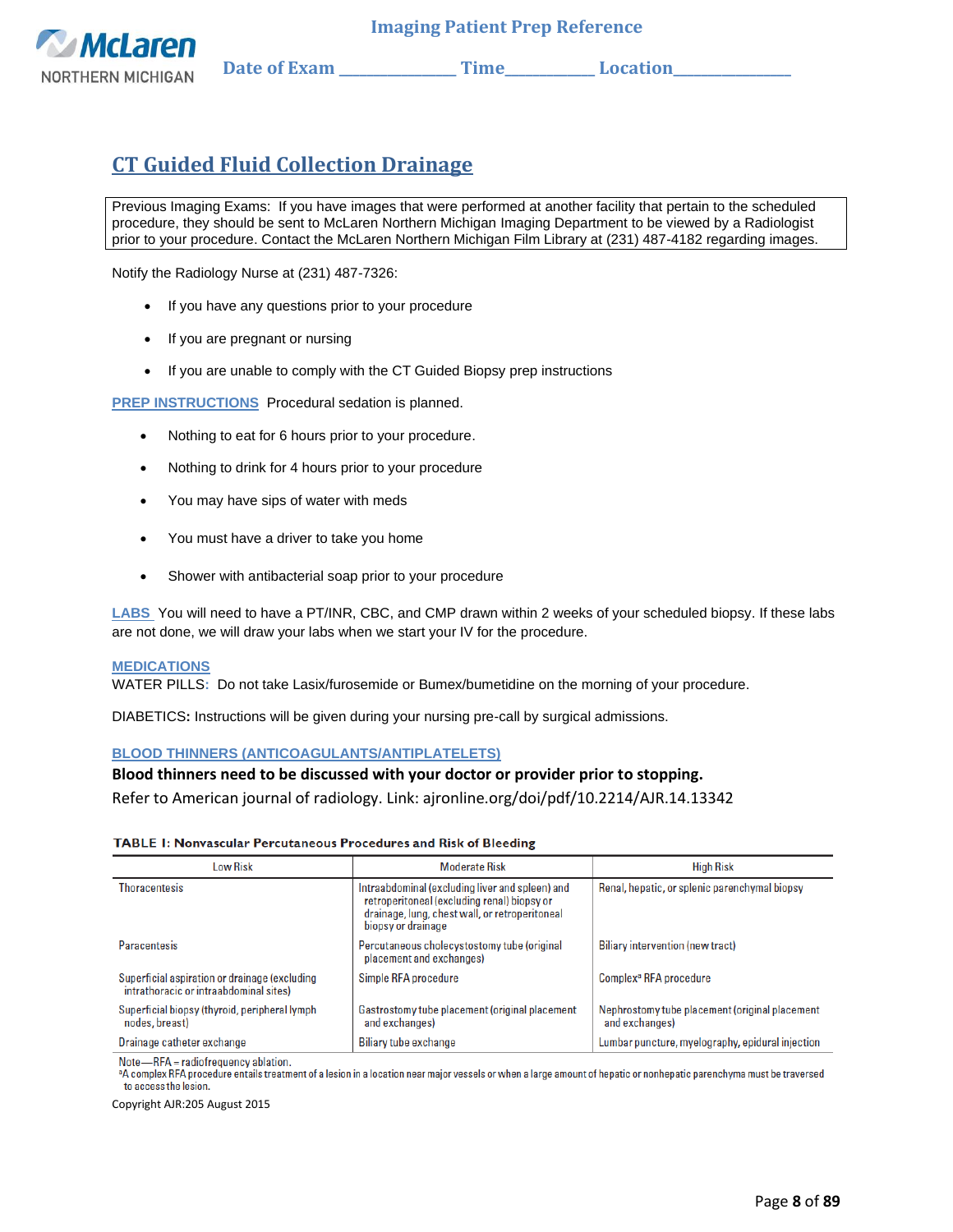|                    |                          | Interval Between Last Dose and Procedure |                           | <b>Resumption After Procedure</b> |                             |                           |  |
|--------------------|--------------------------|------------------------------------------|---------------------------|-----------------------------------|-----------------------------|---------------------------|--|
| <b>Medication</b>  | <b>Low Bleeding Risk</b> | <b>Medium Bleeding Risk</b>              | <b>High Bleeding Risk</b> | <b>Low Bleeding Risk</b>          | <b>Medium Bleeding Risk</b> | <b>High Bleeding Risk</b> |  |
| Warfarin           | 5d                       | 5d                                       | 5d                        | 12 <sub>h</sub>                   | 12 <sub>h</sub>             | $12 - 24 h$               |  |
| UFH (IV)           | 1 <sub>h</sub>           | 4 <sub>h</sub>                           | 4 <sub>h</sub>            | 1 <sub>h</sub>                    | 1 <sub>h</sub>              | 1 <sub>h</sub>            |  |
| UFH (SQ)           | 4 <sub>h</sub>           | 4 <sub>h</sub>                           | 6h                        | Immediate                         | Immediate                   | 1 <sub>h</sub>            |  |
| LMWH(SQ)           | 12 h                     | 12 h                                     | 12 h                      | 6h                                | 6h                          | 6h                        |  |
| Dabigatran         | 24 h                     | 48h                                      | 72 h                      | 24h                               | 48 h                        | 48h                       |  |
| <b>Rivaroxaban</b> | 24 h                     | 48 h                                     | 48 h                      | 24h                               | 48 h                        | 48 h                      |  |
| Apixaban           | 24 h                     | 48 h                                     | 72 h                      | 24 h                              | 48h                         | 48h                       |  |
| Fondaparinux       | 24 h                     | 36 h                                     | 48 h                      | 6h                                | 6h                          | 6h                        |  |
| Acova              | None                     | 4 h                                      | 4 <sub>h</sub>            | 1 <sub>h</sub>                    | 1 <sub>h</sub>              | 1 <sub>h</sub>            |  |
| <b>Desirudin</b>   | None                     | 4 <sub>h</sub>                           | 4 <sub>h</sub>            | 1 <sub>h</sub>                    | 1 <sub>h</sub>              | 1 <sub>h</sub>            |  |
| <b>Bivalirudin</b> | None                     | 4 h                                      | 4 h                       | 1 <sub>h</sub>                    | 1 h                         | 1 <sub>h</sub>            |  |

#### TABLE 3: Recommendations for Management of Anticoagulants

Note—UFH = unfractionated heparin,  $SQ =$  subcutaneous, LMWH = low-molecular-weight heparin. Data from [6-9, 13, 19].

Copyright AJR:205 August 2015

#### TABLE 5: Recommendations for Management of Antithrombotics

|                      | Interval Between Last Dose and Procedure |                                |                                     | <b>Resumption After Procedure</b>  |                                |                                     |                                                                                                      |
|----------------------|------------------------------------------|--------------------------------|-------------------------------------|------------------------------------|--------------------------------|-------------------------------------|------------------------------------------------------------------------------------------------------|
| <b>Medication</b>    | <b>Low Bleeding</b><br><b>Risk</b>       | Medium<br><b>Bleeding Risk</b> | <b>High Bleeding</b><br><b>Risk</b> | <b>Low Bleeding</b><br><b>Risk</b> | Medium<br><b>Bleeding Risk</b> | <b>High Bleeding</b><br><b>Risk</b> | Comment                                                                                              |
| ASA, low dose        | <b>None</b>                              | <b>None</b>                    | <b>None</b>                         | Immediate                          | Immediate                      | Immediate                           |                                                                                                      |
| ASA, high dose       | None                                     | 5 d                            | 5d                                  | Immediate                          | Immediate                      | Immediate                           |                                                                                                      |
| ASA and dipyridamole | 2d                                       | 5d                             | 5d                                  | Immediate                          | Immediate                      | Immediate                           |                                                                                                      |
| <b>NSAIDs</b>        | <b>None</b>                              | <b>None</b>                    | $24 h - 10 d$                       | Immediate                          | Immediate                      | Immediate                           | Variability in duration of action, long<br>acting NSAIDs require longer<br>interval before procedure |
| Cilostazol           | <b>None</b>                              | <b>None</b>                    | 24 h                                | Immediate                          | Immediate                      | Immediate                           |                                                                                                      |
| <b>Clopidogrel</b>   | 5d                                       | 5d                             | 5d                                  | Immediate                          | Immediate                      | Immediate                           |                                                                                                      |
| Prasugrel            | 5d                                       | 5d                             | 7d                                  | 24 h                               | 24 h                           | 24 h                                |                                                                                                      |
| Ticagrelor           | 5d                                       | 5d                             | 7d                                  | 24 h                               | 24 h                           | 24h                                 |                                                                                                      |
| Tirofiban            |                                          |                                |                                     |                                    |                                |                                     | Recent surgery is a contraindication<br>(within 4 wk)                                                |
| Eptifibatide         |                                          |                                |                                     |                                    |                                |                                     | Recent surgery is a contraindication<br>(within 6 wk)                                                |
| Abciximab            | ΝR                                       | <b>NR</b>                      | ΝR                                  |                                    |                                |                                     | Recent surgery is a contraindication<br>(within 6 wk)                                                |

Note-Dash (-) indicates that there are no recommendations available. ASA = acetylsalicylic acid (aspirin), NSAIDs = nonsteroidal antiinflammatory drugs, NR = not recommended. Data from [6-9, 13, 19, 41].

Copyright AJR:205 August 2015

#### **ARRIVAL**

Enter through the McLaren Main Entrance. Check in at one of the kiosks and then take M Elevator to Concourse Level. On Concourse Level, wait in the Hospital Registration area until called to a registration window. After completing registration, go down the ramp and turn left. Turn left again at the T in the hallway. Turn right at the end of the hall. There is a colored yellow block on the floor outside of the hallway leading to the waiting room for CT. Wait in waiting room until staff comes to get you. Plan to be at McLaren Northern Michigan for 4- 6 hours.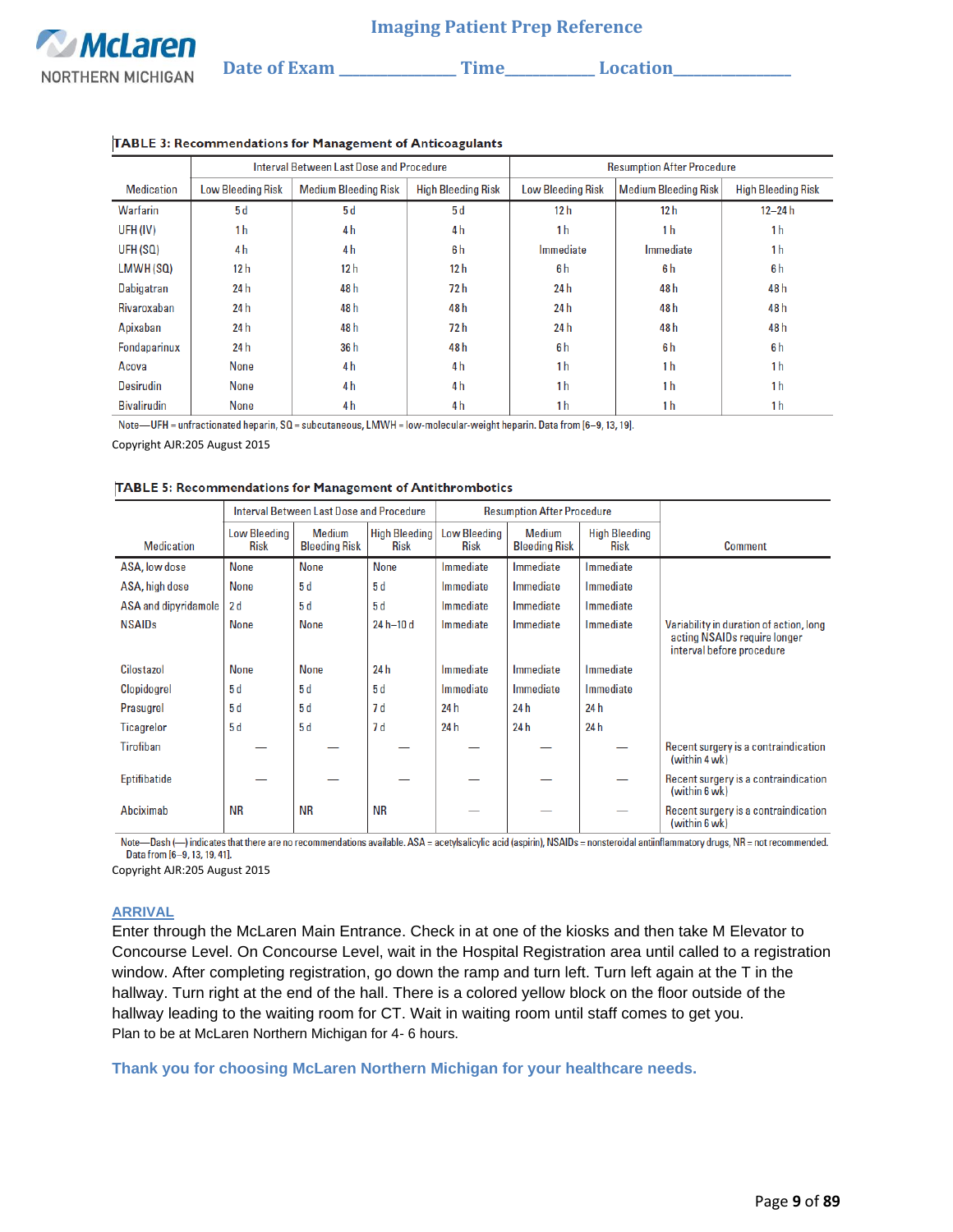

# <span id="page-9-0"></span>**CT Angiogram (CTA)**

**PREP:** Do not eat or drink anything 4 hours prior to your scheduled appointment time. Please arrive 45 minutes prior to your exam time.

### **ARRIVAL:**

Cheboygan Campus: Please register at the Emergency Department entrance if you are having your testing done in Cheboygan.

Petoskey Campus: Enter through the McLaren Main Entrance. Check in at one of the kiosks and then take M elevator to Concourse Level. On Concourse Level, wait in the Hospital Registration area until called to a registration window. After completing registration, go down the ramp and turn left. Turn left again at the T in the hallway. Turn right at the end of the hall. There is a colored yellow block on the floor outside of the hallway leading to the waiting room for CT. Wait in waiting room until staff comes to get you.

### **PRECAUTIONS/CONTRAINDICATIONS**

- ➢ **PREGNANCY:** If there is any chance of pregnancy, please notify our Radiology Liaison at 231- 487-7204. There is a chance that the exam may need to be rescheduled.
- ➢ **POOR RENAL (KIDNEY) FUNCTION:** Lab tests may be required.
- ➢ **ALLERGY:** If you have an allergic reaction to IODINE or IV CONTRAST contact your physician. You will need to be pre-medicated before having this exam.
- ➢ **DIABETIC PATIENTS:** If you are taking glucophage, glucovance, metaglip, metformin, actosplusmet, or avandamet do not take day of procedure or for 2 days after procedure.
- ➢ **BREAST FEEDING:** Patients that are breast feeding will not be allowed to do so for 48 hours after this procedure if you are given contrast material. It will take 48 hours for the contrast material to leave your body.

**INSULIN DEPENDENT DIABETICS:** Take 1/2 of usual AM dose of insulin the morning of the exam.

**PREGNANT:** If you are or could be pregnant, please notify your physician. There is a chance that the exam may need to be rescheduled.

**NEED TO CANCEL OR RESCHEDULE?** Please call the Scheduling Department at 866-487-3100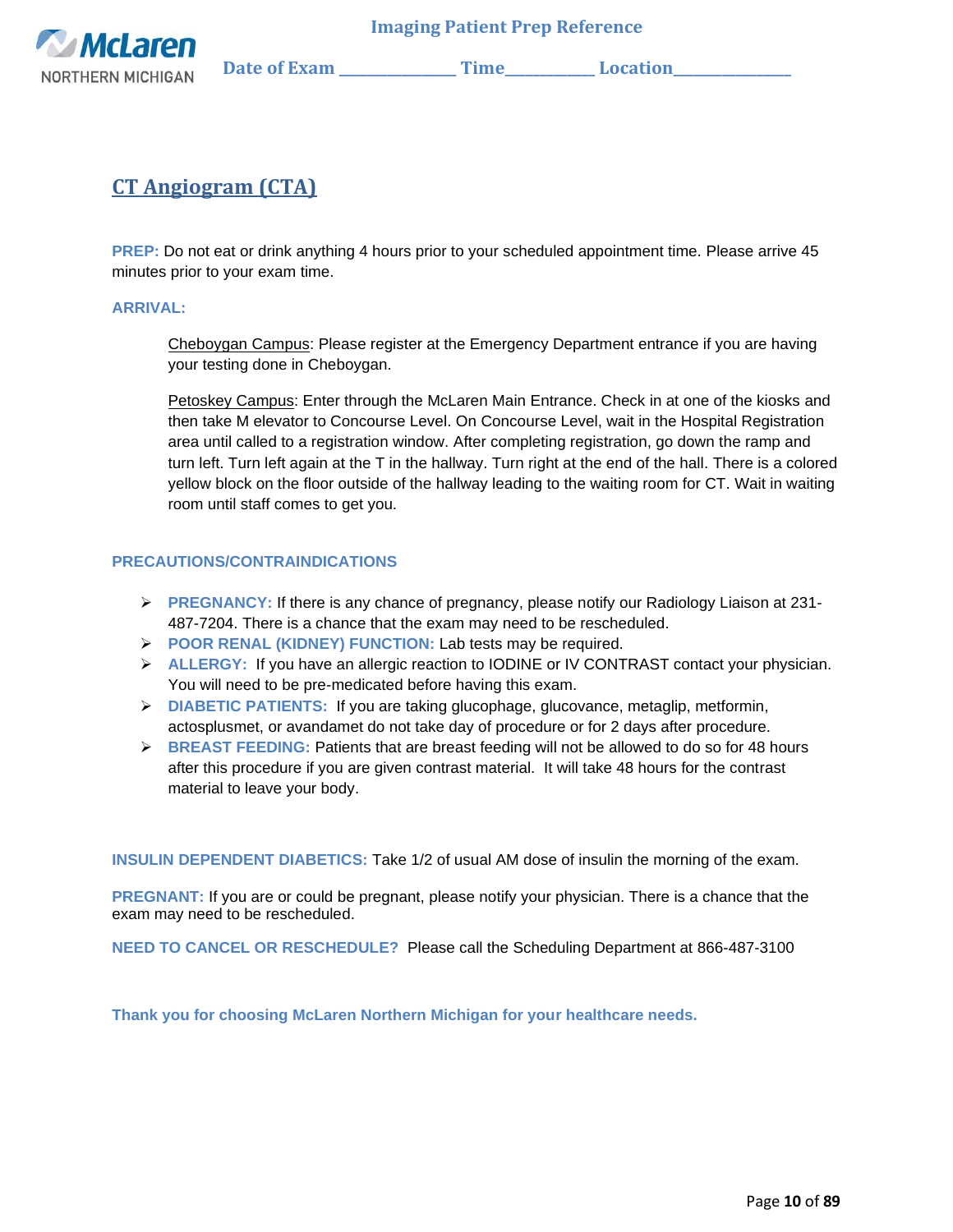

# **CT Angiogram (CTA)**

A nurse will call you prior to your appointment date with prep instructions and to update your health history information.

**PREP:** Do not eat or drink anything after midnight before your scheduled procedure time.

**Lab Test:** You will need a PT and a PTT lab tests prior to appointment date. Your doctor will need to order these lab tests for you. You may hand carry the results or have them faxed to the department at Northern Michigan.

### **BLOOD THINNERS:**

- ➢ ASPIRIN Do not take for three days before this procedure (the procedure is performed on the fourth day).
- ➢ COUMADIN (Warafin) Do not take this medication for three days before this procedure (procedure performed on the fourth day).
- ➢ PLAVIX (Clopidogrel) Do not take for five days before this procedure (the procedure is performed on the sixth day).
- ➢ PRADAXA (Dibigatram Etexilate) Do not take for five days before this procedure (the procedure is performed on the sixth day).

Please notify the Radiology Liaison at 231-487-7204 if you are unable to comply with the above blood thinner protocol.

**DIABETICS:** Take 1/2 dose of usual morning insulin.

**DIABETIC PATIENTS:** If you are taking glucophage, glucovance, metaglip, metformin, actosplusmet, or avandamet do not take day of procedure or for 2 days after procedure.

**KIDNEY BIOPSY:** If you are having a biopsy of you Kidney you will be admitted to the hospital overnight for observation.

#### **MEDICATIONS:**

- $\triangleright$  Take any other medications at normal time with sips of water.
- $\triangleright$  Bring all of your medications with you to the hospital.

**ARRIVAL TIME:** You will need to call the day before your procedure for arrival time. The toll free number is 1-866-487-4840. If your procedure is on Monday, please call the Friday before your procedure date. If your procedure is scheduled the day after a holiday, please call the working day before the holiday for your arrival time.

**IF YOU ARE BREAST FEEDING:** You will not be allowed to breast feed for 48 hours after this procedure. It takes 48 hours for the contrast material to leave the body.

**PREGNANT:** If you are or could be pregnant, please notify your physician. There is a chance that the exam may need to be rescheduled.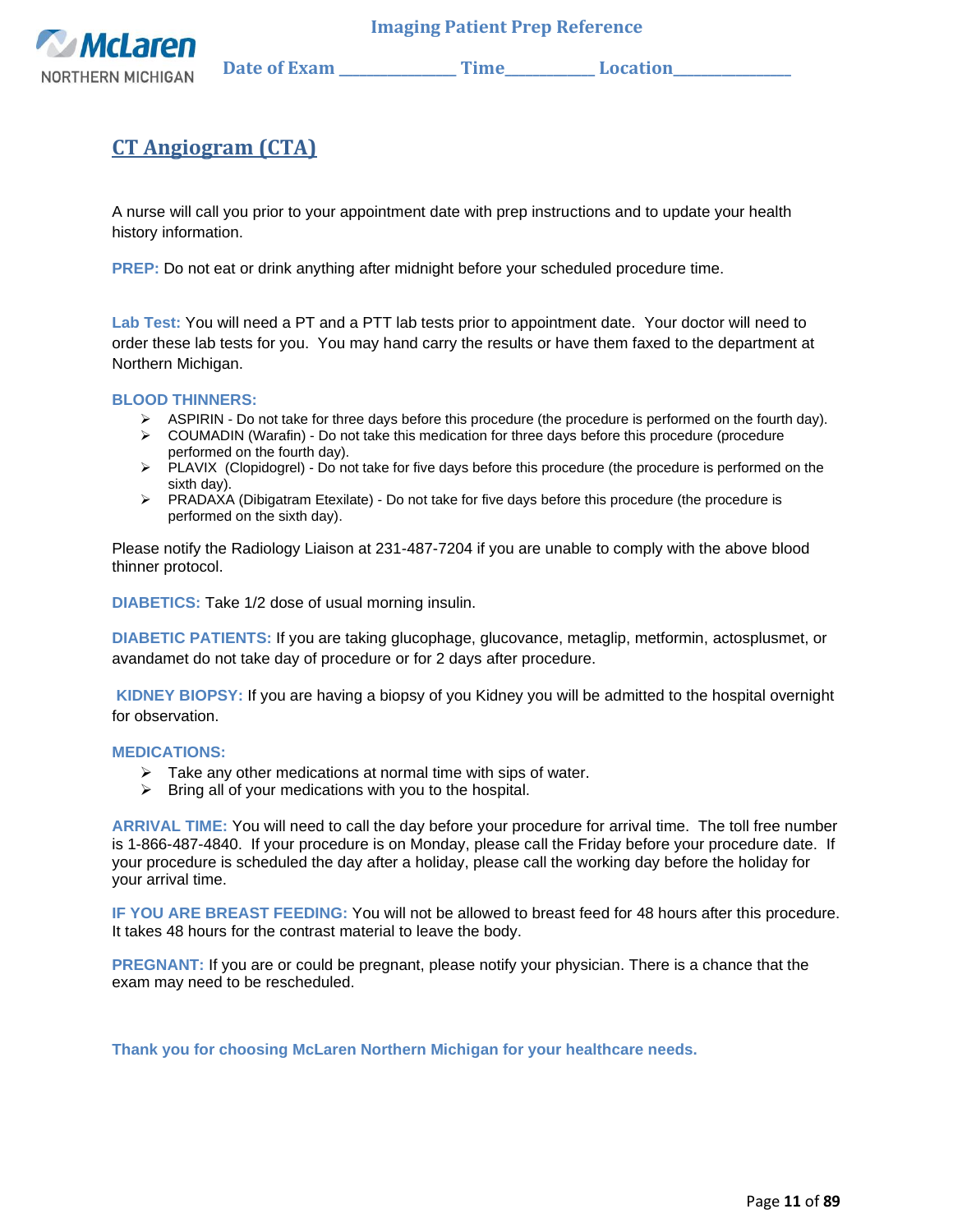

# <span id="page-11-0"></span>**Cardiac Calcium Scoring**

- $\triangleright$  If the patient has a physician order for the exam which includes a non screening diagnosis then the Patients insurance will be billed for the exam. Make sure that ABN checking is done for all Medicare and Medicare Advantage Patients to determine if the diagnosis is payable or an ABN will need to be issued.
- ➢ If the Patient schedules (self-refers) themselves without an order, the Patient must pay for \$250 prior to the exam or at time of exam at one of the Registration areas.
- ➢ The cost of this procedure includes the Radiologist reading cost.
- $\triangleright$  Register for your appointment in the Radiology waiting room on the main floor of McLaren Northern Michigan.

**PREP:** There is no prep for this procedure. Please arrive 30 minutes prior to your exam time.

**PREGNANT:** If you are or could be pregnant, please notify your physician. There is a chance that the exam may need to be rescheduled.

**NEED TO CANCEL OR RESCHEDULE?** Please call the Scheduling Department at 866-487-3100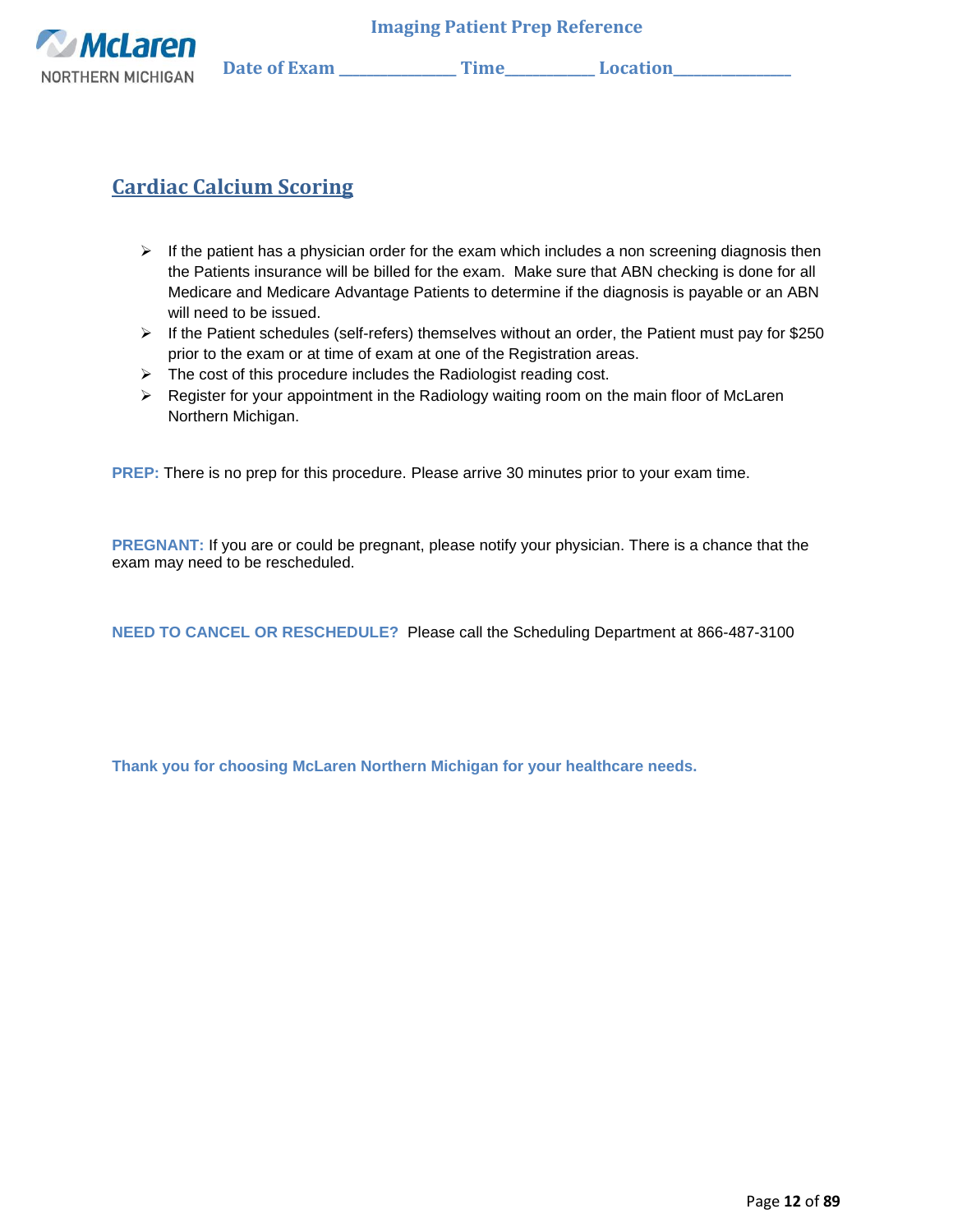

# <span id="page-12-0"></span>**Coronary CT Angiogram (CCTA)**

You have been scheduled for a Cardiac CTA scan at McLaren Northern Michigan in Petoskey. Please register for your appointment in the Hospital Registration area 1 hour before your scheduled procedure.

Prior to the scan you will have an intravenous (IV) catheter inserted. This catheter will be used to inject the contrast necessary for the scan. The total time that you will spend at the hospital, including registration, monitoring of vital signs, IV start, scan, and recovery is approximately 2 hours.

**PREP:** Drink plenty of fluids the day before your exam. Nothing by mouth (NPO) 4 hours before your procedure. You may take your scheduled medications with as little water as possible.

Wear loose comfortable clothing the day of your procedure. Avoid wearing a bra with underwires.

M**EDICATION INSTRUCTIONS:** If your physician has provided you with a beta-blocker, please take it 2 hours prior to your arrival time. Questions? Call (231) 487-7326 to speak with the Radiology nurse.

- 48 hours prior to your procedure No Viagra, Levitra, or Cialis
- 24 hours prior to your procedure No alcohol
- 12 hours prior to your procedure No caffeine; no coffee, tea, colas, chocolate, decaffeinated coffees or teas, Excedrine, or No-Doze
- 4 hours prior to your procedure Nothing to eat or drink (NPO)

#### **PRECAUTIONS/CONTRAINDICATIONS**

- ➢ **PREGNANCY:** If there is any chance of pregnancy, please notify our Radiology Liaison at 231- 487-7204. There is a chance that the exam may need to be rescheduled.
- ➢ **POOR RENAL (KIDNEY) FUNCTION:** Lab tests may be required.
- ➢ **ALLERGY:** If you have an allergic reaction to IODINE or IV CONTRAST contact your physician. You will need to be pre-medicated before having this exam.
- ➢ **DIABETIC PATIENTS:** If you are taking glucophage, glucovance, metaglip, metformin, actosplusmet, or avandamet do not take day of procedure or for 2 days after procedure.
- ➢ **BREAST FEEDING:** Patients that are breast feeding will not be allowed to do so for 48 hours after this procedure if you are given contrast material. It will take 48 hours for the contrast material to leave your body.

➢

**INSULIN DEPENDENT DIABETICS:** Take 1/2 of usual AM dose of insulin the morning of the exam.

**NEED TO CANCEL OR RESCHEDULE?** Please call the Radiology Nurse at (231) 487-7326.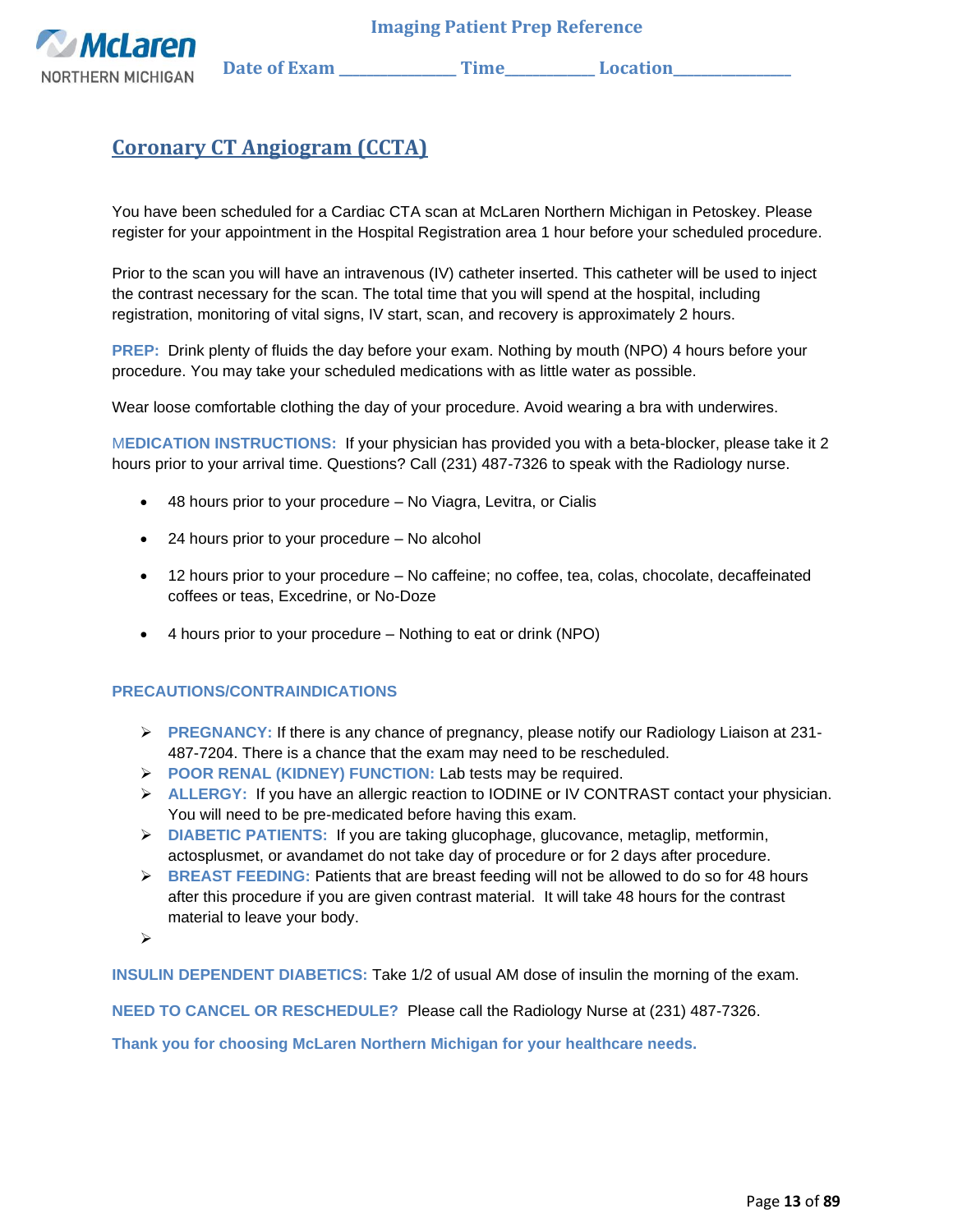**McLaren** NORTHERN MICHIGAN Date of Exam \_\_\_\_\_\_\_\_\_\_\_\_\_\_\_\_Time\_\_\_\_\_\_\_\_\_\_\_\_\_Location\_\_\_\_\_\_\_\_

# <span id="page-13-0"></span>**CT Chest (Thorax) with Contrast**

**PREP:** Do not eat or drink anything 4 hours prior to your scheduled appointment time.

**ARRIVAL:** Please plan to arrive 45 minutes prior to your test time.

Cheboygan Campus: Please register at the Emergency Department entrance if you are having your testing done in Cheboygan.

Petoskey Campus: Enter through the McLaren Main Entrance. Check in at one of the kiosks and then take M elevator to Concourse Level. On Concourse Level, wait in the Hospital Registration area until called to a registration window. After completing registration, go down the ramp and turn left. Turn left again at the T in the hallway. Turn right at the end of the hall. There is a colored yellow block on the floor outside of the hallway leading to the waiting room for CT. Wait in waiting room until staff comes to get you.

### **PRECAUTIONS/CONTRAINDICATIONS**

- ➢ **PREGNANCY:** If there is any chance of pregnancy, please notify our Radiology Liaison at 231- 487-7204. There is a chance that the exam may need to be rescheduled.
- ➢ **POOR RENAL (KIDNEY) FUNCTION:** Lab tests may be required.
- ➢ **ALLERGY:** If you have an allergic reaction to IODINE or IV CONTRAST contact your physician. You will need to be pre-medicated before having this exam.
- ➢ **DIABETIC PATIENTS:** If you are taking glucophage, glucovance, metaglip, metformin, actosplusmet, or avandamet do not take day of procedure or for 2 days after procedure.
- ➢ **BREAST FEEDING:** Patients that are breast feeding will not be allowed to do so for 48 hours after this procedure if you are given contrast material. It will take 48 hours for the contrast material to leave your body.

**INSULIN DEPENDENT DIABETICS:** Take 1/2 of usual AM dose of insulin the morning of the exam.

**NEED TO CANCEL OR RESCHEDULE?** Please call the Scheduling Department at 866-487-3100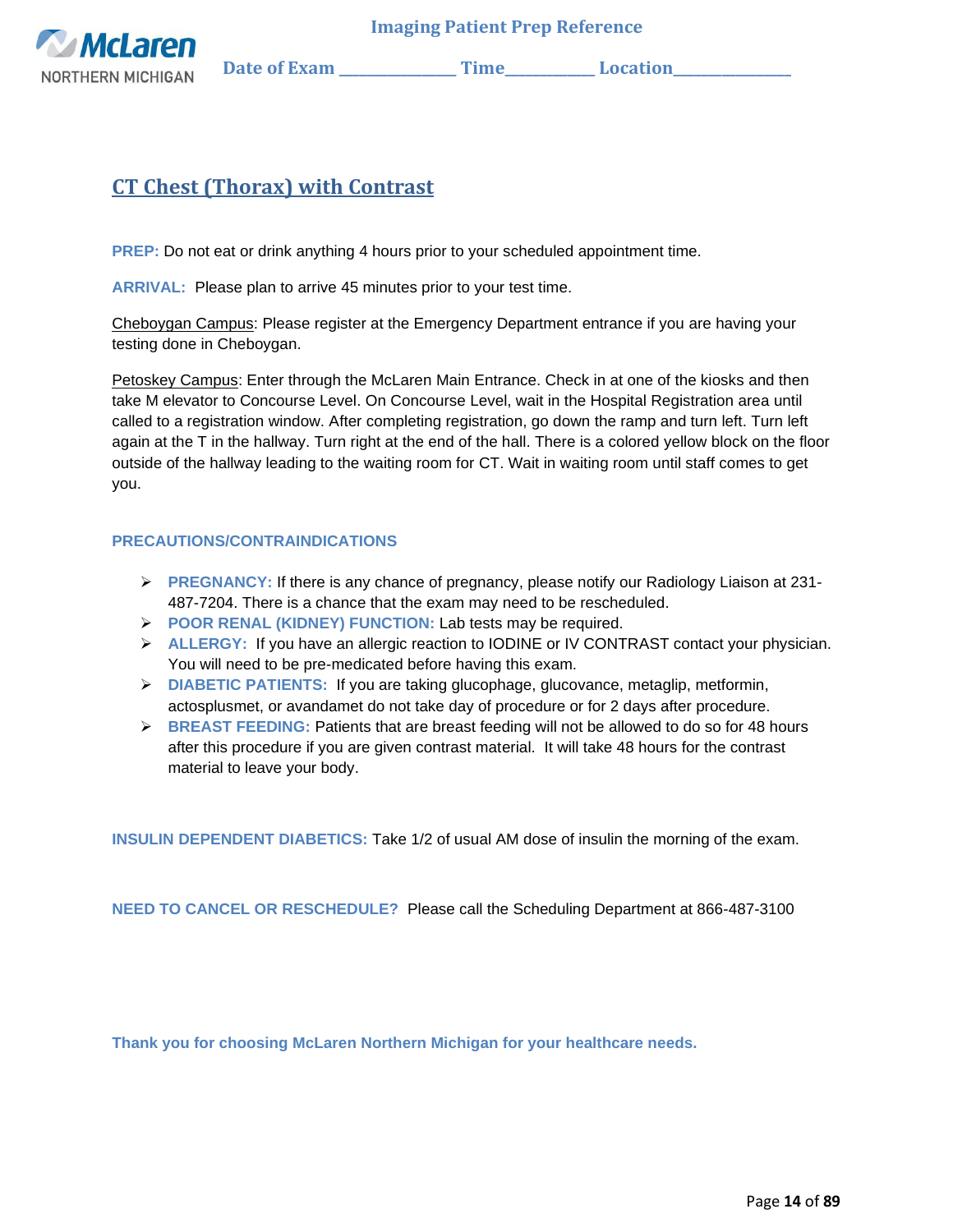

## <span id="page-14-0"></span>**CT Extremity**

**PROTOCOL:** There is a chance that contrast may be needed for this exam depending on the diagnosis.

**PREP:** Do not eat or drink anything 4 hours prior to your scheduled appointment time.

**ARRIVAL:** Please plan to arrive 45 minutes prior to your test time.

Cheboygan Campus: Please register at the Emergency Department entrance if you are having your testing done in Cheboygan.

Petoskey Campus: Enter through the McLaren Main Entrance. Check in at one of the kiosks and then take M elevator to Concourse Level. On Concourse Level, wait in the Hospital Registration area until called to a registration window. After completing registration, go down the ramp and turn left. Turn left again at the T in the hallway. Turn right at the end of the hall. There is a colored yellow block on the floor outside of the hallway leading to the waiting room for CT. Wait in waiting room until staff comes to get you.

### **PRECAUTIONS/CONTRAINDICATIONS:**

- ➢ **PREGNANCY:** If there is any chance of pregnancy, please notify your physician. There is a chance that the exam may need to be rescheduled.
- ➢ **POOR RENAL (KIDNEY) FUNCTION:** Lab tests may be required.
- ➢ **ALLERGY:** If you have an allergic reaction to IODINE or IV CONTRAST contact your physician. You will need to be pre-medicated before having this exam.
- ➢ **DIABETIC PATIENTS:** If you are taking glucophage, glucovance, metaglip, metformin, actosplusmet, or avandamet do not take day of procedure or for 2 days after procedure.
- ➢ **BREAST FEEDING:** Patients that are breast feeding will not be allowed to do so for 48 hours after this procedure if you are given contrast material. It will take 48 hours for the contrast material to leave your body.

**INSULIN DEPENDENT DIABETICS:** Take 1/2 of usual AM dose of insulin the morning of the exam.

**NEED TO CANCEL OR RESCHEDULE?** Please call the Scheduling Department at 866-487-3100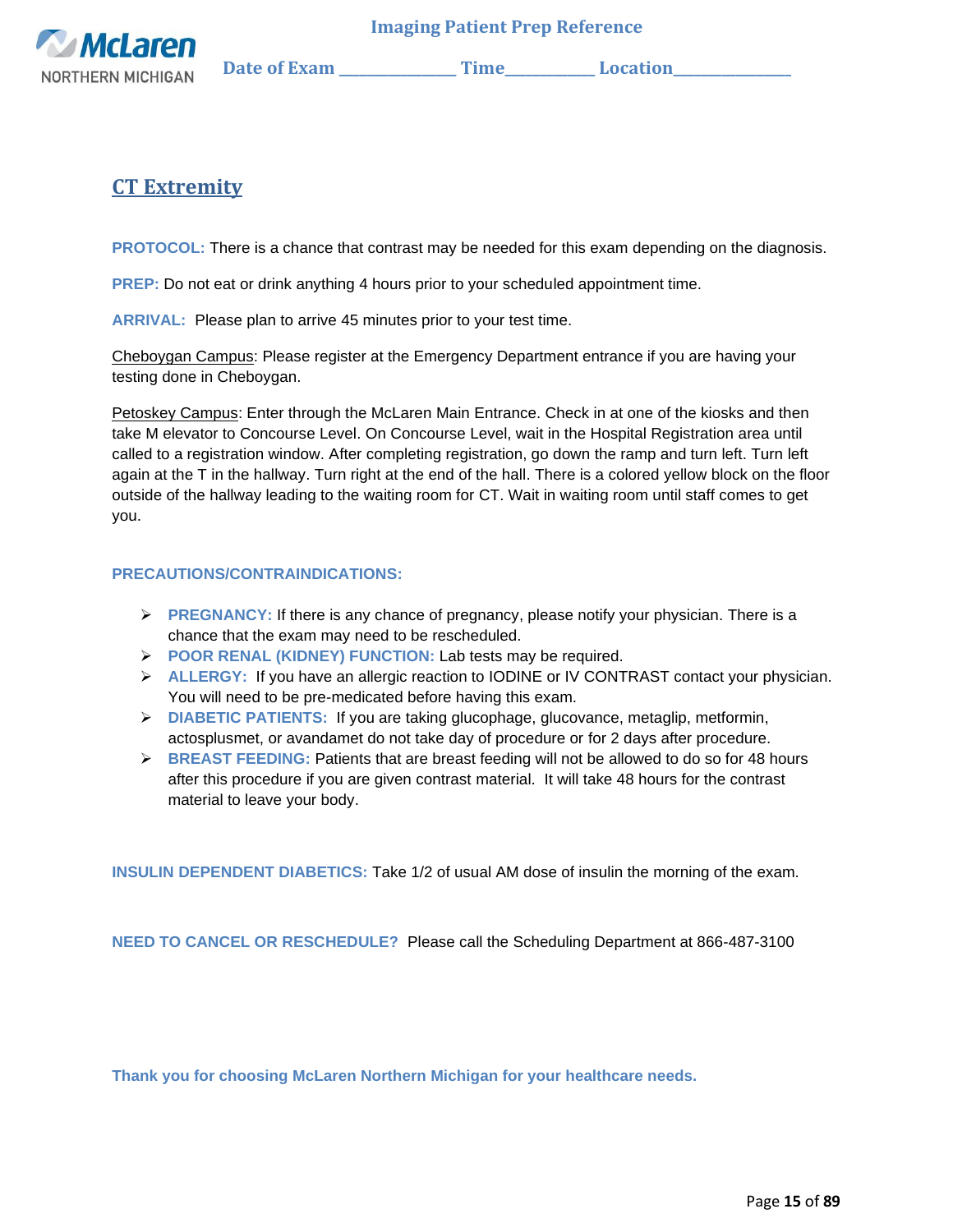

# <span id="page-15-0"></span>**CT Head with Contrast**

**PREP:** Do not eat or drink anything 4 hours prior to your scheduled appointment time.

**ARRIVAL:** Please plan to arrive 45 minutes prior to your test time.

Cheboygan Campus: Please register at the Emergency Department entrance if you are having your testing done in Cheboygan.

Petoskey Campus: Enter through the McLaren Main Entrance. Check in at one of the kiosks and then take M elevator to Concourse Level. On Concourse Level, wait in the Hospital Registration area until called to a registration window. After completing registration, go down the ramp and turn left. Turn left again at the T in the hallway. Turn right at the end of the hall. There is a colored yellow block on the floor outside of the hallway leading to the waiting room for CT. Wait in waiting room until staff comes to get you.

### **PRECAUTIONS/CONTRAINDICATIONS:**

- ➢ **PREGNANCY:** If there is any chance of pregnancy, please notify your physician. There is a chance that the exam may need to be rescheduled.
- ➢ **POOR RENAL (KIDNEY) FUNCTION:** Lab tests may be required.
- ➢ **ALLERGY:** If you have an allergic reaction to IODINE or IV CONTRAST contact your physician. You will need to be pre-medicated before having this exam.
- ➢ **DIABETIC PATIENTS:** If you are taking glucophage, glucovance, metaglip, metformin, actosplusmet, or avandamet do not take day of procedure or for 2 days after procedure.
- ➢ **BREAST FEEDING:** Patients that are breast feeding will not be allowed to do so for 48 hours after this procedure if you are given contrast material. It will take 48 hours for the contrast material to leave your body.

**INSULIN DEPENDENT DIABETICS:** Take 1/2 of usual AM dose of insulin the morning of the exam.

**NEED TO CANCEL OR RESCHEDULE?** Please call the Scheduling Department at 866-487-3100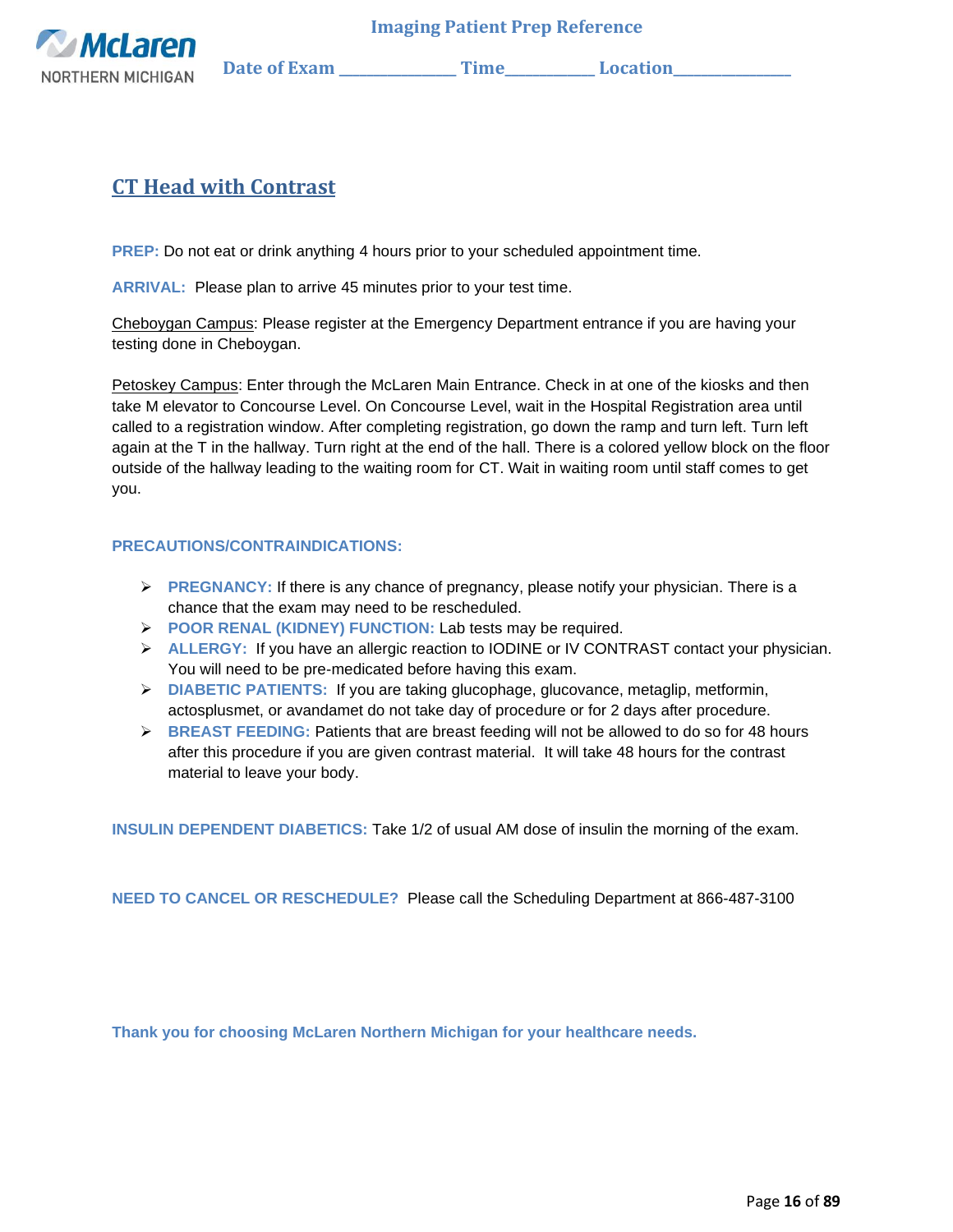

### <span id="page-16-0"></span>**CT Urogram**

**PREP:** Do not eat or drink anything 4 hours prior to your scheduled appointment time.

**ARRIVAL:** Please plan to arrive 45 minutes prior to your test time.

Cheboygan Campus: Please register at the Emergency Department entrance if you are having your testing done in Cheboygan.

Petoskey Campus: Enter through the McLaren Main Entrance. Check in at one of the kiosks and then take M elevator to Concourse Level. On Concourse Level, wait in the Hospital Registration area until called to a registration window. After completing registration, go down the ramp and turn left. Turn left again at the T in the hallway. Turn right at the end of the hall. There is a colored yellow block on the floor outside of the hallway leading to the waiting room for CT. Wait in waiting room until staff comes to get you.

### **PRECAUTIONS/CONTRAINDICATIONS:**

- ➢ **PREGNANCY:** If there is any chance of pregnancy, please notify your physician. There is a chance that the exam may need to be rescheduled.
- ➢ **POOR RENAL (KIDNEY) FUNCTION:** Lab tests may be required.
- ➢ **ALLERGY:** If you have an allergic reaction to IODINE or IV CONTRAST contact your physician. You will need to be pre-medicated before having this exam.
- ➢ **DIABETIC PATIENTS:** If you are taking glucophage, glucovance, metaglip, metformin, actosplusmet, or avandamet do not take day of procedure or for 2 days after procedure.
- ➢ **BREAST FEEDING:** Patients that are breast feeding will not be allowed to do so for 48 hours after this procedure if you are given contrast material. It will take 48 hours for the contrast material to leave your body.

**INSULIN DEPENDENT DIABETICS:** Take 1/2 of usual AM dose of insulin the morning of the exam.

**If You Need to Change Your Appointment:** Please call the Scheduling Department at 866-487-3100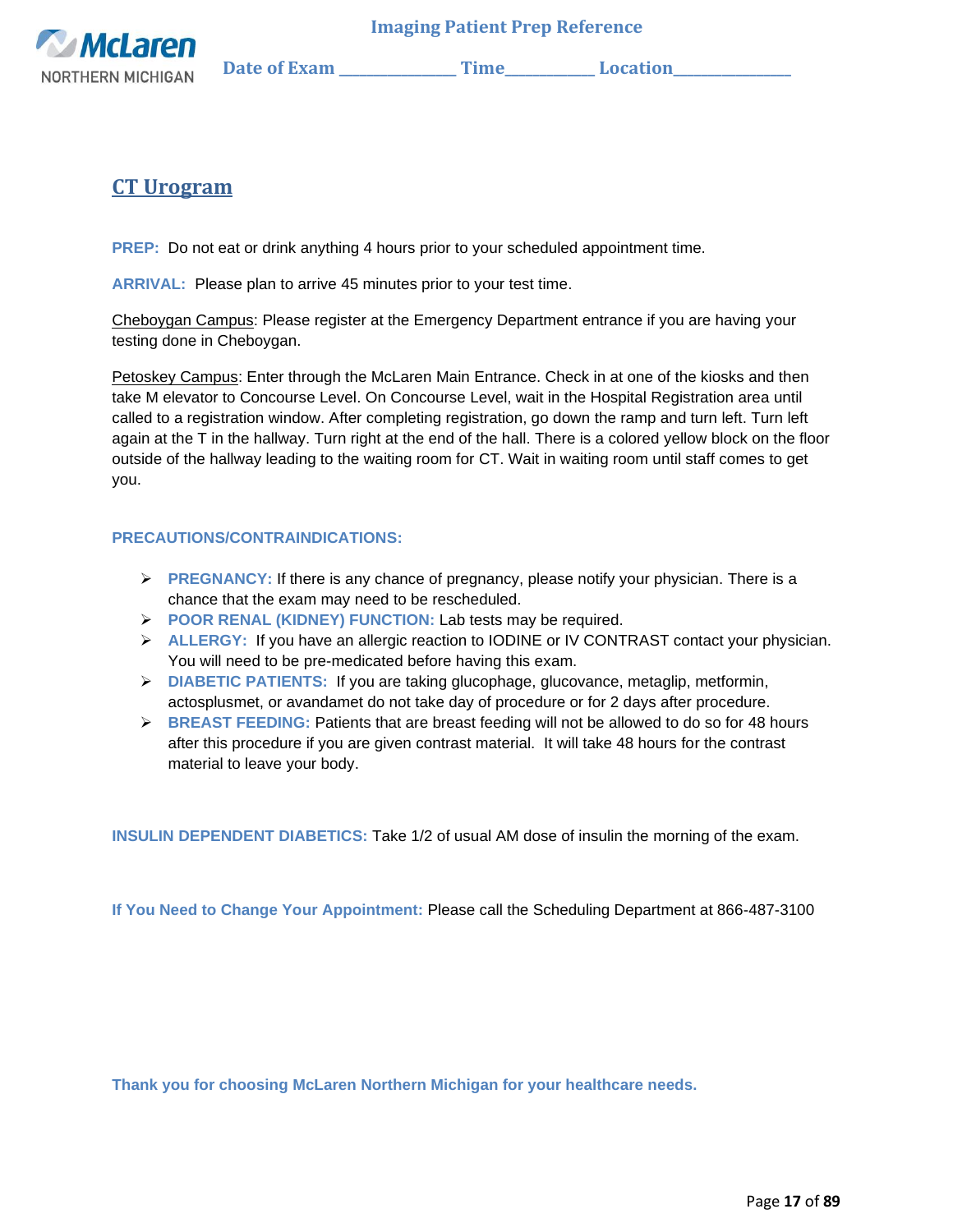

# <span id="page-17-0"></span>**CT Head without Contrast**

**PREP:** None

**ARRIVAL:** Please plan to arrive 45 minutes prior to your test time.

Cheboygan Campus: Please register at the Emergency Department entrance if you are having your testing done in Cheboygan.

Petoskey Campus: Enter through the McLaren Main Entrance. Check in at one of the kiosks and then take M elevator to Concourse Level. On Concourse Level, wait in the Hospital Registration area until called to a registration window. After completing registration, go down the ramp and turn left. Turn left again at the T in the hallway. Turn right at the end of the hall. There is a colored yellow block on the floor outside of the hallway leading to the waiting room for CT. Wait in waiting room until staff comes to get you.

**PREGNANT:** If you are or could be pregnant, please notify your physician. There is a chance that the exam may need to be rescheduled.

**NEED TO CANCEL OR RESCHEDULE?** Please call the Scheduling Department at 866-487-3100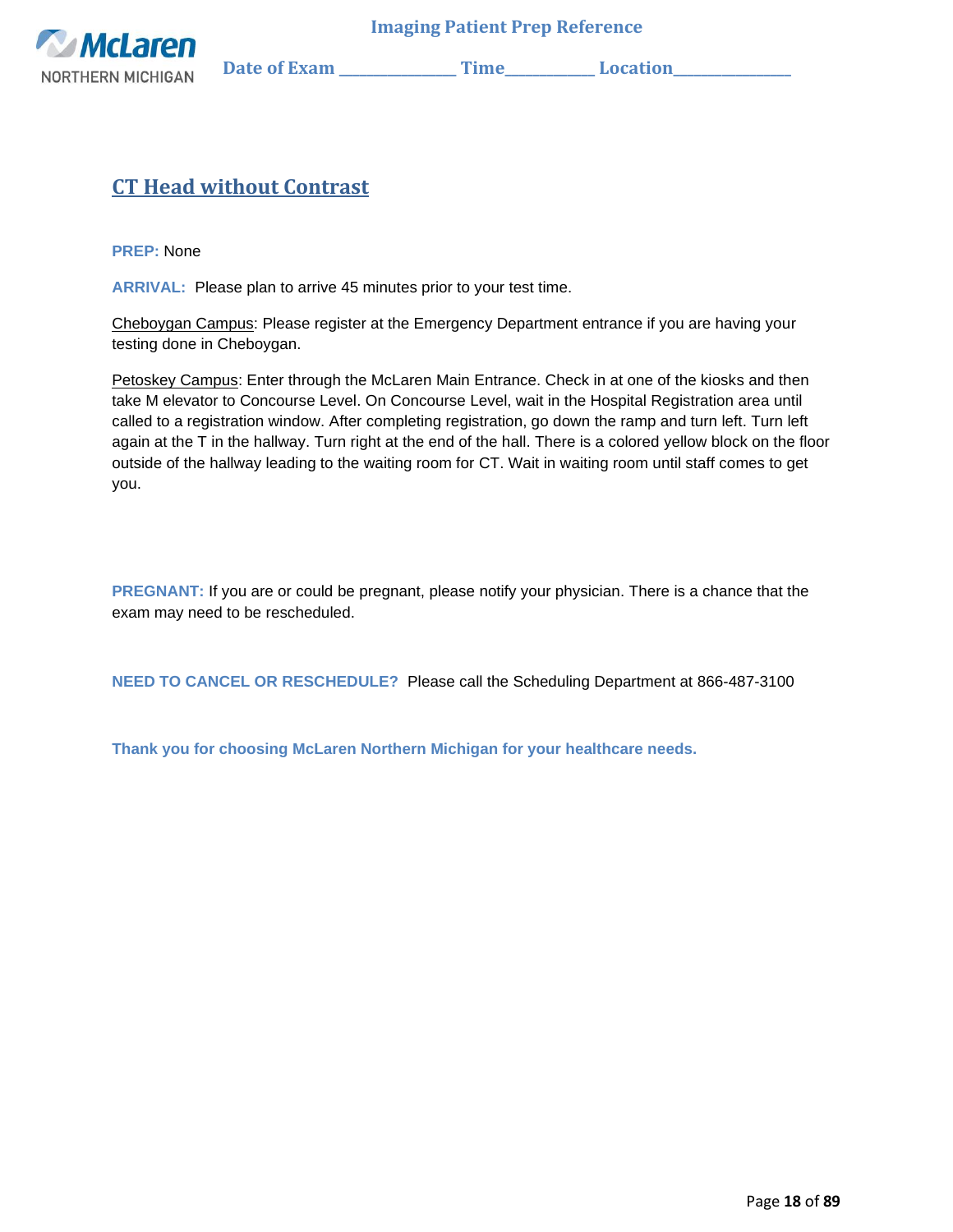

# <span id="page-18-0"></span>**CT Neck Soft Tissue**

**PREP:** Do not eat or drink anything 4 hours prior to your scheduled appointment time.

**ARRIVAL:** Please plan to arrive 45 minutes prior to your test time.

Cheboygan Campus: Please register at the Emergency Department entrance if you are having your testing done in Cheboygan.

Petoskey Campus: Enter through the McLaren Main Entrance. Check in at one of the kiosks and then take M elevator to Concourse Level. On Concourse Level, wait in the Hospital Registration area until called to a registration window. After completing registration, go down the ramp and turn left. Turn left again at the T in the hallway. Turn right at the end of the hall. There is a colored yellow block on the floor outside of the hallway leading to the waiting room for CT. Wait in waiting room until staff comes to get you.

### **PRECAUTIONS/CONTRAINDICATIONS:**

- ➢ **PREGNANCY:** If there is any chance of pregnancy, please notify your physician. There is a chance that the exam may need to be rescheduled.
- ➢ **POOR RENAL (KIDNEY) FUNCTION:** Lab tests may be required.
- ➢ **ALLERGY:** If you have an allergic reaction to IODINE or IV CONTRAST contact your physician. You will need to be pre-medicated before having this exam.
- ➢ **DIABETIC PATIENTS:** If you are taking glucophage, glucovance, metaglip, metformin, actosplusmet, or avandamet do not take day of procedure or for 2 days after procedure.
- ➢ **BREAST FEEDING:** Patients that are breast feeding will not be allowed to do so for 48 hours after this procedure if you are given contrast material. It will take 48 hours for the contrast material to leave your body.

**INSULIN DEPENDENT DIABETICS:** Take 1/2 of usual AM dose of insulin the morning of the exam.

**NEED TO CANCEL OR RESCHEDULE?** Please call the Scheduling Department at 866-487-3100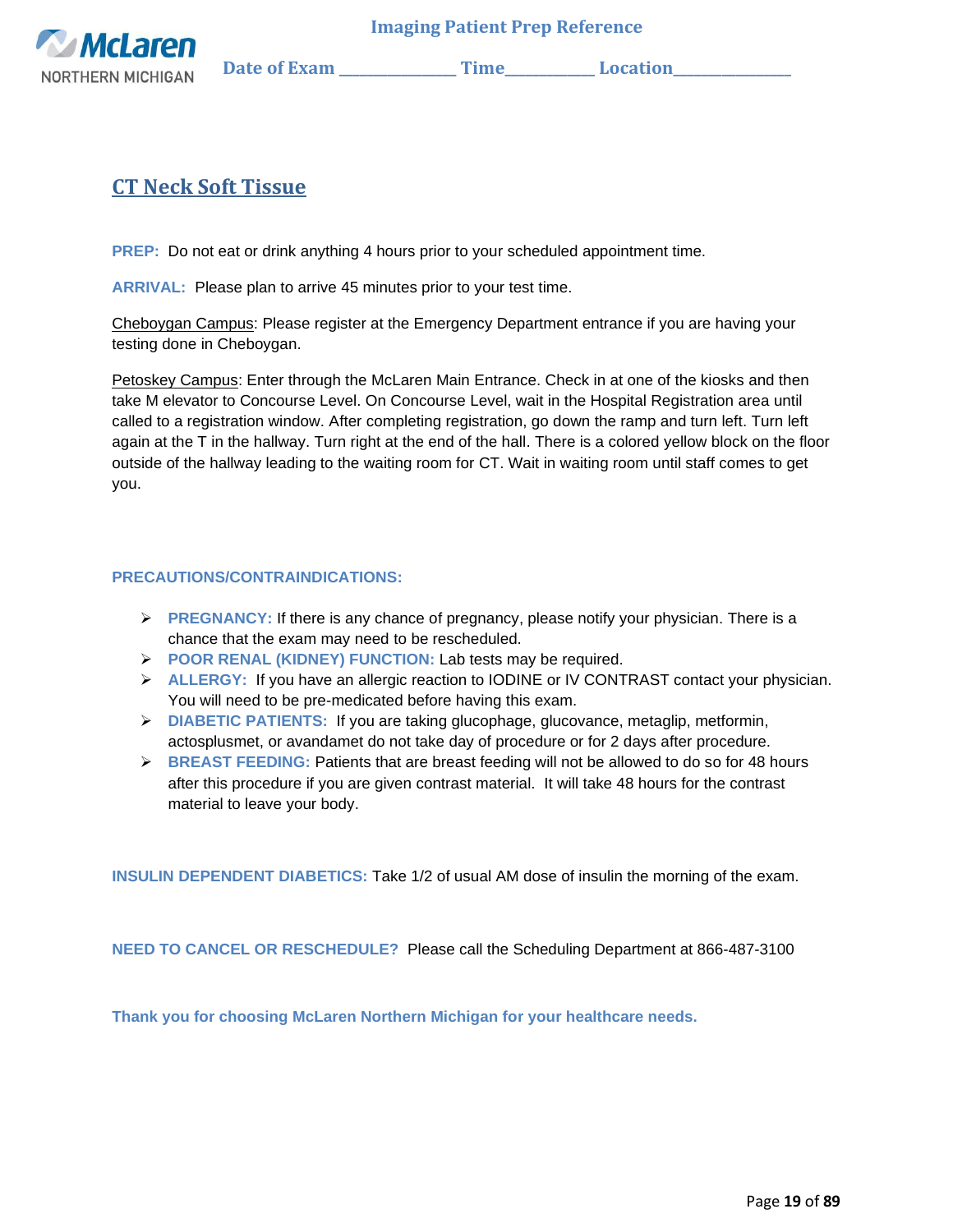

## <span id="page-19-0"></span>**CT Pelvis**

**PREP:** Do not eat or drink anything 4 hours prior to your scheduled appointment time.

**DAY OF EXAM:** You will need to arrive **1 hour and 15 minutes early** to start drinking the oral contrast for this exam.

### **REGISTRATION & CHECK IN**

Cheboygan Campus: Please register at the Emergency Department entrance if you are having your testing done in Cheboygan.

Petoskey Campus: Enter through the McLaren Main Entrance. Check in at one of the kiosks and then take M elevator to Concourse Level. On Concourse Level, wait in the Hospital Registration area until called to a registration window. After completing registration, go down the ramp and turn left. Turn left again at the T in the hallway. Turn right at the end of the hall. There is a colored yellow block on the floor outside of the hallway leading to the waiting room for CT. Wait in waiting room until staff comes to get you.

### **PRECAUTIONS/CONTRAINDICATIONS:**

- ➢ **PREGNANCY:** If there is any chance of pregnancy, please notify our Radiology Liaison at 231- 487-7204. There is a chance that the exam may need to be rescheduled.
- ➢ **POOR RENAL (KIDNEY) FUNCTION:** Lab tests may be required.
- ➢ **ALLERGY:** If you have an allergic reaction to IODINE or IV CONTRAST contact your physician. You will need to be pre-medicated before having this exam.
- ➢ **DIABETIC PATIENTS:** If you are taking glucophage, glucovance, metaglip, metformin, actosplusmet, or avandamet do not take day of procedure or for 2 days after procedure.
- ➢ **BREAST FEEDING:** Patients that are breast feeding will not be allowed to do so for 48 hours after this procedure if you are given contrast material. It will take 48 hours for the contrast material to leave your body.

**INSULIN DEPENDENT DIABETICS:** Take 1/2 of usual AM dose of insulin the morning of the exam.

**NEED TO CANCEL OR RESCHEDULE?** Please call the Scheduling Department at 866-487-3100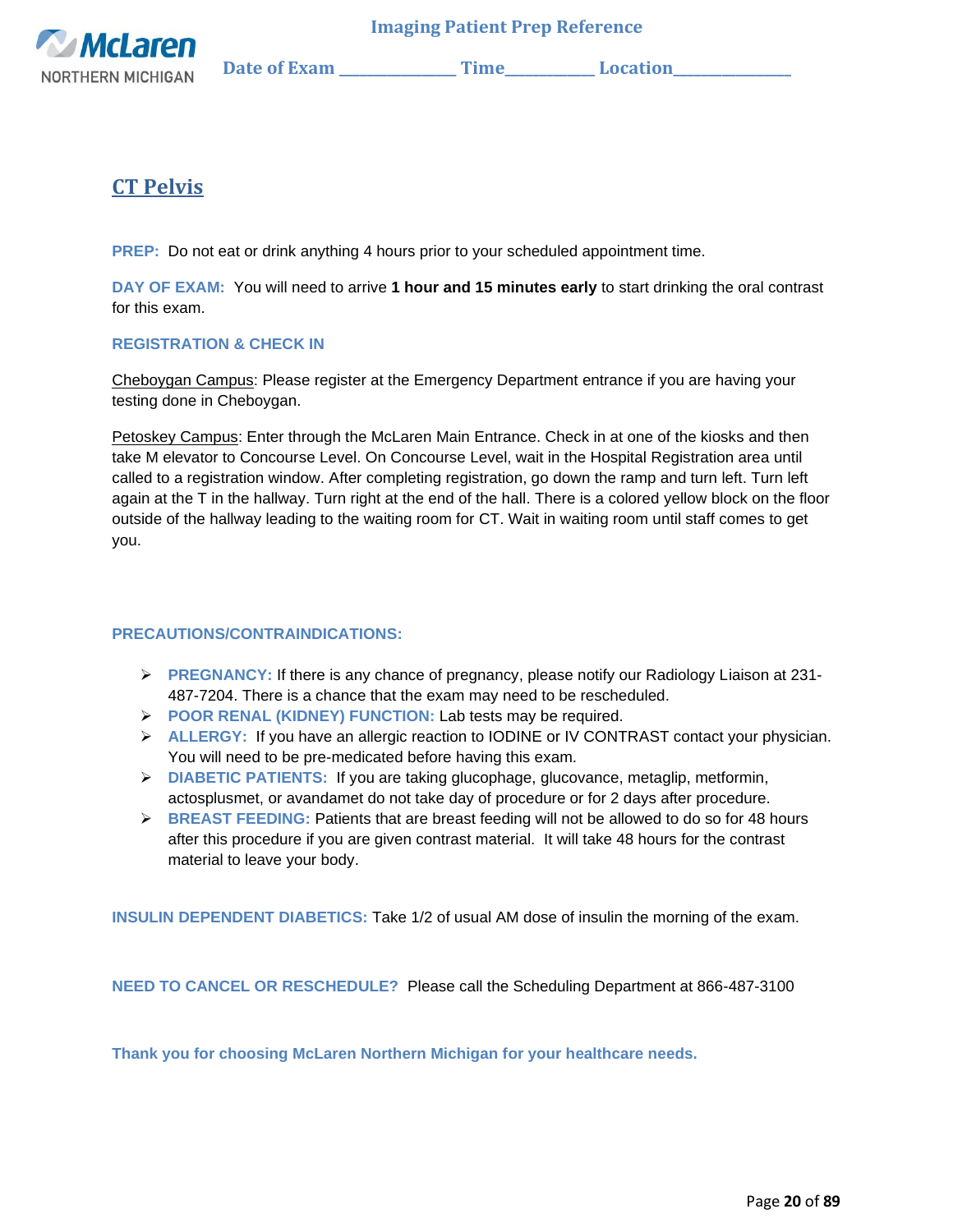

## <span id="page-20-0"></span>**CT Spine without Contrast**

**PREP:** None

**ARRIVAL:** Please plan to arrive 45 minutes prior to your test time.

Cheboygan Campus: Please register at the Emergency Department entrance if you are having your testing done in Cheboygan.

Petoskey Campus: Enter through the McLaren Main Entrance. Check in at one of the kiosks and then take M elevator to Concourse Level. On Concourse Level, wait in the Hospital Registration area until called to a registration window. After completing registration, go down the ramp and turn left. Turn left again at the T in the hallway. Turn right at the end of the hall. There is a colored yellow block on the floor outside of the hallway leading to the waiting room for CT. Wait in waiting room until staff comes to get you.

**PREGNANT:** If you are or could be pregnant, please notify our Radiology Liaison at 231-487-7204. There is a chance that the exam may need to be rescheduled.

**NEED TO CANCEL OR RESCHEDULE?** Please call the Scheduling Department at 866-487-3100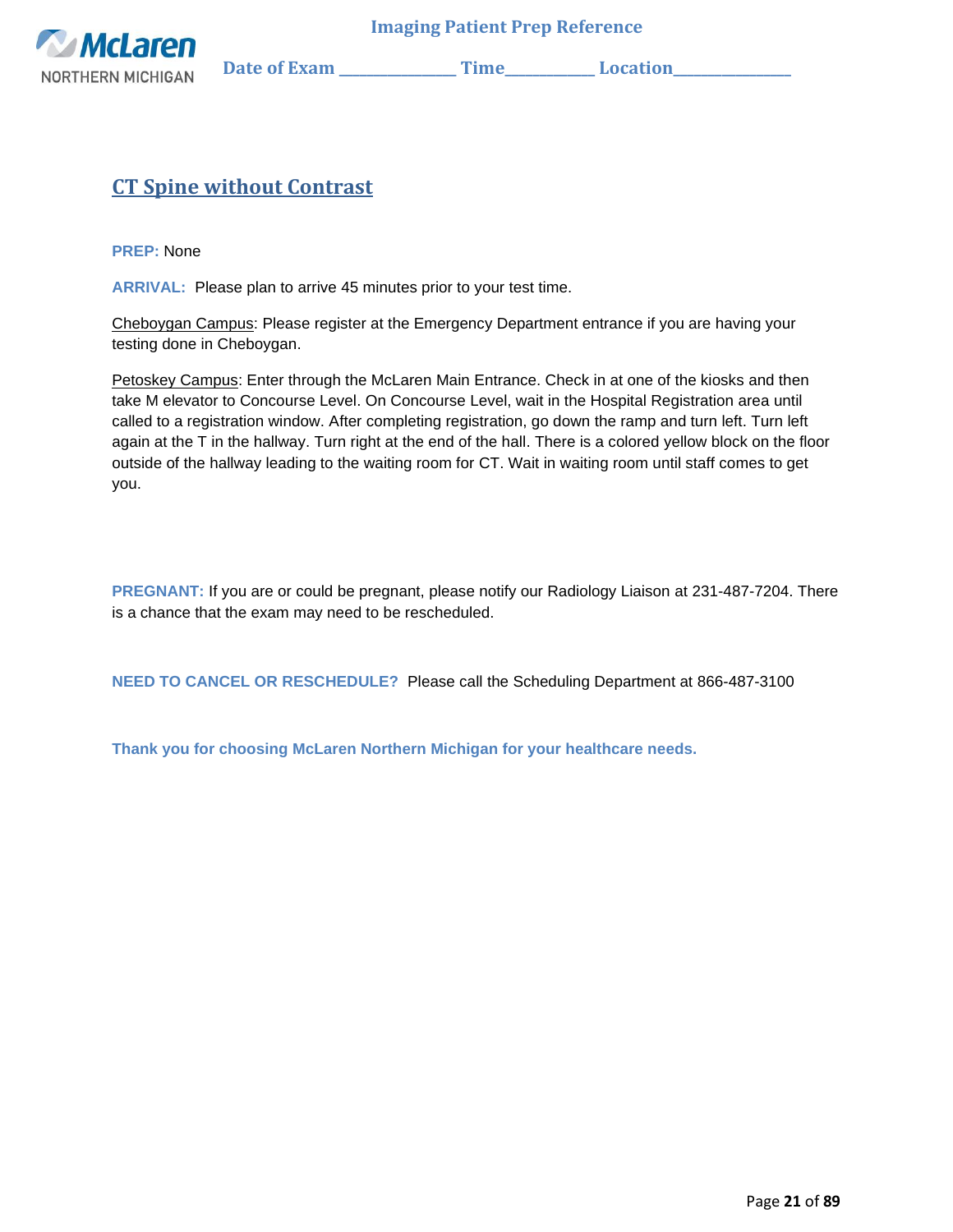

# <span id="page-21-0"></span>**Stereotactic Localization/Stealth**

**PREP:** None

### **PRECAUTIONS/CONTRAINDICATIONS**

- ➢ **PREGNANCY:** If there is any chance of pregnancy, please notify your physician. There is a chance that the exam may need to be rescheduled.
- ➢ **POOR RENAL (KIDNEY) FUNCTION:** Lab tests may be required.
- ➢ **ALLERGY:** If you have an allergic reaction to IODINE or IV CONTRAST contact your physician. You will need to be pre-medicated before having this exam.
- ➢ **DIABETIC PATIENTS:** If you are taking glucophage, glucovance, metaglip, metformin, actosplusmet, or avandamet do not take day of procedure or for 2 days after procedure.
- ➢ **BREAST FEEDING:** Patients that are breast feeding will not be allowed to do so for 48 hours after this procedure if you are given contrast material. It will take 48 hours for the contrast material to leave your body.

**INSULIN DEPENDENT DIABETICS:** Take 1/2 of usual AM dose of insulin the morning of the exam.

**If You Need to Change Your Appointment:** Please call the Scheduling Department at 866-487-3100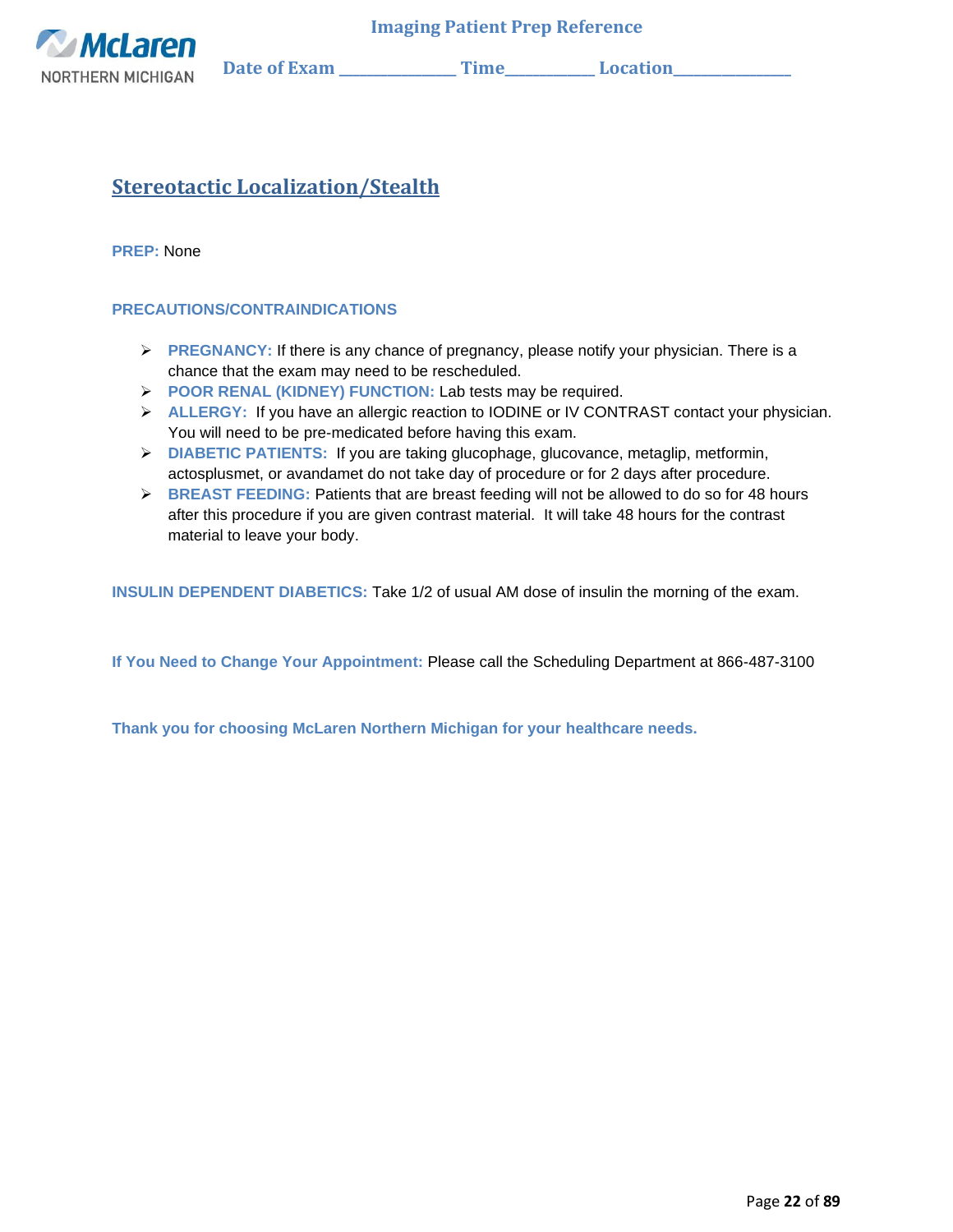

# <span id="page-22-0"></span>**CT Guided Biopsy (Abdominal, Liver, Renal, Lung, or Bone Mass)**

<span id="page-22-1"></span>Previous Imaging Exams: If you have images that were performed at another facility that pertain to the scheduled procedure, they should be sent to McLaren Northern Michigan Imaging Department to be viewed by a Radiologist prior to your procedure. Contact the McLaren Northern Michigan Film Library at (231) 487-4182 regarding images.

Notify the Radiology Nurse at (231) 487-7326:

- If you have any questions prior to your procedure
- If you are pregnant or nursing
- If you are unable to comply with the CT Guided Biopsy prep instructions

**PREP INSTRUCTIONS**Procedural sedation is planned.

- Nothing to eat for 6 hours prior to your procedure.
- Nothing to drink for 4 hours prior to your procedure
- You may have sips of water with meds
- You must have a driver to take you home
- Shower with antibacterial soap prior to your procedure

**LABS** You will need to have a PT/INR, CBC, and CMP drawn within 2 weeks of your scheduled biopsy. If these labs are not done, we will draw your labs when we start your IV for the procedure.

#### **MEDICATIONS**

WATER PILLS**:** Do not take Lasix/furosemide or Bumex/bumetidine on the morning of your procedure.

DIABETICS**:** Instructions will be given during your nursing pre-call by surgical admissions.

#### **BLOOD THINNERS (ANTICOAGULANTS/ANTIPLATELETS)**

#### **Blood thinners need to be discussed with your doctor or provider prior to stopping.**

Refer to American journal of radiology. Link: ajronline.org/doi/pdf/10.2214/AJR.14.13342

#### TABLE 1: Nonvascular Percutaneous Procedures and Risk of Bleeding

| Low Risk                                                                                | <b>Moderate Risk</b>                                                                                                                                                   | <b>High Risk</b>                                                 |
|-----------------------------------------------------------------------------------------|------------------------------------------------------------------------------------------------------------------------------------------------------------------------|------------------------------------------------------------------|
| <b>Thoracentesis</b>                                                                    | Intraabdominal (excluding liver and spleen) and<br>retroperitoneal (excluding renal) biopsy or<br>drainage, lung, chest wall, or retroperitoneal<br>biopsy or drainage | Renal, hepatic, or splenic parenchymal biopsy                    |
| <b>Paracentesis</b>                                                                     | Percutaneous cholecystostomy tube (original<br>placement and exchanges)                                                                                                | Biliary intervention (new tract)                                 |
| Superficial aspiration or drainage (excluding<br>intrathoracic or intraabdominal sites) | Simple RFA procedure                                                                                                                                                   | Complex <sup>ª</sup> RFA procedure                               |
| Superficial biopsy (thyroid, peripheral lymph<br>nodes, breast)                         | Gastrostomy tube placement (original placement<br>and exchanges)                                                                                                       | Nephrostomy tube placement (original placement<br>and exchanges) |
| Drainage catheter exchange                                                              | Biliary tube exchange                                                                                                                                                  | Lumbar puncture, myelography, epidural injection                 |

Note-RFA = radiofrequency ablation.

<sup>a</sup>A complex RFA procedure entails treatment of a lesion in a location near major vessels or when a large amount of hepatic or nonhepatic parenchyma must be traversed to access the lesion

Copyright AJR:205 August 2015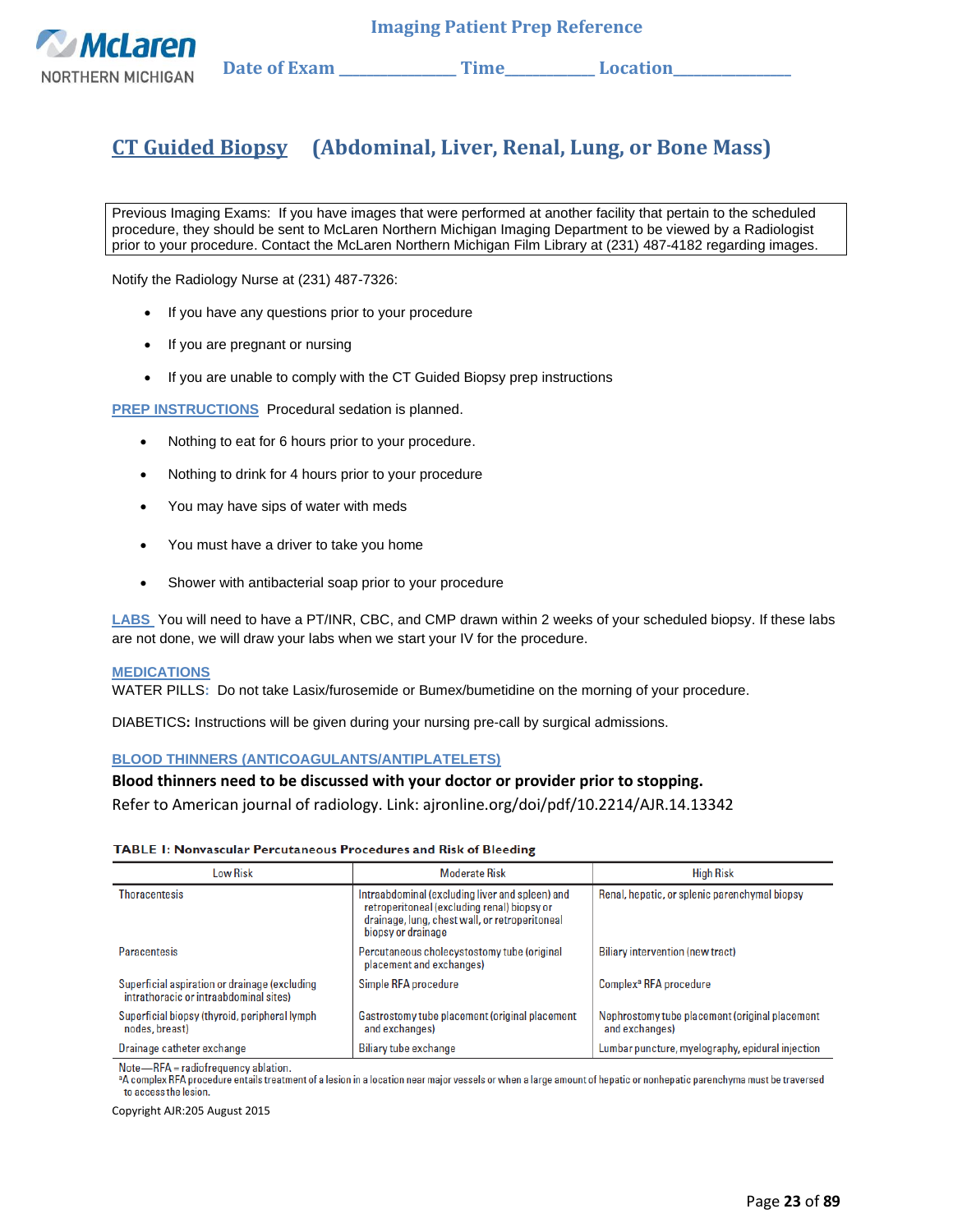|                    |                          | Interval Between Last Dose and Procedure |                           | <b>Resumption After Procedure</b> |                             |                           |  |
|--------------------|--------------------------|------------------------------------------|---------------------------|-----------------------------------|-----------------------------|---------------------------|--|
| <b>Medication</b>  | <b>Low Bleeding Risk</b> | <b>Medium Bleeding Risk</b>              | <b>High Bleeding Risk</b> | <b>Low Bleeding Risk</b>          | <b>Medium Bleeding Risk</b> | <b>High Bleeding Risk</b> |  |
| Warfarin           | 5d                       | 5d                                       | 5d                        | 12 <sub>h</sub>                   | 12 <sub>h</sub>             | $12 - 24 h$               |  |
| UFH (IV)           | 1 <sub>h</sub>           | 4 <sub>h</sub>                           | 4 <sub>h</sub>            | 1 <sub>h</sub>                    | 1 <sub>h</sub>              | 1 <sub>h</sub>            |  |
| UFH (SQ)           | 4 <sub>h</sub>           | 4 <sub>h</sub>                           | 6 <sub>h</sub>            | Immediate                         | Immediate                   | 1 <sub>h</sub>            |  |
| LMWH(SQ)           | 12 <sub>h</sub>          | 12h                                      | 12 h                      | 6h                                | 6h                          | 6h                        |  |
| Dabigatran         | 24 h                     | 48h                                      | 72 h                      | 24 h                              | 48 h                        | 48h                       |  |
| <b>Rivaroxaban</b> | 24 h                     | 48 h                                     | 48 h                      | 24 h                              | 48 h                        | 48 h                      |  |
| Apixaban           | 24 h                     | 48 h                                     | 72 h                      | 24 h                              | 48 h                        | 48h                       |  |
| Fondaparinux       | 24 h                     | 36h                                      | 48 h                      | 6h                                | 6h                          | 6 <sub>h</sub>            |  |
| Acova              | None                     | 4 <sub>h</sub>                           | 4h                        | 1 <sub>h</sub>                    | 1 <sub>h</sub>              | 1 <sub>h</sub>            |  |
| <b>Desirudin</b>   | None                     | 4 h                                      | 4 <sub>h</sub>            | 1 <sub>h</sub>                    | 1 <sub>h</sub>              | 1 <sub>h</sub>            |  |
| <b>Bivalirudin</b> | None                     | 4 h                                      | 4 h                       | 1 <sub>h</sub>                    | 1 <sub>h</sub>              | 1 <sub>h</sub>            |  |

#### TABLE 3: Recommendations for Management of Anticoagulants

Note—UFH = unfractionated heparin,  $SQ =$  subcutaneous, LMWH = low-molecular-weight heparin. Data from [6-9, 13, 19].

Copyright AJR:205 August 2015

#### TABLE 5: Recommendations for Management of Antithrombotics

|                      | Interval Between Last Dose and Procedure |                                |                                     | <b>Resumption After Procedure</b>  |                                |                                     |                                                                                                      |
|----------------------|------------------------------------------|--------------------------------|-------------------------------------|------------------------------------|--------------------------------|-------------------------------------|------------------------------------------------------------------------------------------------------|
| <b>Medication</b>    | <b>Low Bleeding</b><br><b>Risk</b>       | Medium<br><b>Bleeding Risk</b> | <b>High Bleeding</b><br><b>Risk</b> | <b>Low Bleeding</b><br><b>Risk</b> | Medium<br><b>Bleeding Risk</b> | <b>High Bleeding</b><br><b>Risk</b> | Comment                                                                                              |
| ASA, low dose        | <b>None</b>                              | None                           | <b>None</b>                         | Immediate                          | Immediate                      | Immediate                           |                                                                                                      |
| ASA, high dose       | None                                     | 5 d                            | 5d                                  | Immediate                          | Immediate                      | Immediate                           |                                                                                                      |
| ASA and dipyridamole | 2d                                       | 5d                             | 5d                                  | Immediate                          | Immediate                      | Immediate                           |                                                                                                      |
| <b>NSAIDs</b>        | <b>None</b>                              | <b>None</b>                    | $24 h - 10 d$                       | Immediate                          | Immediate                      | Immediate                           | Variability in duration of action, long<br>acting NSAIDs require longer<br>interval before procedure |
| Cilostazol           | <b>None</b>                              | <b>None</b>                    | 24 h                                | Immediate                          | Immediate                      | Immediate                           |                                                                                                      |
| <b>Clopidogrel</b>   | 5d                                       | 5d                             | 5d                                  | Immediate                          | Immediate                      | Immediate                           |                                                                                                      |
| Prasugrel            | 5d                                       | 5d                             | 7d                                  | 24 h                               | 24 h                           | 24 h                                |                                                                                                      |
| Ticagrelor           | 5d                                       | 5d                             | 7d                                  | 24 h                               | 24 h                           | 24h                                 |                                                                                                      |
| Tirofiban            |                                          |                                |                                     |                                    |                                |                                     | Recent surgery is a contraindication<br>(within 4 wk)                                                |
| Eptifibatide         |                                          |                                |                                     |                                    |                                |                                     | Recent surgery is a contraindication<br>(within 6 wk)                                                |
| Abciximab            | ΝR                                       | <b>NR</b>                      | ΝR                                  |                                    |                                |                                     | Recent surgery is a contraindication<br>(within 6 wk)                                                |

Note-Dash (-) indicates that there are no recommendations available. ASA = acetylsalicylic acid (aspirin), NSAIDs = nonsteroidal antiinflammatory drugs, NR = not recommended. Data from [6-9, 13, 19, 41].

Copyright AJR:205 August 2015

#### **ARRIVAL**

Arrival time will be given when procedure is scheduled by the radiology nurse. Arrive at the hospital main entrance and sign in at the kiosk. Wait in Hospital Registation until called. After registration, go to the door with the yellow block and proceed down the hallway to the CT waiting room. Plan to be at McLaren Northern Michigan for 4- 6 hours.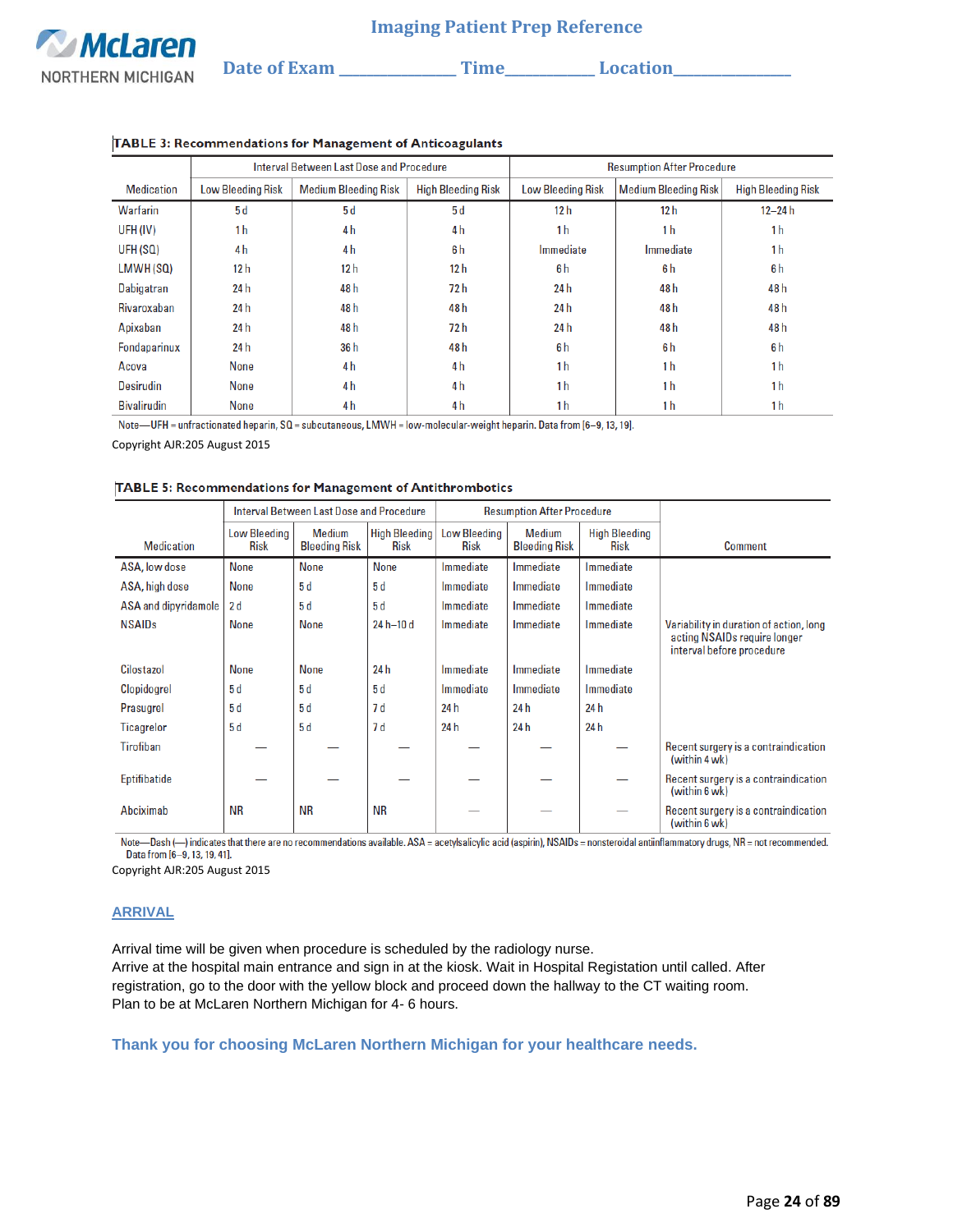

### **MRI Abdomen**

<span id="page-24-0"></span>**NEED TO CANCEL OR RESCHEDULE?** Please call the Scheduling Department at 866-487-3100

**PREP INSTRUCTIONS:** Do not eat or drink anything 3 hours before procedure. Wear comfortable clothing with NO metal. Please leave jewelry at home.

**ARRIVAL:** Please arrive 45 minutes prior to your appointment time.

Cheboygan Campus: Please register at the Emergency Department entrance if you are having your testing done in Cheboygan.

Petoskey Campus: Please enter through the McLaren Main Entrance, sign in at the kiosk, take elevator M to Concourse Level, and wait in the Hospital Registration area until called to the Registration window.

- $\triangleright$  PM appointments: If your appointment is scheduled at 6:30 PM or LATER, please come in through the Emergency entrance to register.
- ➢ Saturday/Sunday appointments: Please come in through the Emergency entrance to register.

**CLAUSTROPHOBIA:** If you have a fear of confined spaces, please discuss this matter with your ordering physician. In order to help relieve your anxiety, oral medication may be needed prior to your MRI. You must have a driver after the MRI, if medication is taken for claustrophobia.

**METAL IN EYES:** If there is a potential of metal fragments in your eyes, you will need an orbit x-ray. Your physician will need to fax an orbit (eye) x- ray order to Central Scheduling. Have your physician fax the Orbits order to 231-487-7920.

- $\triangleright$  For appointments after 8 AM and before 4:30 PM, please come in 45 minutes prior to your scheduled MRI appointment time for orbit x-rays.
- $\triangleright$  For early AM and PM appointments, please come in for orbit x-rays at least one day prior.

PLEASE NOTE: After it has been determined by orbit x-rays that no metal is in your orbit (eye) area, you are able to have your MRI as long as you do not get additional metal in your eyes.

**PREGNANT:** If you are pregnant, please let your ordering physician know. Your MRI may be cancelled.

**BREAST FEEDING:** If you are receiving contrast injection in MRI, literature shows no evidence to suggest that oral ingestion by an infant of the tiny amount of gadolinium contrast medium excreted into breast milk would cause toxic effects. Therefore, the data suggests that it is safe to continue breastfeeding after receiving such an agent.

If you are concerned about any potential ill effects, you may abstain from breast feeding for 24 hours.

**CONTRAST:** Please let your ordering physician know if you have any renal impairment.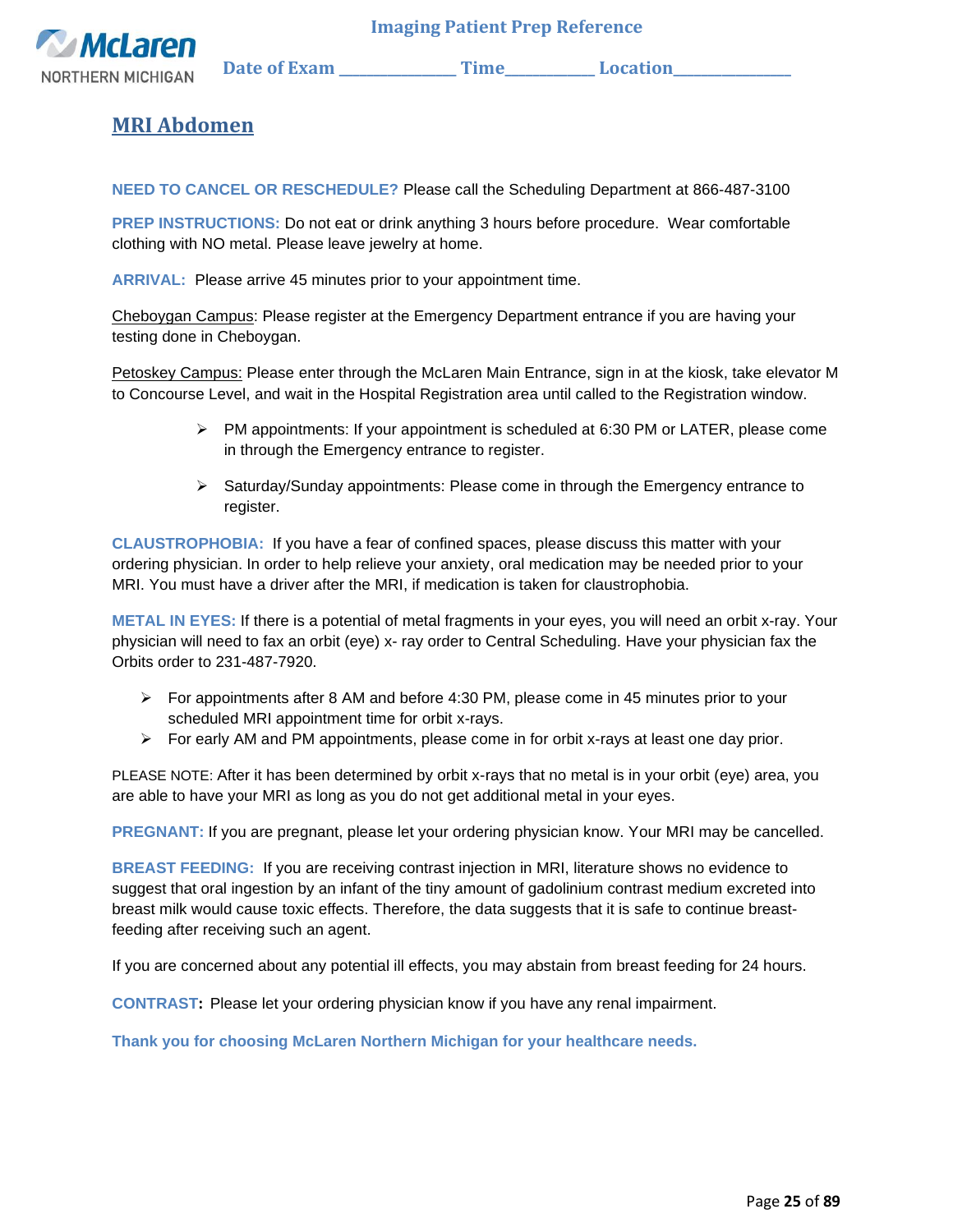

### **MRI Chest**

<span id="page-25-0"></span>**NEED TO CANCEL OR RESCHEDULE?** Please call the Scheduling Department at 866-487-3100

**PREP INSTRUCTIONS:** No prep is necessary. Please leave jewelry at home.

**ARRIVAL:** Please arrive 45 minutes prior to your appointment time.

Cheboygan Campus: Please register at the Emergency Department entrance if you are having your testing done in Cheboygan.

Petoskey Campus: Please enter through the McLaren Main Entrance, sign in at the kiosk, take elevator M to Concourse Level, and wait in the Hospital Registration area until called to the Registration window.

- $\triangleright$  PM appointments: If your appointment is scheduled at 6:30 PM or LATER, please come in through the Emergency entrance to register.
- ➢ Saturday/Sunday appointments: Please come in through the Emergency entrance to register.

**CLAUSTROPHOBIA:** If you have a fear of confined spaces, please discuss this matter with your ordering physician. In order to help relieve your anxiety, oral medication may be needed prior to your MRI. You must have a driver after the MRI if medication is taken for claustrophobia.

**METAL IN EYES:** If there is a potential of metal fragments in your eyes, you will need an orbit x-ray. Your physician will need to fax an orbit (eye) x- ray order to Central Scheduling. Have your physician fax the Orbits order to 231-487-7920.

- ➢ For appointments after 8 AM and before 4:30 PM, please come in 45 minutes prior to your scheduled MRI appointment time for orbit x-rays.
- $\triangleright$  For early AM and PM appointments, please come in for orbit x-rays at least one day prior.

**PREGNANT:** If you are pregnant, please let your ordering physician know. Your MRI may be cancelled.

**BREAST FEEDING:** If you are receiving contrast injection in MRI, literature shows no evidence to suggest that oral ingestion by an infant of the tiny amount of gadolinium contrast medium excreted into breast milk would cause toxic effects. Therefore, the data suggests that it is safe to continue breastfeeding after receiving such an agent.

If you are concerned about any potential ill effects, you may abstain from breast feeding for 24 hours.

**CONTRAST:** Please let your ordering physician know if you have any renal impairment.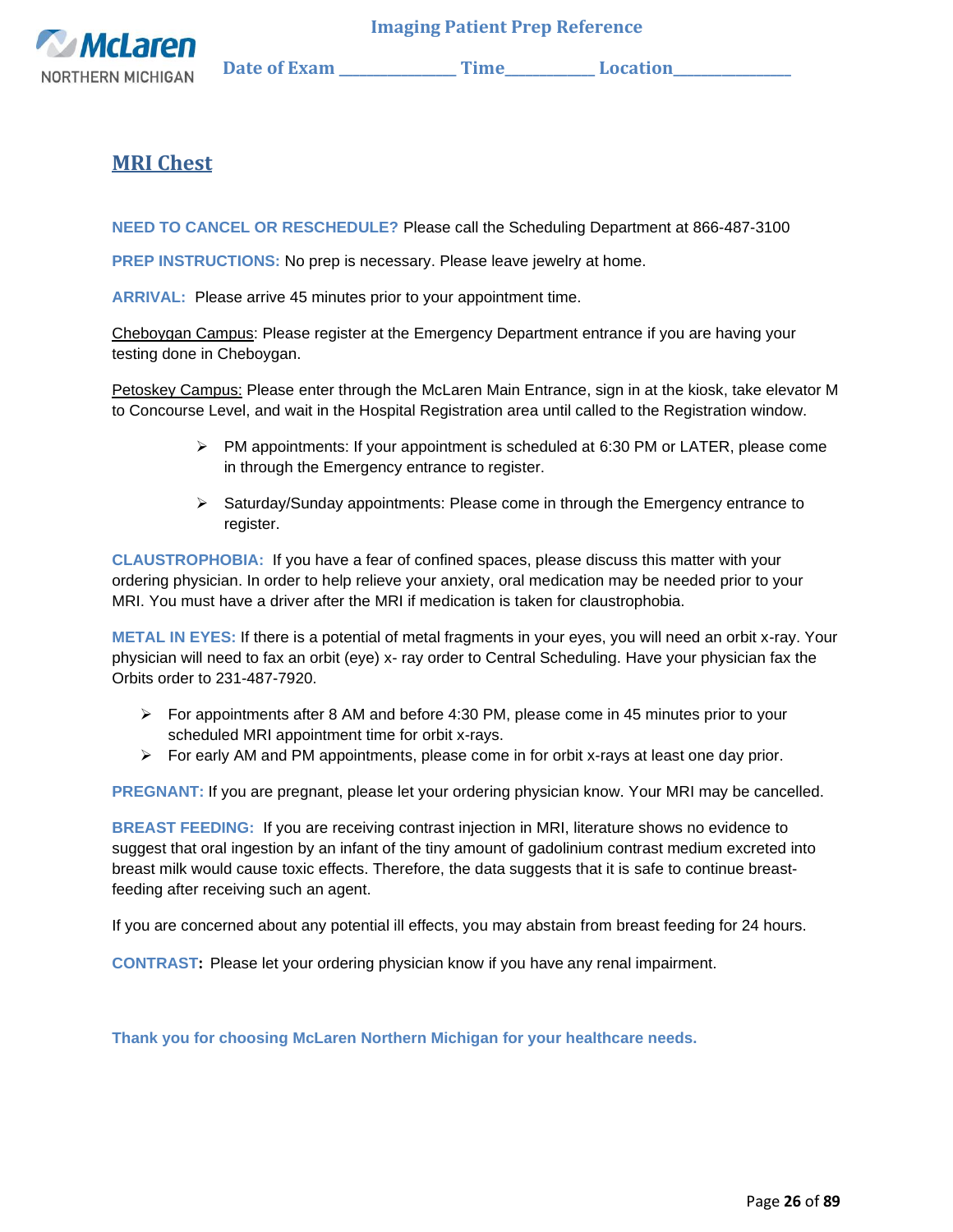

### **MRI Pelvis**

<span id="page-26-0"></span>**NEED TO CANCEL OR RESCHEDULE?** Please call the Scheduling Department at 866-487-3100

**PREP INSTRUCTIONS:** No prep is necessary. Please leave jewelry at home.

**ARRIVAL:** Please arrive 45 minutes prior to your appointment time.

Cheboygan Campus: Please register at the Emergency Department entrance if you are having your testing done in Cheboygan.

Petoskey Campus: Please enter through the McLaren Main Entrance, sign in at the kiosk, take elevator M to Concourse Level, and wait in the Hospital Registration area until called to the Registration window.

- $\triangleright$  PM appointments: If your appointment is scheduled at 6:30 PM or LATER, please come in through the Emergency entrance to register.
- ➢ Saturday/Sunday appointments: Please come in through the Emergency entrance to register.

**METAL IN EYES:** If there is a potential of metal fragments in your eyes, you will need an orbit x-ray. Your physician will need to fax an orbit (eye) x- ray order to Central Scheduling. Have your physician fax the Orbits order to 231-487-7920.

- $\triangleright$  For appointments after 8 AM and before 4:30 PM, please come in 45 minutes prior to your scheduled MRI appointment time for orbit x-rays.
- $\triangleright$  For early AM and PM appointments, please come in for orbit x-rays at least one day prior.

PLEASE NOTE: After it has been determined by orbit x-rays that no metal is in your orbit (eye) area, you are able to have your MRI as long as you do not get additional metal in your eyes.

**PREGNANT:** If you are pregnant, please let your ordering physician know. Your MRI may be cancelled.

**BREAST FEEDING:** If you are receiving contrast injection in MRI, the following is recommended when breast feeding. The literature shows no evidence to suggest that oral ingestion by an infant of the tiny amount of gadolinium contrast medium excreted into breast milk would cause toxic effects. Therefore, the data suggests that it is safe for the mother and infant to continue breast-feeding after receiving such an agent.

If you remain concerned about any potential ill effects, you may abstain from breast feeding for 24 hours with active expression and discarding breast milk from both breasts during that period. In anticipation of this, you may wish to use a breast pump to obtain milk before the contrast study to feed your infant during the 24 hour period following the examination.

**CONTRAST:** Please let your ordering physician know if you have any renal impairment.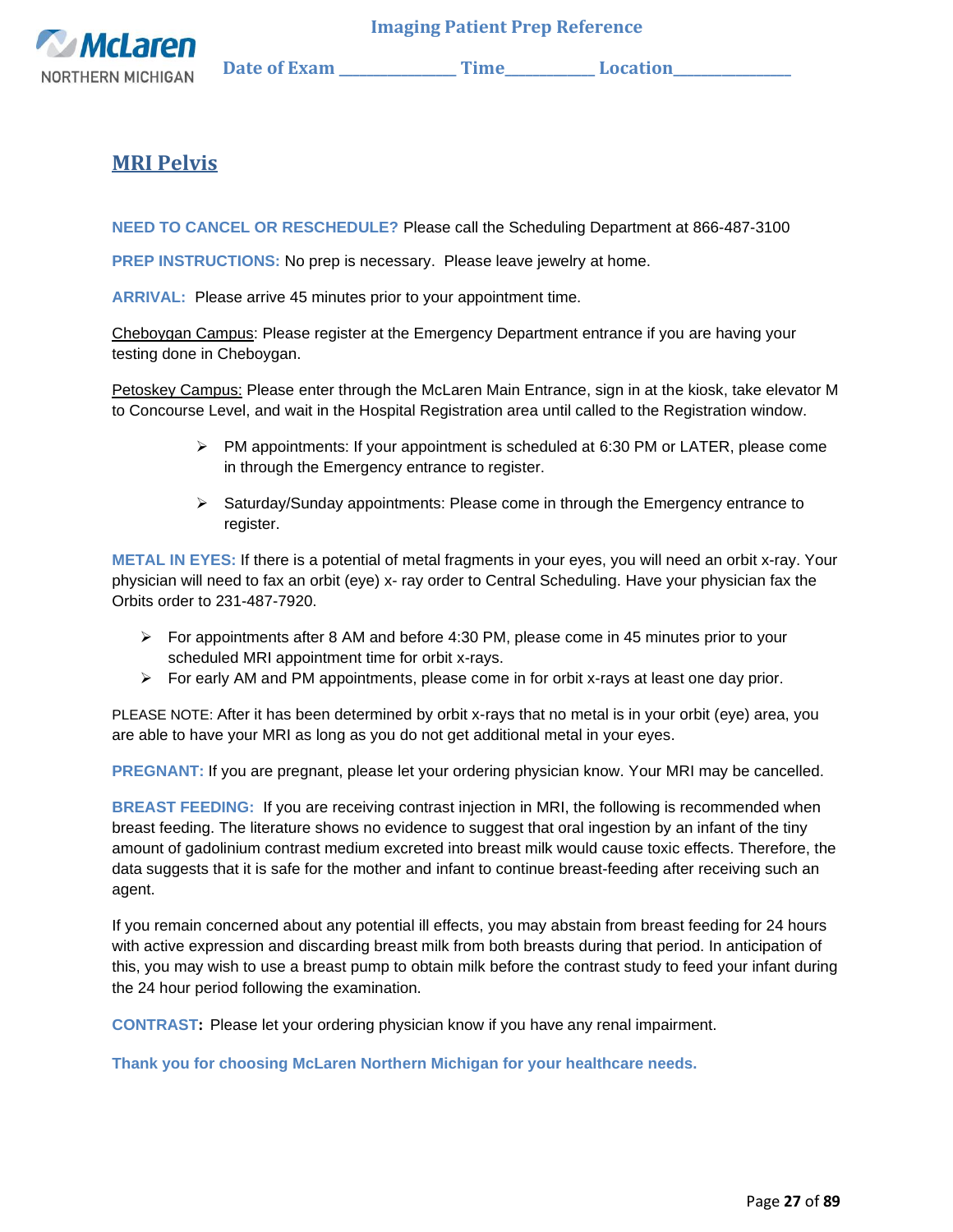

### **MRI Brain**

<span id="page-27-0"></span>**NEED TO CANCEL OR RESCHEDULE?** Please call the Scheduling Department at 866-487-3100

**PREP INSTRUCTIONS:** No prep is necessary. Wear comfortable clothing with NO metal. Please leave jewelry at home.

**EYE MAKE-UP:** When having an MRI of the brain/orbits (eye area), please remove eye make-up. Mascara will cause an artifact, and some eye shadows have metallic flaking in them and may cause a warming sensation.

**ARRIVAL:** Please arrive 45 minutes prior to your appointment time.

Cheboygan Campus: Please register at the Emergency Department entrance if you are having your testing done in Cheboygan.

Petoskey Campus: Please enter through the McLaren Main Entrance, sign in at the kiosk, take elevator M to Concourse Level, and wait in the Hospital Registration area until called to the Registration window.

- $\triangleright$  PM appointments: If your appointment is scheduled at 6:30 PM or LATER, please come in through the Emergency entrance to register.
- $\triangleright$  Saturday/Sunday appointments: Please come in through the Emergency entrance to register.

**CLAUSTROPHOBIA:** If you have a fear of confined spaces, please discuss this matter with your ordering physician. In order to help relieve your anxiety, oral medication may be needed prior to your MRI. You must have a driver after the MRI if medication is taken for claustrophobia.

**METAL IN EYES:** If there is a potential of metal fragments in your eyes, you will need an orbit x-ray. Your physician will need to fax an orbit (eye) x- ray order to Central Scheduling. Have your physician fax the Orbits order to 231-487-7920.

- $\triangleright$  For appointments after 8 AM and before 4:30 PM, please come in 45 minutes prior to your scheduled MRI appointment time for orbit x-rays.
- $\triangleright$  For early AM and PM appointments, please come in for orbit x-rays at least one day prior.

**PREGNANT:** If you are pregnant, please let your ordering physician know. Your MRI may be cancelled.

**BREAST FEEDING:** If you are receiving contrast injection in MRI, literature shows no evidence to suggest that oral ingestion by an infant of the tiny amount of gadolinium contrast medium excreted into breast milk would cause toxic effects. Therefore, data suggests that it is safe to continue breast-feeding after receiving such an agent. If you are concerned, you may abstain from breast feeding for 24 hours.

**CONTRAST:** Please let your ordering physician know if you have any renal impairment.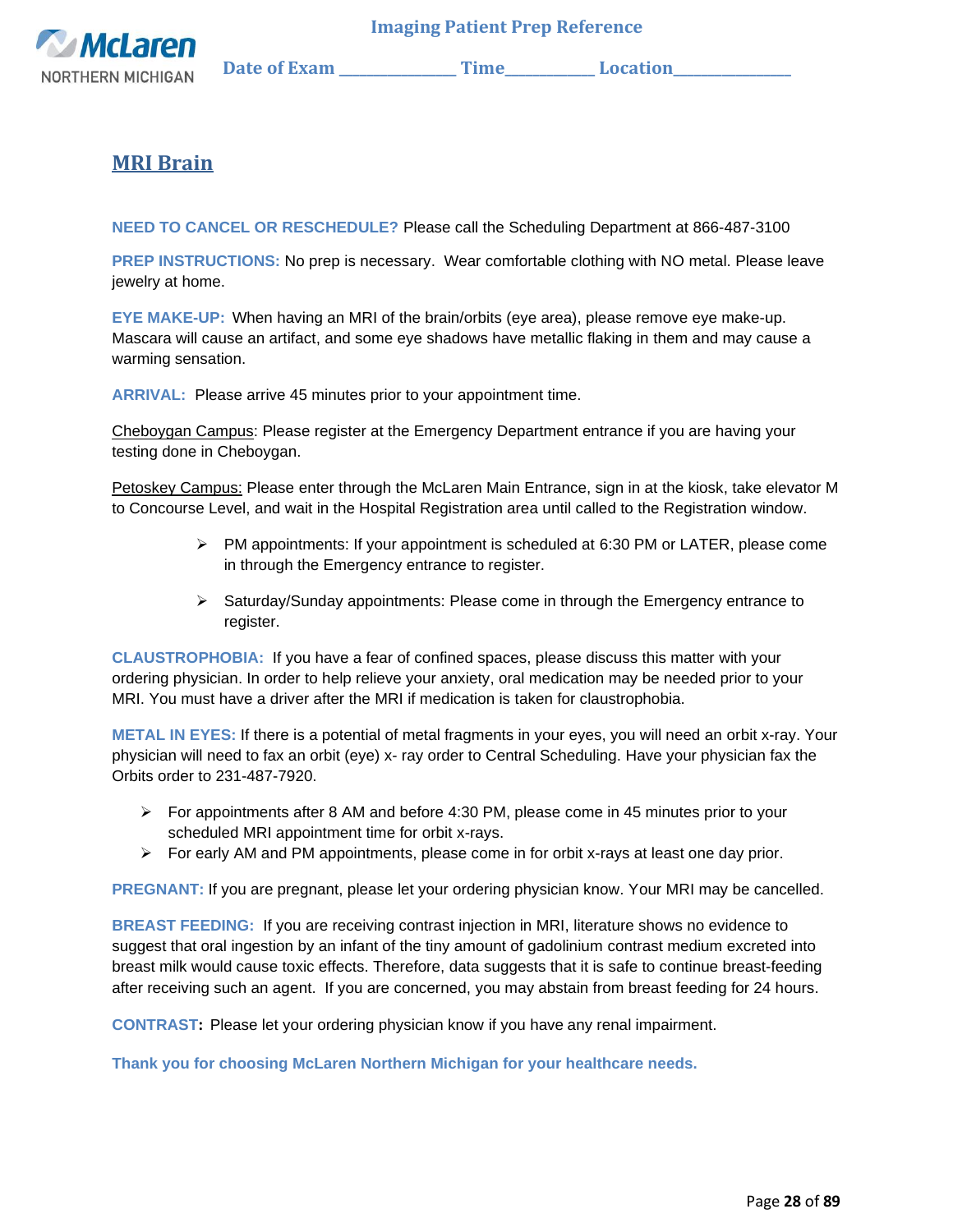

### **MRI Breast**

<span id="page-28-0"></span>**NEED TO CANCEL OR RESCHEDULE?** Please call the Scheduling Department at 866-487-3100

**PREP INSTRUCTIONS:** Do not eat or drink anything 3 hours before procedure. Wear comfortable clothing with NO metal. Please leave jewelry at home.

**ARRIVAL:** Please arrove 45 minutes before your appointment time. Enter through the McLaren Main Entrance, sign in at the kiosk, take elevator M to Concourse Level, and wait in the Hospital Registration area until called to the Registration window.

**CLAUSTROPHOBIA:** If you have a fear of confined spaces, please discuss this matter with your ordering physician. In order to help relieve your anxiety, oral medication may be needed prior to your MRI. You must have a driver after the MRI if medication is taken for claustrophobia.

**METAL IN EYES:** If there is a potential of metal fragments in your eyes, you will need an orbit x-ray. Your physician will need to fax an orbit (eye) x- ray order to Central Scheduling. Have your physician fax the Orbits order to 231-487-7920.

- $\triangleright$  For appointments after 8 AM and before 4:30 PM, please come in 45 minutes prior to your scheduled MRI appointment time for orbit x-rays.
- $\triangleright$  For early AM and PM appointments, please come in for orbit x-rays at least one day prior.

PLEASE NOTE: After it has been determined by orbit x-rays that no metal is in your orbit (eye) area, you are able to have your MRI as long as you do not get additional metal in your eyes.

**PREGNANT:** If you are pregnant, please let your ordering physician know. Your MRI may be cancelled.

**BREAST FEEDING:** If you are receiving contrast injection in MRI, the following is recommended when breast feeding. The literature shows no evidence to suggest that oral ingestion by an infant of the tiny amount of gadolinium contrast medium excreted into breast milk would cause toxic effects. Therefore, the data suggests that it is safe for the mother and infant to continue breast-feeding after receiving such an agent.

If you remain concerned about any potential ill effects, you may abstain from breast feeding for 24 hours with active expression and discarding breast milk from both breasts during that period. In anticipation of this, you may wish to use a breast pump to obtain milk before the contrast study to feed your infant during the 24 hour period following the examination.

**CONTRAST**: Please let your ordering physician know if you have any renal impairment.

**ADDITIONAL INFORMATION:** It is important that we have all prior breast studies (mammograms, ultrasounds, other breast MRI's), any pathology reports for the past five to seven years, and a current H & P from the ordering physician. An Imaging Services Liaison will be contacting you.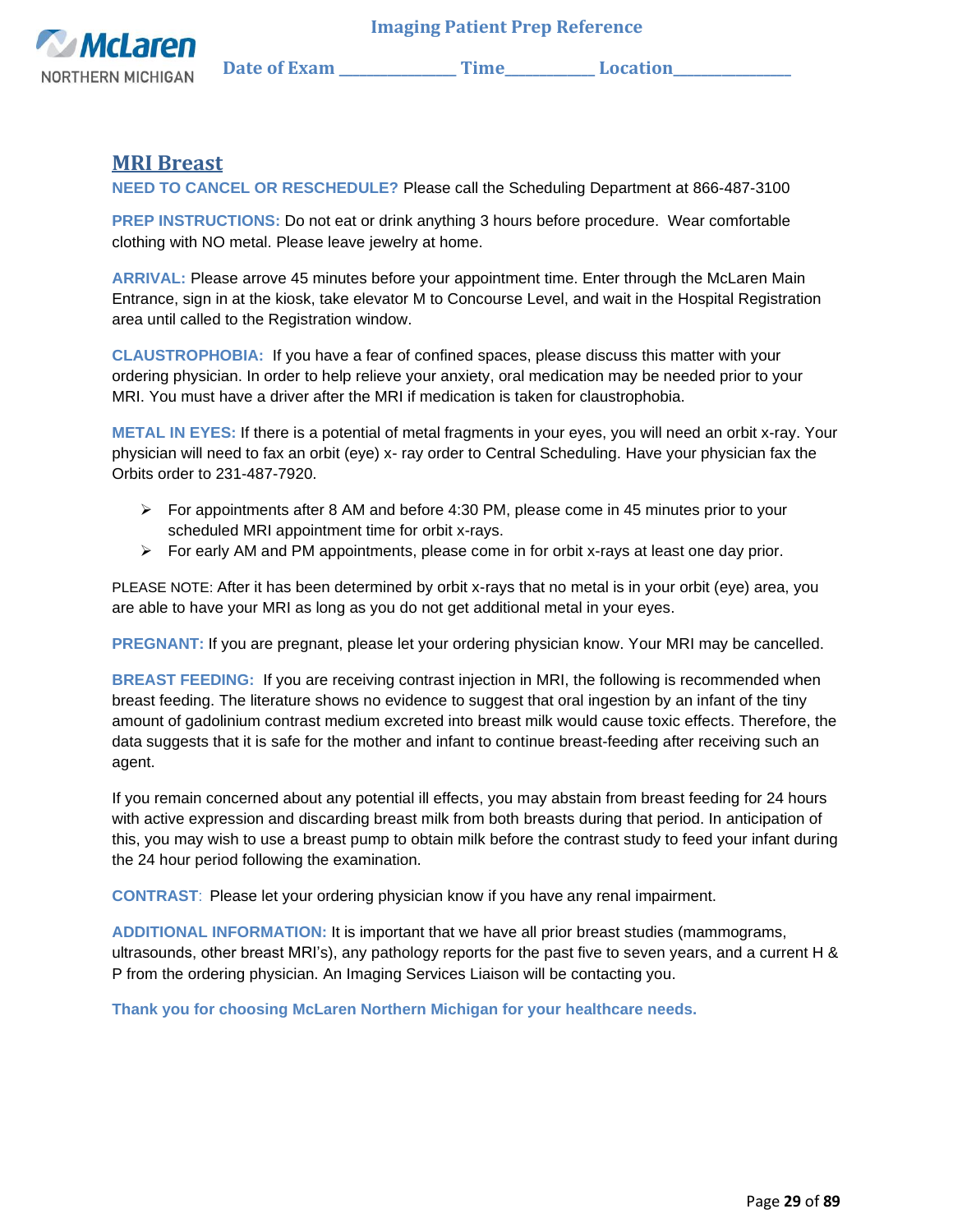

### <span id="page-29-0"></span>**MRI Cholangiogram**

**NEED TO CANCEL OR RESCHEDULE?** Please call the Scheduling Department at 866-487-3100

**PREP INSTRUCTIONS:** Do not eat or drink anything 3 hours before procedure. Wear comfortable clothing with NO metal. Please leave jewelry at home.

**ARRIVAL:** Please arrive 45 minutes prior to your appointment time.

Cheboygan Campus: Please register at the Emergency Department entrance if you are having your testing done in Cheboygan.

Petoskey Campus: Please enter through the McLaren Main Entrance, sign in at the kiosk, take elevator M to Concourse Level, and wait in the Hospital Registration area until called to the Registration window.

- $\triangleright$  PM appointments: If your appointment is scheduled at 6:30 PM or LATER, please come in through the Emergency entrance to register.
- ➢ Saturday/Sunday appointments: Please come in through the Emergency entrance to register.

**CLAUSTROPHOBIA:** If you have a fear of confined spaces, please discuss this matter with your ordering physician. In order to help relieve your anxiety, oral medication may be needed prior to your MRI. You must have a driver after the MRI if medication is taken for claustrophobia.

**METAL IN EYES:** If there is a potential of metal fragments in your eyes, you will need an orbit x-ray. Your physician will need to fax an orbit (eye) x- ray order to Central Scheduling. Have your physician fax the Orbits order to 231-487-7920.

- $\triangleright$  For appointments after 8 AM and before 4:30 PM, please come in 45 minutes prior to your scheduled MRI appointment time for orbit x-rays.
- ➢ For early AM and PM appointments, please come in for orbit x-rays at least one day prior.

PLEASE NOTE: After it has been determined by orbit x-rays that no metal is in your orbit (eye) area, you are able to have your MRI as long as you do not get additional metal in your eyes.

**PREGNANT:** If you are pregnant, please let your ordering physician know. Your MRI may be cancelled.

**BREAST FEEDING:** If you are receiving contrast injection in MRI, literature shows no evidence to suggest that oral ingestion by an infant of the tiny amount of gadolinium contrast medium excreted into breast milk would cause toxic effects. Therefore, data suggests that it is safe to continue breast-feeding after receiving such an agent. If you are concerned, you may abstain from breast feeding for 24 hours.

**CONTRAST**: Please let your ordering physician know if you have any renal impairment.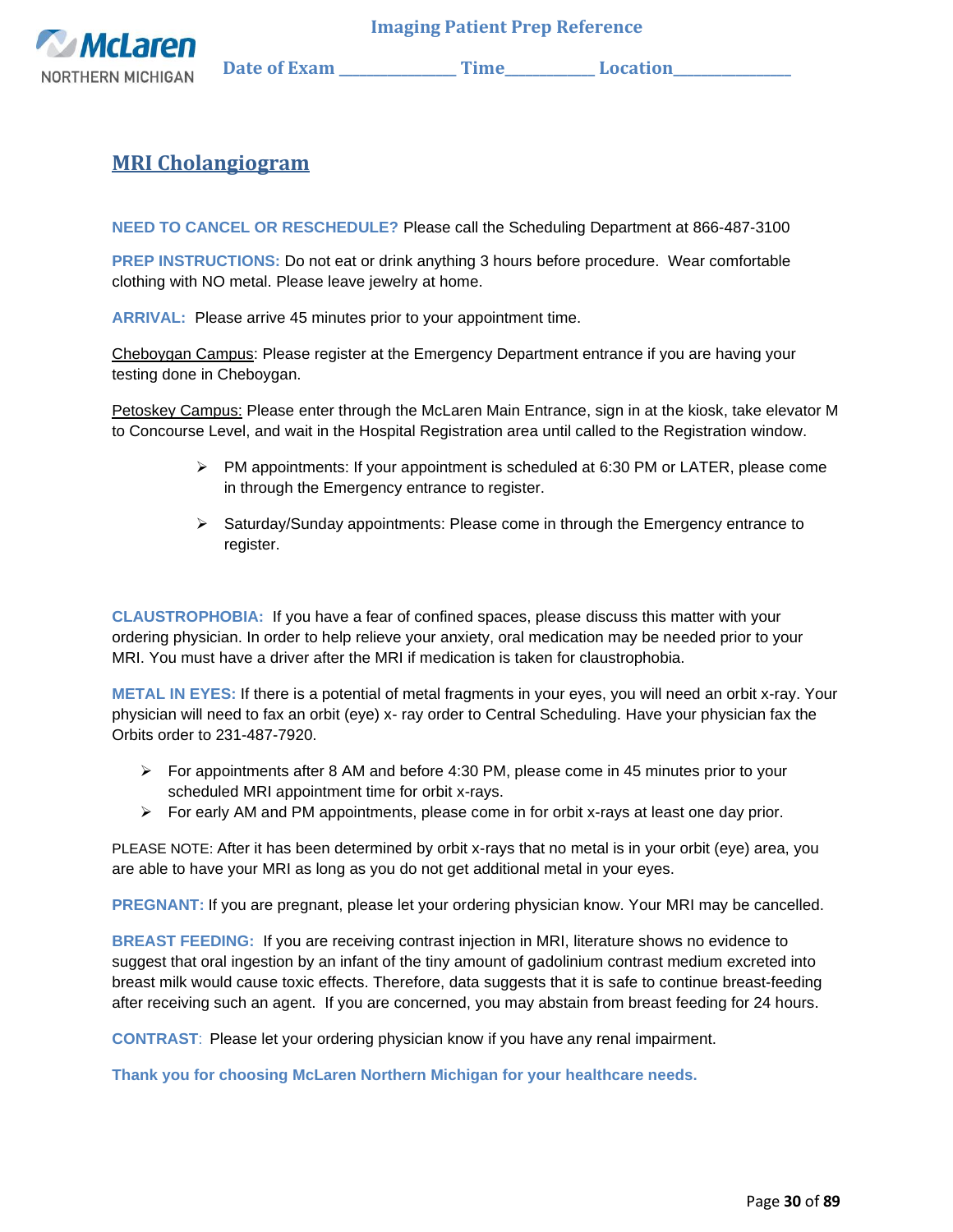

### <span id="page-30-0"></span>**MRI Extremity**

**NEED TO CANCEL OR RESCHEDULE?** Please call the Scheduling Department at 866-487-3100

**PREP INSTRUCTIONS:** No prep is necessary. Please leave jewelry at home.

**ARRIVAL:** Please arrive 45 minutes prior to your appointment time.

Cheboygan Campus: Please register at the Emergency Department entrance if you are having your testing done in Cheboygan.

Petoskey Campus: Please enter through the McLaren Main Entrance, sign in at the kiosk, take elevator M to Concourse Level, and wait in the Hospital Registration area until called to the Registration window.

- $\triangleright$  PM appointments: If your appointment is scheduled at 6:30 PM or LATER, please come in through the Emergency entrance to register.
- ➢ Saturday/Sunday appointments: Please come in through the Emergency entrance to register.

**CLAUSTROPHOBIA:** If you have a fear of confined spaces, please discuss this matter with your ordering physician. In order to help relieve your anxiety, oral medication may be needed prior to your MRI. You must have a driver after the MRI if medication is taken for claustrophobia.

**METAL IN EYES:** If there is a potential of metal fragments in your eyes, you will need an orbit x-ray. Your physician will need to fax an orbit (eye) x- ray order to Central Scheduling. Have your physician fax the Orbits order to 231-487-7920.

- $\triangleright$  For appointments after 8 AM and before 4:30 PM, please come in 45 minutes prior to your scheduled MRI appointment time for orbit x-rays.
- $\triangleright$  For early AM and PM appointments, please come in for orbit x-rays at least one day prior.

PLEASE NOTE: After it has been determined by orbit x-rays that no metal is in your orbit (eye) area, you are able to have your MRI as long as you do not get additional metal in your eyes.

**PREGNANT:** If you are pregnant, please let your ordering physician know. Your MRI may be cancelled.

**BREAST FEEDING:** If you are receiving contrast injection in MRI, literature shows no evidence to suggest that oral ingestion by an infant of the tiny amount of gadolinium contrast medium excreted into breast milk would cause toxic effects. Therefore, data suggests that it is safe to continue breast-feeding after receiving such an agent. If you are concerned, you may abstain from breast feeding for 24 hours.

**CONTRAST**: Please let your ordering physician know if you have any renal impairment.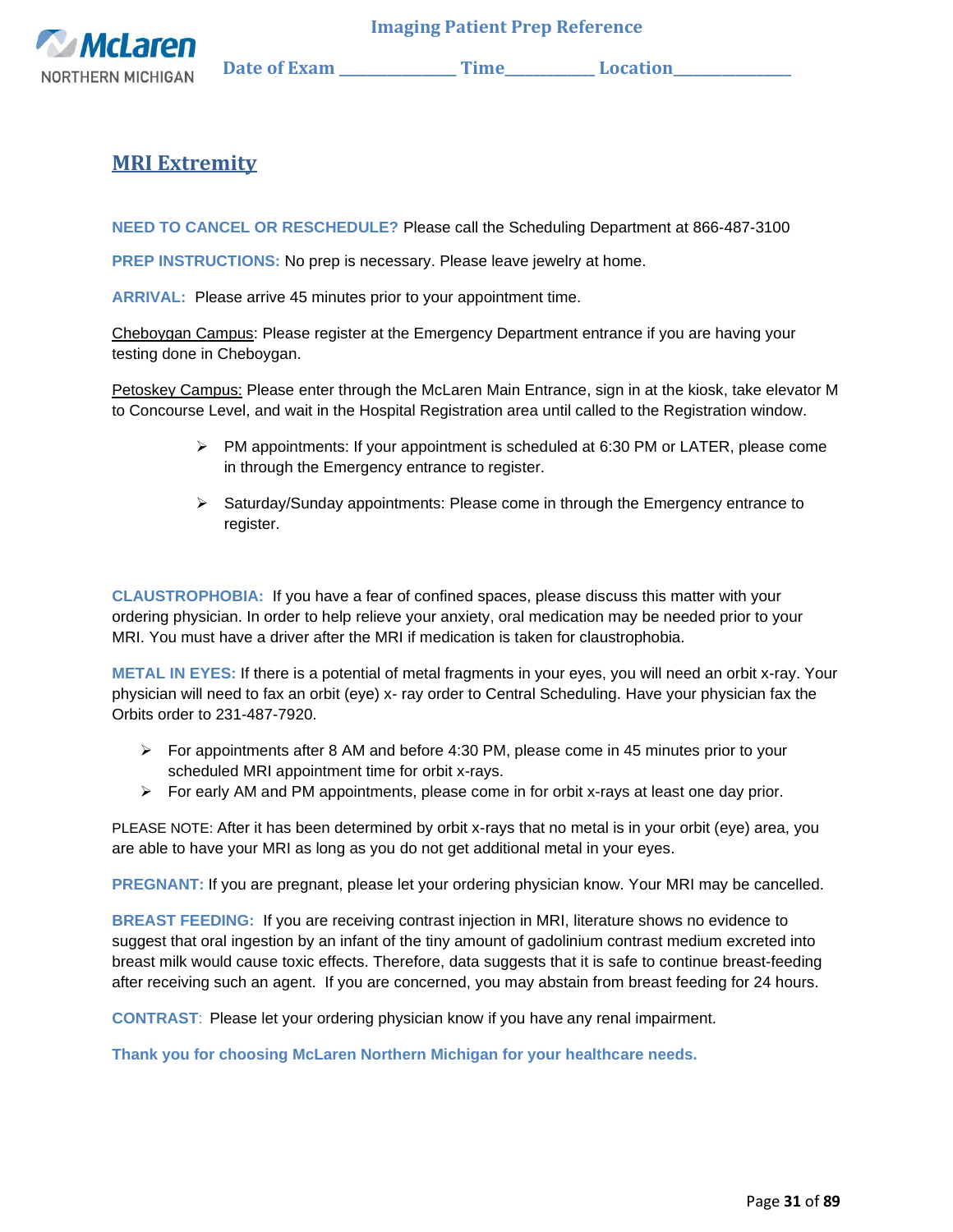

## <span id="page-31-0"></span>**MRI Signature Protocol**

**NEED TO CANCEL OR RESCHEDULE?** Please call the Scheduling Department at 866-487-3100

**PREP INSTRUCTIONS:** No prep is necessary. Wear comfortable clothing with NO metal. Please leave jewelry at home.

**ARRIVAL:** Please arrive 45 minutes prior to your appointment time.

Please enter through the McLaren Main Entrance, sign in at the kiosk, take elevator M to Concourse Level, and wait in the Hospital Registration area until called to the Registration window.

- $\triangleright$  PM appointments: If your appointment is scheduled at 6:30 PM or LATER, please come in through the Emergency entrance to register.
- ➢ Saturday/Sunday appointments: Please come in through the Emergency entrance to register.

**CLAUSTROPHOBIA:** If you have a fear of confined spaces, please discuss this matter with your ordering physician. In order to help relieve your anxiety, oral medication may be needed prior to your MRI. You must have a driver after the MRI if medication is taken for claustrophobia.

**METAL IN EYES:** If there is a potential of metal fragments in your eyes, you will need an orbit x-ray. Your physician will need to fax an orbit (eye) x- ray order to Central Scheduling. Have your physician fax the Orbits order to 231-487-7920.

- $\triangleright$  For appointments after 8 AM and before 4:30 PM, please come in 45 minutes prior to your scheduled MRI appointment time for orbit x-rays.
- $\triangleright$  For early AM and PM appointments, please come in for orbit x-rays at least one day prior.

PLEASE NOTE: After it has been determined by orbit x-rays that no metal is in your orbit (eye) area, you are able to have your MRI as long as you do not get additional metal in your eyes.

**PREGNANT:** If you are pregnant, please let your ordering physician know. Your MRI may be cancelled.

**BREAST FEEDING:** If you are receiving contrast injection in MRI, the following is recommended when breast feeding. The literature shows no evidence to suggest that oral ingestion by an infant of the tiny amount of gadolinium contrast medium excreted into breast milk would cause toxic effects. Therefore, the data suggests that it is safe for the mother and infant to continue breast-feeding after receiving such an agent.

If you remain concerned about any potential ill effects, you may abstain from breast feeding for 24 hours with active expression and discarding breast milk from both breasts during that period. In anticipation of this, you may wish to use a breast pump to obtain milk before the contrast study to feed your infant during the 24 hour period following the examination.

**CONTRAST**: Please let your ordering physician know if you have any renal impairment.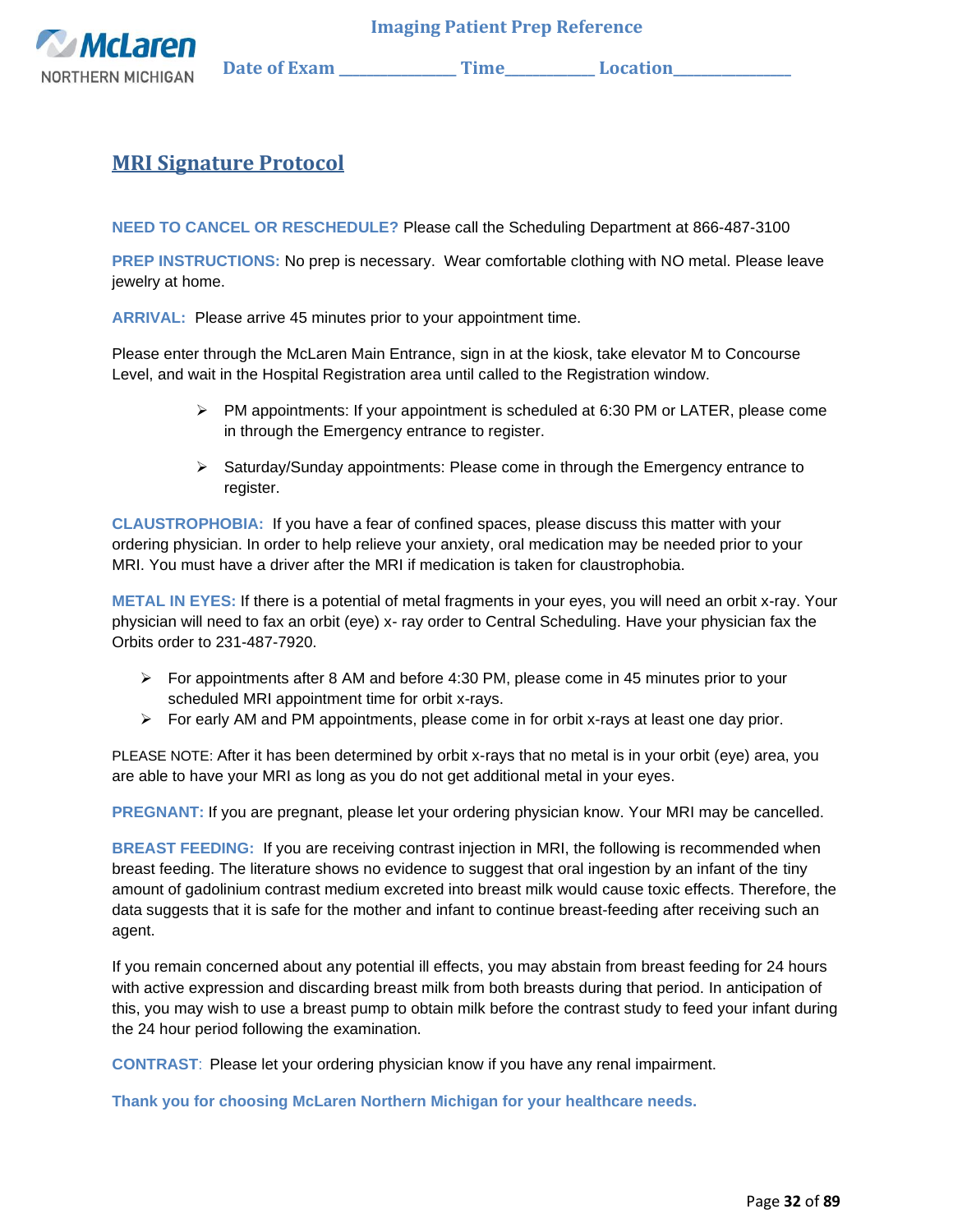

## <span id="page-32-0"></span>**MRI ARTHROGRAM (LABRUM TEAR)**

**NEED TO CANCEL OR RESCHEDULE?** Please call the Scheduling Department at 866-487-3100

**PREP INSTRUCTIONS:** Wear comfortable clothing with NO metal. Please leave jewelry at home.

**MEDICATIONS TO HOLD:** None. If on Coumadin or Warfarin, INR must be ≤ 3.

**ARRIVAL:** Check in at the kiosk and register for your appointment in Hospital Registation on the Concourse Level of McLaren Northern Michigan. Please arrive 45 minutes prior to your appointment time.

After you arrive, first, you will have a contrast injection into your joint using fluoroscopy. Then, you will have an MRI of the joint.

**CLAUSTROPHOBIA:** If you have a fear of confined spaces, please discuss this matter with your ordering physician. In order to help relieve your anxiety, oral medication may be needed prior to your MRI. You must have a driver after the MRI if medication is taken for claustrophobia.

**METAL IN EYES:** If there is a potential of metal fragments in your eyes, you will need an orbit x-ray. Your physician will need to fax an orbit (eye) x- ray order to Central Scheduling. Have your physician fax the Orbits order to 231-487-7920.

 $\triangleright$  Please come in 45 minutes prior to your scheduled MRI appointment time for orbit x-rays.

**PREGNANT:** If you are pregnant, please let your ordering physician know. Your MRI may be cancelled.

**BREAST FEEDING:** If you are receiving contrast injection in MRI, the following is recommended when breast feeding. The literature shows no evidence to suggest that oral ingestion by an infant of the tiny amount of gadolinium contrast medium excreted into breast milk would cause toxic effects. Therefore, the data suggests that it is safe for the mother and infant to continue breast-feeding after receiving such an agent.

If you remain concerned about any potential ill effects, you may abstain from breast feeding for 24 hours with active expression and discarding breast milk from both breasts during that period. In anticipation of this, you may wish to use a breast pump to obtain milk before the contrast study to feed your infant during the 24 hour period following the examination.

**CONTRAST**: Please let your ordering physician know if you have any renal impairment.

**Thank you for choosing McLaren Northern Michigan for your healthcare needs.**

Medication reference: JVIR Standards of Practice (August 2019), 30 (8) P1198-1184.E1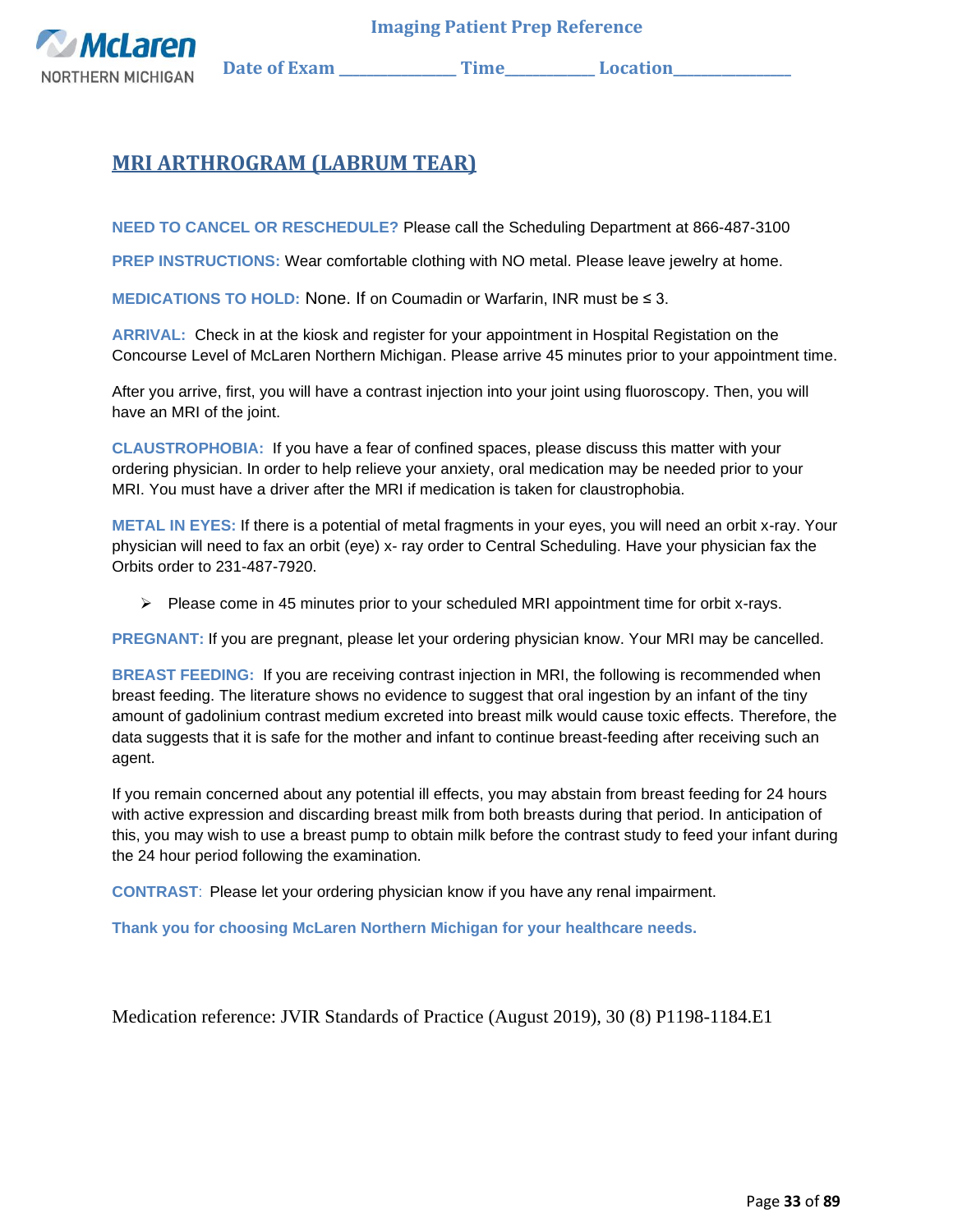

## <span id="page-33-0"></span>**MRI Brachial Plexus**

**NEED TO CANCEL OR RESCHEDULE?** Please call the Scheduling Department at 866-487-3100

**PREP INSTRUCTIONS:** No prep is necessary. Please leave jewelry at home.

**ARRIVAL:** Please arrive 45 minutes prior to your appointment time.

Cheboygan Campus: Please register at the Emergency Department entrance if you are having your testing done in Cheboygan.

Petoskey Campus: Please enter through the McLaren Main Entrance, sign in at the kiosk, take elevator M to Concourse Level, and wait in the Hospital Registration area until called to the Registration window.

- $\triangleright$  PM appointments: If your appointment is scheduled at 6:30 PM or LATER, please come in through the Emergency entrance to register.
- ➢ Saturday/Sunday appointments: Please come in through the Emergency entrance to register.

**CLAUSTROPHOBIA:** If you have a fear of confined spaces, please discuss this matter with your ordering physician. In order to help relieve your anxiety, oral medication may be needed prior to your MRI. You must have a driver after the MRI if medication is taken for claustrophobia.

**METAL IN EYES:** If there is a potential of metal fragments in your eyes, you will need an orbit x-ray. Your physician will need to fax an orbit (eye) x- ray order to Central Scheduling. Have your physician fax the Orbits order to 231-487-7920.

- ➢ For appointments after 8 AM and before 4:30 PM, please come in 45 minutes prior to your scheduled MRI appointment time for orbit x-rays.
- $\triangleright$  For early AM and PM appointments, please come in for orbit x-rays at least one day prior.

**PREGNANT:** If you are pregnant, please let your ordering physician know. Your MRI may be cancelled.

**BREAST FEEDING:** If you are receiving contrast injection in MRI, literature shows no evidence to suggest that oral ingestion by an infant of the tiny amount of gadolinium contrast medium excreted into breast milk would cause toxic effects. Therefore, data suggests that it is safe to continue breast-feeding after receiving such an agent. If you are concerned, you may abstain from breast feeding for 24 hours.

**CONTRAST**: Please let your ordering physician know if you have any renal impairment.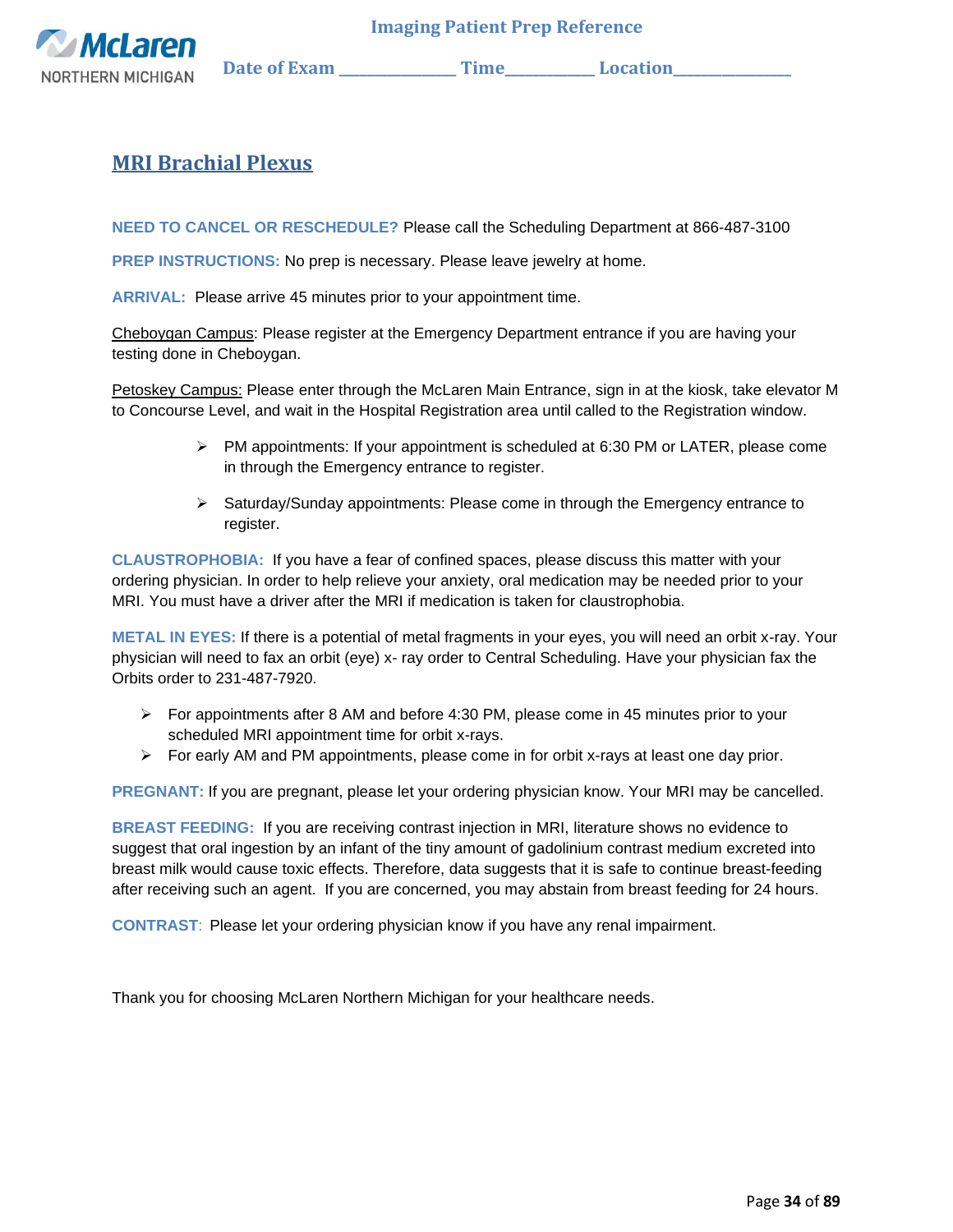

# <span id="page-34-0"></span>**MRI CHOLANGIOGRAM (MRCP)**

**NEED TO CANCEL OR RESCHEDULE?** Please call the Scheduling Department at 866-487-3100

**PREP INSTRUCTIONS:** Do not eat or drink anything 3 hours before the procedure. Wear comfortable clothing with NO metal. Please leave jewelry at home.

**ARRIVAL:** Please arrive 45 minutes prior to your appointment time.

Cheboygan Campus: Please register at the Emergency Department entrance if you are having your testing done in Cheboygan.

Petoskey Campus: Please enter through the McLaren Main Entrance, sign in at the kiosk, take elevator M to Concourse Level, and wait in the Hospital Registration area until called to the Registration window.

- ➢ PM appointments: If your appointment is scheduled at 6:30 PM or LATER, please come in through the Emergency entrance to register.
- $\triangleright$  Saturday/Sunday appointments: Please come in through the Emergency entrance to register.

**CLAUSTROPHOBIA:** If you have a fear of confined spaces, please discuss this matter with your ordering physician. In order to help relieve your anxiety, oral medication may be needed prior to your MRI. You must have a driver after the MRI if medication is taken for claustrophobia.

**METAL IN EYES:** If there is a potential of metal fragments in your eyes, you will need an orbit x-ray. Your physician will need to fax an orbit (eye) x- ray order to Central Scheduling. Have your physician fax the Orbits order to 231-487-7920.

- $\triangleright$  For appointments after 8 AM and before 4:30 PM, please come in 45 minutes prior to your scheduled MRI appointment time for orbit x-rays.
- $\triangleright$  For early AM and PM appointments, please come in for orbit x-rays at least one day prior.

**PREGNANT:** If you are pregnant, please let your ordering physician know. Your MRI may be cancelled.

**BREAST FEEDING:** If you are receiving contrast injection in MRI, literature shows no evidence to suggest that oral ingestion by an infant of the tiny amount of gadolinium contrast medium excreted into breast milk would cause toxic effects. Therefore, data suggests that it is safe to continue breast-feeding after receiving such an agent. If you are concerned, you may abstain from breast feeding for 24 hours.

**CONTRAST**: Please let your ordering physician know if you have any renal impairment.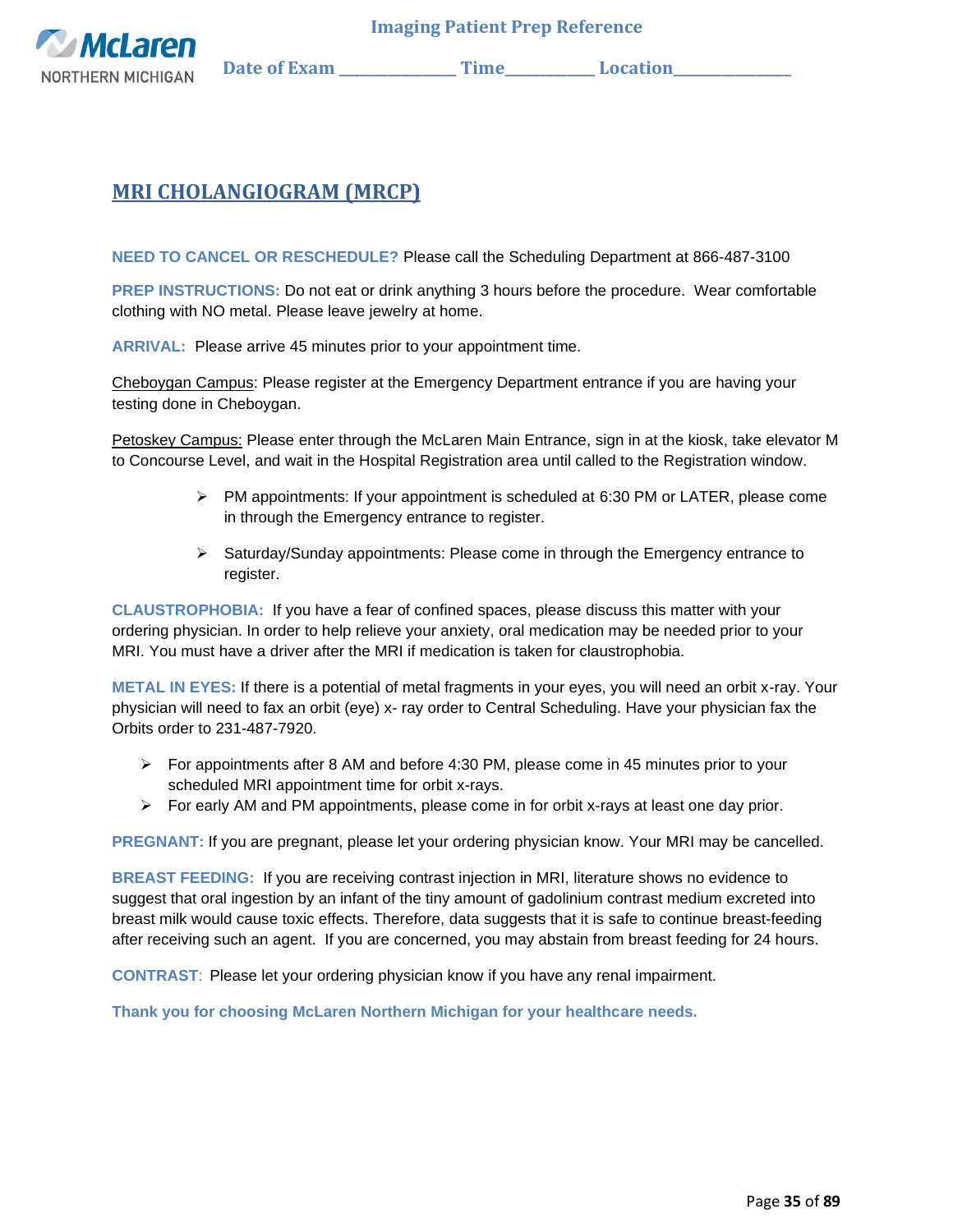

### <span id="page-35-0"></span>**MRI Neck Face Orbit**

**NEED TO CANCEL OR RESCHEDULE?** Please call the Scheduling Department at 866-487-3100

**PREP INSTRUCTIONS:** No prep is necessary. Wear comfortable clothing with NO metal. Please leave jewelry at home.

**EYE MAKE-UP:** Please do not wear any eye make-up. Mascara will cause artifacts, and some eye shadows have metallic flaking in them and may cause a warming sensation.

**ARRIVAL:** Please enter through the McLaren Main Entrance, sign in at the kiosk, take elevator M to Concourse Level, and wait in the Hospital Registration area until called to the Registration window.

- ➢ PM appointments: If your appointment is scheduled at 6:30 PM or LATER, please come in through the Emergency entrance to register.
- $\triangleright$  Saturday/Sunday appointments: Please come in through the Emergency entrance to register.

**CLAUSTROPHOBIA:** If you have a fear of confined spaces, please discuss this matter with your ordering physician. In order to help relieve your anxiety, oral medication may be needed prior to your MRI. You must have a driver after the MRI if medication is taken for claustrophobia.

**METAL IN EYES:** If there is a potential of metal fragments in your eyes, you will need an orbit x-ray. Your physician will need to fax an orbit (eye) x- ray order to Central Scheduling. Have your physician fax the Orbits order to 231-487-7920.

- ➢ For appointments after 8 AM and before 4:30 PM, please come in 45 minutes prior to your scheduled MRI appointment time for orbit x-rays.
- ➢ For early AM and PM appointments, please come in for orbit x-rays at least one day prior.

PLEASE NOTE: After it has been determined by orbit x-rays that no metal is in your orbit (eye) area, you are able to have your MRI as long as you do not get additional metal in your eyes.

**PREGNANT:** If you are pregnant, please let your ordering physician know. Your MRI may be cancelled.

**BREAST FEEDING:** If you are receiving contrast injection in MRI, the following is recommended when breast feeding. The literature shows no evidence to suggest that oral ingestion by an infant of the tiny amount of gadolinium contrast medium excreted into breast milk would cause toxic effects. Therefore, the data suggests that it is safe for the mother and infant to continue breast-feeding after receiving such an agent.

If you remain concerned about any potential ill effects, you may abstain from breast feeding for 24 hours with active expression and discarding breast milk from both breasts during that period. In anticipation of this, you may wish to use a breast pump to obtain milk before the contrast study to feed your infant during the 24 hour period following the examination.

**CONTRAST**: Please let your ordering physician know if you have any renal impairment.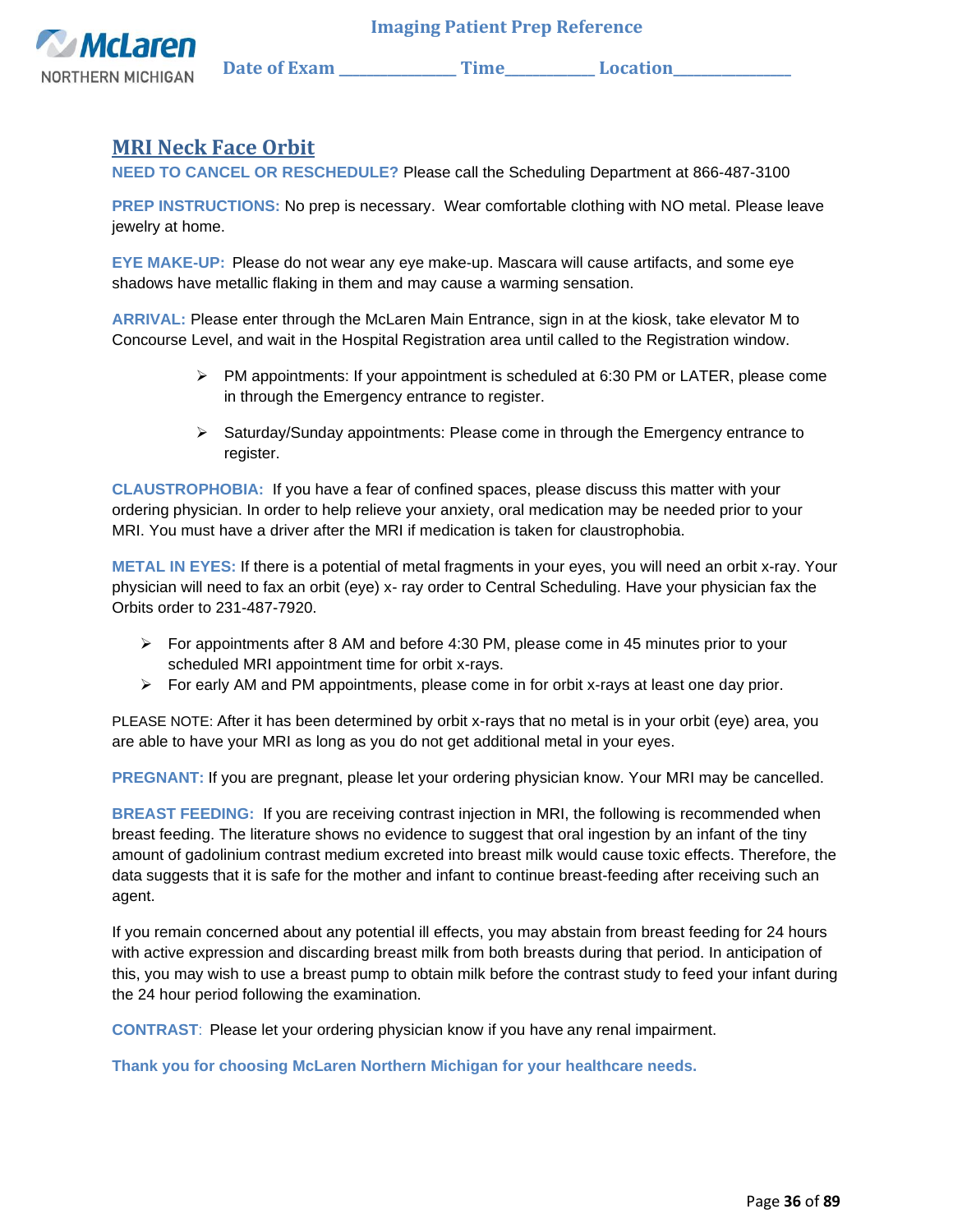

## **MRI Lumbar Sacral Coccyx**

**NEED TO CANCEL OR RESCHEDULE?** Please call the Scheduling Department at 866-487-3100

**PREP INSTRUCTIONS:** No prep is necessary. Please leave jewelry at home.

**ARRIVAL:** Please arrive 45 minutes prior to your appointment time.

Cheboygan Campus: Please register at the Emergency Department entrance if you are having your testing done in Cheboygan.

Petoskey Campus: Please enter through the McLaren Main Entrance, sign in at the kiosk, take elevator M to Concourse Level, and wait in the Hospital Registration area until called to the Registration window.

- $\triangleright$  PM appointments: If your appointment is scheduled at 6:30 PM or LATER, please come in through the Emergency entrance to register.
- ➢ Saturday/Sunday appointments: Please come in through the Emergency entrance to register.

**CLAUSTROPHOBIA:** If you have a fear of confined spaces, please discuss this matter with your ordering physician. In order to help relieve your anxiety, oral medication may be needed prior to your MRI. You must have a driver after the MRI if medication is taken for claustrophobia.

**METAL IN EYES:** If there is a potential of metal fragments in your eyes, you will need an orbit x-ray. Your physician will need to fax an orbit (eye) x- ray order to Central Scheduling. Have your physician fax the Orbits order to 231-487-7920.

- $\triangleright$  For appointments after 8 AM and before 4:30 PM, please come in 60 minutes prior to your scheduled MRI appointment time for orbit x-rays.
- $\triangleright$  For early AM and PM appointments, please come in for orbit x-rays at least one day prior.

PLEASE NOTE: After it has been determined by orbit x-rays that no metal is in your orbit (eye) area, you are able to have your MRI as long as you do not get additional metal in your eyes.

**BREAST FEEDING:** If you are receiving contrast injection in MRI, literature shows no evidence to suggest that oral ingestion by an infant of the tiny amount of gadolinium contrast medium excreted into breast milk would cause toxic effects. Therefore, data suggests that it is safe to continue breast-feeding after receiving such an agent. If you are concerned, you may abstain from breast feeding for 24 hours.

**PREGNANT:** If you are pregnant, please let your ordering physician know. Your MRI may be cancelled.

**CONTRAST**: Please let your ordering physician know if you have any renal impairment.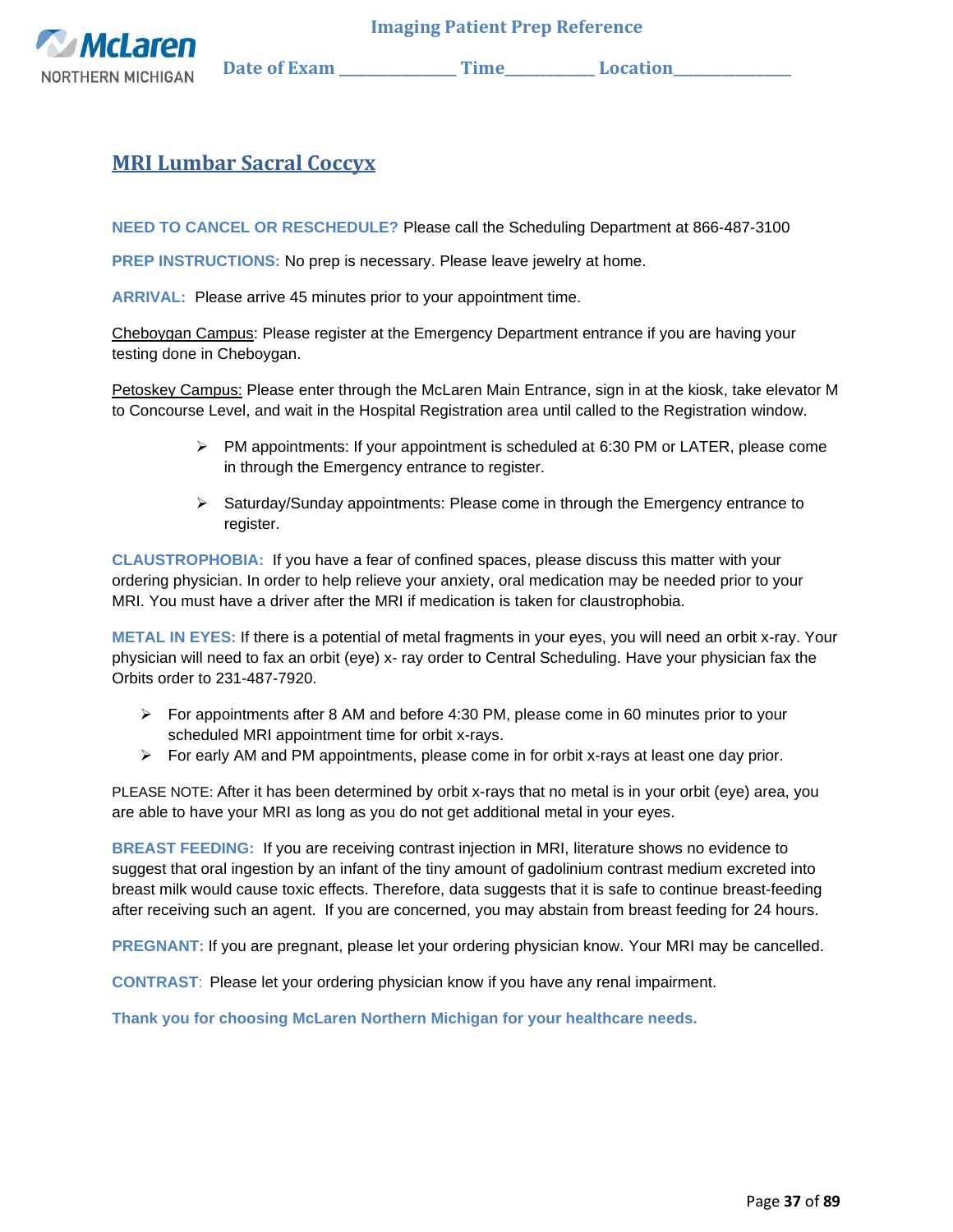**McLarer** 

**NORTHERN MICHIGAN** Date of Exam \_\_\_\_\_\_\_\_\_\_\_\_\_\_\_Time\_\_\_\_\_\_\_\_\_\_\_\_\_Location\_\_\_\_\_\_\_\_\_

# **MRI Spine Cervical, Thoracic, Lumbar**

**NEED TO CANCEL OR RESCHEDULE?** Please call the Scheduling Department at 866-487-3100

**PREP INSTRUCTIONS:** No prep is necessary. Wear comfortable clothing with NO metal. Please leave jewelry at home.

**ARRIVAL:** Please arrive 45 minutes prior to your appointment time.

Cheboygan Campus: Please register at the Emergency Department entrance if you are having your testing done in Cheboygan.

Petoskey Campus: Please enter through the McLaren Main Entrance, sign in at the kiosk, take elevator M to Concourse Level, and wait in the Hospital Registration area until called to the Registration window.

- $\triangleright$  PM appointments: If your appointment is scheduled at 6:30 PM or LATER, please come in through the Emergency entrance to register.
- $\triangleright$  Saturday/Sunday appointments: Please come in through the Emergency entrance to register.

**CLAUSTROPHOBIA:** If you have a fear of confined spaces, please discuss this matter with your ordering physician. In order to help relieve your anxiety, oral medication may be needed prior to your MRI. You must have a driver after the MRI if medication is taken for claustrophobia.

**METAL IN EYES:** If there is a potential of metal fragments in your eyes, you will need an orbit x-ray. Your physician will need to fax an orbit (eye) x- ray order to Central Scheduling. Have your physician fax the Orbits order to 231-487-7920.

- $\triangleright$  For appointments after 8 AM and before 4:30 PM, please come in 45 minutes prior to your scheduled MRI appointment time for orbit x-rays.
- $\triangleright$  For early AM and PM appointments, please come in for orbit x-rays at least one day prior.

PLEASE NOTE: After it has been determined by orbit x-rays that no metal is in your orbit (eye) area, you are able to have your MRI as long as you do not get additional metal in your eyes.

**PREGNANT:** If you are pregnant, please let your ordering physician know. Your MRI may be cancelled.

**BREAST FEEDING:** If you are receiving contrast injection in MRI, literature shows no evidence to suggest that oral ingestion by an infant of the tiny amount of gadolinium contrast medium excreted into breast milk would cause toxic effects. Therefore, data suggests that it is safe to continue breast-feeding after receiving such an agent. If you are concerned, you may abstain from breast feeding for 24 hours.

**CONTRAST**: Please let your ordering physician know if you have any renal impairment.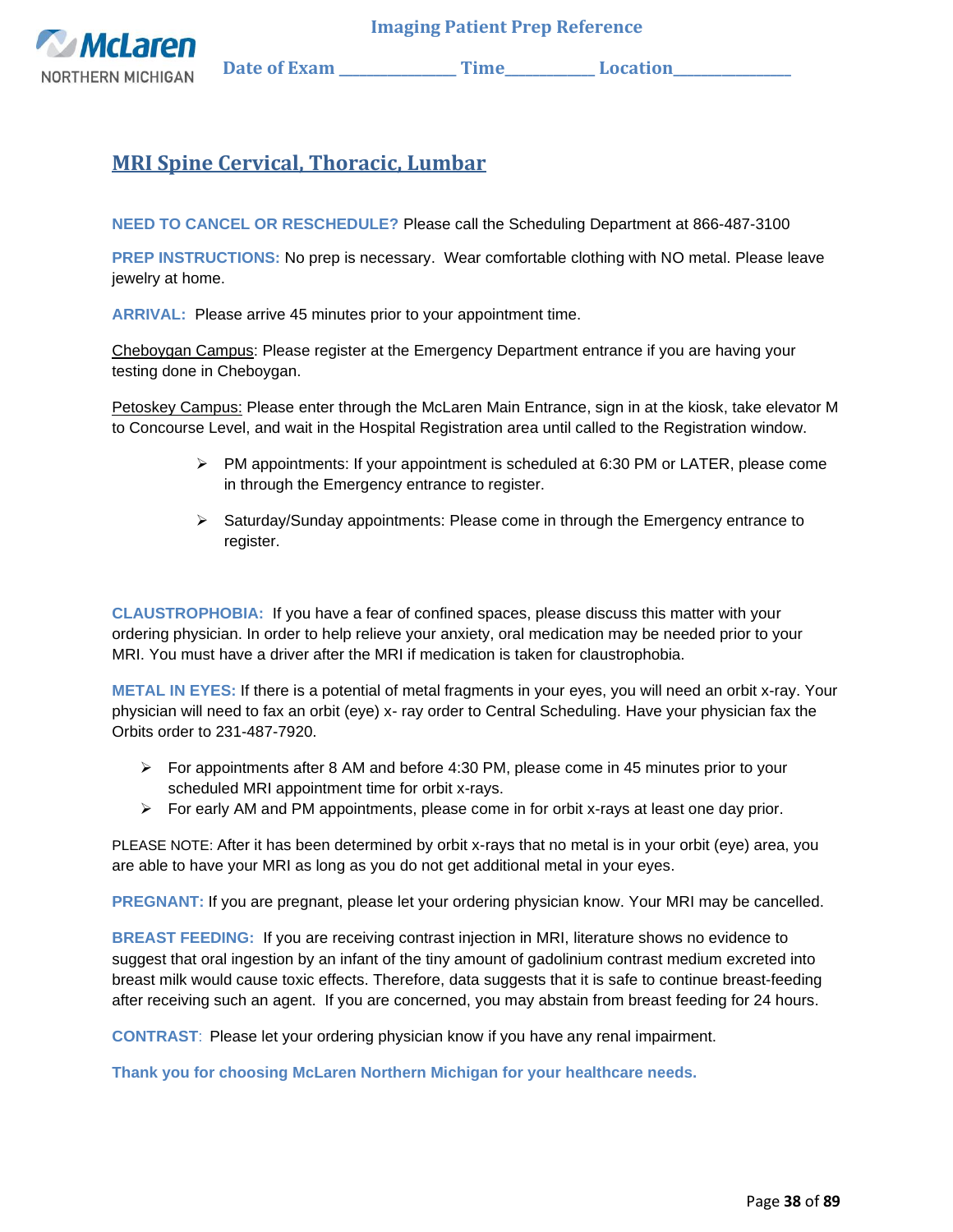

**McLarer NORTHERN MICHIGAN** Date of Exam \_\_\_\_\_\_\_\_\_\_\_\_\_\_\_Time\_\_\_\_\_\_\_\_\_\_\_\_\_Location\_\_\_\_\_\_\_\_\_

## **MRA Peripheral Lower Extremity**

**NEED TO CANCEL OR RESCHEDULE?** Please call the Scheduling Department at 866-487-3100

**PREP INSTRUCTIONS:** Do not eat or drink anything 3 hours before the procedure. Please leave jewelry at home.

**ARRIVAL:** Please arrive 45 minutes prior to your appointment time.

Cheboygan Campus: Please register at the Emergency Department entrance if you are having your testing done in Cheboygan.

Petoskey Campus: Please enter through the McLaren Main Entrance, sign in at the kiosk, take elevator M to Concourse Level, and wait in the Hospital Registration area until called to the Registration window.

- $\triangleright$  PM appointments: If your appointment is scheduled at 6:30 PM or LATER, please come in through the Emergency entrance to register.
- $\triangleright$  Saturday/Sunday appointments: Please come in through the Emergency entrance to register.

**CLAUSTROPHOBIA:** If you have a fear of confined spaces, please discuss this matter with your ordering physician. In order to help relieve your anxiety, oral medication may be needed prior to your MRI. You must have a driver after the MRI if medication is taken for claustrophobia.

**METAL IN EYES:** If there is a potential of metal fragments in your eyes, you will need an orbit x-ray. Your physician will need to fax an orbit (eye) x- ray order to Central Scheduling. Have your physician fax the Orbits order to 231-487-7920.

- $\triangleright$  For appointments after 8 AM and before 4:30 PM, please come in 45 minutes prior to your scheduled MRI appointment time for orbit x-rays.
- $\triangleright$  For early AM and PM appointments, please come in for orbit x-rays at least one day prior.

PLEASE NOTE: After it has been determined by orbit x-rays that no metal is in your orbit (eye) area, you are able to have your MRI as long as you do not get additional metal in your eyes.

**PREGNANT:** If you are pregnant, please let your ordering physician know. Your MRI may be cancelled.

**BREAST FEEDING:** If you are receiving contrast injection in MRI, literature shows no evidence to suggest that oral ingestion by an infant of the tiny amount of gadolinium contrast medium excreted into breast milk would cause toxic effects. Therefore, data suggests that it is safe to continue breast-feeding after receiving such an agent. If you are concerned, you may abstain from breast feeding for 24 hours.

**CONTRAST**: Please let your ordering physician know if you have any renal impairment.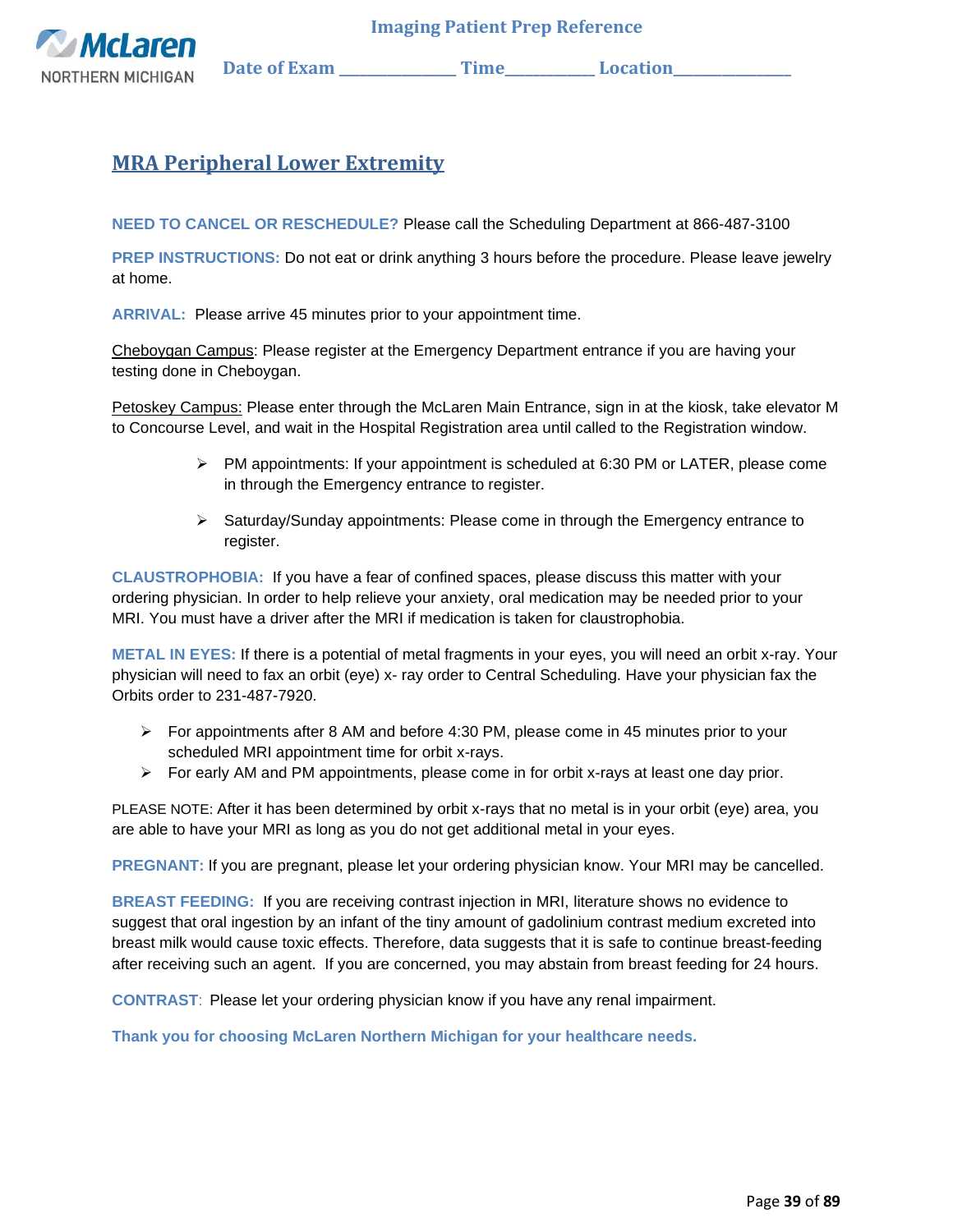

## **MRA Peripheral Upper Extremity**

**NEED TO CANCEL OR RESCHEDULE?** Please call the Scheduling Department at 866-487-3100

**PREP INSTRUCTIONS:** Do not eat or drink anything 3 hours before the procedure. Wear comfortable clothing with NO metal. Please leave jewelry at home.

**ARRIVAL:** Please arrive 45 minutes prior to your appointment time.

Cheboygan Campus: Please register at the Emergency Department entrance if you are having your testing done in Cheboygan.

Petoskey Campus: Please enter through the McLaren Main Entrance, sign in at the kiosk, take elevator M to Concourse Level, and wait in the Hospital Registration area until called to the Registration window.

- $\triangleright$  PM appointments: If your appointment is scheduled at 6:30 PM or LATER, please come in through the Emergency entrance to register.
- ➢ Saturday/Sunday appointments: Please come in through the Emergency entrance to register.

**CLAUSTROPHOBIA:** If you have a fear of confined spaces, please discuss this matter with your ordering physician. In order to help relieve your anxiety, oral medication may be needed prior to your MRI. You must have a driver after the MRI if medication is taken for claustrophobia.

**METAL IN EYES:** If there is a potential of metal fragments in your eyes, you will need an orbit x-ray. Your physician will need to fax an orbit (eye) x- ray order to Central Scheduling. Have your physician fax the Orbits order to 231-487-7920.

- $\triangleright$  For appointments after 8 AM and before 4:30 PM, please come in 45 minutes prior to your scheduled MRI appointment time for orbit x-rays.
- $\triangleright$  For early AM and PM appointments, please come in for orbit x-rays at least one day prior.

PLEASE NOTE: After it has been determined by orbit x-rays that no metal is in your orbit (eye) area, you are able to have your MRI as long as you do not get additional metal in your eyes.

**PREGNANT:** If you are pregnant, please let your ordering physician know. Your MRI may be cancelled.

**BREAST FEEDING:** If you are receiving contrast injection in MRI, literature shows no evidence to suggest that oral ingestion by an infant of the tiny amount of gadolinium contrast medium excreted into breast milk would cause toxic effects. Therefore, data suggests that it is safe to continue breast-feeding after receiving such an agent. If you are concerned, you may abstain from breast feeding for 24 hours.

**CONTRAST**: Please let your ordering physician know if you have any renal impairment.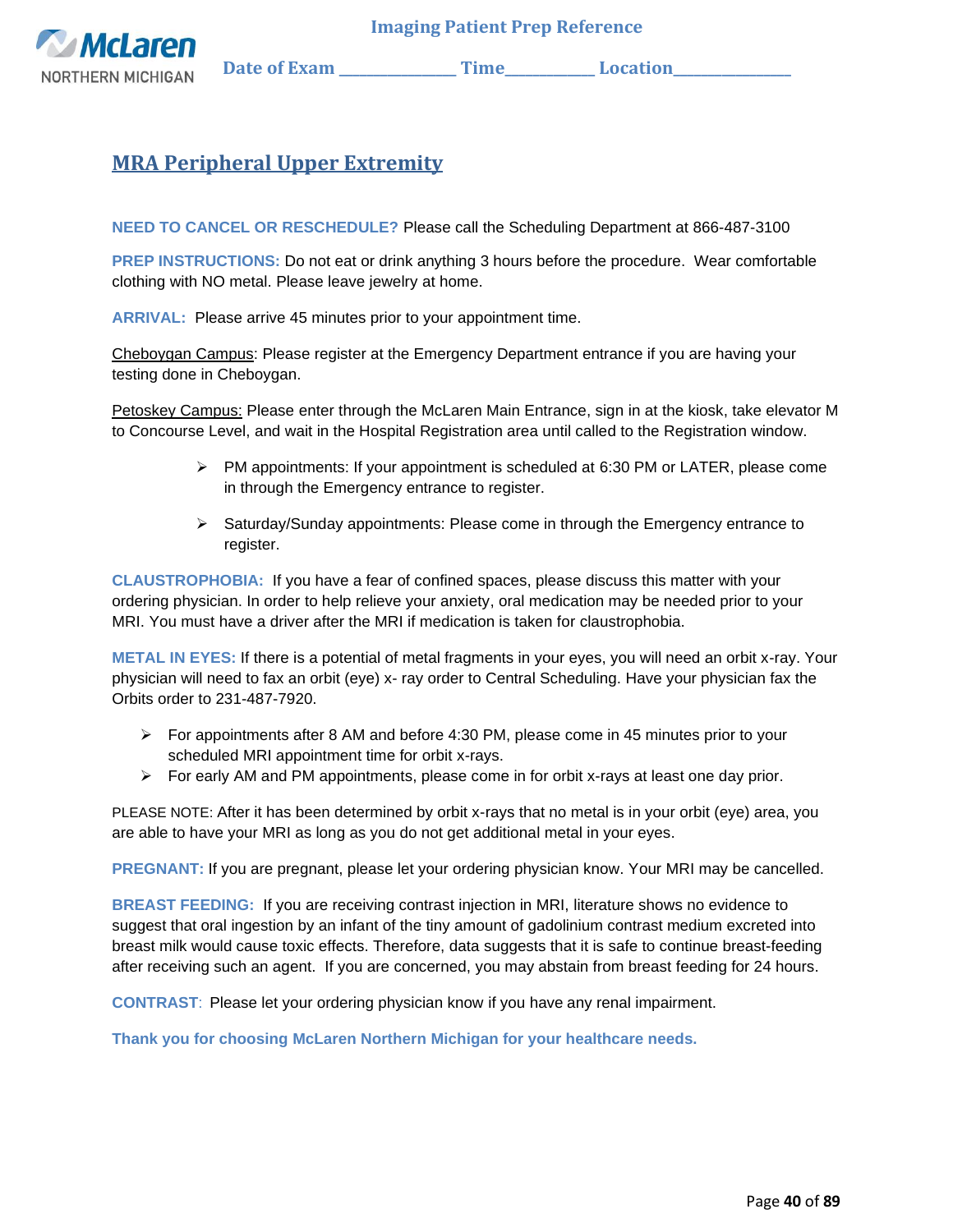

## **MRA Brain**

**NEED TO CANCEL OR RESCHEDULE?** Please call the Scheduling Department at 866-487-3100

**PREP INSTRUCTIONS:** No prep is necessary. Wear comfortable clothing with NO metal. Please leave jewelry at home.

**EYE MAKE-UP:** When having an MRI of the brain/orbits (eye area), please do not wear any mascara or eye shadow. It can cause artifacts.

**ARRIVAL:** Please arrive 45 minutes prior to your appointment time.

Cheboygan Campus: Please register at the Emergency Department entrance if you are having your testing done in Cheboygan.

Petoskey Campus: Please enter through the McLaren Main Entrance, sign in at the kiosk, take elevator M to Concourse Level, and wait in the Hospital Registration area until called to the Registration window.

- $\triangleright$  PM appointments: If your appointment is scheduled at 6:30 PM or LATER, please come in through the Emergency entrance to register.
- ➢ Saturday/Sunday appointments: Please come in through the Emergency entrance to register.

**CLAUSTROPHOBIA:** If you have a fear of confined spaces, please discuss this matter with your ordering physician. In order to help relieve your anxiety, oral medication may be needed prior to your MRI. You must have a driver after the MRI if medication is taken for claustrophobia.

**METAL IN EYES:** If there is a potential of metal fragments in your eyes, you will need an orbit x-ray. Your physician will need to fax an orbit (eye) x- ray order to Central Scheduling. Have your physician fax the Orbits order to 231-487-7920.

- $\triangleright$  For appointments after 8 AM and before 4:30 PM, please come in 60 minutes prior to your scheduled MRI appointment time for orbit x-rays.
- $\triangleright$  For early AM and PM appointments, please come in for orbit x-rays at least one day prior.

PLEASE NOTE: Please be careful not to get additional metal in your eyes after the x-ays are cleared.

**PREGNANT:** If you are pregnant, please let your ordering physician know. Your MRI may be cancelled.

**BREAST FEEDING:** If you are receiving contrast injection in MRI, literature shows no evidence to suggest that oral ingestion by an infant of the tiny amount of gadolinium contrast medium excreted into breast milk would cause toxic effects. Therefore, data suggests that it is safe to continue breast-feeding after receiving such an agent. If you are concerned, you may abstain from breast feeding for 24 hours.

**CONTRAST**: Please let your ordering physician know if you have any renal impairment.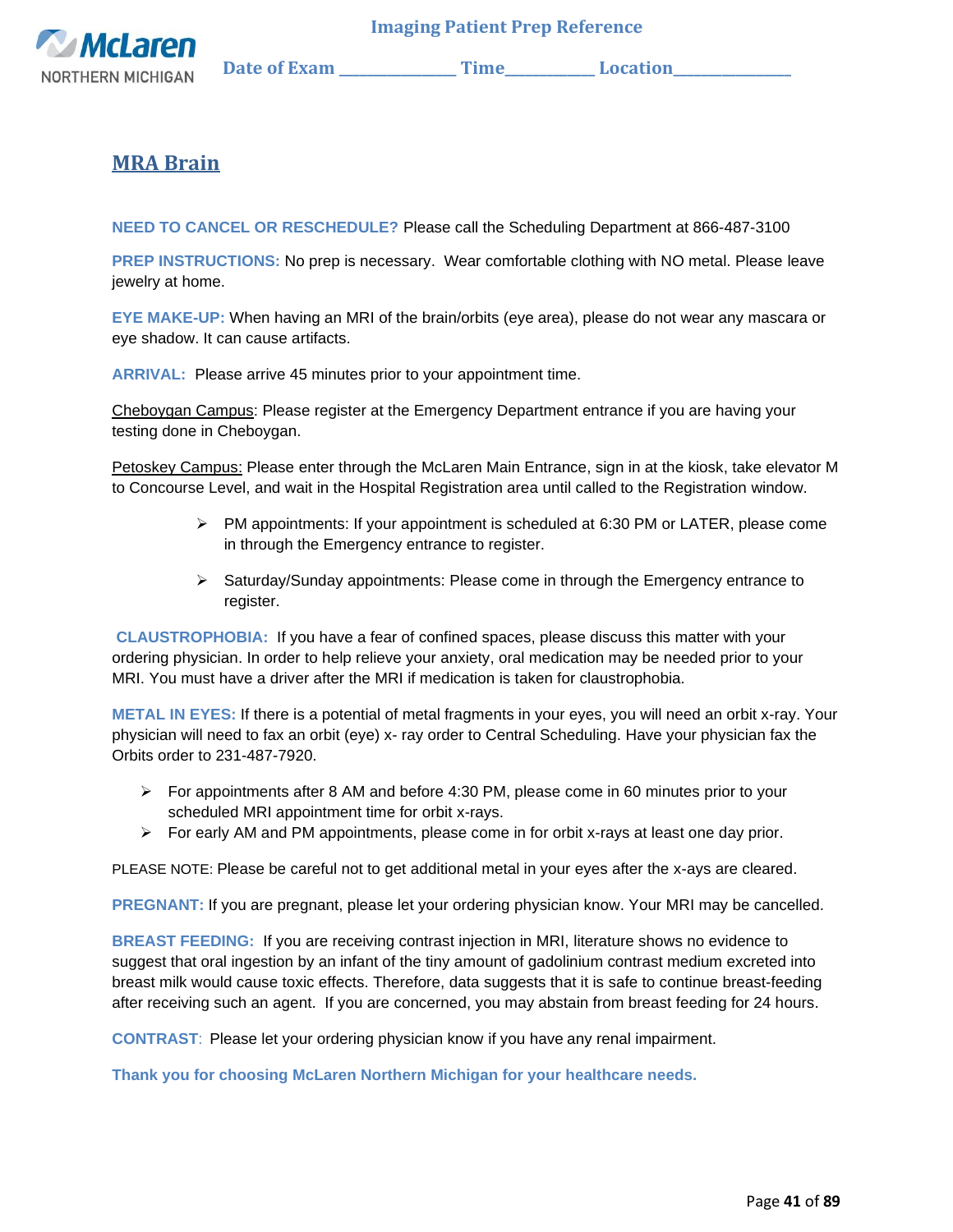

## **MRA Neck**

**NEED TO CANCEL OR RESCHEDULE?** Please call the Scheduling Department at 866-487-3100

**PREP INSTRUCTIONS:** Do not eat or drink anything 3 hours before the procedure. Wear comfortable clothing with NO metal. Please leave jewelry at home.

**ARRIVAL:** Please arrive 45 minutes prior to your appointment time.

Cheboygan Campus: Please register at the Emergency Department entrance if you are having your testing done in Cheboygan.

Petoskey Campus: Please enter through the McLaren Main Entrance, sign in at the kiosk, take elevator M to Concourse Level, and wait in the Hospital Registration area until called to the Registration window.

- $\triangleright$  PM appointments: If your appointment is scheduled at 6:30 PM or LATER, please come in through the Emergency entrance to register.
- ➢ Saturday/Sunday appointments: Please come in through the Emergency entrance to register.

**CLAUSTROPHOBIA:** If you have a fear of confined spaces, please discuss this matter with your ordering physician. In order to help relieve your anxiety, oral medication may be needed prior to your MRI. You must have a driver after the MRI if medication is taken for claustrophobia.

**METAL IN EYES:** If there is a potential of metal fragments in your eyes, you will need an orbit x-ray. Your physician will need to fax an orbit (eye) x- ray order to Central Scheduling. Have your physician fax the Orbits order to 231-487-7920.

- $\triangleright$  For appointments after 8 AM and before 4:30 PM, please come in 60 minutes prior to your scheduled MRI appointment time for orbit x-rays.
- $\triangleright$  For early AM and PM appointments, please come in for orbit x-rays at least one day prior.

PLEASE NOTE: After it has been determined by orbit x-rays that no metal is in your orbit (eye) area, you are able to have your MRI as long as you do not get additional metal in your eyes.

**PREGNANT:** If you are pregnant, please let your ordering physician know. Your MRI may be cancelled.

**BREAST FEEDING:** If you are receiving contrast injection in MRI, literature shows no evidence to suggest that oral ingestion by an infant of the tiny amount of gadolinium contrast medium excreted into breast milk would cause toxic effects. Therefore, data suggests that it is safe to continue breast-feeding after receiving such an agent. If you are concerned, you may abstain from breast feeding for 24 hours.

**CONTRAST**: Please let your ordering physician know if you have any renal impairment.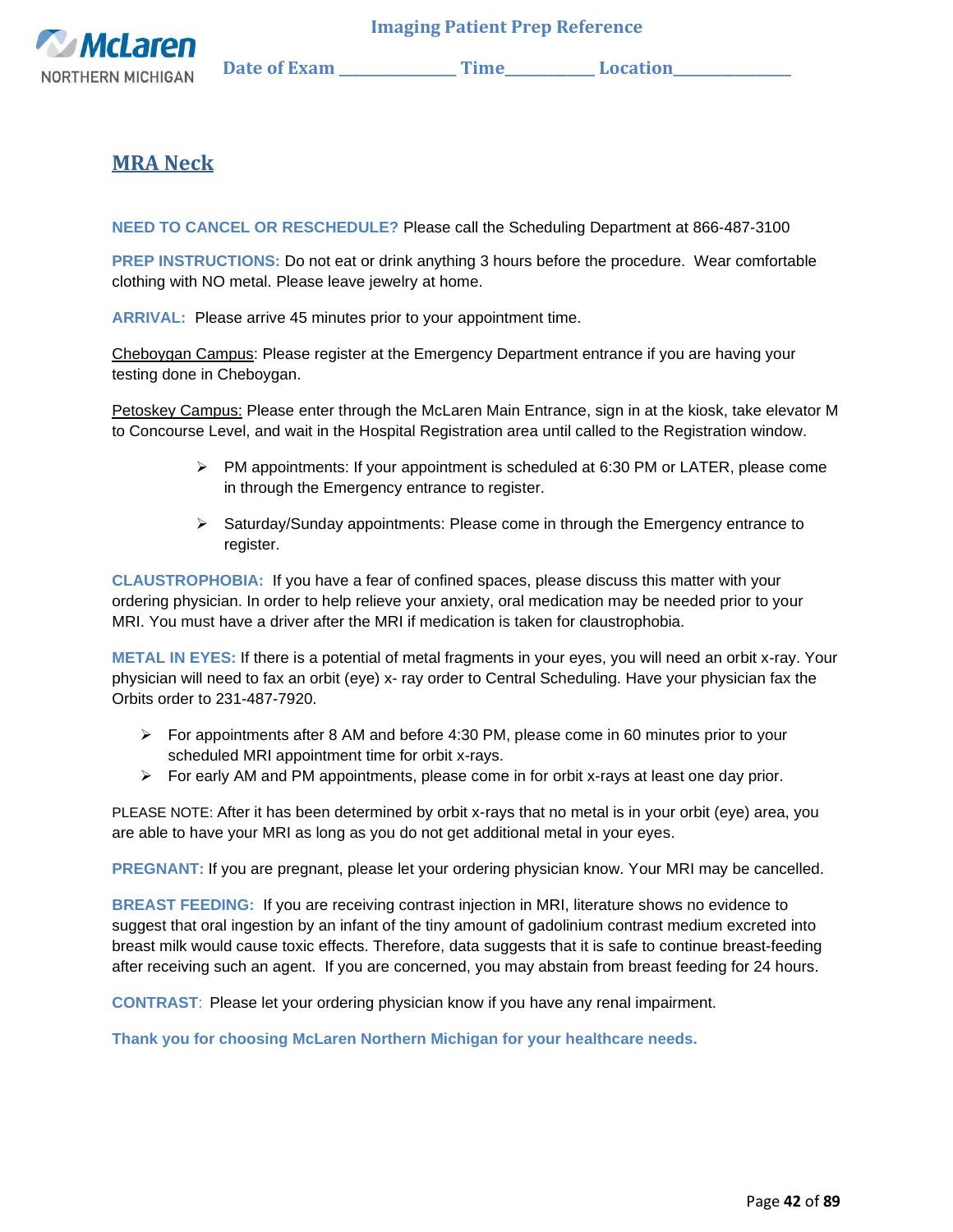

# **MRV Abdomen**

**NEED TO CANCEL OR RESCHEDULE?** Please call the Scheduling Department at 866-487-3100

**PREP INSTRUCTIONS:** Do not eat or drink anything 3 hours before the procedure. Wear comfortable clothing with NO metal. Please leave jewelry at home.

**ARRIVAL:** Please arrive 45 minutes prior to your appointment time.

Cheboygan Campus: Please register at the Emergency Department entrance if you are having your testing done in Cheboygan.

Petoskey Campus: Please enter through the McLaren Main Entrance, sign in at the kiosk, take elevator M to Concourse Level, and wait in the Hospital Registration area until called to the Registration window.

- $\triangleright$  PM appointments: If your appointment is scheduled at 6:30 PM or LATER, please come in through the Emergency entrance to register.
- $\triangleright$  Saturday/Sunday appointments: Please come in through the Emergency entrance to register.

**CLAUSTROPHOBIA:** If you have a fear of confined spaces, please discuss this matter with your ordering physician. In order to help relieve your anxiety, oral medication may be needed prior to your MRI. You must have a driver after the MRI if medication is taken for claustrophobia.

**METAL IN EYES:** If there is a potential of metal fragments in your eyes, you will need an orbit x-ray. Your physician will need to fax an orbit (eye) x- ray order to Central Scheduling. Have your physician fax the Orbits order to 231-487-7920.

- $\triangleright$  For appointments after 8 AM and before 4:30 PM, please come in 60 minutes prior to your scheduled MRI appointment time for orbit x-rays.
- ➢ For early AM and PM appointments, please come in for orbit x-rays at least one day prior.

PLEASE NOTE: After it has been determined by orbit x-rays that no metal is in your orbit (eye) area, you are able to have your MRI as long as you do not get additional metal in your eyes.

**PREGNANT:** If you are pregnant, please let your ordering physician know. Your MRI may be cancelled.

**BREAST FEEDING:** If you are receiving contrast injection in MRI, literature shows no evidence to suggest that oral ingestion by an infant of the tiny amount of gadolinium contrast medium excreted into breast milk would cause toxic effects. Therefore, data suggests that it is safe to continue breast-feeding after receiving such an agent. If you are concerned, you may abstain from breast feeding for 24 hours.

**CONTRAST**: Please let your ordering physician know if you have any renal impairment.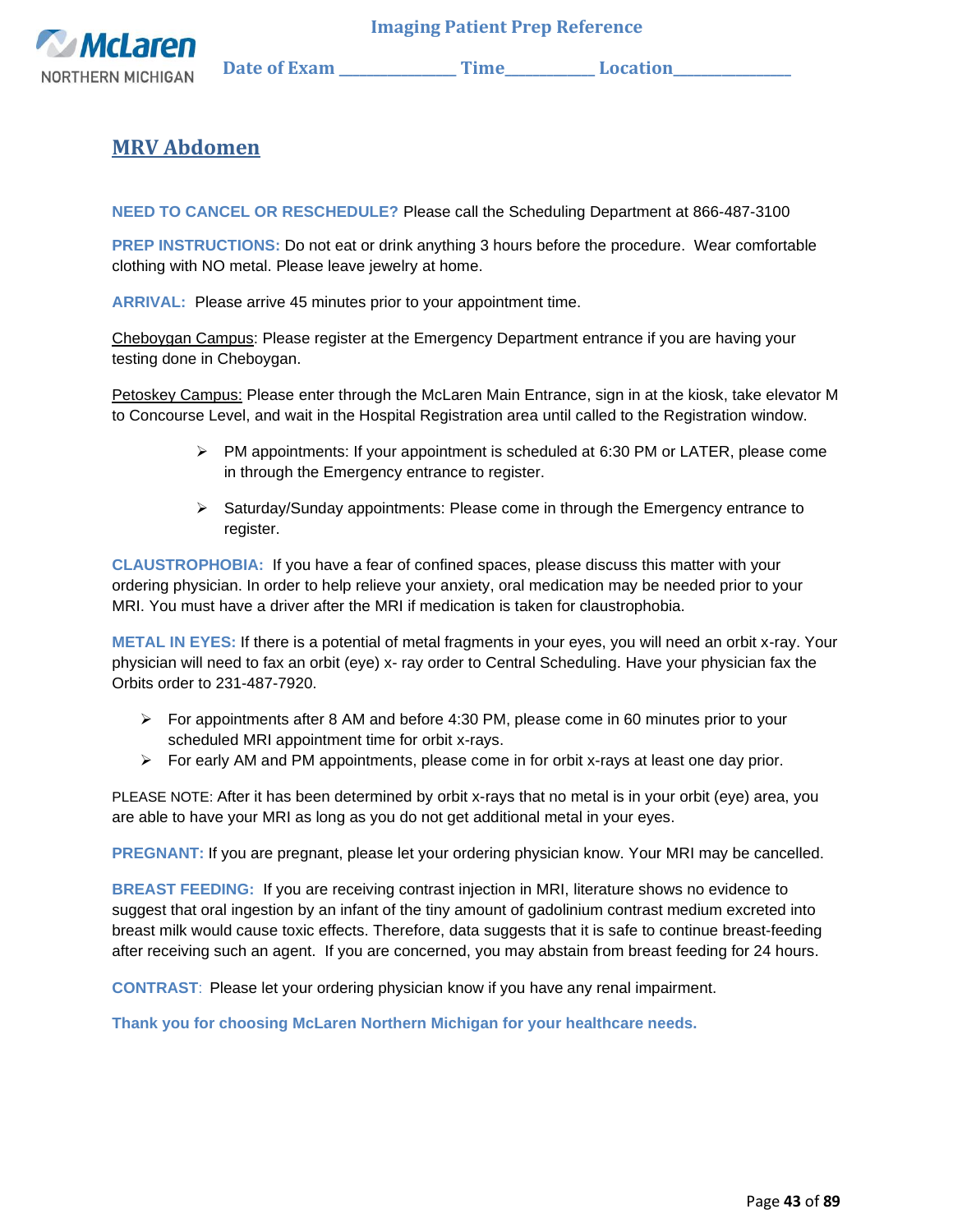

## **MRV Brain**

**NEED TO CANCEL OR RESCHEDULE?** Please call the Scheduling Department at 866-487-3100

**PREP INSTRUCTIONS:** No prep is necessary. Wear comfortable clothing with NO metal. Please leave jewelry at home.

**EYE MAKE-UP:** Please do not wear any mascara or eye shadow. It can cause artifacts.

**ARRIVAL:** Please enter through the McLaren Main Entrance, sign in at the kiosk, take elevator M to Concourse Level, and wait in the Hospital Registration area until called to the Registration window.

> $\triangleright$  PM appointments: If your appointment is scheduled at 6:30 PM or LATER, please come in through the Emergency entrance to register.

 **Imaging Patient Prep Reference** 

➢ Saturday/Sunday appointments: Please come in through the Emergency entrance to register.

**CLAUSTROPHOBIA:** If you have a fear of confined spaces, please discuss this matter with your ordering physician. In order to help relieve your anxiety, oral medication may be needed prior to your MRI. You must have a driver after the MRI if medication is taken for claustrophobia.

**METAL IN EYES:** If there is a potential of metal fragments in your eyes, you will need an orbit x-ray. Your physician will need to fax an orbit (eye) x- ray order to Central Scheduling. Have your physician fax the Orbits order to 231-487-7920.

- $\triangleright$  For appointments after 8 AM and before 4:30 PM, please come in 60 minutes prior to your scheduled MRI appointment time for orbit x-rays.
- $\triangleright$  For early AM and PM appointments, please come in for orbit x-rays at least one day prior.

PLEASE NOTE: After it has been determined by orbit x-rays that no metal is in your orbit (eye) area, you are able to have your MRI as long as you do not get additional metal in your eyes.

**PREGNANT:** If you are pregnant, please let your ordering physician know. Your MRI may be cancelled.

**BREAST FEEDING:** If you are receiving contrast injection in MRI, the following is recommended when breast feeding. The literature shows no evidence to suggest that oral ingestion by an infant of the tiny amount of gadolinium contrast medium excreted into breast milk would cause toxic effects. Therefore, the data suggests that it is safe for the mother and infant to continue breast-feeding after receiving such an agent.

If you remain concerned about any potential ill effects, you may abstain from breast feeding for 24 hours with active expression and discarding breast milk from both breasts during that period. In anticipation of this, you may wish to use a breast pump to obtain milk before the contrast study to feed your infant during the 24 hour period following the examination.

**CONTRAST**: Please let your ordering physician know if you have any renal impairment.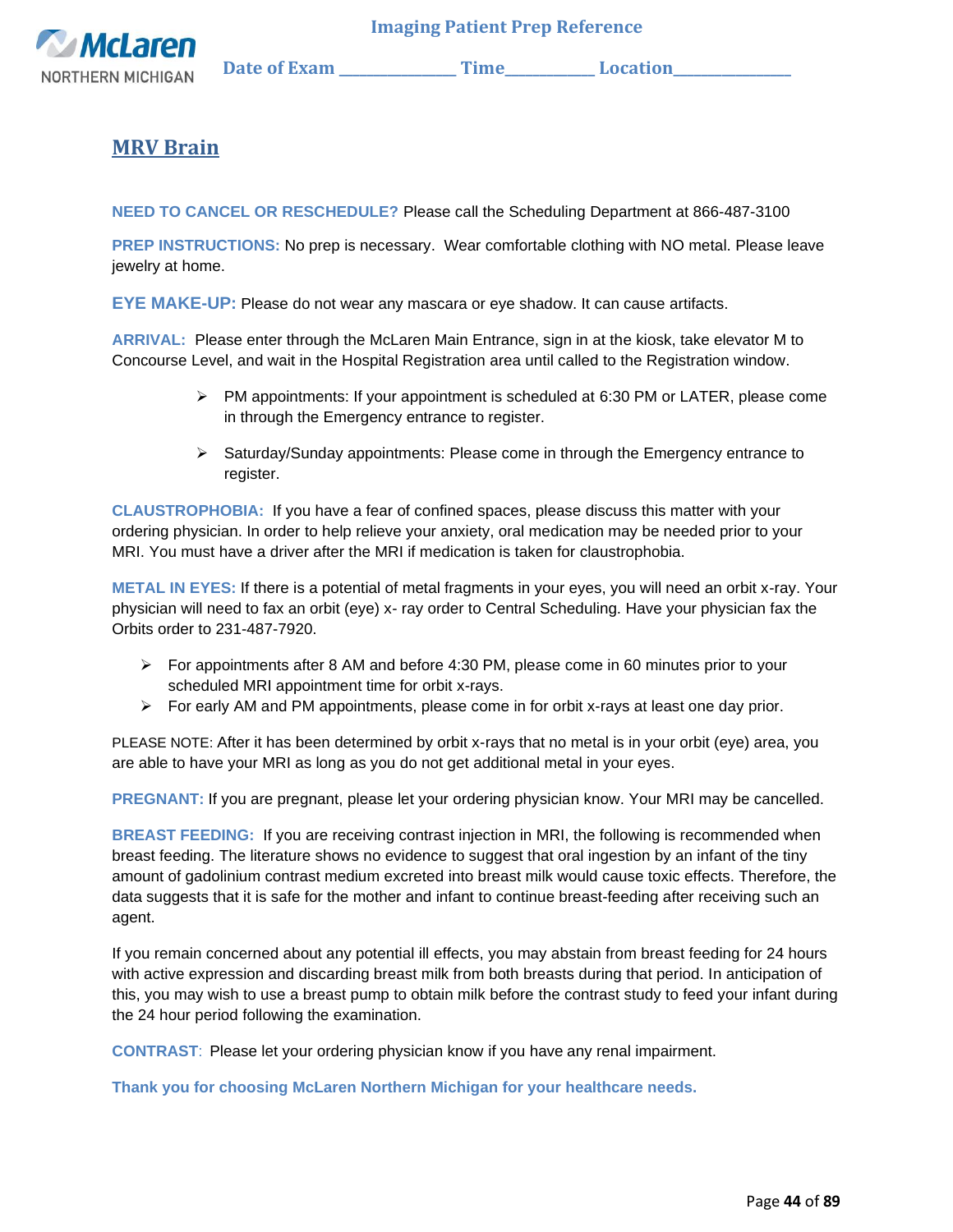

## **MRV Pelvis**

**NEED TO CANCEL OR RESCHEDULE?** Please call the Scheduling Department at 866-487-3100

**PREP INSTRUCTIONS:** Do not eat or drink anything 3 hours before the procedure. Wear comfortable clothing with NO metal. Please leave jewelry at home.

**ARRIVAL:** Please arrive 45 minutes prior to your appointment time.

Cheboygan Campus: Please register at the Emergency Department entrance if you are having your testing done in Cheboygan.

Petoskey Campus: Please enter through the McLaren Main Entrance, sign in at the kiosk, take elevator M to Concourse Level, and wait in the Hospital Registration area until called to the Registration window.

- $\triangleright$  PM appointments: If your appointment is scheduled at 6:30 PM or LATER, please come in through the Emergency entrance to register.
- $\triangleright$  Saturday/Sunday appointments: Please come in through the Emergency entrance to register.

**CLAUSTROPHOBIA:** If you have a fear of confined spaces, please discuss this matter with your ordering physician. In order to help relieve your anxiety, oral medication may be needed prior to your MRI. You must have a driver after the MRI if medication is taken for claustrophobia.

**METAL IN EYES:** If there is a potential of metal fragments in your eyes, you will need an orbit x-ray. Your physician will need to fax an orbit (eye) x- ray order to Central Scheduling. Have your physician fax the Orbits order to 231-487-7920.

- $\triangleright$  For appointments after 8 AM and before 4:30 PM, please come in 60 minutes prior to your scheduled MRI appointment time for orbit x-rays.
- $\triangleright$  For early AM and PM appointments, please come in for orbit x-rays at least one day prior.

PLEASE NOTE: After it has been determined by orbit x-rays that no metal is in your orbit (eye) area, you are able to have your MRI as long as you do not get additional metal in your eyes.

**PREGNANT:** If you are pregnant, please let your ordering physician know. Your MRI may be cancelled.

**BREAST FEEDING:** If you are receiving contrast injection in MRI, literature shows no evidence to suggest that oral ingestion by an infant of the tiny amount of gadolinium contrast medium excreted into breast milk would cause toxic effects. Therefore, data suggests that it is safe to continue breast-feeding after receiving such an agent. If you are concerned, you may abstain from breast feeding for 24 hours.

**CONTRAST**: Please let your ordering physician know if you have any renal impairment.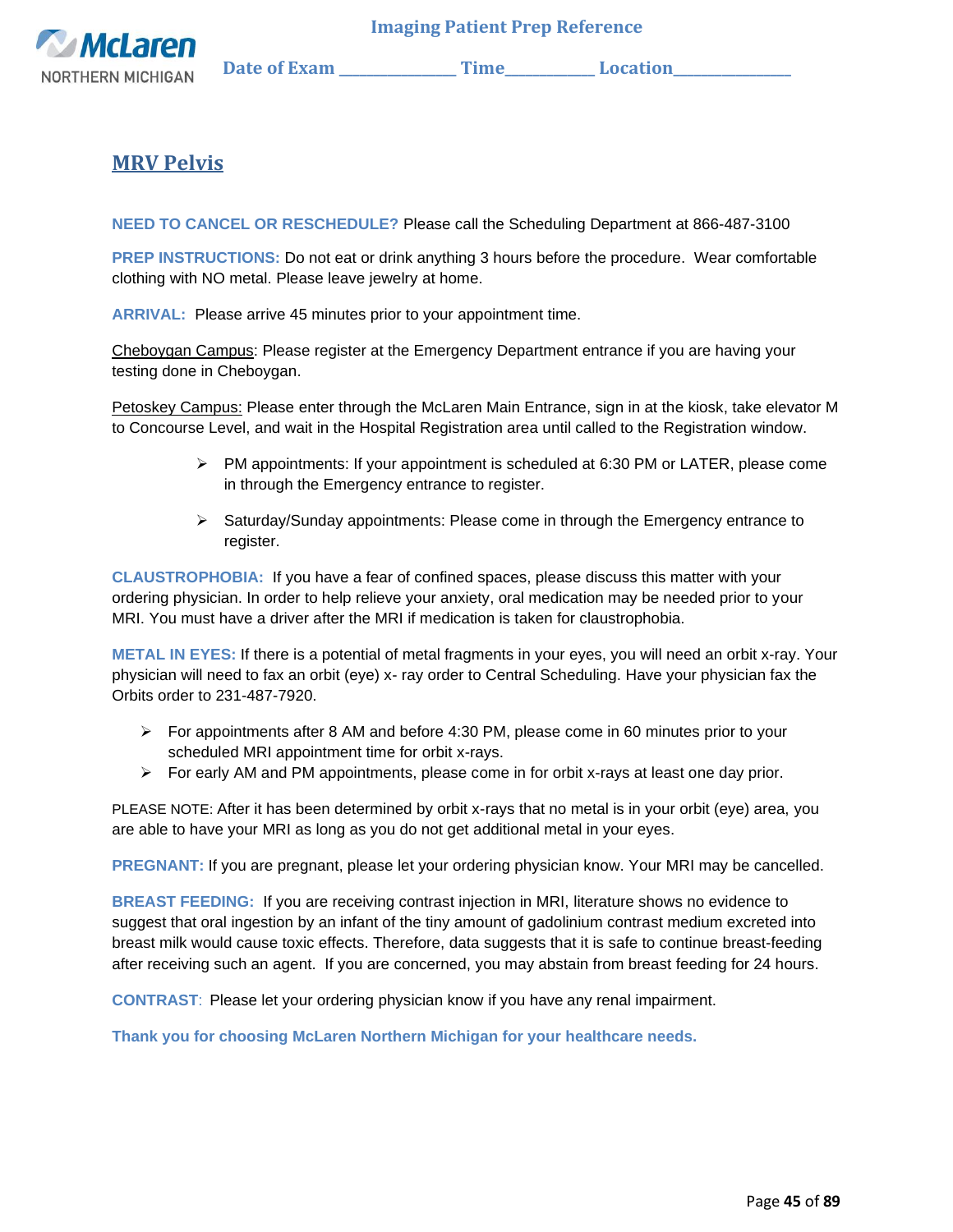

## **MRI Guided Breast Biopsy**

**NEED TO CANCEL OR RESCHEDULE?** Please call the Scheduling Department at (866) 487-3100

**PREP INSTRUCTIONS:** You may have a light meal before the procedure.

Wear comfortable clothing with no metal. Leave your jewelry at home.

**MEDICATIONS TO HOLD:** None. If on Coumadin or Warfarin, INR must be ≤ 3.

**CLAUSTROPHOBIA:** If you have a fear of confined spaces, please discuss this matter with your ordering physician. In order to help relieve your anxiety, oral medication may be needed prior to your MRI. You must have a driver after the MRI if medication is taken for claustrophobia.

**METAL IN EYES:** If there is a potential of metal fragments in your eyes, you will need an orbit x-ray. Your physician will need to fax an orbit (eye) x- ray order to Central Scheduling (231) 487-7920.

**PREGNANT:** If you are pregnant, please let the ordering physician know. Your MRI may be cancelled.

**ARRIVAL AT THE HOSPITAL:** Please enter through the McLaren Main Entrance, sign in at the kiosk, take elevator M to Concourse Level, and wait in the Hospital Registration area until called to the Registration window.

Please arrive 60 minutes prior to your appointment time.

**BREAST FEEDING:** If you are receiving contrast injection in MRI, literature shows no evidence to suggest that oral ingestion by an infant of the tiny amount of gadolinium contrast medium excreted into breast milk would cause toxic effects. Therefore, data suggests that it is safe to continue breast-feeding after receiving such an agent. If you are concerned, you may abstain from breast feeding for 24 hours.

**CONTRAST**:Please let your ordering physician know if you have any renal impairment.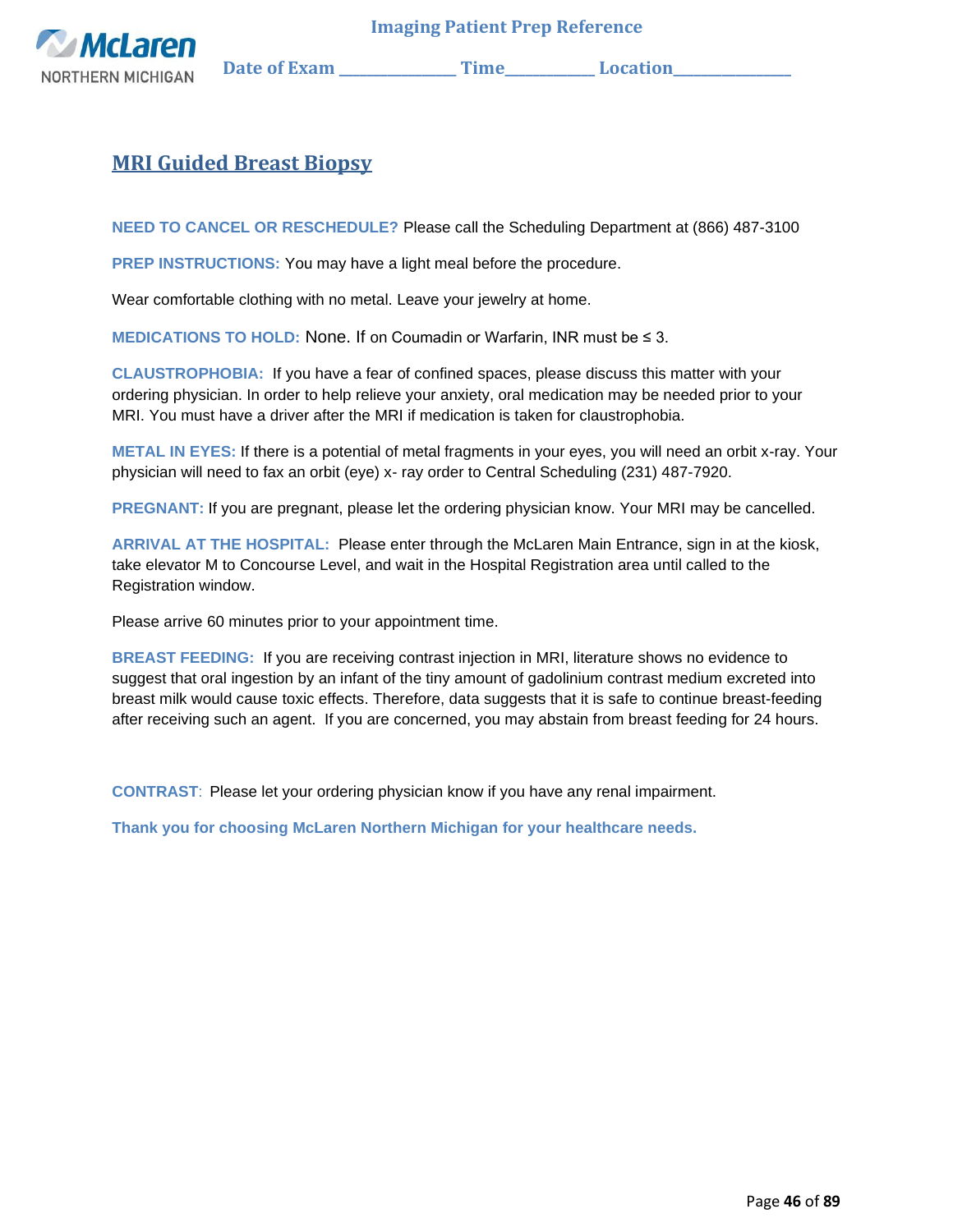

## **MR Enterography**

**NEED TO CANCEL OR RESCHEDULE?** Please call the Scheduling Department at 866-487-3100

**PREP INSTRUCTIONS:** Do not eat or drink anything 6 hours before the procedure. Wear comfortable clothing with NO metal. Please leave jewelry at home.

**ARRIVAL:** Please arrive 1.5 hours prior to your appointment time. You will be given oral contrast to drink before the exam to distend the bowel for clear identification during the MRI exam.

Petoskey Campus: Please enter through the McLaren Main Entrance, sign in at the kiosk, take elevator M to Concourse Level, and wait in the Hospital Registration area until called to the Registration window.

**CLAUSTROPHOBIA:** If you have a fear of confined spaces, please discuss this matter with your ordering physician. In order to help relieve your anxiety, oral medication may be needed prior to your MRI. You must have a driver after the MRI if medication is taken for claustrophobia.

**METAL IN EYES:** If there is a potential of metal fragments in your eyes, you will need an orbit x-ray. Your physician will need to fax an orbit (eye) x- ray order to Central Scheduling. Have your physician fax the Orbits order to 231-487-7920.

- ➢ For appointments after 8 AM and before 4:30 PM, please come in 2 hours prior to your scheduled MRI appointment time for orbit x-rays.
- $\triangleright$  For early AM and PM appointments, please come in for orbit x-rays at least one day prior.

PLEASE NOTE: After it has been determined by orbit x-rays that no metal is in your orbit (eye) area, you are able to have your MRI as long as you do not get additional metal in your eyes.

**PREGNANT:** If you are pregnant, please let your ordering physician know. Your MRI may be cancelled.

**CONTRAST**: Please let your ordering physician know if you have any renal impairment.

**POST PROCEDURE**: Eat a small protein packed meal to help prevent a post hypoglycemic event. Resume normal activities and normal diet after the MRI exam. On rare occasion, some may experience nausea and local pain from the contrast material.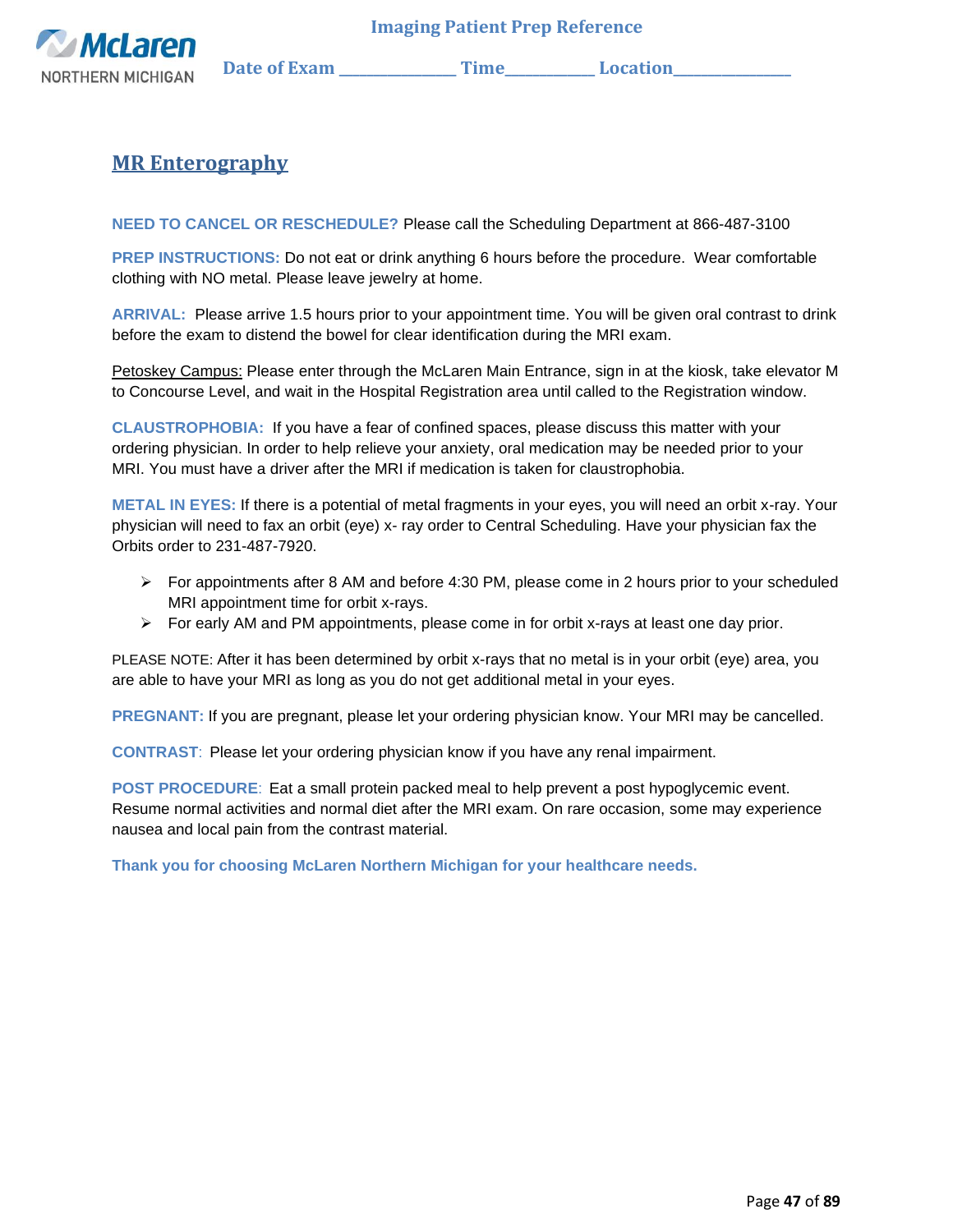

.

 **Imaging Patient Prep Reference** 

# **Ultrasound Abdomen**

#### **PREP INSTRUCTIONS:**

- ➢ Do not eat or drink anything after midnight prior to this exam.
- ➢ Do not eat or drink anything for 6 hours before your test time.

**ARRIVAL:** Please plan to arrive 45 minutes prior to your test time.

Cheboygan Campus: Please register at the Emergency Department entrance if you are having your testing done in Cheboygan.

Petoskey Campus: Please enter through the McLaren Main Entrance, sign in at the kiosk, take elevator M to Concourse Level, and wait in the Hospital Registration area until called to the Registration window.

**NEED TO CANCEL OR RESCHEDULE?** Please call the Scheduling Department at 866-487-3100.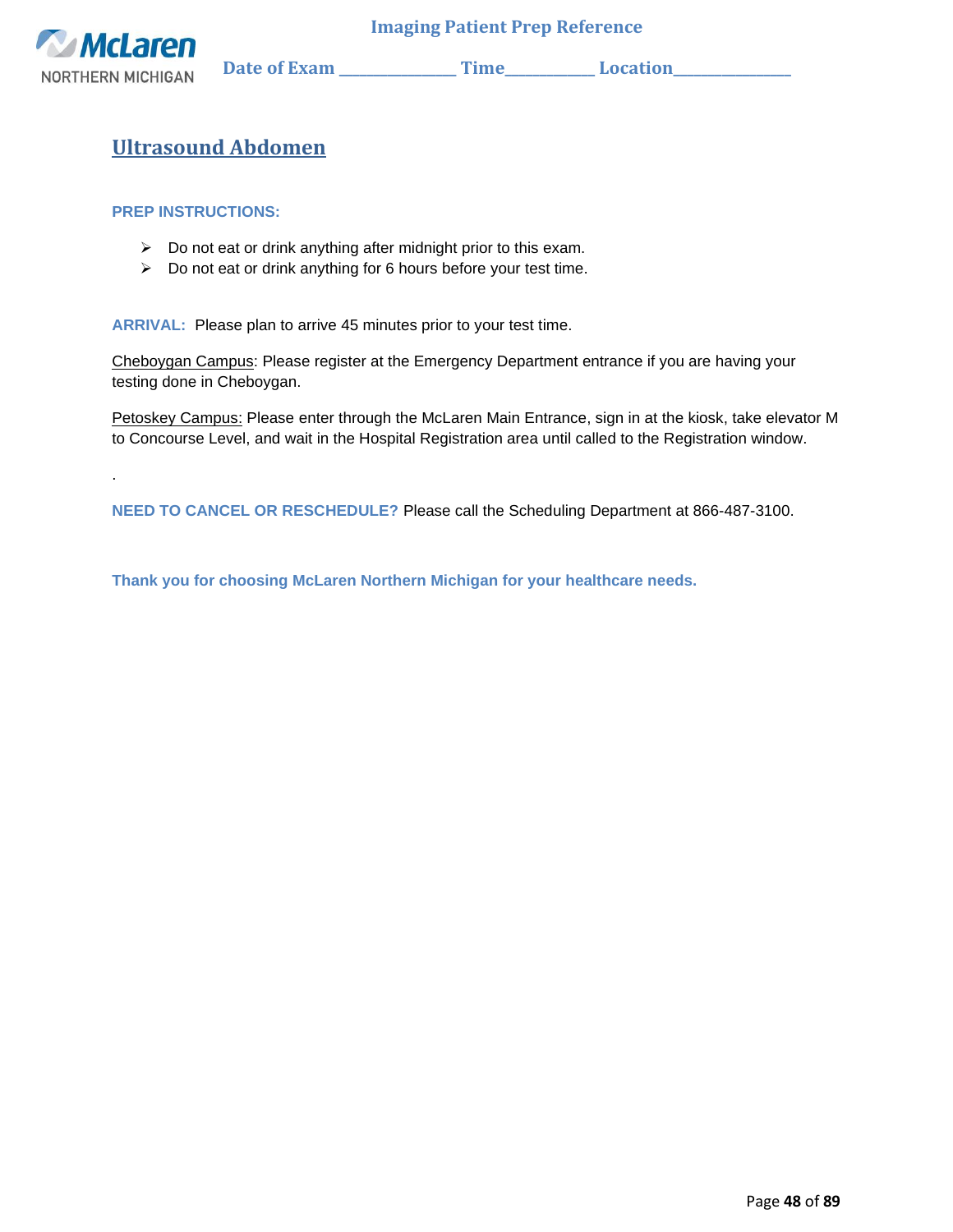

# **US Abdomen Pelvis Combo**

#### **PREP INSTRUCTIONS:**

- ➢ Consume only water after midnight prior to this exam.
- $\triangleright$  Your bladder must be full for this exam.
- ➢ You will need to drink 32 ounces of water prior to your exam.
- $\triangleright$  Please start drinking 90 minutes before your exam, and have the water finished within 30 minutes.
	- o EXAMPLE: If your appointment is at 10:00 am, start drinking at 8:30 am and finish the water by 9:00 am.
- $\triangleright$  Do not go to the bathroom once you have started drinking your water.
- ➢ IF YOUR BLADDER IS NOT FULL AT THE TIME OF YOUR EXAM, YOU WILL NEED TO RESCHEDULE FOR ANOTHER DAY.

**ARRIVAL:** Please plan to arrive 45 minutes prior to your test time.

Cheboygan Campus: Please register at the Emergency Department entrance if you are having your testing done in Cheboygan.

Petoskey Campus: Please enter through the McLaren Main Entrance, sign in at the kiosk, take elevator M to Concourse Level, and wait in the Hospital Registration area until called to the Registration window.

**NEED TO CANCEL OR RESCHEDULE?** Please call the Scheduling Department at 866-487-3100.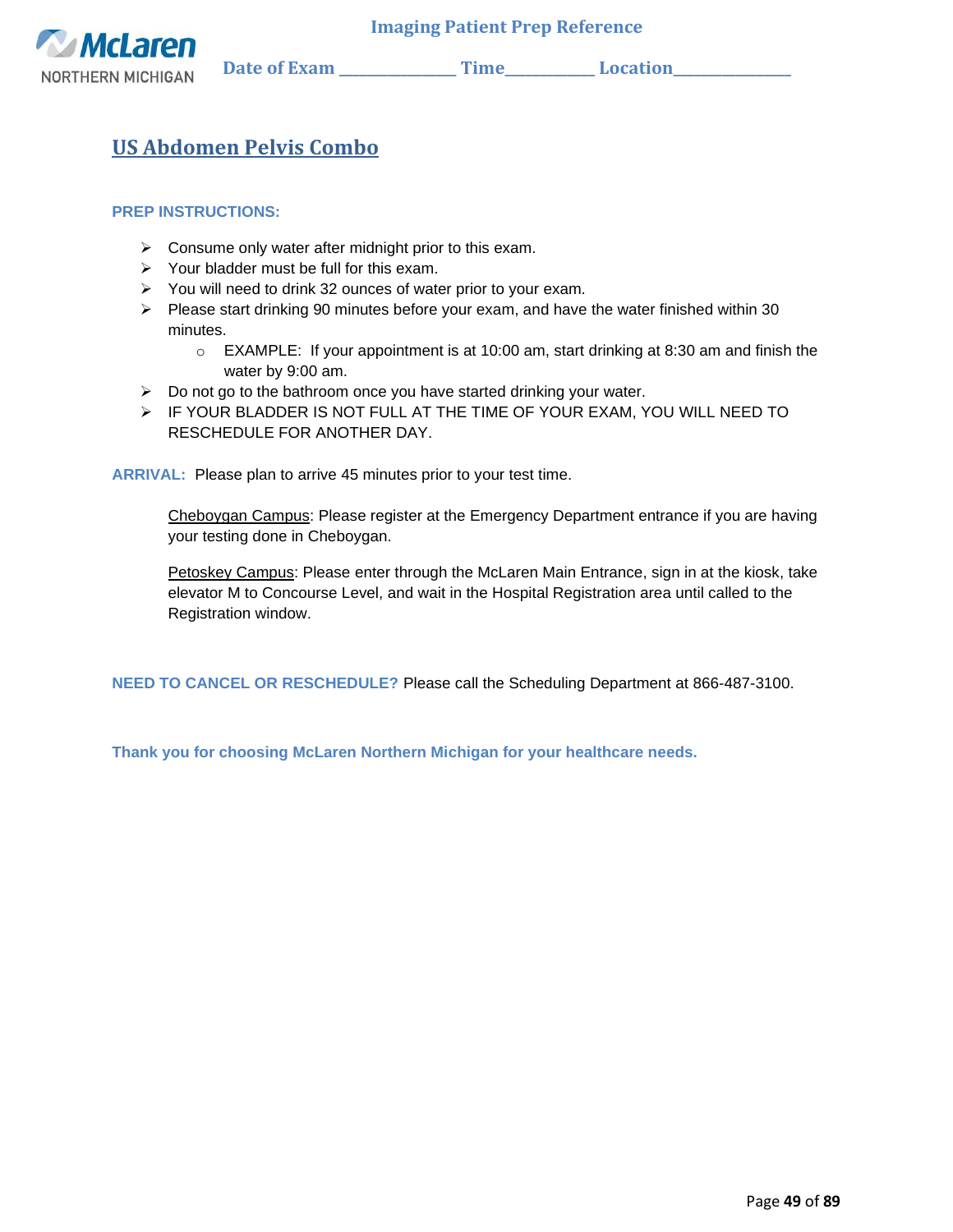

# **US Abd Doppler Hep Veins Portal**

#### **PREP INSTRUCTIONS:**

- ➢ Do not eat or drink anything after midnight prior to this exam.
- ➢ Do not eat or drink anything for 6 hours before your test time.

**ARRIVE:** Please arrive 45 minutes prior to your scheduled appointment.

PETOSKEY: Please enter through the McLaren Main Entrance, sign in at the kiosk, take elevator M to Concourse Level, and wait in the Hospital Registration area until called to the Registration window.

**NEED TO CANCEL OR RESCHEDULE?** Please call the Scheduling Department at 866-487-3100.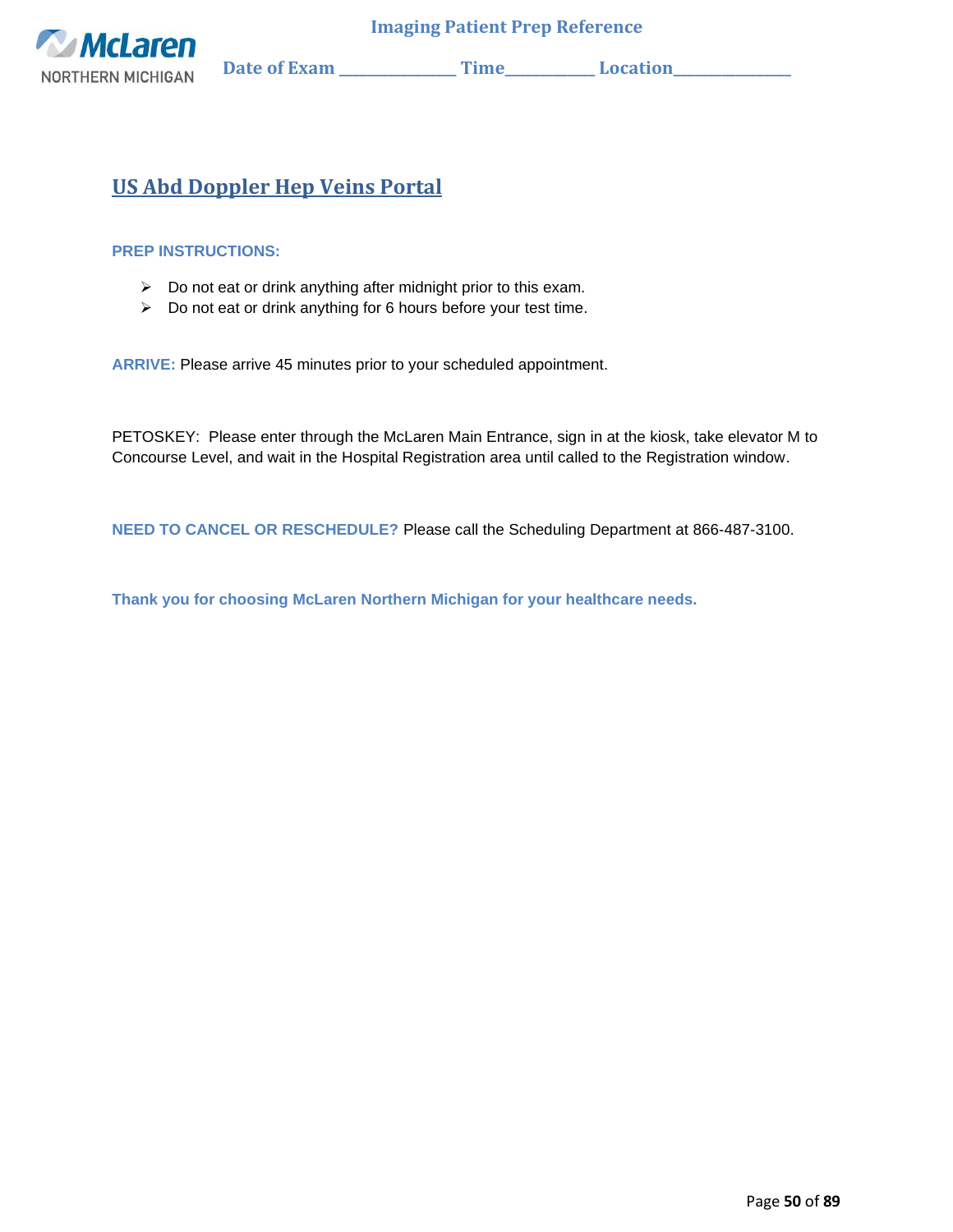

**US Liver Biopsy**

**PREP:** Do not eat or drink anything 4 hours before your procedure time. You should be prepared to be admitted in the hospital overnight if needed.

**LAB TESTS:** Patients having a Liver Biopsy will need to have stat labs (PT, PTT and INR) one hour prior to the procedure time. If these labs have been done, are not over 2 weeks old on procedure date and the results were normal, these tests do not need to be repeat.

**LAB ORDER:** The ordering physician will need to provide an order for these lab tests.

#### **BLOOD THINNERS:**

- ➢ ASPIRIN Do not take for three days before this procedure (the procedure is performed on the fourth day).
- $\triangleright$  COUMADIN (Warafin) Do not take this medication for three days before this procedure (procedure performed on the fourth day).
- ➢ PLAVIX (Clopidogrel) Do not take for five days before this procedure (the procedure is performed on the sixth day).
- ➢ PRADAXA (Dibigatram Etexilate) Do not take for five days before this procedure (the procedure is performed on the sixth day).
- $\triangleright$  XARELTO Do not take for two days before this procedure (the procedure is performed on the third day).

Please notify the Radiology Liaison at 231-487-7204 if you are unable to comply with the above blood thinner protocol.

**ARRIVAL TIME FOR KIDNEY BIOPSIES:** Call the day before your procedure for your arrival time. The toll free number is 1-866-487-4840. If your procedure is on a Monday, please call for your arrival time on the Friday before your procedure date. If your procedure is scheduled the day after a holiday, please call the working day before the holiday for your arrival time.

Please enter through the McLaren Main Entrance, sign in at the kiosk, take elevator M to Concourse Level, and wait in the Hospital Registration area until called to the Registration window.

**NEED TO CANCEL OR RESCHEDULE?** Please call the Scheduling Department at 866-487-3100.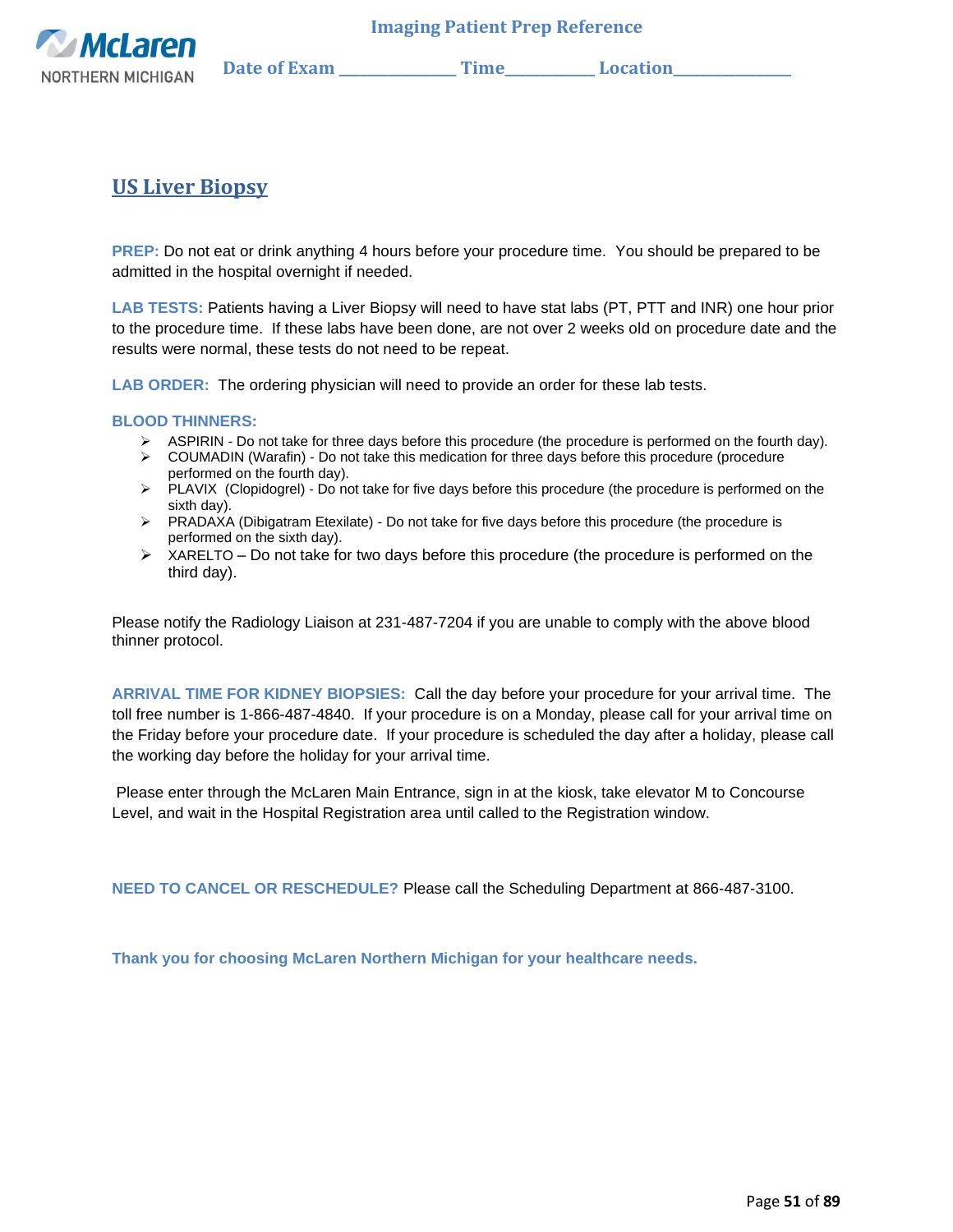

## **US Kidney Biopsy**

**PREP:** Do not eat or drink anything 4 hours before your procedure time.

**KIDNEY BIOPSY:** After your biopsy you will be admitted to the hospital overnight for observation.

**LAB TESTS:** Patients having a Kidney Biopsy will need to have stat labs (PT, PTT and INR) one hour prior to the procedure time. If these labs have been done, are not over 2 weeks old on procedure date and the results were normal, these tests do not need to be repeat.

**LAB ORDER:** The ordering physician will need to provide an order for these lab tests.

**BLOOD THINNERS:** 

- $\triangleright$  ASPIRIN Do not take for three days before this procedure (the procedure is performed on the fourth day).
- $\triangleright$  COUMADIN (Warafin) Do not take this medication for three days before this procedure (procedure performed on the fourth day).
- ➢ PLAVIX (Clopidogrel) Do not take for five days before this procedure (the procedure is performed on the sixth day).
- ➢ PRADAXA (Dibigatram Etexilate) Do not take for five days before this procedure (the procedure is performed on the sixth day).
- $\triangleright$  XARELTO Do not take for two days before this procedure (the procedure is performed on the third day).

Please notify the Radiology Liaison at 231-487-7204 if you are unable to comply with the above blood thinner protocol.

**ARRIVAL TIME FOR KIDNEY BIOPSIES:** Call the day before your procedure for your arrival time. The toll free number is 1-866-487-4840. If your procedure is on a Monday, please call for your arrival time on the Friday before your procedure date. If your procedure is scheduled the day after a holiday, please call the working day before the holiday for your arrival time.

Please enter through the McLaren Main Entrance, sign in at the kiosk, take elevator M to Concourse Level, and wait in the Hospital Registration area until called to the Registration window.

**NEED TO CANCEL OR RESCHEDULE?** Please call the Scheduling Department at 866-487-3100.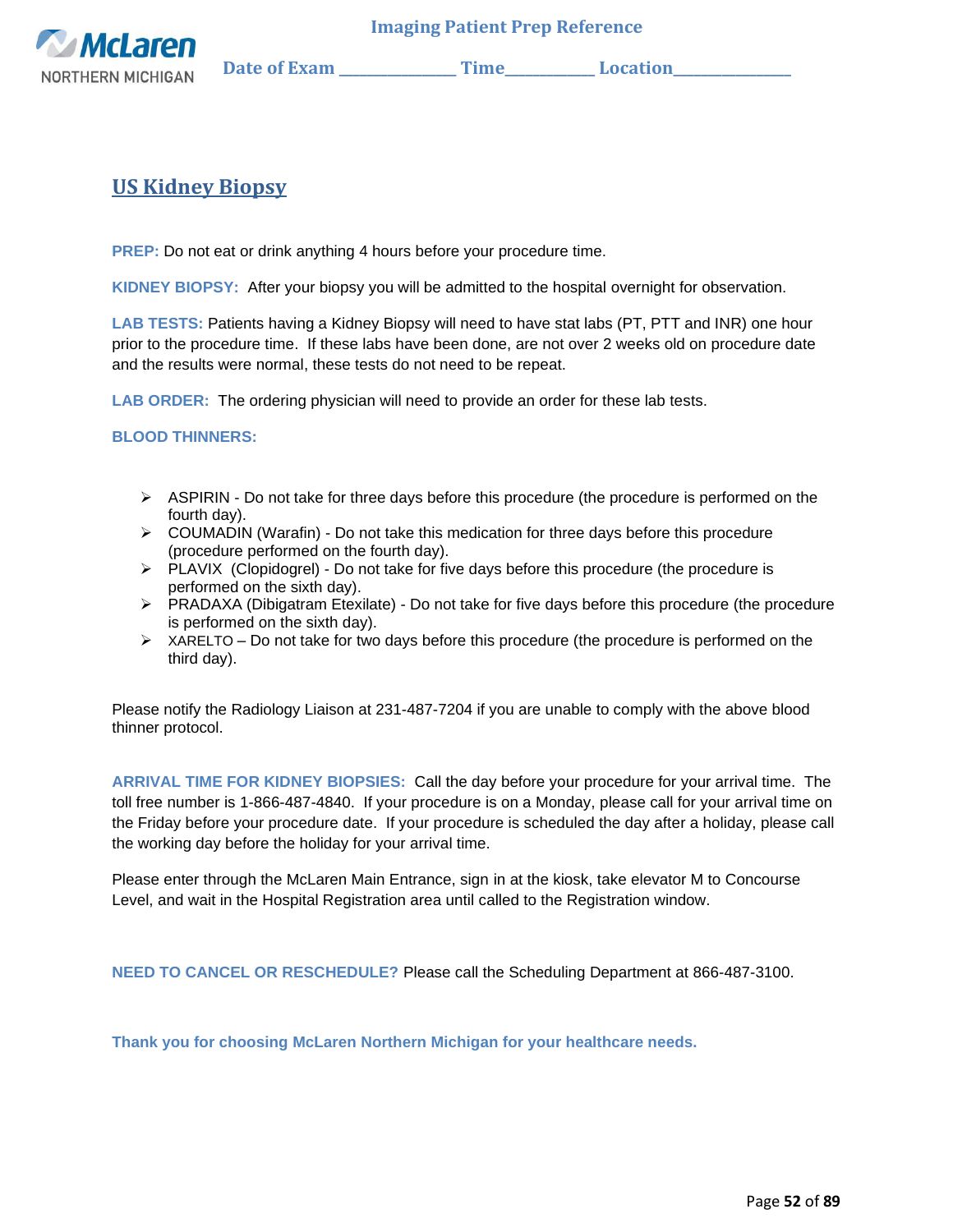

# **US Breast Biopsy**

**ARRIVAL:** Please plan to arrive 45 minutes prior to your test time.

**PREP:** You may eat and drink before this procedure.

**MEDICATIONS TO HOLD:** None. If on Coumadin or Warfarin, INR must be ≤ 3.

Please call (231) 487-7326 if you have any questions.

Cheboygan Campus: Please register at the Emergency Department entrance if you are having your testing done in Cheboygan.

Petoskey Campus: Please enter through the McLaren Main Entrance, sign in at the kiosk, take elevator M to Concourse Level, and wait in the Hospital Registration area until called to the Registration window.

**NEED TO CANCEL OR RESCHEDULE?** Please call the Scheduling Department at 866-487-3100.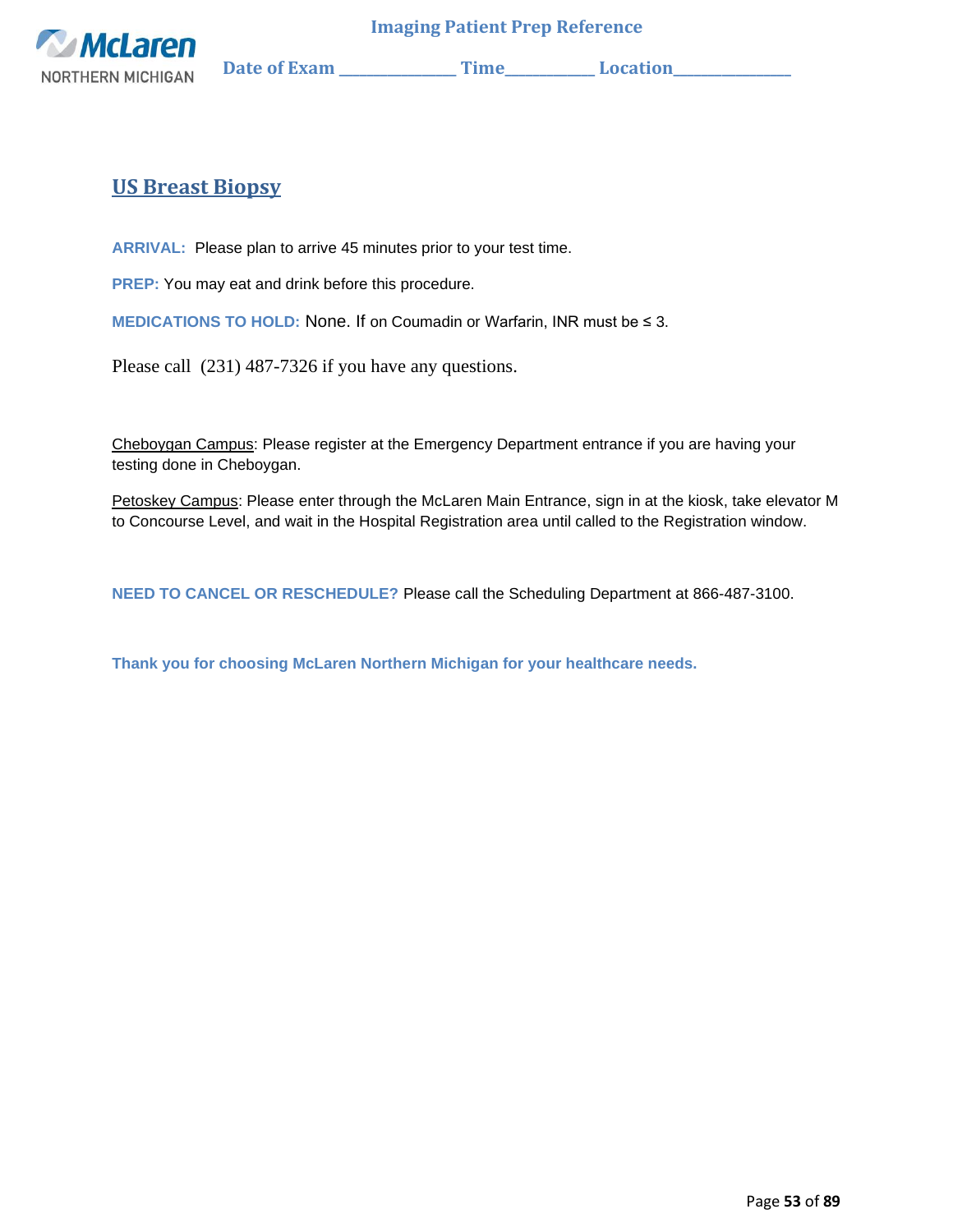

# **US Thyroid Biopsy**

**ARRIVAL TIME FOR THYROID BIOPSIES:** Please arrive 45 minutes prior to your appointment time.

Please enter through the McLaren Main Entrance, sign in at the kiosk, take elevator M to Concourse Level, and wait in the Hospital Registration area until called to the Registration window.

**PREP:** You may eat and drink before this procedure.

**MEDICATIONS TO HOLD:** None. If on Coumadin or Warfarin, INR must be ≤ 3.

Please call (231) 487-7326 if you have any questions.

**NEED TO CANCEL OR RESCHEDULE?** Please call the Scheduling Department at 866-487-3100.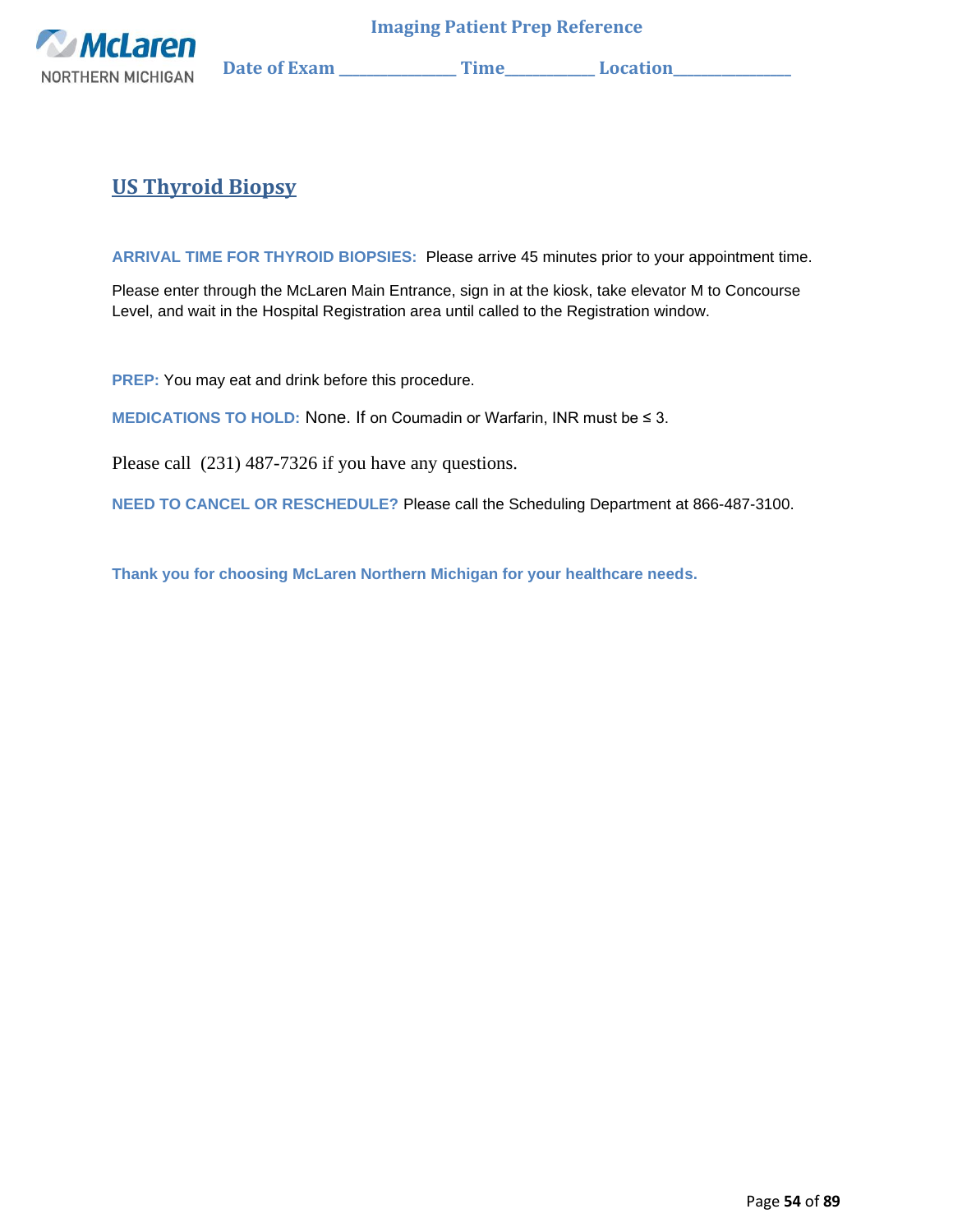

**US Paracentesis**

**ARRIVAL TIME FOR PARACENTESIS:** Please arrive 45 minutes prior to your appointment time.

Please enter through the McLaren Main Entrance, sign in at the kiosk, take elevator M to Concourse Level, and wait in the Hospital Registration area until called to the Registration window.

**PREP:** Do not eat or drink anything 4 hours before your procedure time. You should be prepared to be admitted in the hospital overnight if needed.

**MEDICATIONS TO HOLD:** None. If on Coumadin or Warfarin, INR must be ≤ 3.

Please call (231) 487-7326 if you have any questions.

**NEED TO CANCEL OR RESCHEDULE?** Please call the Scheduling Department at 866-487-3100.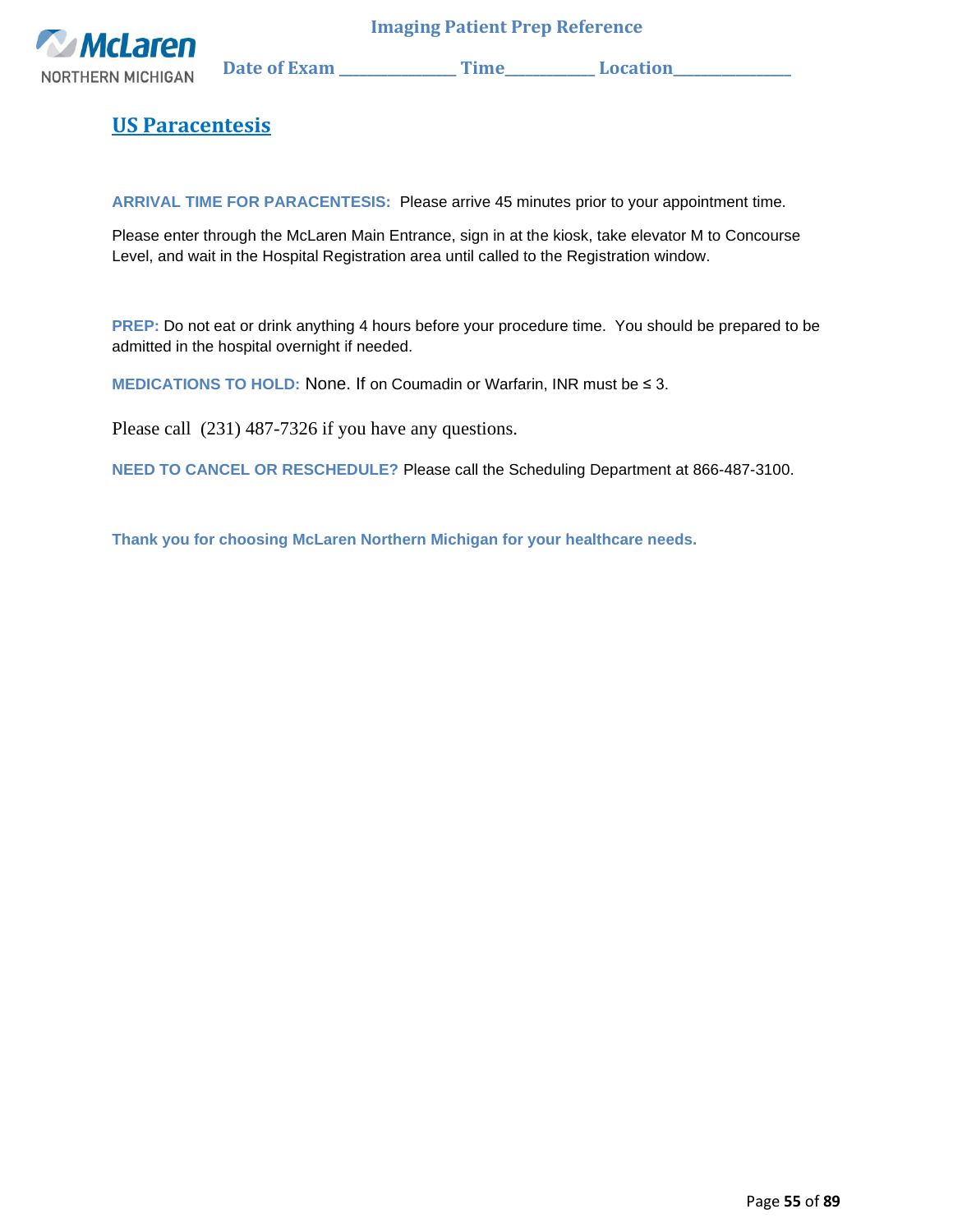

# **US Thoracentesis**

**ARRIVAL TIME FOR THORACENTESIS:** Please arrive 45 minutes prior to your appointment time.

Please enter through the McLaren Main Entrance, sign in at the kiosk, take elevator M to Concourse Level, and wait in the Hospital Registration area until called to the Registration window.

**PREP:** Do not eat or drink anything 4 hours before your procedure time. You should be prepared to be admitted in the hospital overnight if needed.

**MEDICATIONS TO HOLD:** None. If on Coumadin or Warfarin, INR must be ≤ 3.

Please call (231) 487-7326 if you have any questions.

**NEED TO CANCEL OR RESCHEDULE?** Please call the Scheduling Department at 866-487-3100.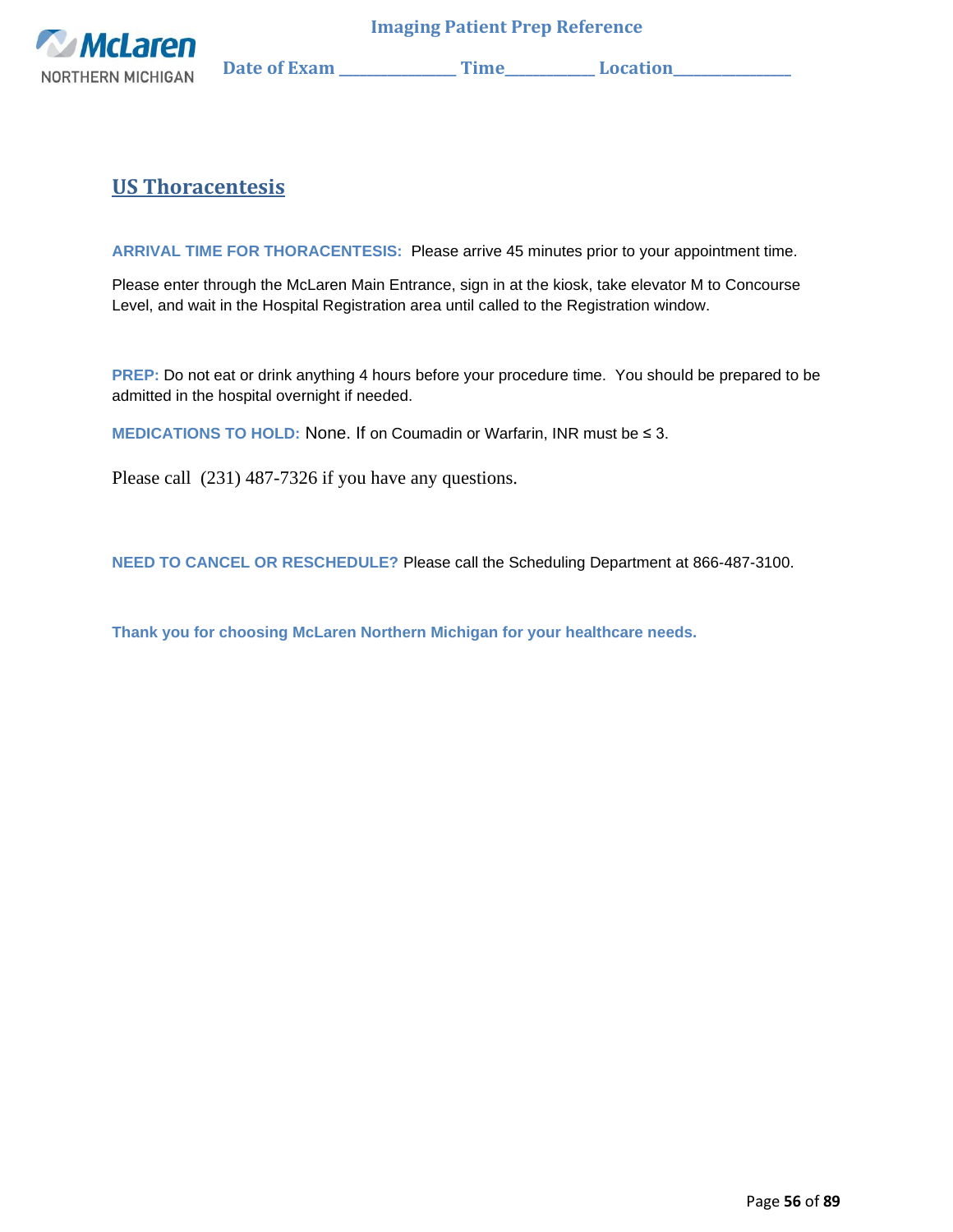

# **US Pelvic/ Renal Bladder Combo** (Not Transvaginal)

#### **PREP INSTRUCTIONS:**

- ➢ Your bladder must be full for this exam.
- ➢ You will need to drink 32 ounces of fluid (water, soda, coffee etc.) prior to your exam.
- ➢ Please start drinking 90 minutes before your exam, and have the water finished within 30 minutes.
	- $\circ$  EXAMPLE: If your appointment is at 10:00 am, start drinking at 8:30 am and finish the water by 9:00 am.
- $\triangleright$  Do not go to the bathroom once you have started drinking your water.
- ➢ IF YOUR BLADDER IS NOT FULL AT THE TIME OF YOUR EXAM, YOU WILL HAVE TO RESCHEDULE FOR ANOTHER DAY.

**ARRIVAL:** Please plan to arrive 45 minutes prior to your test time.

Cheboygan Campus: Please register at the Emergency Department entrance if you are having your testing done in Cheboygan.

Petoskey Campus Please enter through the McLaren Main Entrance, sign in at the kiosk, take elevator M to Concourse Level, and wait in the Hospital Registration area until called to the Registration window.

**NEED TO CANCEL OR RESCHEDULE?** Please call the Scheduling Department at 866-487-3100.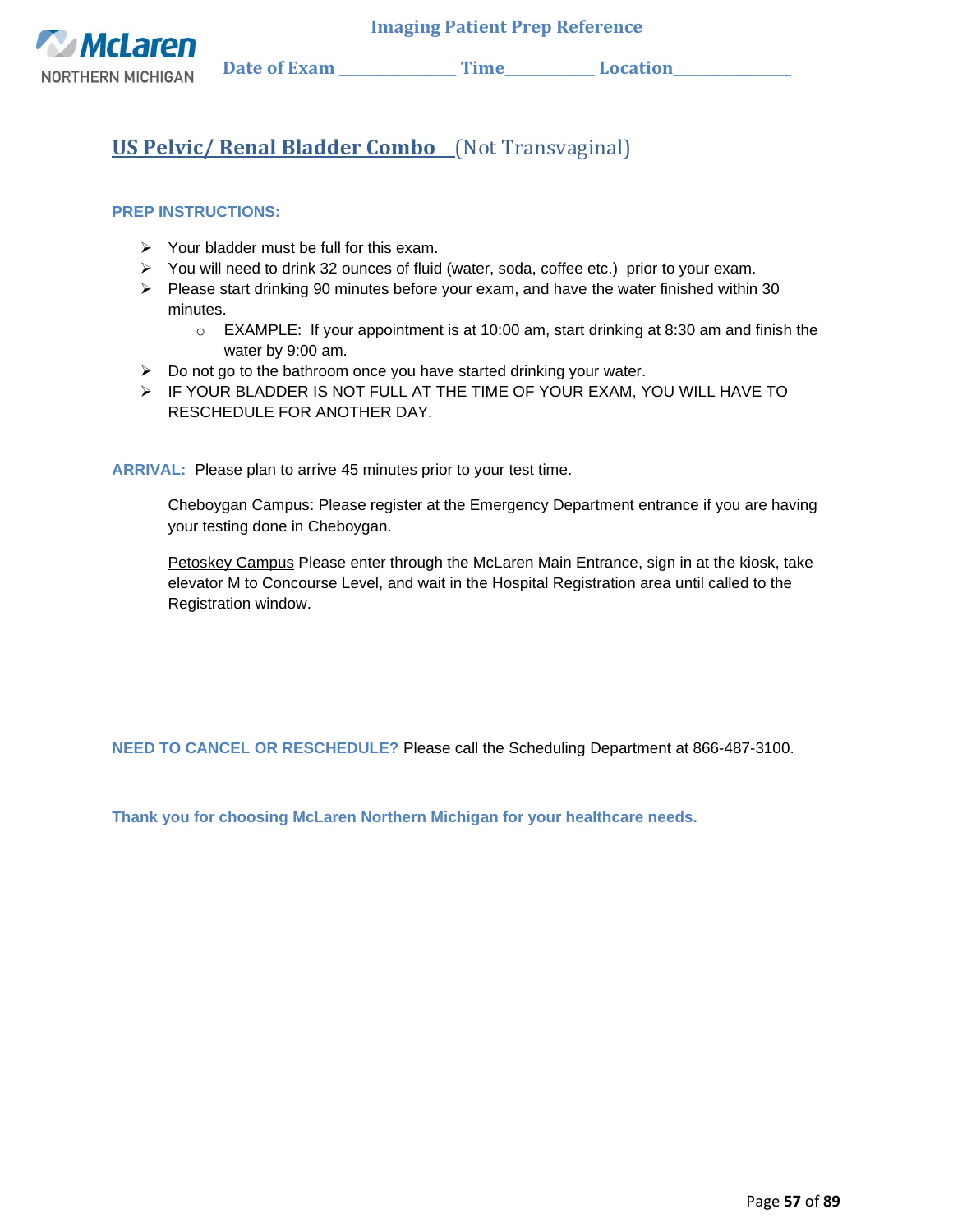

# **US Pelvic** (Transvaginal Only)

**PREP INSTRUCTIONS:** There is no prep for this exam.

**ARRIVAL:** Please plan to arrive 45 minutes prior to your test time.

Cheboygan Campus: Please register at the Emergency Department entrance if you are having your testing done in Cheboygan.

Petoskey Campus: Please enter through the McLaren Main Entrance, sign in at the kiosk, take elevator M to Concourse Level, and wait in the Hospital Registration area until called to the Registration window.

**NEED TO CANCEL OR RESCHEDULE?** Please call the Scheduling Department at 866-487-3100.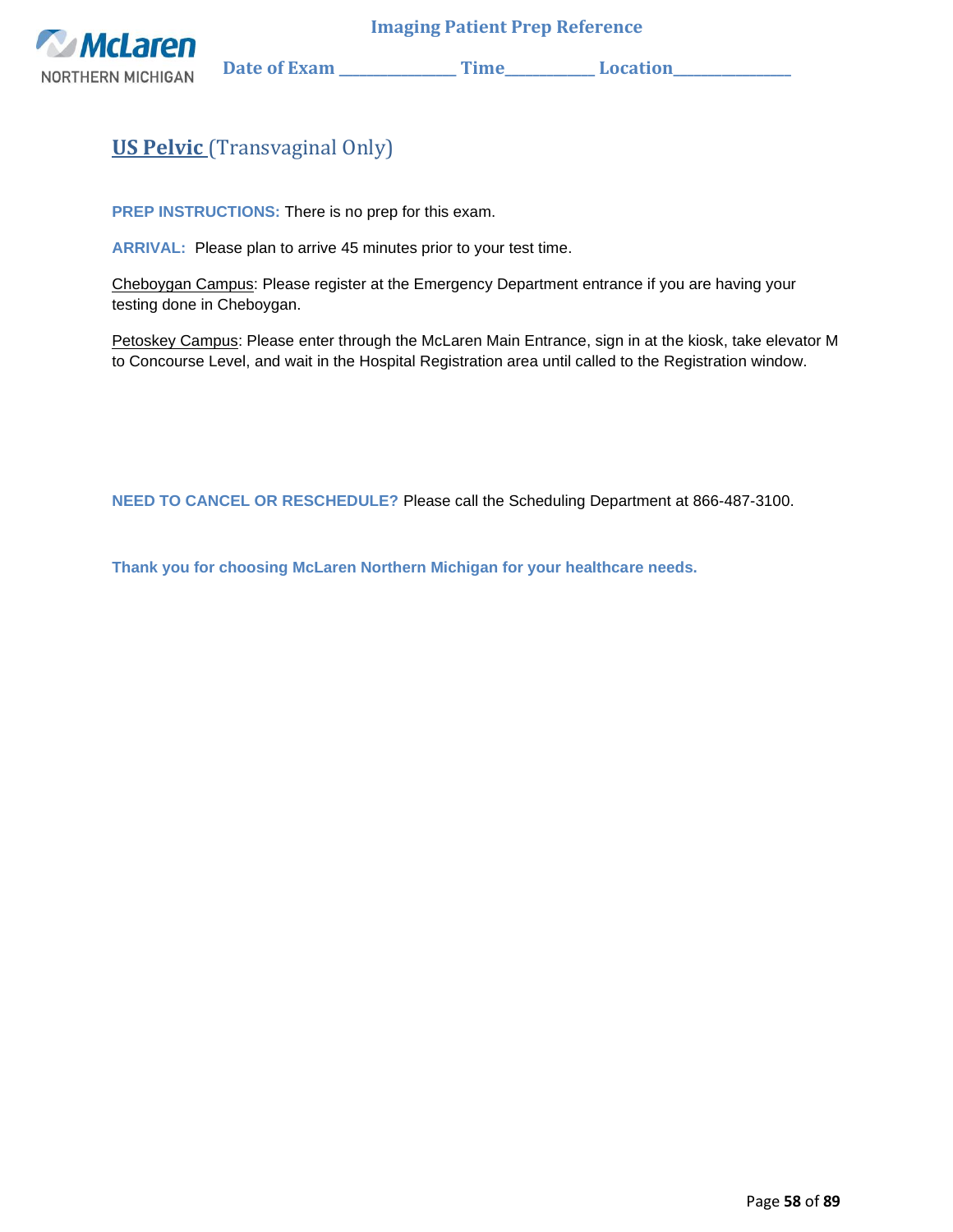

.

## **Nuclear Medicine All**

**Please follow these instructions carefully. Failure to follow these may result in the need to reschedule your exam.** Any questions, please call Nuclear Medicine 231-487-4246.

Please arrive 45 minutes before your scheduled exam and wear comfortable clothing with no metal.

#### **INFORM YOUR PHYSICIAN IF YOU ARE OR MAY BE PREGNANT OR IF YOU ARE BREAST FEEDING**

#### **IF YOU ARE UNABLE TO KEEP YOUR APPOINTMENT, PLEASE CALL US 24 HOURS IN ADVANCE.**

**Bone scan:** Well hydrated the day prior to exam. Two part test - return 4 hrs after 1st appointment.

**Bowel imaging (Meckel's scan):** Nothing to eat or drink after midnight. No recent barium contrast. 1.5hr approx. imaging time

**Myocardial Imaging Stress test:** Nothing to eat or drink 4 hrs before resting injection**.** Diabetics may eat and take insulin if necessary. No short acting nitrates 30 minutes prior to resting injection. No caffeinated beverages, medication containing caffeine, or Theophylline/Aminophylline for 15 hours prior to test. Plan on approx. 3-5 hours for exam.

**Cardiac blood pool imaging (MUGA):** No prep. Allow approx. 1.5hr for exam.

**Gastric Emptying:** Nothing to eat or drink 8hrs. Allow approx. 2.5hrs for exam. You will be eating 2eggs 2 pieces of toast and 150ml orange juice for exam.

**GI Bleed:** No prep. Allow approx. 1.5hr for exam.

**Hepatobiliary Imaging (HIDA):** Nothing to eat or drink 4hrs prior to exam. No Demerol or Morphine (derivatives) for 12 hours prior to exam. Allow 2hrs for exam. You will need to have a driver.

**Liver Spleen Scan:** No Barium studies 48hrs prior to exam. Allow approx. 1.5hrs for exam.

**SPECT Liver (Hemangioma):** Must have had prior CT or Ultrasound. Prior Ultrasound or CT must be available for radiologist to review at the time of the exam. No prep. Allow approx. 3.5hrs for exam.

**Lung scan (VQ):** 2 view X-ray within 24hrs of scan. Allow approx. 2hrs for scan.

**Lymphoscintigraphy:** No prep. Allow between approx. 1.5 to 2.5hrs for exam.

**Parathyroid Imaging:** No prep. Allow approx. 3.5hrs for exam.

**Radiotherapy:** Please contact your physician's office for prep or the Nuclear Medicine Dept.

**Thyroid CA Neck and Chest:** Please contact your physician's office for prep or the Nuclear Medicine Dept.

**Thyroid uptake and scan:** No thyroid hormone replacement medication, kelp supplements, Iodinated contrast for 6 weeks prior to the test. Do not take multiple vitamins containing iodine for one week prior to test. No Anti Thyroid medications 2-4 days prior to test. NPO 2 hours prior to testing, and 2 hours after receiving I123. Your 1<sup>st</sup> apt will last about 20min. You will return 2hrs and 6hrs from 1<sup>st</sup> apt lasting approx. 10mins. Returning again 24hrs later with an approx 1hr apt.

**Gallium:** Bowel cleansing prior to 48 hour images as directed or prescribed by a radiologist. 1st apt will take 20min returning 6hr, 24hr and 48hr for imaging allow for approx. 1Hr apt time with the possibility of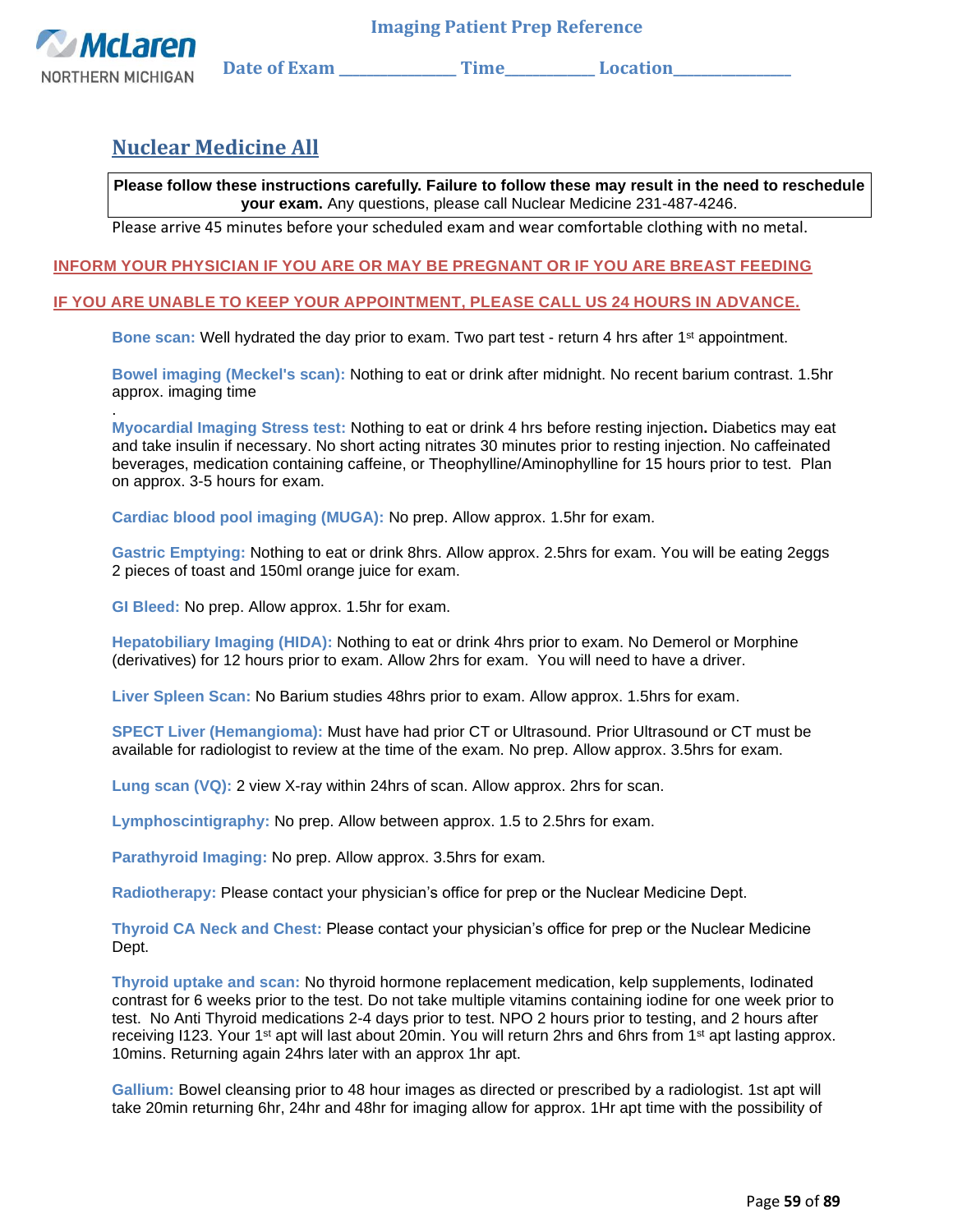



72hr images.

**In-111 WBC scan:** Well Hydrated. Arrive for 1st apt blood draw. Return 3hrs later for re injection of blood then 4hrs, 24hr., 48hrs for approx. 1hr of imaging.

**Ceretec WBC scan:** No oral contrast within 3 days prior to imaging. Well Hydrated. Arrive for 1st apt blood draw. Return 3hrs later for re injection of blood and images immediate, 30min, 90min and 4hrs after injection.

**Octreoscan:** Bowel prep (mag citrate) the evening prior to injection and each evening prior to imaging. Patient can pick this up over the counter at any pharmacy. Discontinue Octreotide Tx for 48 hours prior to injection. Pt. should be well hydrated prior to injection. Encourage patient to increase fluid intake for the duration of the exam. Allow 1 hour camera time for 4 hour images, and approx. 2 hours camera time for the 24 and 48 hr images for SPECT and whole body.

**Prostascint:** contraindications: Prior HAMA reaction. Well hydrated (oral and IV) prior to injection. Patient should maintain good oral hydration until scanning begins. Patient should void frequently. Give the patient a Tridrate kit for bowel prep, at the time of injection. Instruct the patient to use the bowel prep, according to instructions, the day prior to imaging. Patient is to be NPO the morning of scanning.

**Renal Scan:** Well hydrated. Allow approx. 1.5hr for Apt.

**Renal scan w/ Pham:** ACE inhibitor: contraindications: Creatinine greater than 3.0. History of renal failure. Allergy to Captopril. Failure to discontinue A.C.E. inhibitors 72 hours prior to exam, or diuretics 24 hours prior to exam. Diuretic medications should be discontinued 24 hours before the exam. A.C.E. inhibitors should be discontinued 72 hours before the exam. These include:Acupril, Vasotec, Enlaprilat, Vaseretic, Captopril, Capoten, Lisinopril, Capozide, Monopril, Prinovil, Ramipril, Prinzide, Zestril, Zestoretic, Altace. Other anti-hypertensive drugs may be continued for the exam. The patient should arrive well hydrated.

**Cisternogram:** No prep for this exam. Call McLaren Northern MI Imaging (231) 487-7326 or (231) 487- 4184 regarding any medications to hold for a lumbar puncture.

Test requires coming to the hospital 3 days in a row. Must have a driver for patient after the first visit or the test will be cancelled.

Call the Nuclear Medicine department at least 48 hours in advance (before the radiopharmaceutical is ordered) if need to cancel. (231) 487-3214.

Day 1: A radiopharmaceutical is injected into the lumbar space (lumbar puncture) in the radiology department. Images are taken 2 hours post injection in the Nuclear Medicine department. Rest the remainder of the day in a reclining position with your head elevated no higher than 30 degrees.

Day 2: In Nuclear Medicine, Images are taken 24 hours post injection. 1 hour appointment.

Day 3: In Nuclear Medicine, Images are taken 48 hours post injection. 1 hour appointment.

PLEASE ARRIVE 45 MIN EARLY TO REGISTER FOR YOUR NUCLEAR MEDICINE EXAM.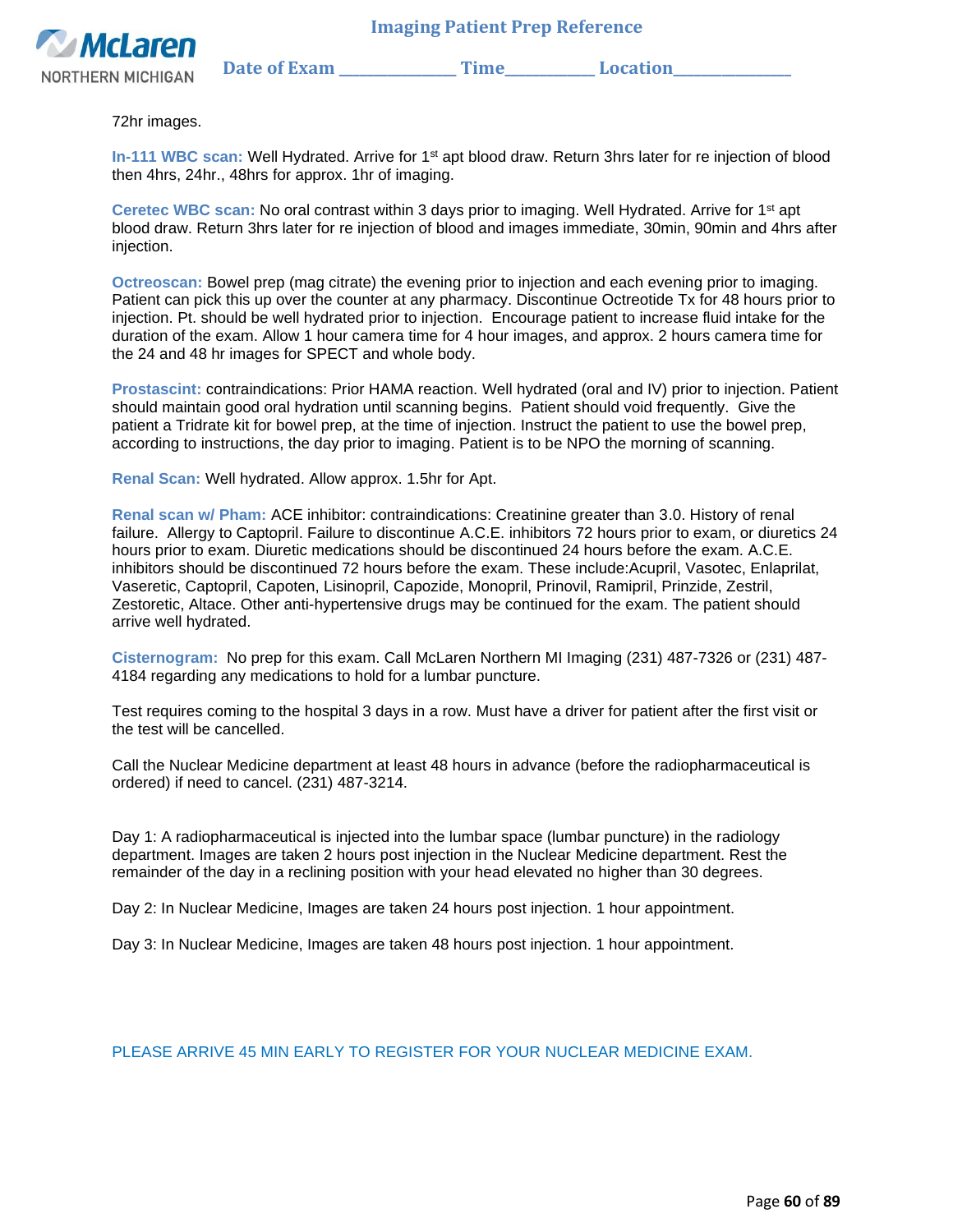

## **PET/CT AII** (Positron Emission Tomography with non-diagnostic CT for anatomical reference.)

#### **How do I prepare for the test?**

If you are claustrophobic (fear of enclosed or tight spaces) please have your doctor prescribe a medication to help you with this. Bring the medication with you, as we are unable to provide this for you.

The PET/CT scanner has a weight limit of 450 pounds.

#### **36 hours before the exam:**

➢ Do not take Metformin for 36 hours before this exam

#### **24 hours before the exam:**

- ➢ Drink plenty of fluids (8 8oz glasses or more), unless otherwise directed by your doctor. Avoid strenuous activities. For example: running, jogging, heavy lifting or other exercising for 24 hours
- $\triangleright$  If your test is scheduled later in the day you may eat a low carbohydrate meal up to 6 hours before your appointment. For example: Meat, eggs, cheese, vegetables. Do not eat breads, or cereal.

#### **6 hours before the exam:**

- $\triangleright$  Do not eat food, or chew gum.
- ➢ You may drink only water.
- ➢ You may take your regularly scheduled medication with water.
- ➢ Wear comfortable clothing with no metal and avoid wearing jewelry.

#### **Diabetics:**

Do not take your insulin the day of the exam. If needed, call your doctor for instructions for controlling your blood sugar due to this restriction.

#### **Note: Your blood sugar level must be below 200mg/dL in order to have your PET/CT scan.**

#### **What should I expect?**

- ➢ Plan on your appointment taking approximately 2 1/2 hours.
- $\triangleright$  Enter through the McLaren Main entrance. Check in at the Information Desk, and then take M elevator to Concourse level. Wait in the Hospital Registration area until called to a registration window. After completing registration, go down the ramp and turn left. Turn left again at the T in the hallway. Turn right at the end of the hall. There is a colored yellow block on the floor outside of the hallway leading to the waiting room for Nuclear Medicine & PET. Wait there until staff come for you.
- $\triangleright$  When you arrive in the nuclear medicine department, a nuclear medicine technologist will ask you a series of questions about your medical history. You will also have a blood test to measure the level of Glucose (sugar) in your blood before starting the test. If your blood sugar is too high (greater than 180 mg/dl), the test may need to be rescheduled.
- $\triangleright$  The technologist will start an I.V. line, which will be used to inject a radiotracer called <sup>18</sup>F- FDG into a vein in your arm.
- ➢ You will be asked to relax in a quiet room after your injection while the radiotracer circulates in your body. (This will take 90 minutes.)
- ➢ You will be taken to an imaging room where your scan will be done.
- $\triangleright$  During imaging, you will need to lie very still to get the best possible images for your doctor.

**If you have any questions:** Please contact the Nuclear Medicine department at 231-487-4246.If you need to reschedule or cancel your appointment please give 24 hour notice.

**PREGNANT:** If you are or could be pregnant, please notify our Radiology Liaison at 231-487-7204. There is a chance that the exam may need to be rescheduled.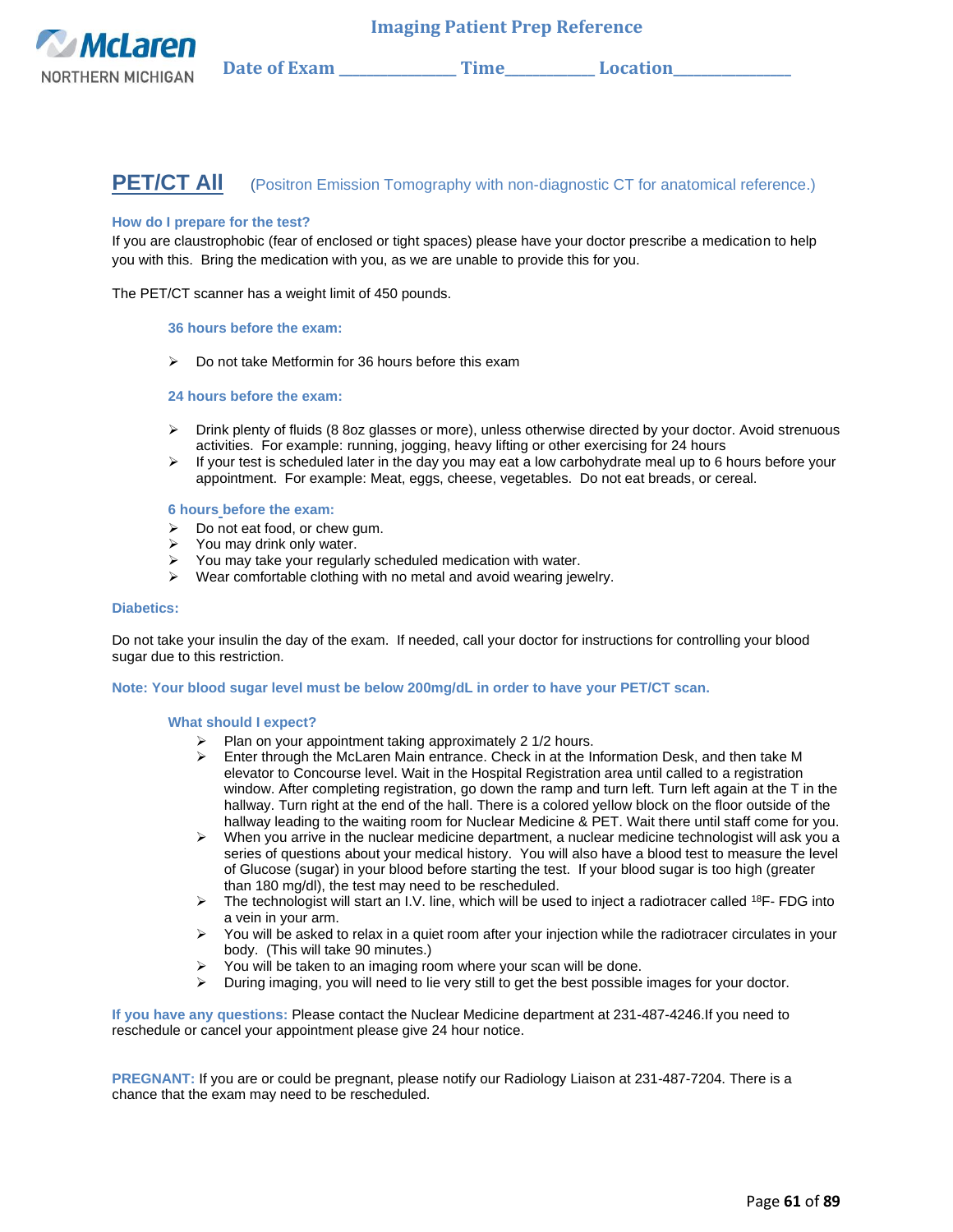

## **XR Arthrogram**

**ARRIVAL:** Arrive 45 minutes prior to your appointment time. Please enter through the McLaren Main Entrance, sign in at the kiosk, take elevator M to Concourse Level, and wait in the Hospital Registration area until called to the Registration window.

**PREP:** You may eat and drink before this procedure.

**MEDICATIONS TO HOLD:** None. If on Coumadin or Warfarin, INR must be ≤ 3.

Please call (231) 487-7326 if you have any questions.

## **Precautions/Contraindications**

- ➢ **PREGNANCY:** If you are or could be pregnant, please contact your physician. Your exam may need to be rescheduled.
- ➢ **POOR RENAL (KIDNEY) FUNCTION:** Lab tests may be required.
- ➢ **ALLERGY:** If you have an allergic reaction to IODINE or IV CONTRAST contact your physician. You will need to be pre-medicated before having this exam.
- ➢ **DIABETIC PATIENTS:** If you are taking glucophage, glucovance, metaglip, metformin, actosplusmet, or avandamet do not take day of procedure or for 2 days after procedure.
- ➢ **BREAST FEEDING:** Patients that are breast feeding will not be allowed to do so for 48 hours after this procedure if you are given contrast material. It will take 48 hours for the contrast material to leave your body.

**NEED TO CANCEL OR RESCHEDULE?** Please call the Scheduling Department at 866-487-3100.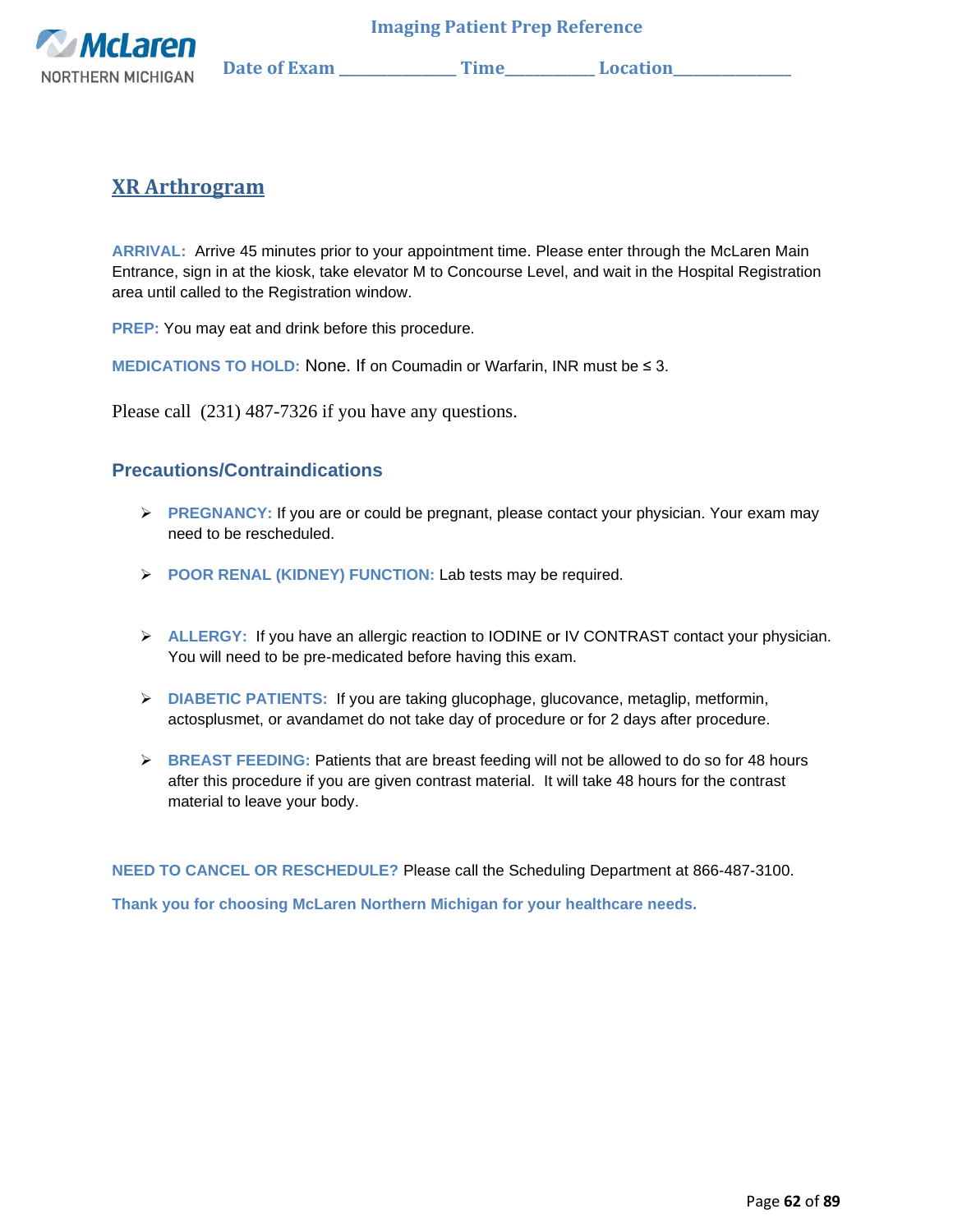

## **Barium Enema - Preparation Instructions**

Please contact the radiology department (231-487-4182) for children less than 12 years of age.

You will need to purchase the following items from the pharmacy or store of your choice:

- 1 Magnesium Citrate Oral Solution bottle (10 oz.)
- 4 Dulcolax (Bisacodyl) Tablets
- 1 Dulcolax (Bisacodyl) Suppository

These products will cause you to have several liquid stools. Cleaning the waste out of your colon is important so we can identify any irregularities of your large intestines. Please contact your doctor if you experience problems with the prep or have any questions or concerns. Call 866-487-3100 to cancel.

You will need to begin the prep the day before your exam.

**DAY BEFORE EXAM** – Clear liquids for all meals (NO SOLID FOODS)

- ❑ 8:00 a.m. Clear liquid breakfast (see permitted clear liquids in box below)
- ❑ 9:00 a.m. Drink eight ounces (8 oz.) of water
- ❑ 11:00 a.m. Drink eight ounces (8 oz.) of water
- ❑ Noon Clear liquid lunch
- ❑ 1:00 p.m. Drink eight ounces (8 oz.) of water
- ❑ 2:00 p.m. Drink entire bottle of Magnesium Citrate (10 oz.)
- ❑ 4:00 p.m. Drink eight ounces ( 8 oz.) of water
- ❑ 5:00 p.m. Clear liquid supper
- ❑ 6:00 p.m. Swallow 4 Dulcolax (Bisacodyl) tablets with 8 oz. of water Do not chew tablets
- ❑ 9:00 p.m. Drink eight ounces (8 oz.) of water
- ❑ 10:00 p.m. Drink eight ounces (8 oz.) of water

#### **DAY OF EXAM**

- ❑ Do not eat or drink anything after midnight NO BREAKFAST
- ❑ Insert the suppository into your rectum two (2) hours before your exam and wait 10-15 minutes before going to the bathroom
- ❑ Take all prescribed medications as directed with a small sip of water
- ❑ Arrive in the radiology department 30 minutes prior to your appointment time
- ❑ You will **not** receive any sedation for this procedure

**ARRIVAL:** Please plan to arrive 45 minutes prior to your test time.

Petoskey Campus: Please enter through the McLaren Main Entrance, sign in at the kiosk, take elevator M to Concourse Level, and wait in the Hospital Registration area until called to the Registration window.

### **AFTER THE EXAM (continued on the next page)**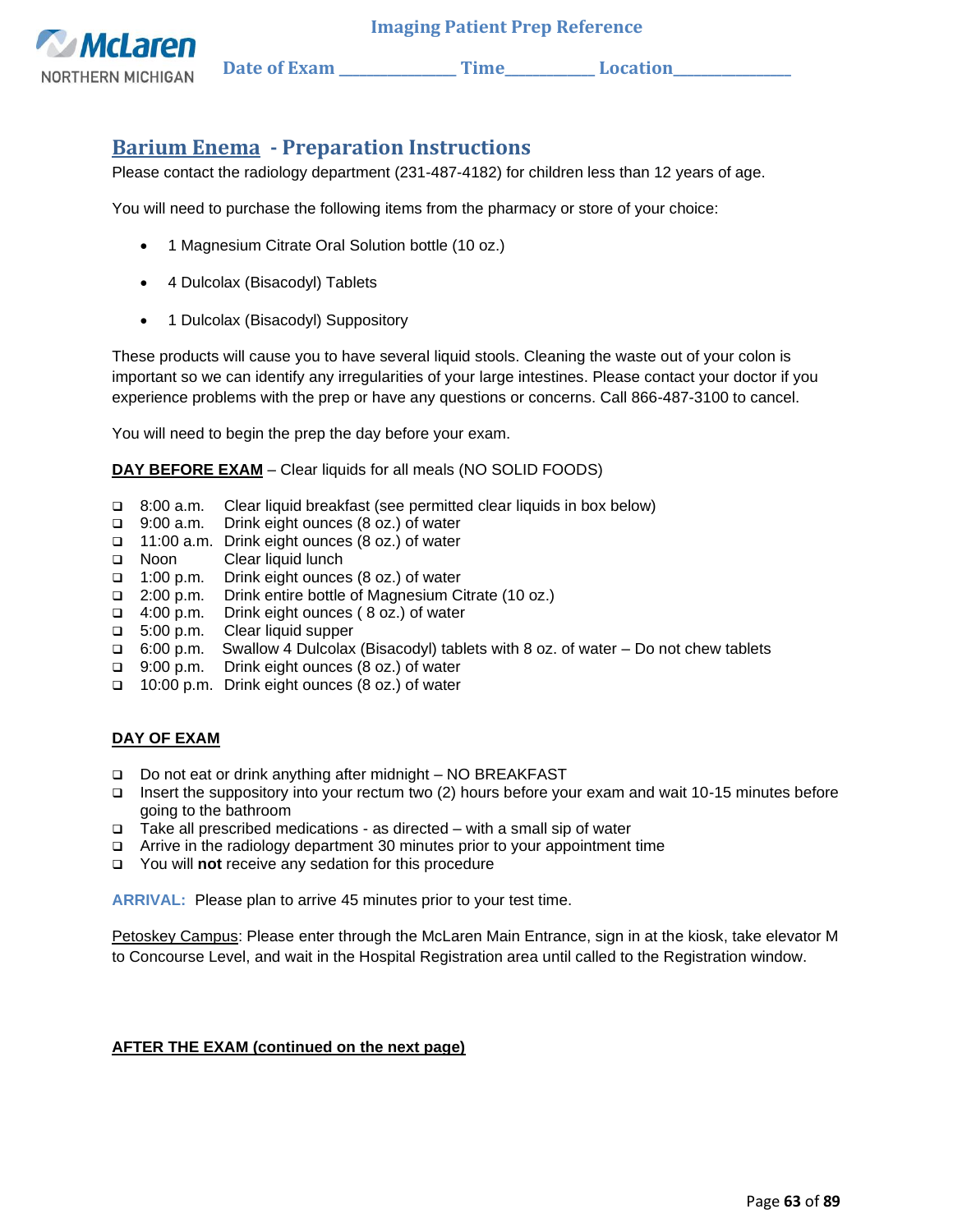

#### **AFTER THE EXAM (continued on next page)**

You may eat and drink after the exam. The barium may make you constipated, so drink plenty of fluids and take an over the counter laxative if needed.

#### **PERMITTED CLEAR LIQUIDS**

It is okay to have transparent liquids such as: clear broth, bouillon, apple juice, water, white grape juice, black coffee, tea, Popsicles, soda pop, sports drinks and plain gelatin (not red & no added fruit).

LIQUIDS NOT PERMITTED: DAIRY PRODUCTS (MILK/CREAM), CREAMY DRINKS, ORANGE JUICE, LEMONADE, TOMATO JUICE, LIQUID CEREALS, SOUP THAT IS NOT A CLEAR BROTH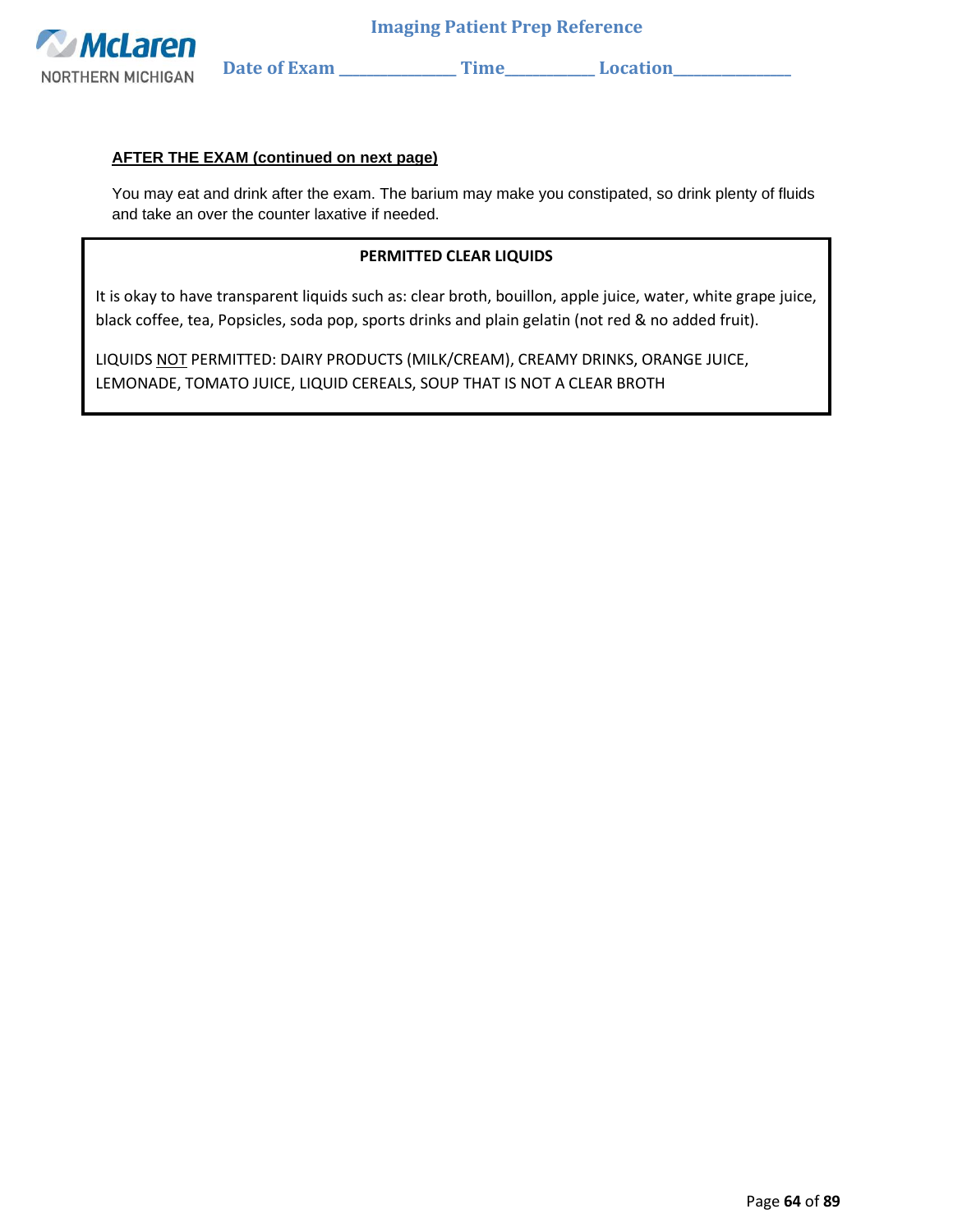

# **Barium Enema – Pediatric**

**PREP:** Please contact the radiology department (231-487-4182) for children less than 12 years of age.

**ARRIVAL:** Please plan to arrive 45 minutes prior to your test time.

Petoskey Campus: Please enter through the McLaren Main Entrance, sign in at the kiosk, take elevator M to Concourse Level, and wait in the Hospital Registration area until called to the Registration window.

**PREGNANT:** If you are or could be pregnant, please contact your physician. Your exam may need to be rescheduled.

**NEED TO CANCEL OR RESCHEDULE?** Please call the Scheduling Department at 866-487-3100.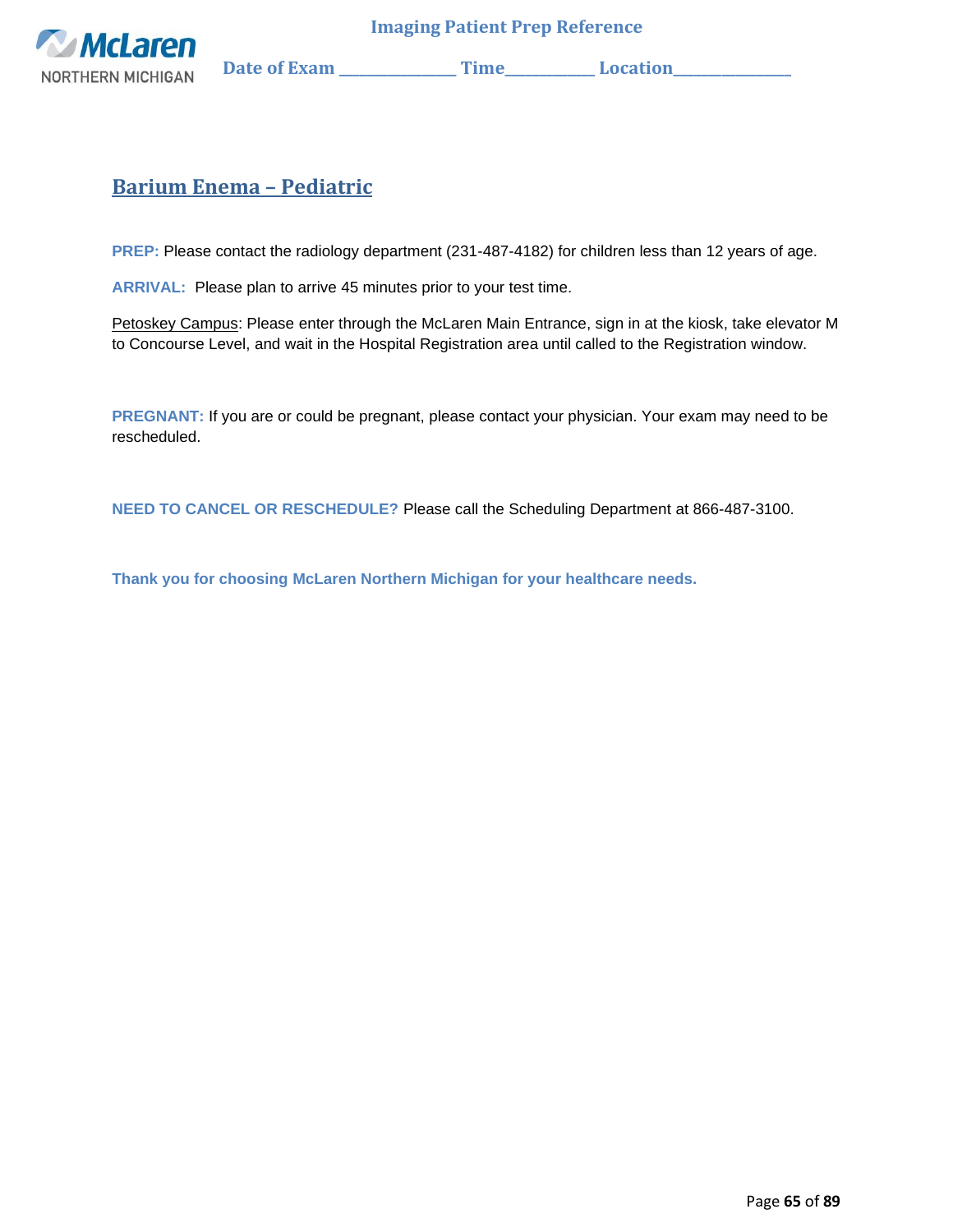

# **Esophogram**

**PREGNANT:** If you are or could be pregnant, please contact your physician. Your exam may need to be rescheduled.

**PREP:** Do not eat or drink anything 2 hours prior to this procedure. Also, do not chew gum or suck on hard candy.

**ARRIVAL:** Please plan to arrive 45 minutes prior to your test time.

Petoskey Campus: Please enter through the McLaren Main Entrance, sign in at the kiosk, take elevator M to Concourse Level, and wait in the Hospital Registration area until called to the Registration window.

**POST PROCEDURE:** After this procedure you should take a laxative of your choice and drink plenty of liquids to help eliminate the barium. If you do not have a bowel movement within 3 days consult your family Physician.

**NEED TO CANCEL OR RESCHEDULE?** Please call the Scheduling Department at 866-487-3100.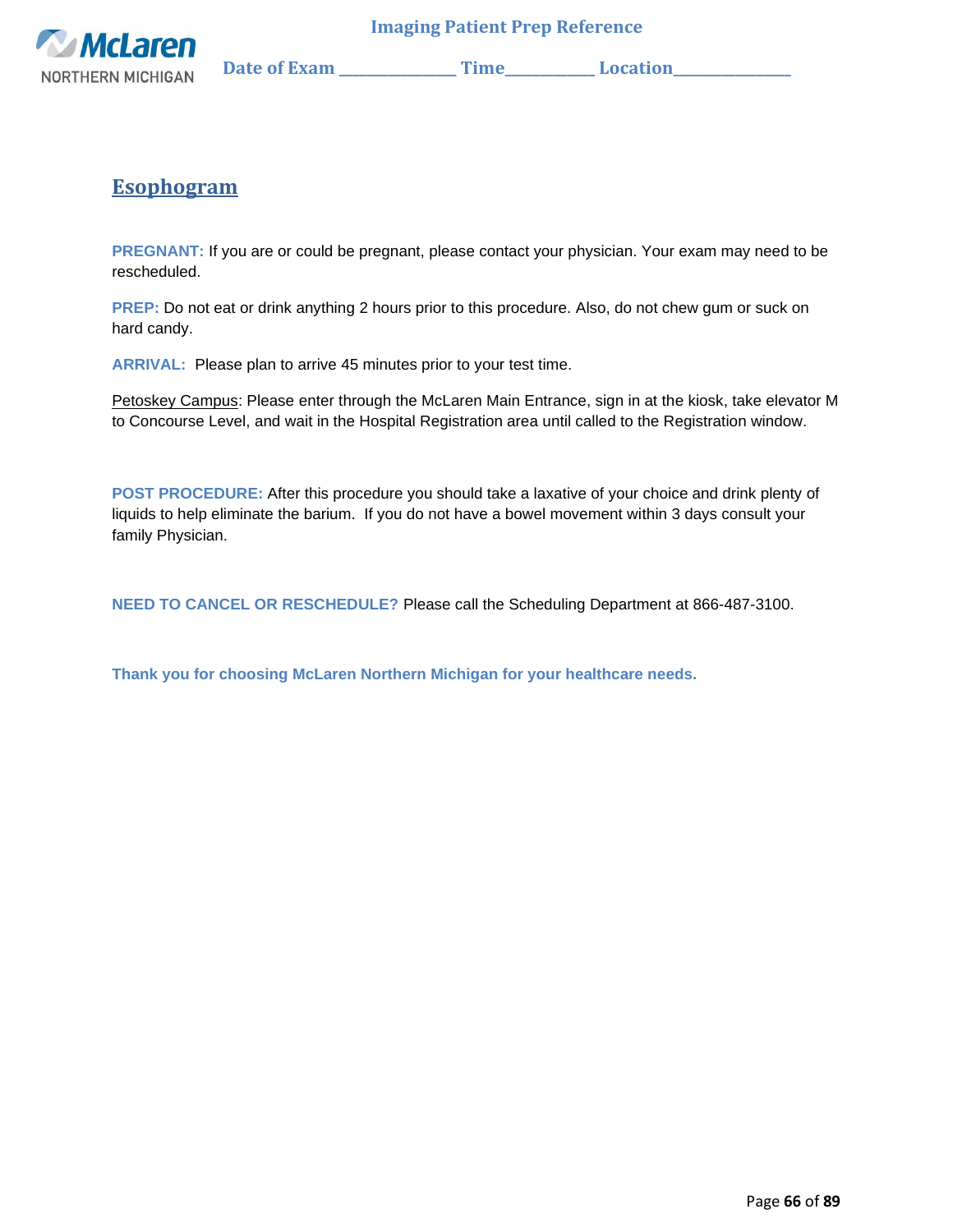

# **UGI/Esophogram Combo**

**PREGNANT:** If you are or could be pregnant, please contact your physician. Your exam may need to be rescheduled.

**PREP:** Do not eat or drink anything after midnight, including the morning of your appointment. Also, do not chew gum or suck on candy.

Do not take any medications the morning of your appointment until your examination is completed. If necessary, please bring all medications with you to take when your examination is completed.

**ARRIVAL:** Please plan to arrive 45 minutes prior to your test time.

Petoskey Campus: Please enter through the McLaren Main Entrance, sign in at the kiosk, take elevator M to Concourse Level, and wait in the Hospital Registration area until called to the Registration window.

**POST PROCEDURE:** After this procedure you should take a laxative of your choice and drink plenty of liquids to help eliminate the barium. If you do not have a bowel movement within 3 days consult your family Physician.

**NEED TO CANCEL OR RESCHEDULE?** Please call the Scheduling Department at 866-487-3100.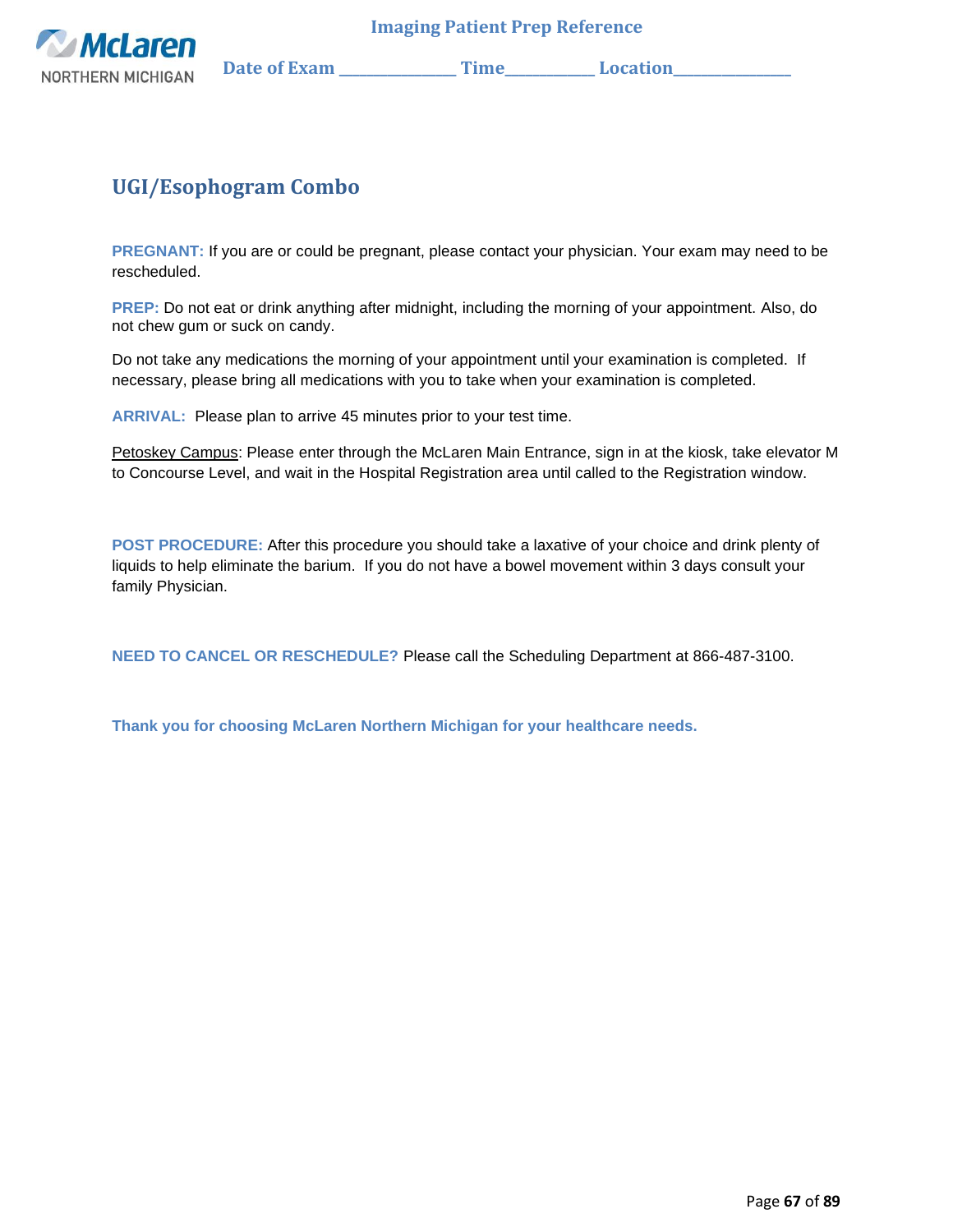

**Cystogram**

**PREGNANT:** If you are or could be pregnant, please contact your physician. Your exam may need to be rescheduled.

**PREP:** There is no special preparation for this exam.

**ARRIVAL:** Please plan to arrive 45 minutes prior to your test time.

Petoskey Campus: Please enter through the McLaren Main Entrance, sign in at the kiosk, take elevator M to Concourse Level, and wait in the Hospital Registration area until called to the Registration window.

**POST PROCEDURE:** None

**NEED TO CANCEL OR RESCHEDULE?** Please call the Scheduling Department at 866-487-3100.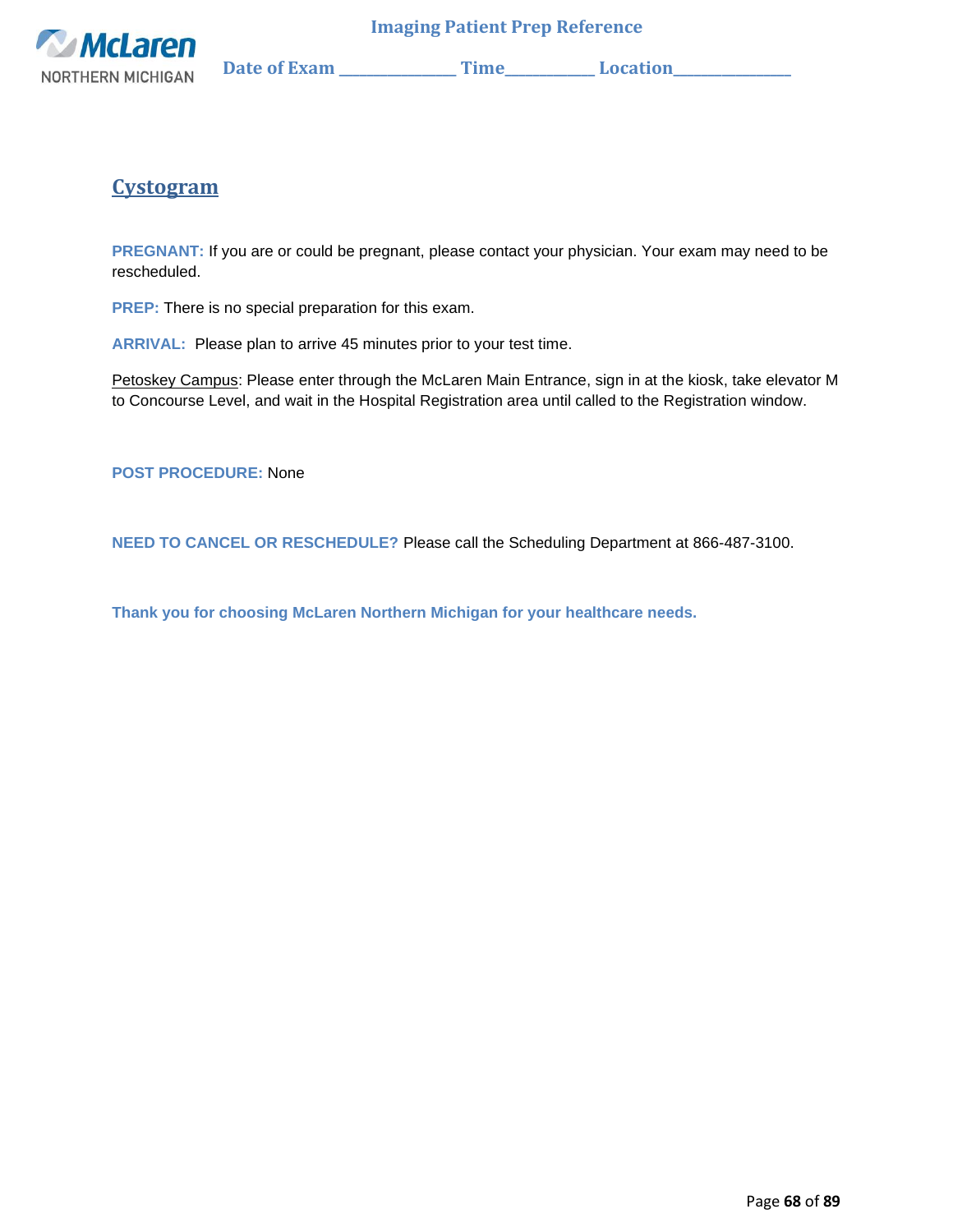

NORTHERN MICHIGAN Date of Exam \_\_\_\_\_\_\_\_\_\_\_\_\_\_\_\_ Time\_\_\_\_\_\_\_\_\_\_\_\_ Location\_\_\_\_\_\_\_\_\_

# **Esophagram**

**PREGNANT:** If you are or could be pregnant, please contact your physician. Your exam may need to be rescheduled.

**PREP:** Do not eat or drink anything, chew gum, or suck on candy for a minimum of 2 hours before the procedure.

**ARRIVAL:** Please plan to arrive 45 minutes prior to your test time.

Petoskey Campus: Please enter through the McLaren Main Entrance, sign in at the kiosk, take elevator M to Concourse Level, and wait in the Hospital Registration area until called to the Registration window.

**POST PROCEDURE:** After this procedure you should take a laxative of your choice and drink plenty of liquids to help eliminate the barium. If you do not have a bowel movement within 3 days consult your physician.

**NEED TO CANCEL OR RESCHEDULE?** Please call the Scheduling Department at 866-487-3100.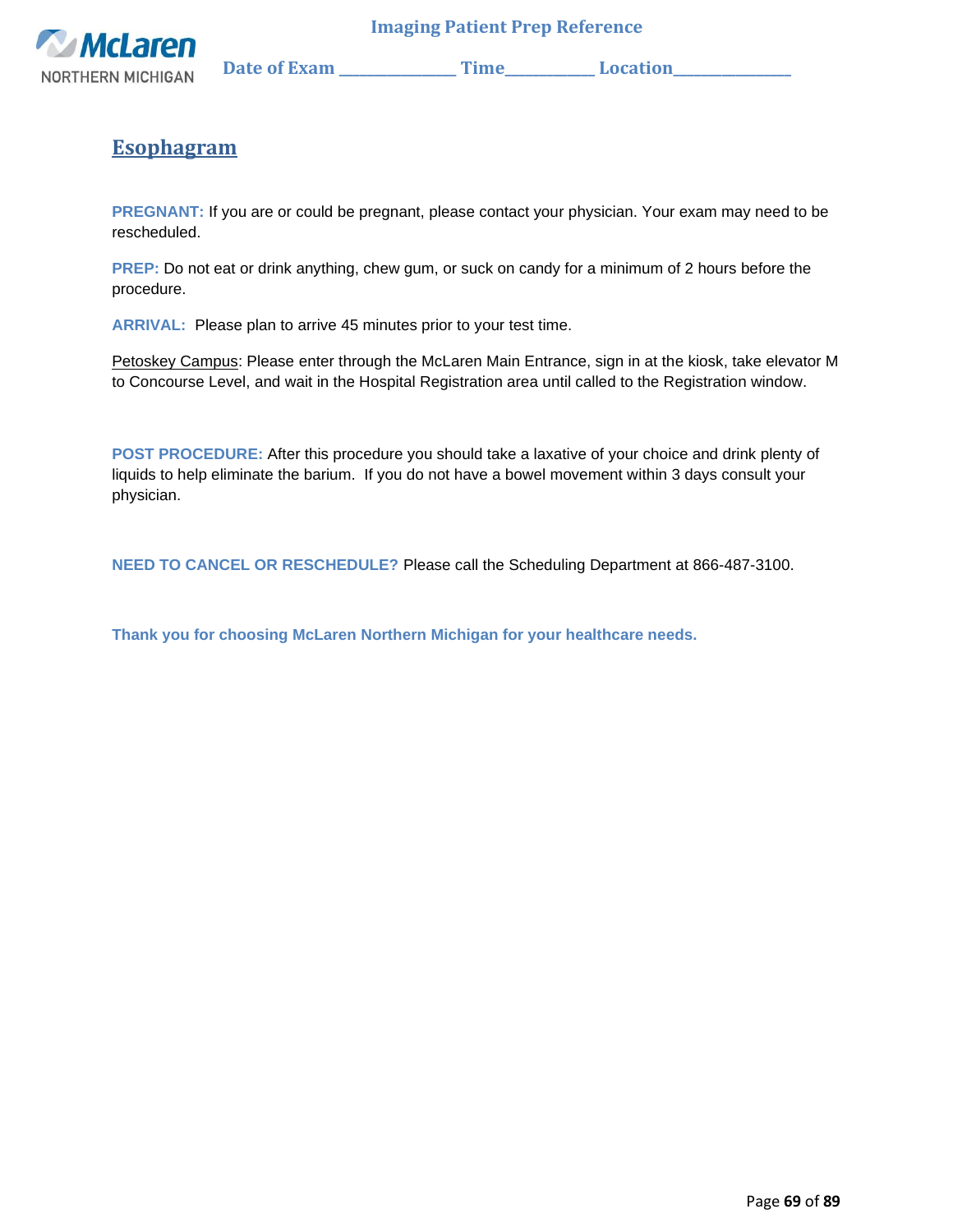

 **NORTHERN MICHIGAN** Date of Exam \_\_\_\_\_\_\_\_\_\_\_\_\_\_Time\_\_\_\_\_\_\_\_\_\_\_\_Location\_\_\_\_\_\_\_\_\_\_

## **Esophagram Upper GI Combo**

**PREGNANT:** If you are or could be pregnant, please contact your physician. Your exam may need to be rescheduled.

**PREP:** Do not eat or drink anything, chew gum or suck on candy after midnight, including the morning of your appointment.

Do not take any medications the morning of your appointment until your examination is completed. If necessary, please bring all medications with you to take when your examination is completed.

**ARRIVAL:** Please plan to arrive 45 minutes prior to your test time.

Petoskey Campus: Please enter through the McLaren Main Entrance, sign in at the kiosk, take elevator M to Concourse Level, and wait in the Hospital Registration area until called to the Registration window.

**POST PROCEDURE:** After this procedure you should take a laxative of your choice and drink plenty of liquids to help eliminate the barium. If you do not have a bowel movement within 3 days consult your family Physician.

**NEED TO CANCEL OR RESCHEDULE?** Please call the Scheduling Department at 866-487-3100.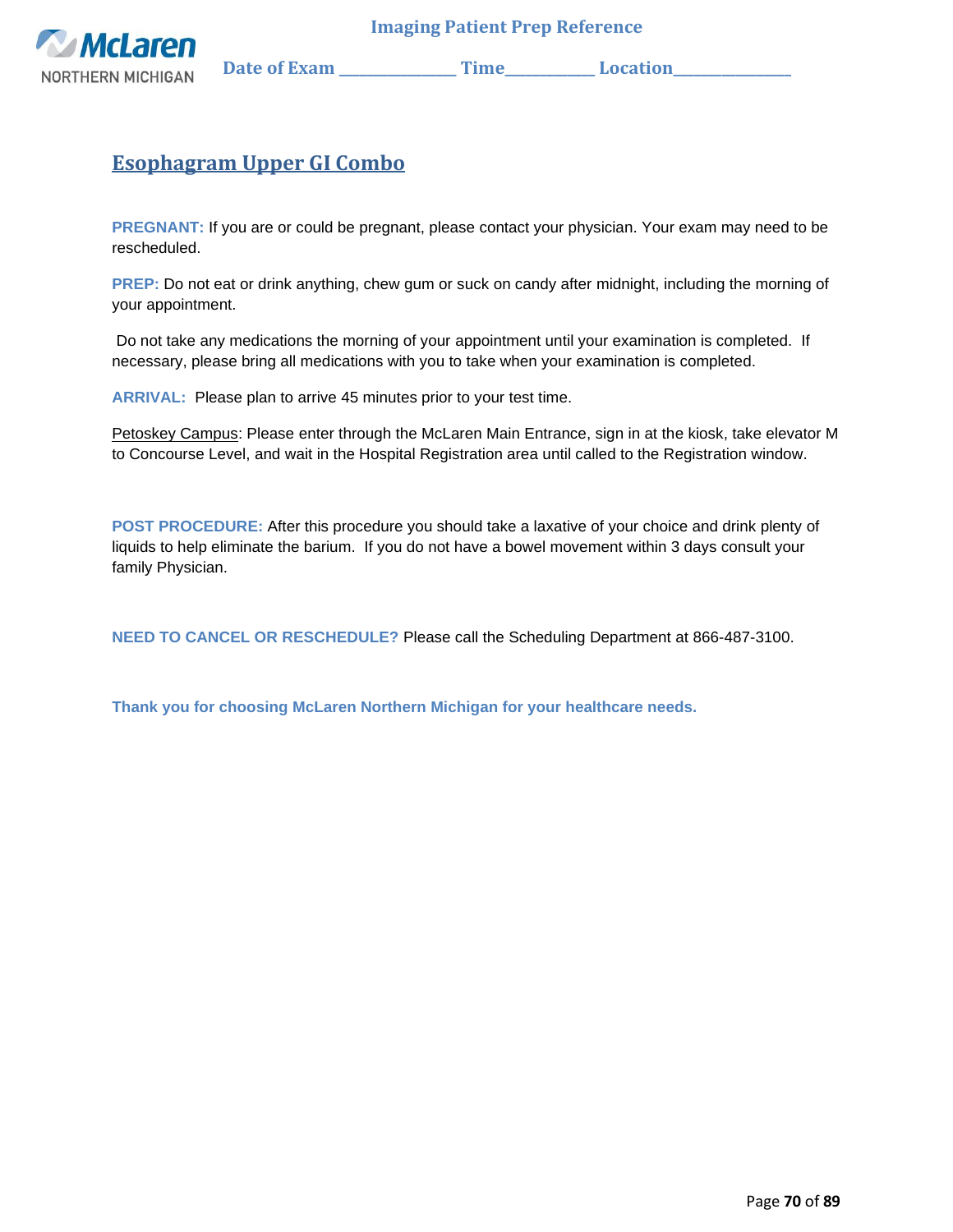

NORTHERN MICHIGAN Date of Exam \_\_\_\_\_\_\_\_\_\_\_\_\_\_\_Time\_\_\_\_\_\_\_\_\_\_\_Location\_\_\_\_\_\_\_\_\_\_\_

# **Fluoro Guided Injection**

**PREGNANT:** If you are or could be pregnant, please contact your physician. Your exam may need to be rescheduled.

**PREP:** There is no special preparation for this exam.

**ARRIVAL:** Please plan to arrive 45 minutes prior to your test time.

Petoskey Campus: Enter through the McLaren Main Entrance, sign in at the kiosk, take elevator M to Concourse Level, and wait in the Hospital Registration area until called to the Registration window.

**ALLERGY:** If you have an allergic reaction to IODINE or IV CONTRAST contact your physician. You will need to be pre-medicated before having this exam since contrast will be injected.

**NEED TO CANCEL OR RESCHEDULE?** Please call the Scheduling Department at 866-487-3100.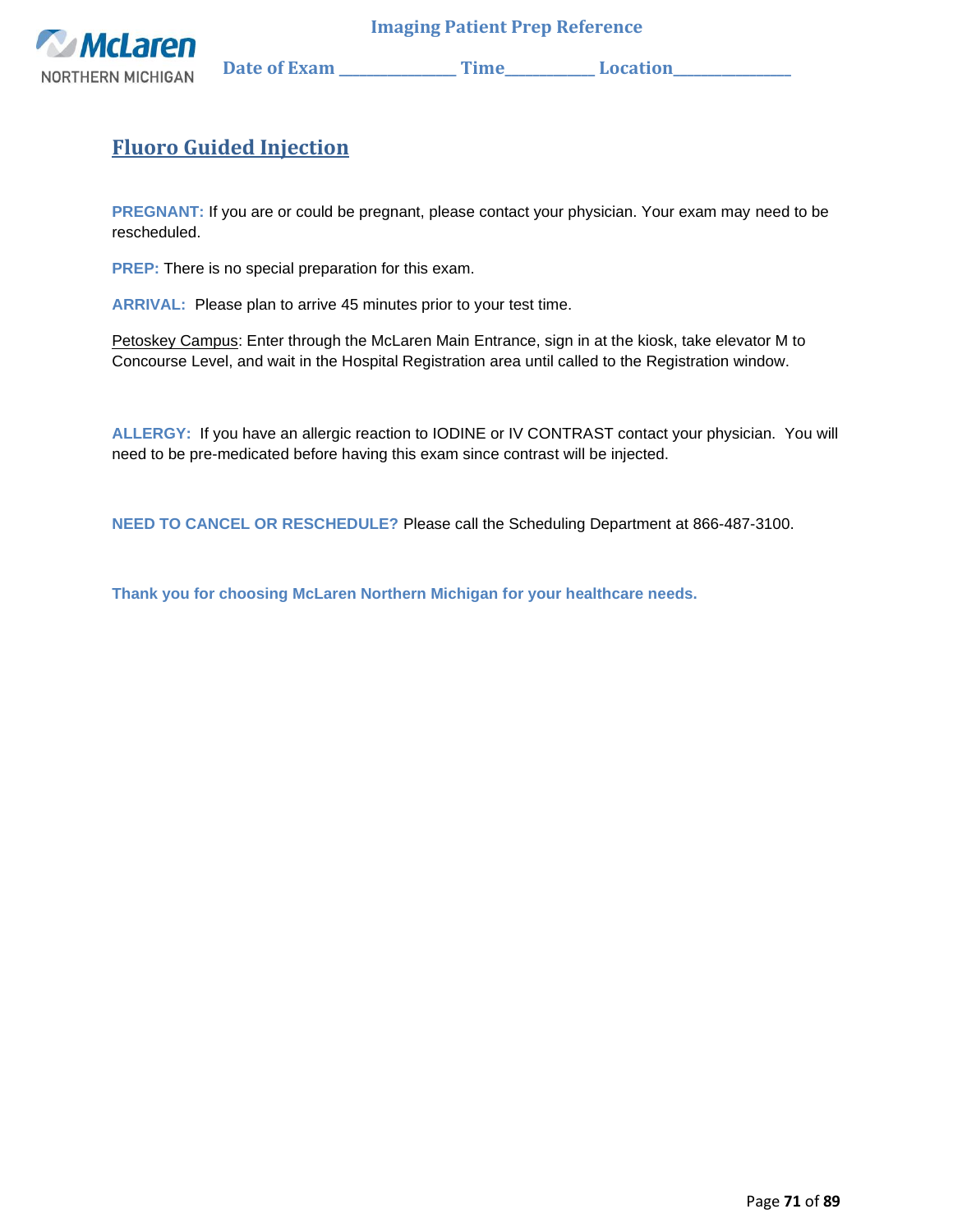

**GI Tube Introduction**

**PREGNANT:** If you are or could be pregnant, please contact your physician. Your exam may need to be rescheduled.

**PREP:** Do not eat or drink anything after midnight.

**ARRIVAL:** Arrive 45 minutes prior to your appointment time.

Petoskey Campus: Please enter through the McLaren Main Entrance, sign in at the kiosk, take elevator M to Concourse Level, and wait in the Hospital Registration area until called to the Registration window.

**NEED TO CANCEL OR RESCHEDULE?** Please call the Scheduling Department at 866-487-3100.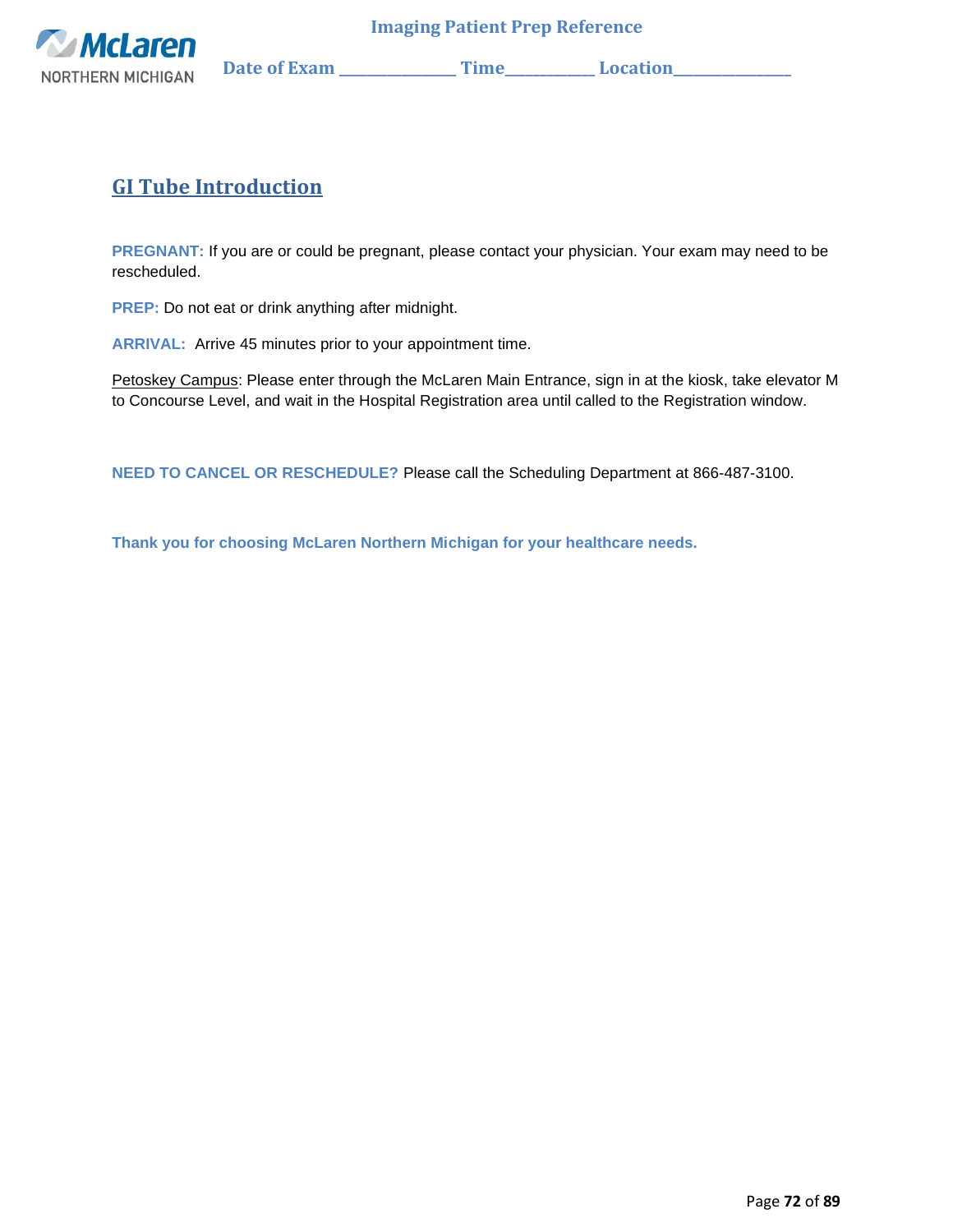

### **Hysterosalpingogram**

**PREP:** There is no special preparation for this exam.

**PREGNANT:** If you are or could be pregnant, please contact your physician. The exam will be cancelled if there is a possibility of pregnancy.

**ALLERGY:** If you have an allergic reaction to IODINE or IV CONTRAST contact your physician. You will need to be pre-medicated before having this exam.

**ARRIVAL:** Plan to arrive 45 minutes prior to your test time.

Petoskey Campus: Please enter through the McLaren Main Entrance, sign in at the kiosk, take elevator M to Concourse Level, and wait in the Hospital Registration area until called to the Registration window.

**NEED TO CANCEL OR RESCHEDULE?** Please call the Scheduling Department at 866-487-3100.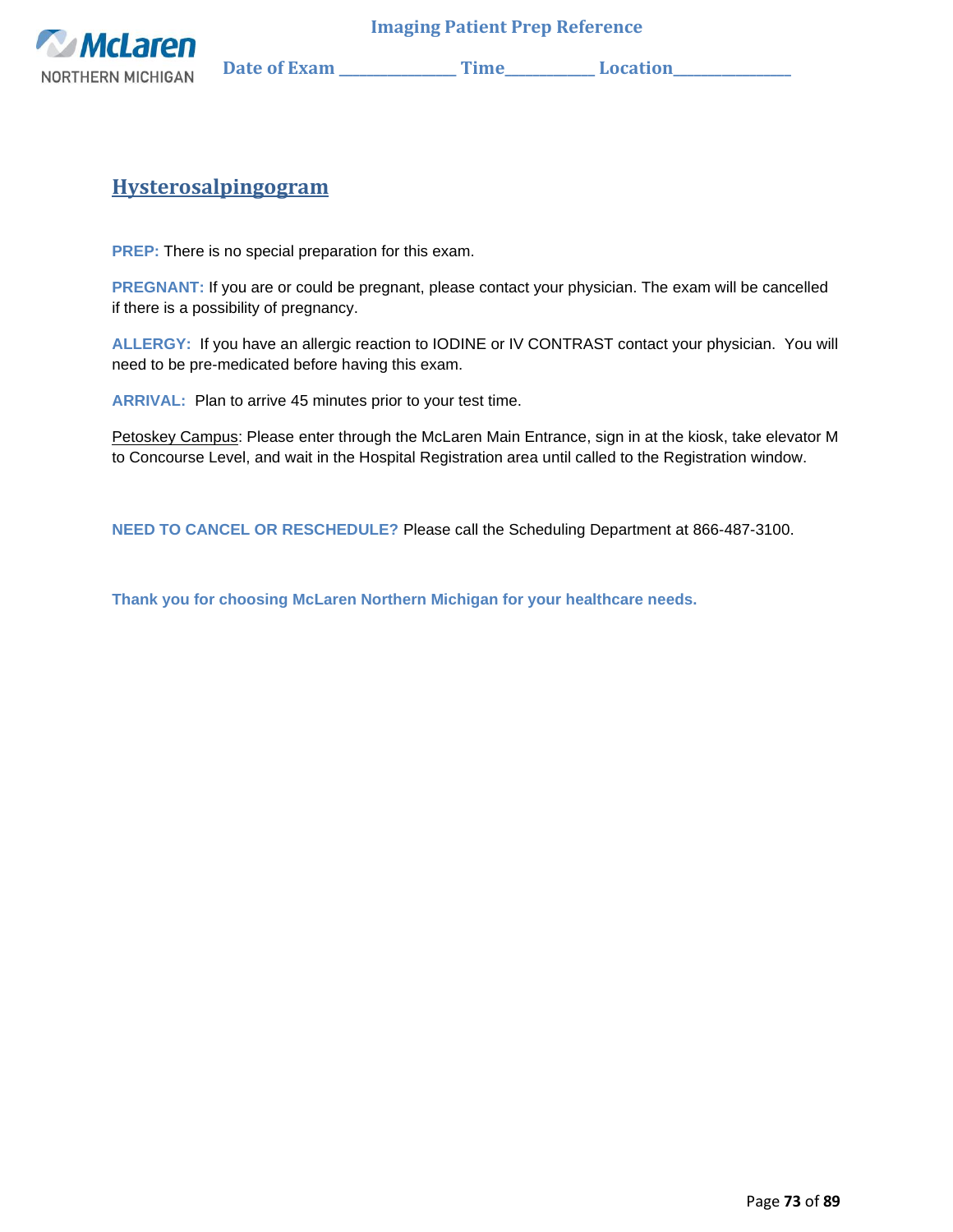

**Wellaren Date of Exam \_\_\_\_\_\_\_\_\_\_\_\_\_\_\_\_\_ Time\_\_\_\_\_\_\_\_\_\_\_\_\_ Location\_\_\_\_\_\_\_\_\_\_\_\_\_\_\_\_\_** 

## **IVP- Preparation Instructions** (2 pages)

Please refer to the IVP pediatric prep instructions for for children less than 15 years of age.

You will need to purchase the following items from the pharmacy or store of your choice:

#### **1 Magnesium Citrate Oral Solution bottle (10 oz.)**

#### **4 Dulcolax (Bisacodyl) Tablets**

These products will cause you to have several liquid stools. Cleaning the waste out of your colon is important so we can identify any irregularities of your urinary system. Please contact your doctor if you experience problems with the prep or have any questions or concerns. Call 866-487-3100 to cancel.

Contraindications/precautions for this exam include pregnancy, poor renal function, allergies to IVP dye, diabetic medications, and breast feeding (please see page 2 of IVP prep).

You will need to begin the prep the day before your exam.

**DAY BEFORE EXAM** – Clear liquids for all meals (NO SOLID FOODS)

- ❑ 8:00 a.m. Clear liquid breakfast
- ❑ 9:00 a.m. Drink eight ounces (8 oz.) of water
- ❑ 11:00 a.m. Drink eight ounces (8 oz.) of water
- ❑ Noon Clear liquid lunch
- ❑ 1:00 p.m. Drink eight ounces (8 oz.) of water
- ❑ 2:00 p.m. Drink entire bottle of Magnesium Citrate (10 oz.)
- ❑ 4:00 p.m. Drink eight ounces ( 8 oz.) of water
- ❑ 5:00 p.m. Clear liquid supper
- ❑ 6:00 p.m. Swallow 4 Dulcolax (Bisacodyl) tablets with 8 oz. of water Do not chew tablets
- ❑ 9:00 p.m. Drink eight ounces (8 oz.) of water
- ❑ 10:00 p.m. Drink eight ounces (8 oz.) of water

**ARRIVAL:** Please plan to arrive 45 minutes prior to your test time.

Petoskey Campus: Please enter through the McLaren Main Entrance, sign in at the kiosk, take elevator M to Concourse Level, and wait in the Hospital Registration area until called to the Registration window.

If you are scheduled for a IVP in the morning:

- ❑ Do not eat or drink anything after midnight
- ❑ Do not take any medications the morning of your appointment until after your IVP is completed

If you are scheduled for a IVP in the afternoon:

- ❑ Follow the day before exam prep. Then, you may have a clear liquid breakfast before 9 AM on the day of procedure. Nothing to eat or drink after 9 AM.
- ❑ Take any prescribed medications (except diabetic meds see precautions below) before 9 AM as directed.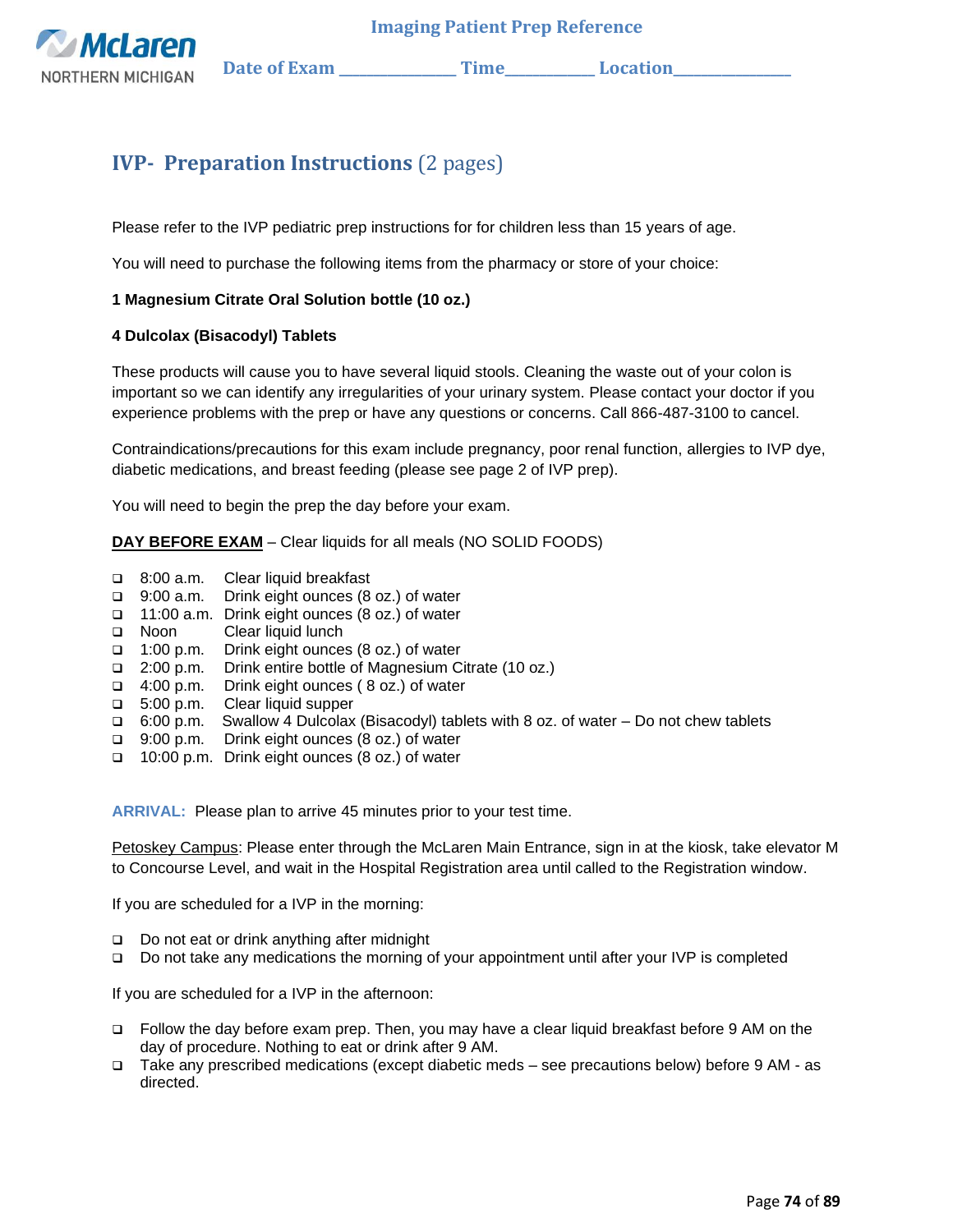

### **PRECAUTIONS AND CONTRAINDICATIONS:**

- ➢ **PREGNANCY:** If you are or could be pregnant, please contact your physician. Your exam may need to be rescheduled.
- ➢ **POOR RENAL (KIDNEY) FUNCTION:** Lab tests may be required
- ➢ **ALLERGY:** If you have an allergic reaction to IODINE or IV CONTRAST contact your physician. You will need to be pre-medicated before having this exam.
- ➢ **DIABETIC PATIENTS:** If you are taking glucophage, glucovance, metaglip, metformin, actosplusmet, or avandamet do not take day of procedure or for 2 days after procedure.
- ➢ **BREAST FEEDING:** Patients that are breast feeding will not be allowed to do so for 48 hours after this procedure if you are given contrast material. It will take 48 hours for the contrast material to leave your body.

**NEED TO CANCEL OR RESCHEDULE?** Please call the Scheduling Department at 866-487-3100.

### **PERMITTED CLEAR LIQUIDS**

It is okay to have transparent liquids such as: clear broth, bouillon, apple juice, water, white grape juice, black coffee, tea, Popsicles, soda pop, sports drinks and plain gelatin (not red & no added fruit).

LIQUIDS NOT PERMITTED: DAIRY PRODUCTS (MILK/CREAM), CREAMY DRINKS, ORANGE JUICE, LEMONADE, TOMATO JUICE, LIQUID CEREALS, SOUP THAT IS NOT A CLEAR BROTH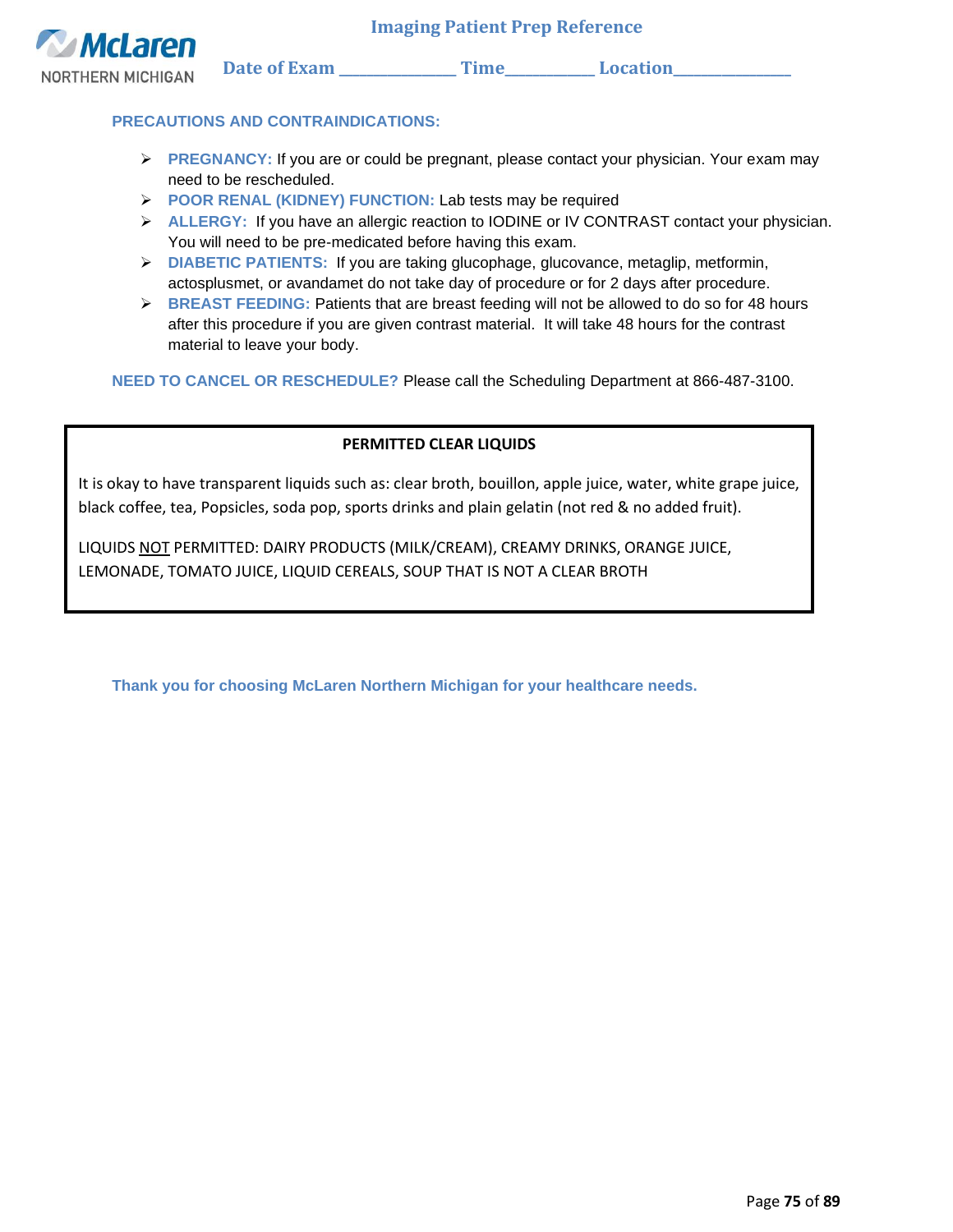

### **XR IVP Pediatric**

**PREP:** 0-5 years of age.

- ➢ Do not eat or drink anything, or chew gum, for 3 hours prior to the examination.
- $\triangleright$  No solid foods on the day of the examination.

**PREP:** 6-15 years of age.

- $\triangleright$  Do not eat or drink anything, or chew gum, for 4 hours prior to the examination.
- ➢ No solid foods on the day of the examination.
- $\triangleright$  Use a Bisacodyl (Dulcolax) suppository in the early evening prior to the examination.
- $\triangleright$  Repeat the same dosage very early in the morning of the examination.

**ARRIVAL:** Please plan to arrive 45 minutes prior to your test time.

Petoskey Campus: Please enter through the McLaren Main Entrance, sign in at the kiosk, take elevator M to Concourse Level, and wait in the Hospital Registration area until called to the Registration window.

#### **PRECAUTIONS AND CONTRAINDICATIONS:**

- ➢ **PREGNANCY:** If you are or could be pregnant, please contact your physician. Your exam may need to be rescheduled.
- ➢ **POOR RENAL (KIDNEY) FUNCTION:** Lab tests may be required.
- ➢ **ALLERGY:** If you have an allergic reaction to IODINE or IV CONTRAST contact your physician. You will need to be pre-medicated before having this exam.
- ➢ **DIABETIC PATIENTS:** If you are taking glucophage, glucovance, metaglip, metformin, actosplusmet, or avandamet do not take day of procedure or for 2 days after procedure.
- ➢ **BREAST FEEDING:** Patients that are breast feeding will not be allowed to do so for 48 hours after this procedure if you are given contrast material. It will take 48 hours for the contrast material to leave your body.

**NEED TO CANCEL OR RESCHEDULE?** Please call the Scheduling Department at 866-487-3100.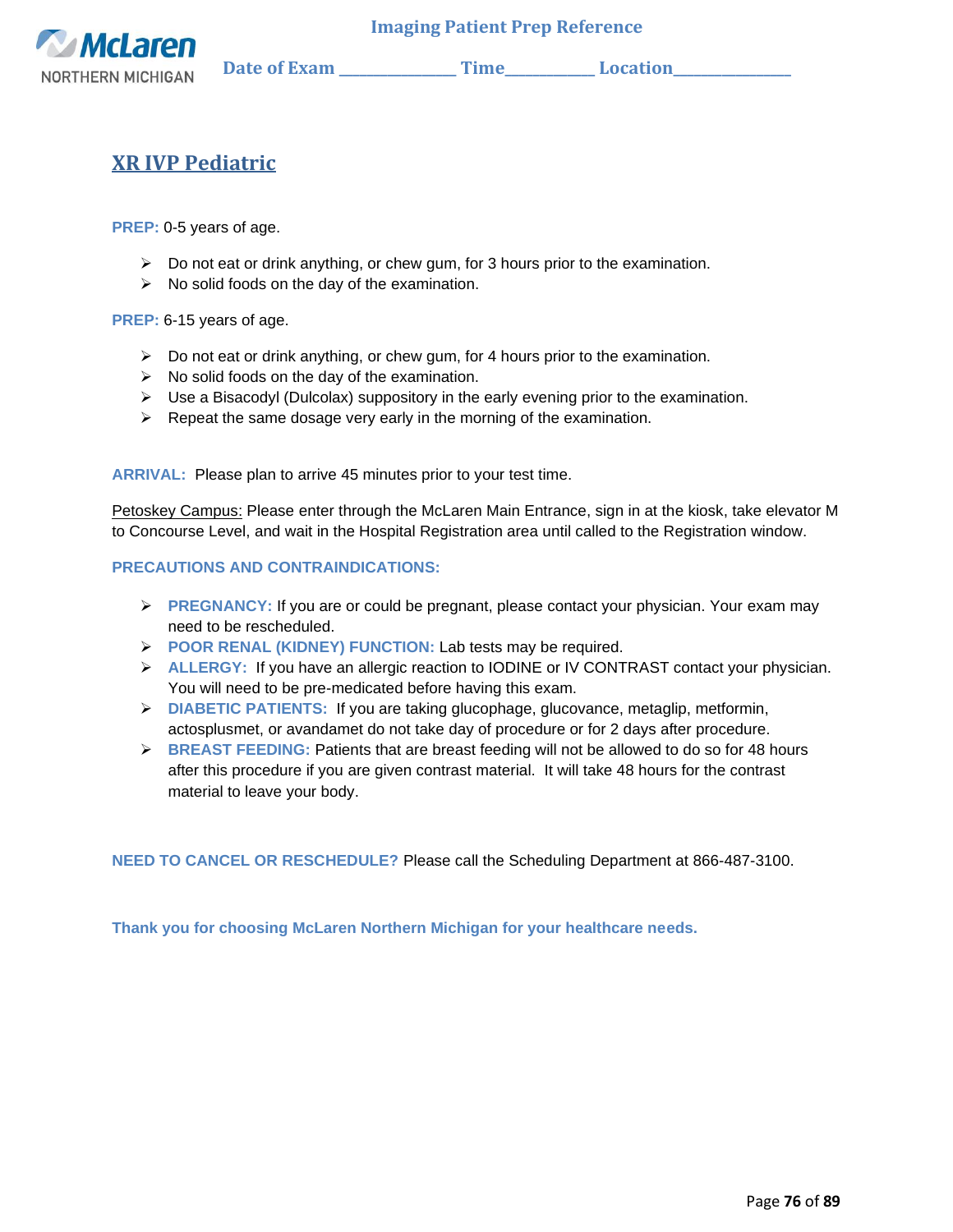**McLaren** NORTHERN MICHIGAN Date of Exam \_\_\_\_\_\_\_\_\_\_\_\_\_\_\_\_\_\_\_\_Time\_\_\_\_\_\_\_\_\_\_\_\_\_\_Location\_\_\_\_

# **Lumbar Puncture/ Intrathecal Injection/Cisternogram**

**ARRIVAL:** Arrive 45 minutes prior to your appointment time. Please enter through the McLaren Main Entrance, sign in at the kiosk, take Elevator M to Concourse Level, and wait in the Hospital Registration area until called to the Registration window.

**PREP:** You may eat and drink before this procedure.

**MEDICATIONS TO HOLD:** None. If on Coumadin or Warfarin, INR must be ≤ 3.

Please call (231) 487-7326 if you have any questions.

#### **POST PROCEDURE:**

- $\triangleright$  You will be recovering for two hours before leaving the hospital with minimal physical activity for the next 24 hours.
- ➢ You must have a driver to take you home after this procedure or the procedure will be cancelled.
- $\triangleright$  If you have a severe headache, contact your doctor or go to a local emergency room.

### **Precautions/Contraindications**

- ➢ **PREGNANCY:** If you are or could be pregnant, please contact your physician. Your exam may need to be rescheduled.
- ➢ **POOR RENAL (KIDNEY) FUNCTION:** Lab tests may be required.
- ➢ **ALLERGY:** If you have an allergic reaction to IODINE or IV CONTRAST contact your physician. You will need to be pre-medicated before having this exam.
- ➢ **BREAST FEEDING:** Patients that are breast feeding will not be allowed to do so for 48 hours after this procedure if you are given contrast material. It will take 48 hours for the contrast material to leave your body.

**Cisternogram:** There is no prep for the test. This test requires coming to the hospital three days in a row. You must have a driver to take you home after the first visit or the test will be cancelled.

The radiopharmaceutical for your test must be ordered 48 hours in advance, so please call before that time if you need to cancel. Call the Nuclear Medicine department with any questions (231) 487-3214.

Day 1: Upon arrival, a radiopharmaceutical will be injected into the lumbar space (lumbar puncture) in the Radiology department.

Next, images will be taken in the Nuclear Medicine department 2 hours post injection.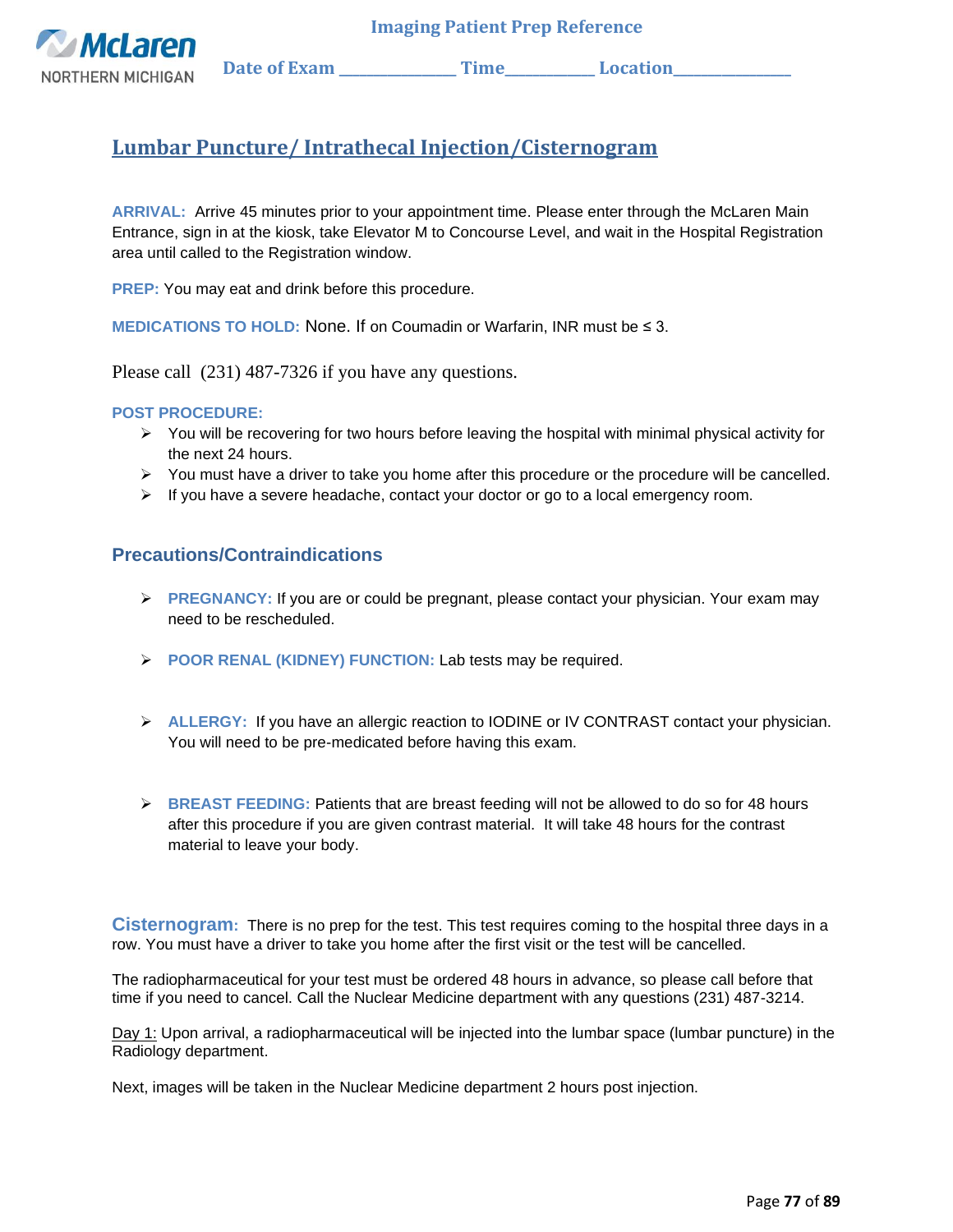

At home, you should rest the remainder of the first day in a reclining position with your head elevated no higher than 30 degrees.

Day 2: In Nuclear Medicine, images will be taken 24 hours after the injection. Approx. 1 hour appointment

Day 3: In Nuclear Medicine, images will be taken 48 hours after the injection. Approx. 1 hour appointment

**NEED TO CANCEL OR RESCHEDULE?** Please call the Scheduling Department at 866-487-3100.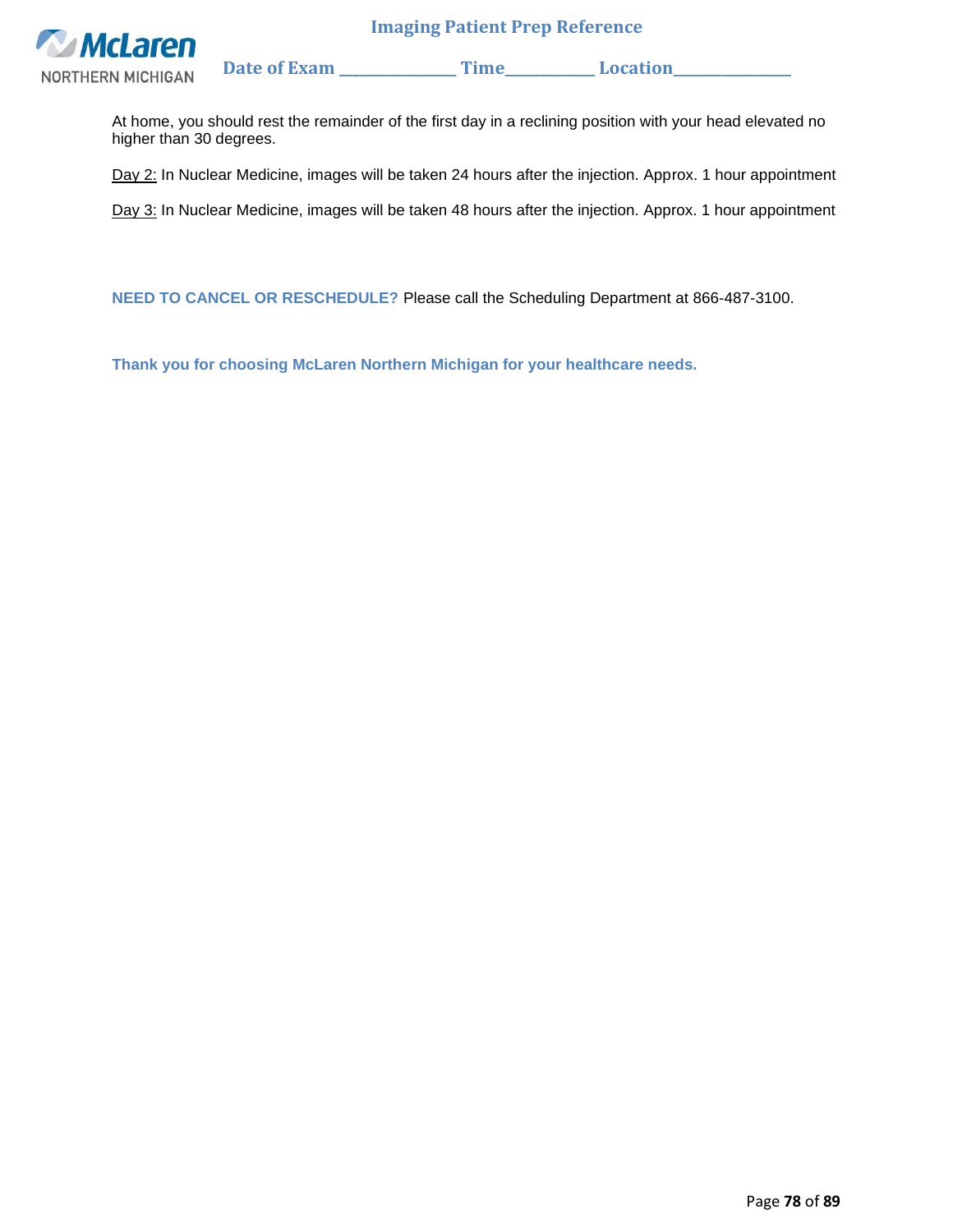

Content spans 3 pages

# **What is a myelogram and Why was it ordered?**

A myelogram is a procedure where contrast material (dye) is placed in the spinal canal to view the spinal canal, spinal cord and the spinal nerve roots. A myelogram also views the spine's vertebrae, disks, facet joints, as well as other parts of the spine's anatomy.

A myelogram is ordered when the physician is concerned that your spinal cord or spine nerves are compressed and this compression is not confidently visualized on the MRI or CT imaging study. A myelogram provides a different view of the spinal cord and the spinal nerves. It might be the only way compression on these structures can be clearly confirmed. Your physician may order a myelogram after surgery to help identify the cause of residual or new pain. A myelogram can also be obtained to evaluate for possible leakage of cerebral spinal fluid (CSF).

# **How is a myelogram procedure performed?**

- 1. A clinician will discuss the procedure, potential risks and complications, and obtain consent.
- 2. Vital signs (heart rate, blood pressure, oxygen level, and temp) will be obtained.
- 3. An IV will be placed if you have a history of seizures, blood disorder, cancer, and/or allergy to contrast.
- 4. You will lay on your stomach with your back exposed. Your skin will be thoroughly cleansed with antiseptic solution.
- 5. Using fluoroscopy, a local anesthetic will be injected into the skin.
- 6. A spinal needle will be placed into the skin and the needle directed into the spinal canal through the dura matter into the area where the spinal nerves and CSF are. When the needle is in the thecal sac, a syringe and long extension tube containing the contrast material will be connected to the spinal needle. The contrast will be slowly injected into the thecal sac where the spinal fluid and contrast bathe the nerve roots and spinal cord.
- 7. After the contrast is injected, several x-rays will be taken to evaluate structures that may be indenting or compressing the spinal nerves or spinal cord.
- 8. Following the myelogram, a CT scan will be obtained to further evaluate spine structures that may be acting upon or compressing the spinal cord or spinal nerve roots.
- 9. After the myelogram, you will be transported to the post-op area for observation and monitoring of vital signs.

# **How do I prepare for a myelogram?**

- Shower with antimicrobial soap prior to your procedure.
- There are no dietary restrictions.
- You must have a driver to drive you home after the procedure.
- Plan to be at the hospital for 4 hours.
- Bring your pain medications with you in the original prescription container.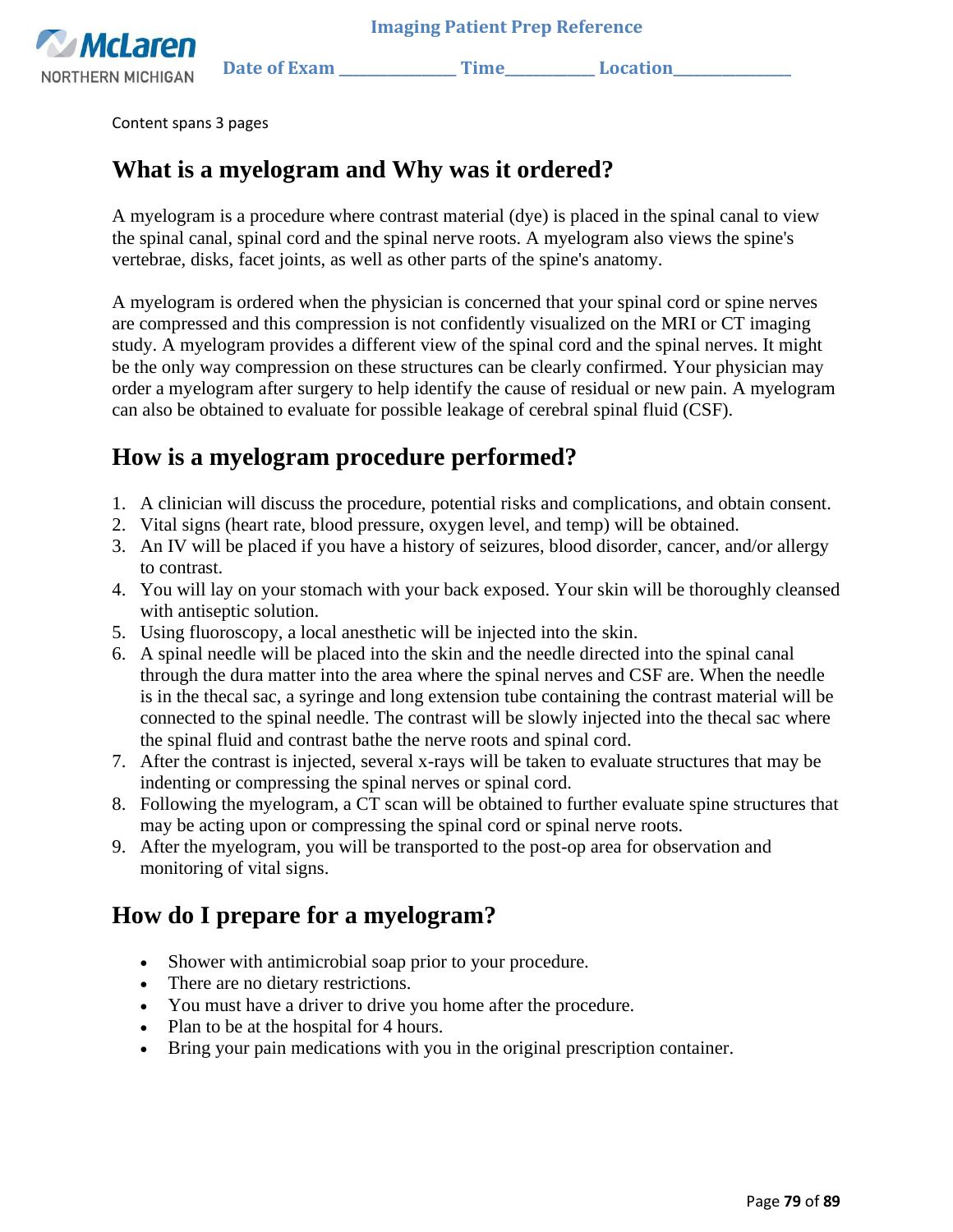NORTHERN MICHIGAN Date of Exam \_\_\_\_\_\_\_\_\_\_\_\_\_\_\_\_Time\_\_\_\_\_\_\_\_\_\_\_\_\_Location\_\_\_\_\_\_\_\_\_



- Notify your physician if you have any allergies to x-ray contrast (dye) materials, kidney problems, or are pregnant or breastfeeding.
	- o If you have a known allergy to x-ray contrast material, you must be premedicated. Before the day of your test, contact the ordering physician to obtain an order for premedication.
- A nurse will call you to discuss the procedure.

**ARRIVAL:** Arrive 45 minutes prior to your appointment time. Please enter through the McLaren Main Entrance, sign in at the kiosk, take Elevator M to Concourse Level, and wait in the Hospital Registration area until called to the Registration window.

**PREP:** You may eat and drink before this procedure.

**MEDICATIONS TO HOLD:** None. If on Coumadin or Warfarin, INR must be ≤ 3.

Please call (231) 487-7326 if you have any questions.

### **POST PROCEDURE:**

- $\triangleright$  You will be recovering for two hours before leaving the hospital with minimal physical activity for the next 24 hours.
- $\triangleright$  You must have a driver to take you home after this procedure or the procedure will be cancelled.
- $\triangleright$  If you have a severe headache, contact your doctor or go to a local emergency room.
- $\triangleright$  Drink plenty of clear fluids to flush out the contrast material injected in the spinal canal and reduce your chance of a headache.

### **Precautions/Contraindications**

- ➢ **PREGNANCY:** If you are or could be pregnant, please contact your physician. Your exam may need to be rescheduled.
- ➢ **BREAST FEEDING:** Patients that are breast feeding will not be allowed to do so for 48 hours after this procedure if you are given contrast material. It will take 48 hours for the contrast material to leave your body.

**NEED TO CANCEL OR RESCHEDULE?** Please call the Scheduling Department at 866-487-3100.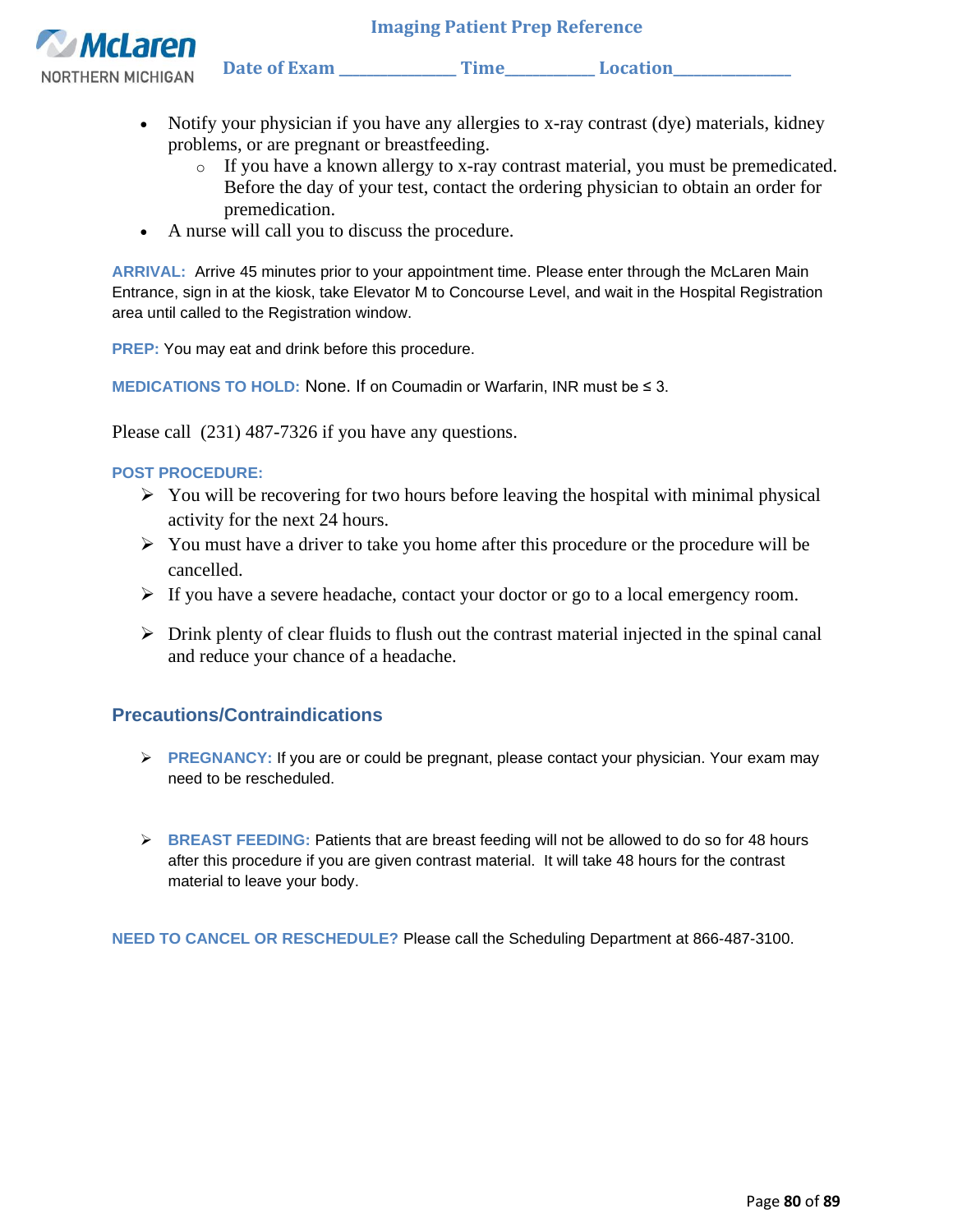

NORTHERN MICHIGAN Date of Exam \_\_\_\_\_\_\_\_\_\_\_\_\_\_\_\_ Time\_\_\_\_\_\_\_\_\_\_\_\_ Location\_\_\_\_\_\_\_\_\_

# **Skeletal Bone Survey Mets**

**PREGNANCY:** If you are or could be pregnant, please contact your physician. Your exam may need to be rescheduled.

**PREP:** There is no special preparation for this exam.

**ARRIVAL:** Please plan to arrive 45 minutes prior to your test time.

Cheboygan Campus: Please register at the Emergency Department entrance if you are having your testing done in Cheboygan.

Petoskey Campus: Please enter through the McLaren Main Entrance, sign in at the kiosk, take Elevator M to Concourse Level, and wait in the Hospital Registration area until called to the Registration window.

**NEED TO CANCEL OR RESCHEDULE?** Please call the Scheduling Department at 866-487-3100.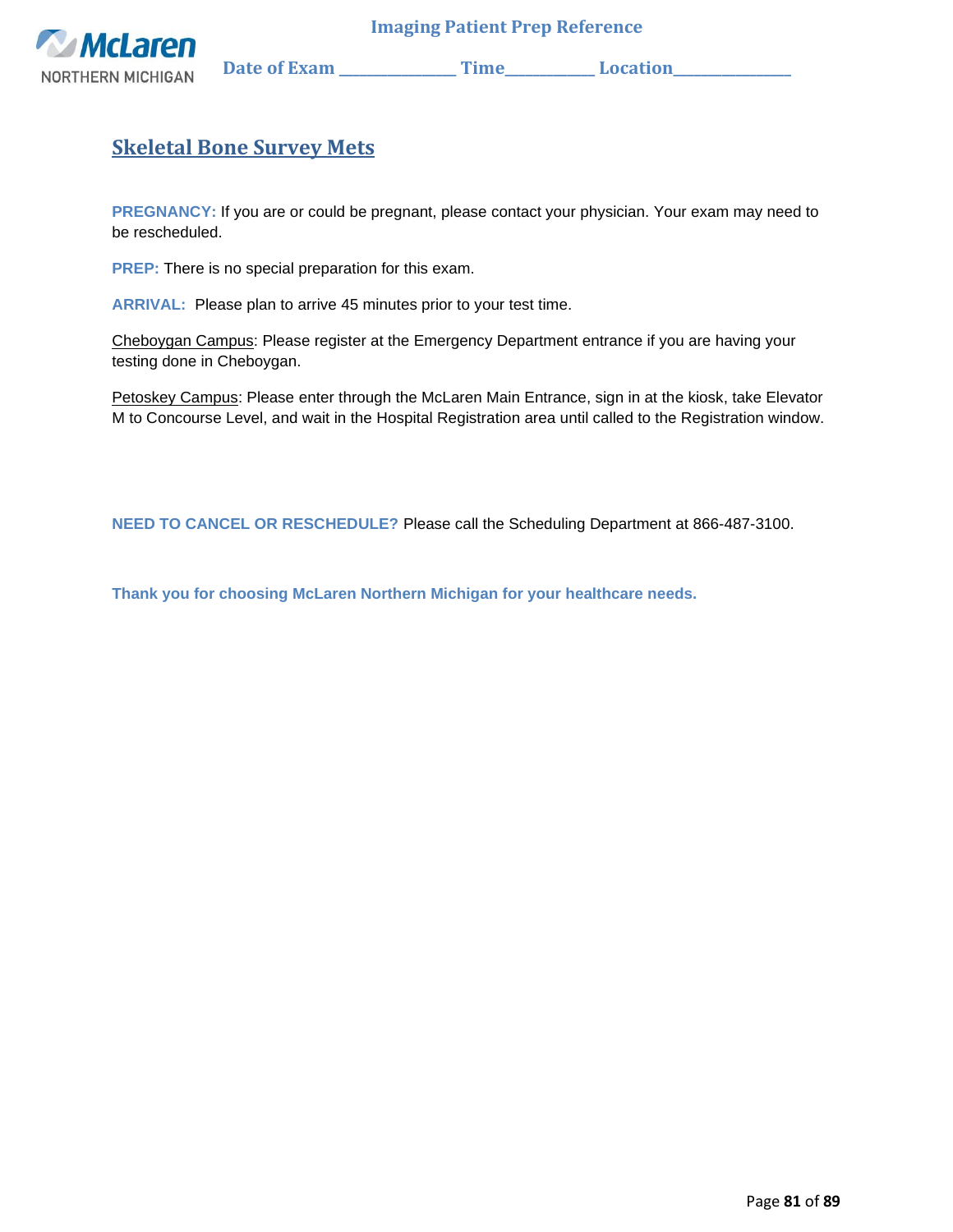

## **Small Bowel**

**PREGNANCY:** If you are or could be pregnant, please contact your physician. Your exam may need to be rescheduled.

**PREP:** Do not eat or drink anything after midnight, including the morning of your appointment. Also, do not chew gum or suck on candy.

Do not take any medications the morning of your appointment until your examination is completed. If necessary, please bring all medications with you to take when your examination is completed.

**ARRIVAL:** Please plan to arrive 45 minutes prior to your test time.

Petoskey Campus: Please enter through the McLaren Main Entrance, sign in at the kiosk, take Elevator M to Concourse Level, and wait in the Hospital Registration area until called to the Registration window.

**NEED TO CANCEL OR RESCHEDULE?** Please call the Scheduling Department at 866-487-3100.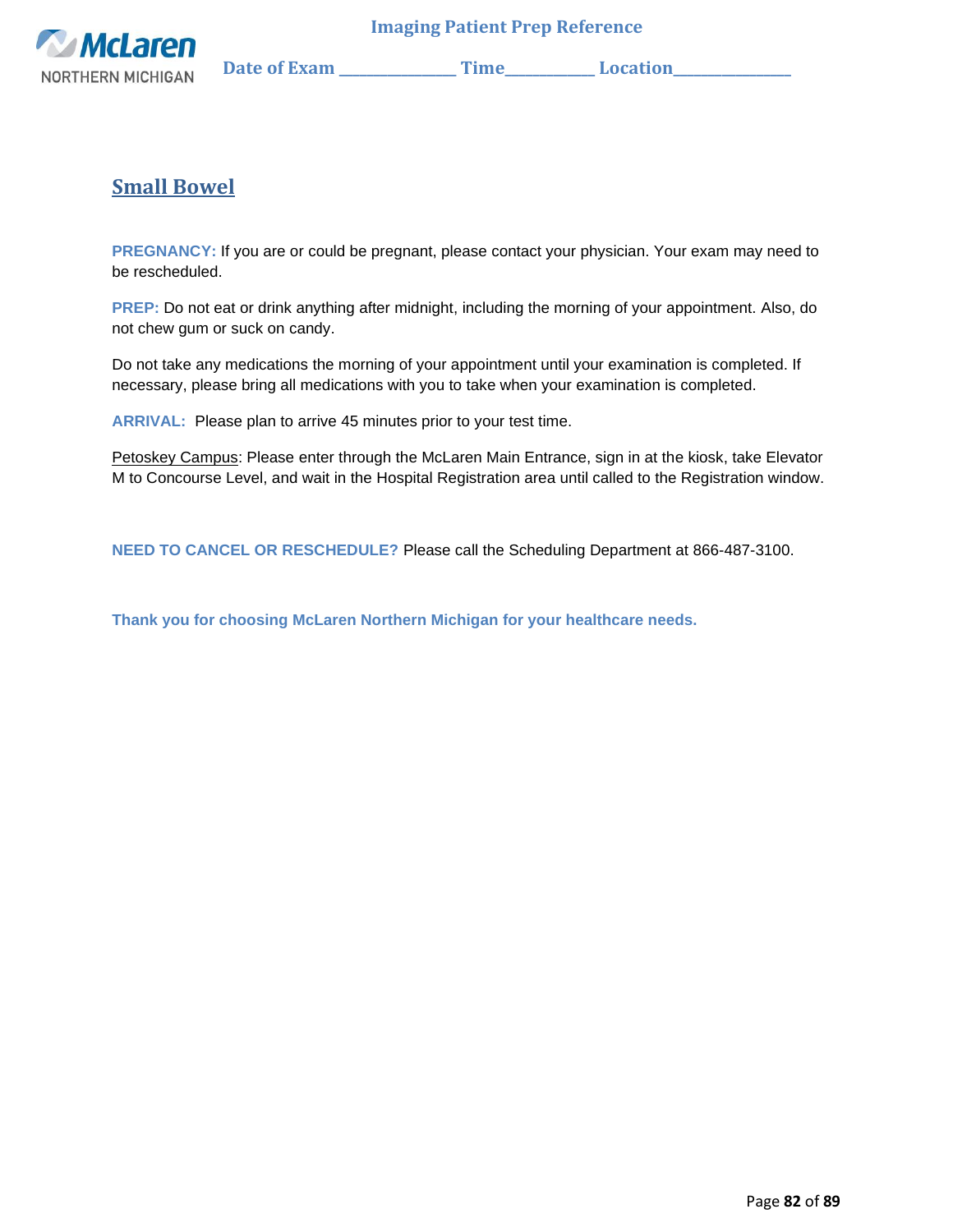

# **XR TMJ** (Temporo-Mandibular Joints)

**LOCATION:** This exam is to be scheduled in x-ray room 4 in the Imaging department on the main level.

**PREGNANCY:** If you are or could be pregnant, please contact your physician. Your exam may need to be rescheduled.

**PREP:** None

**ARRIVAL:** Arrive 45 minutes prior to your appointment.

Petoskey Campus: Please enter through the McLaren Main Entrance, sign in at the kiosk, take Elevator M to Concourse Level, and wait in the Hospital Registration area until called to the Registration window.

**NEED TO CANCEL OR RESCHEDULE?** Please call the Scheduling Department at 866-487-3100.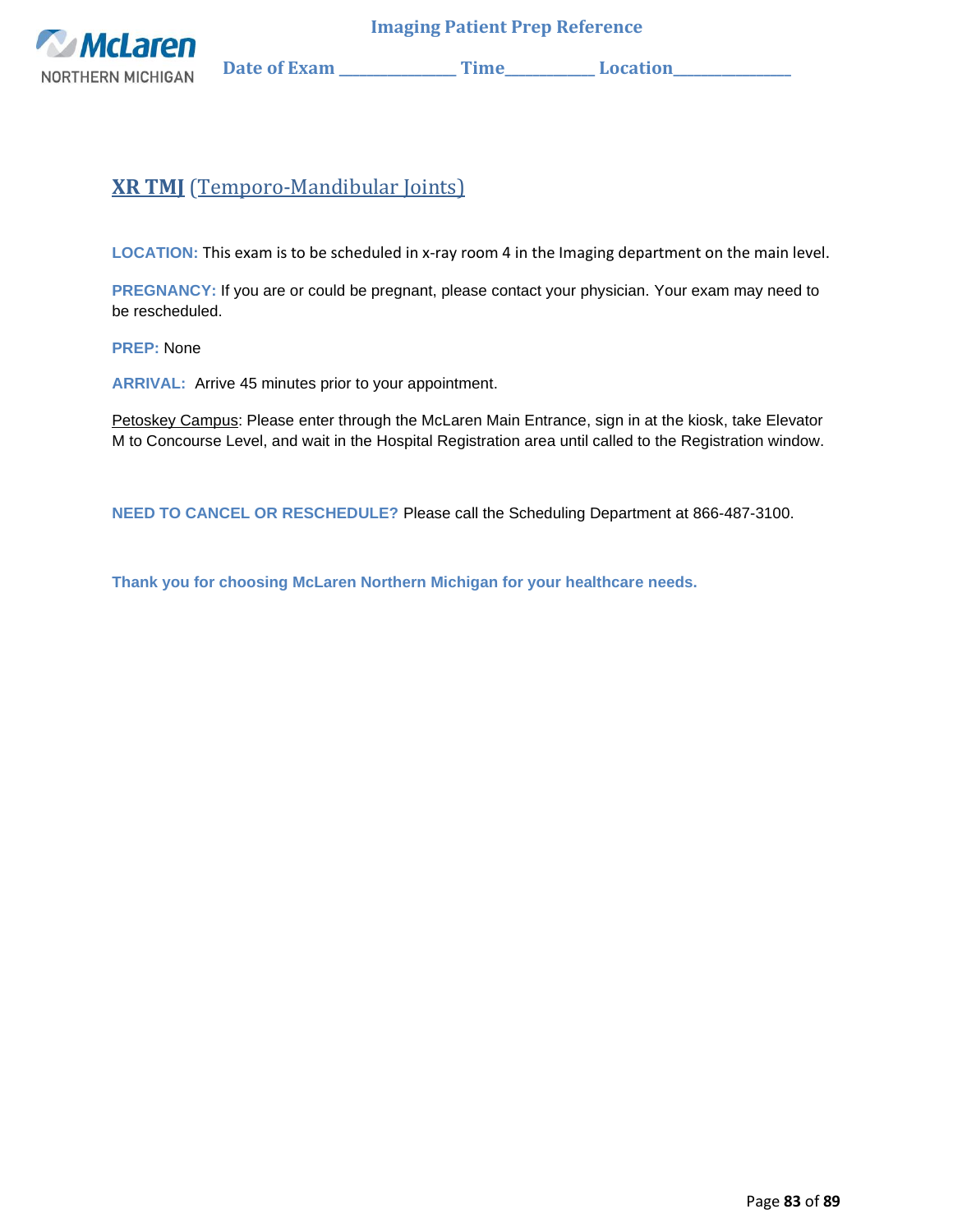

# **T-Tube Cholangiogram**

**PREP:** None

**ARRIVAL:** Arrive 45 minutes prior to your appointment.

Please enter through the McLaren Main Entrance, sign in at the kiosk, take Elevator M to Concourse Level, and wait in the Hospital Registration area until called to the Registration window.

#### **Precautions/Contraindications**

- ➢ **PREGNANCY:** If you are or could be pregnant, please contact your physician. Your exam may need to be rescheduled.
- ➢ **POOR RENAL (KIDNEY) FUNCTION:** Lab tests may be required.
- ➢ **ALLERGY:** If you have an allergic reaction to IODINE or IV CONTRAST contact your physician. You will need to be pre-medicated before having this exam.
- ➢ **DIABETIC PATIENTS:** If you are taking glucophage, glucovance, metaglip, metformin, actosplusmet, or avandamet do not take day of procedure or for 2 days after procedure.
- ➢ **BREAST FEEDING:** Patients that are breast feeding will not be allowed to do so for 48 hours after this procedure if you are given contrast material. It will take 48 hours for the contrast material to leave your body.

**NEED TO CANCEL OR RESCHEDULE?** Please call the Scheduling Department at 866-487-3100.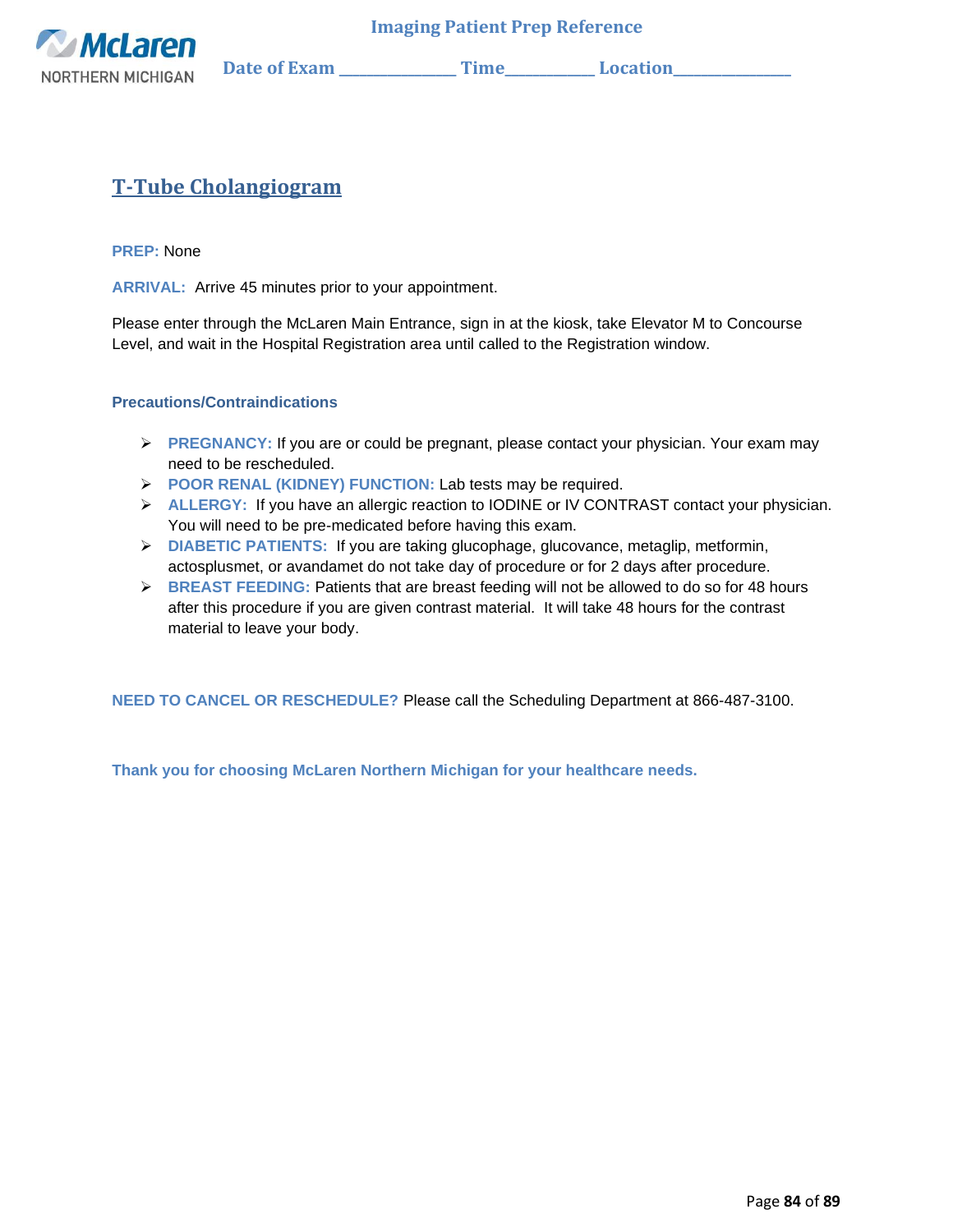

# **Upper GI**

**PREGNANCY:** If you are or could be pregnant, please contact your physician. Your exam may need to be rescheduled.

**PREP:** Do not eat or drink anything after midnight, including the morning of your appointment. Also, do not chew gum or suck on candy.

Do not take any medications the morning of your appointment until your examination is completed. If necessary, please bring all medications with you to take when your examination is completed.

**ARRIVAL:** Please plan to arrive 45 minutes prior to your test time.

Petoskey Campus: Please enter through the McLaren Main Entrance, sign in at the kiosk, take Elevator M to Concourse Level, and wait in the Hospital Registration area until called to the Registration window.

**POST PROCEDURE:** After this procedure you should take a laxative of your choice and drink plenty of liquids to help eliminate the barium. If you do not have a bowel movement within 3 days consult your family Physician.

**NEED TO CANCEL OR RESCHEDULE?** Please call the Scheduling Department at 866-487-3100.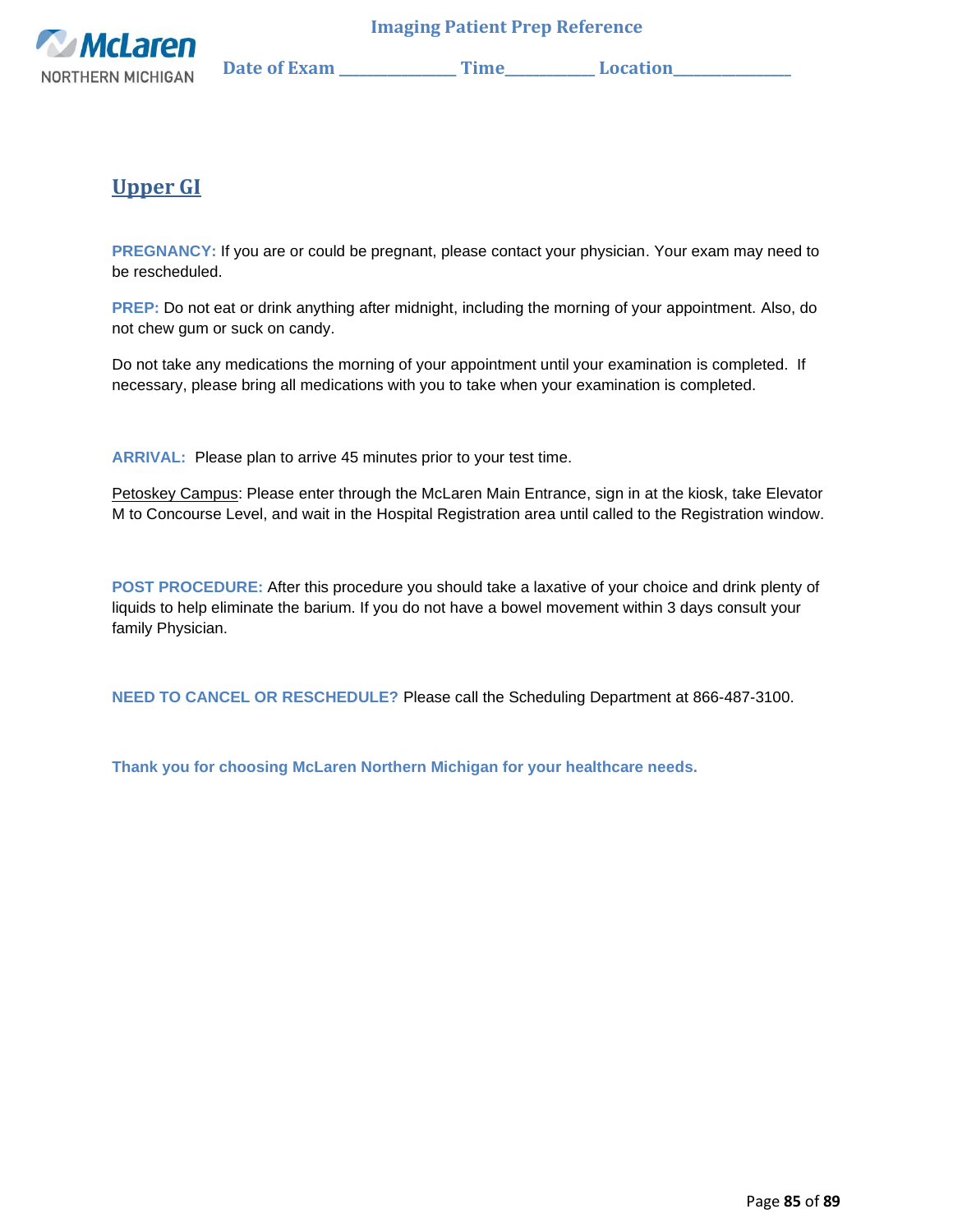

## **Loopogram**

**PREP:** None

**ARRIVAL:** Arrive 45 minutes prior to your appointment.

Please enter through the McLaren Main Entrance, sign in at the kiosk, take Elevator M to Concourse Level, and wait in the Hospital Registration area until called to the Registration window.

### **PRECAUTIONS AND CONTRAINDICATIONS:**

- ➢ **PREGNANCY:** If you are or could be pregnant, please contact your physician. Your exam may need to be rescheduled.
- ➢ **POOR RENAL (KIDNEY) FUNCTION:** Lab tests may be required.
- ➢ **ALLERGY:** If you have an allergic reaction to IODINE or IV CONTRAST contact your physician. You will need to be pre-medicated before having this exam.
- ➢ **DIABETIC PATIENTS:** If you are taking glucophage, glucovance, metaglip, metformin, actosplusmet, or avandamet do not take day of procedure or for 2 days after procedure.
- ➢ **BREAST FEEDING:** Patients that are breast feeding will not be allowed to do so for 48 hours after this procedure if you are given contrast material. It will take 48 hours for the contrast material to leave your body.

**NEED TO CANCEL OR RESCHEDULE?** Please call the Scheduling Department at 866-487-3100.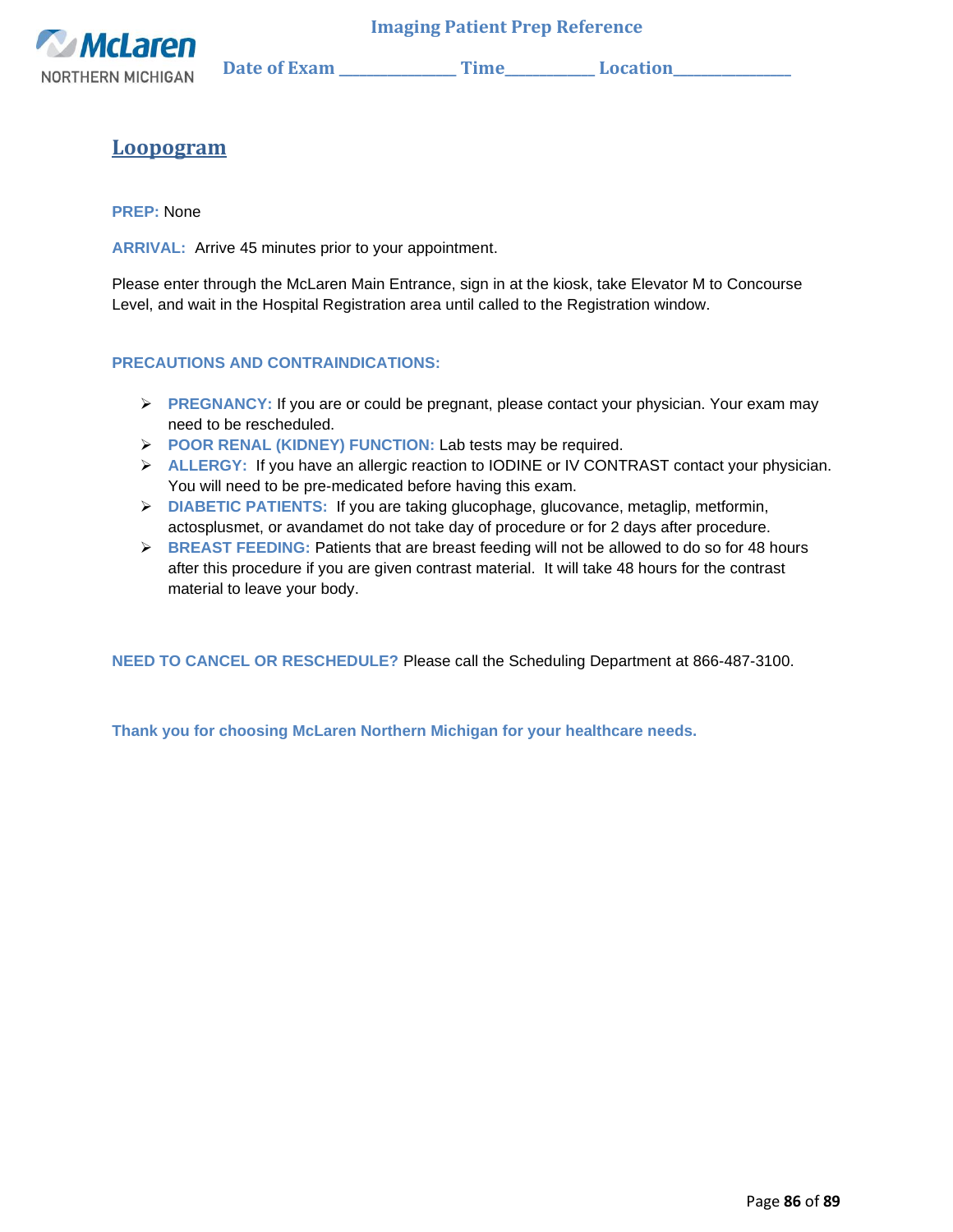

## **Upper GI and Small Bowel**

**PREGNANCY:** If you are or could be pregnant, please contact your physician. Your exam may need to be rescheduled.

**PREP:** Do not eat or drink anything after midnight, including the morning of your appointment. Also, do not chew gum or suck on candy.

Do not take any medications the morning of your appointment until your examination is completed. If necessary, please bring all medications with you to take when your examination is completed.

**ARRIVAL:** Please plan to arrive 30 minutes prior to your test time.

Petoskey Campus: Enter through the McLaren Main Entrance, sign in at the kiosk, take Elevator M to Concourse Level, and wait in the Hospital Registration area until called to the Registration window.

**POST PROCEDURE:** After this procedure you should take a laxative of your choice and drink plenty of liquids to help eliminate the barium. If you do not have a bowel movement within 3 days consult your family physician.

**NEED TO CANCEL OR RESCHEDULE?** Please call the Scheduling Department at 866-487-3100.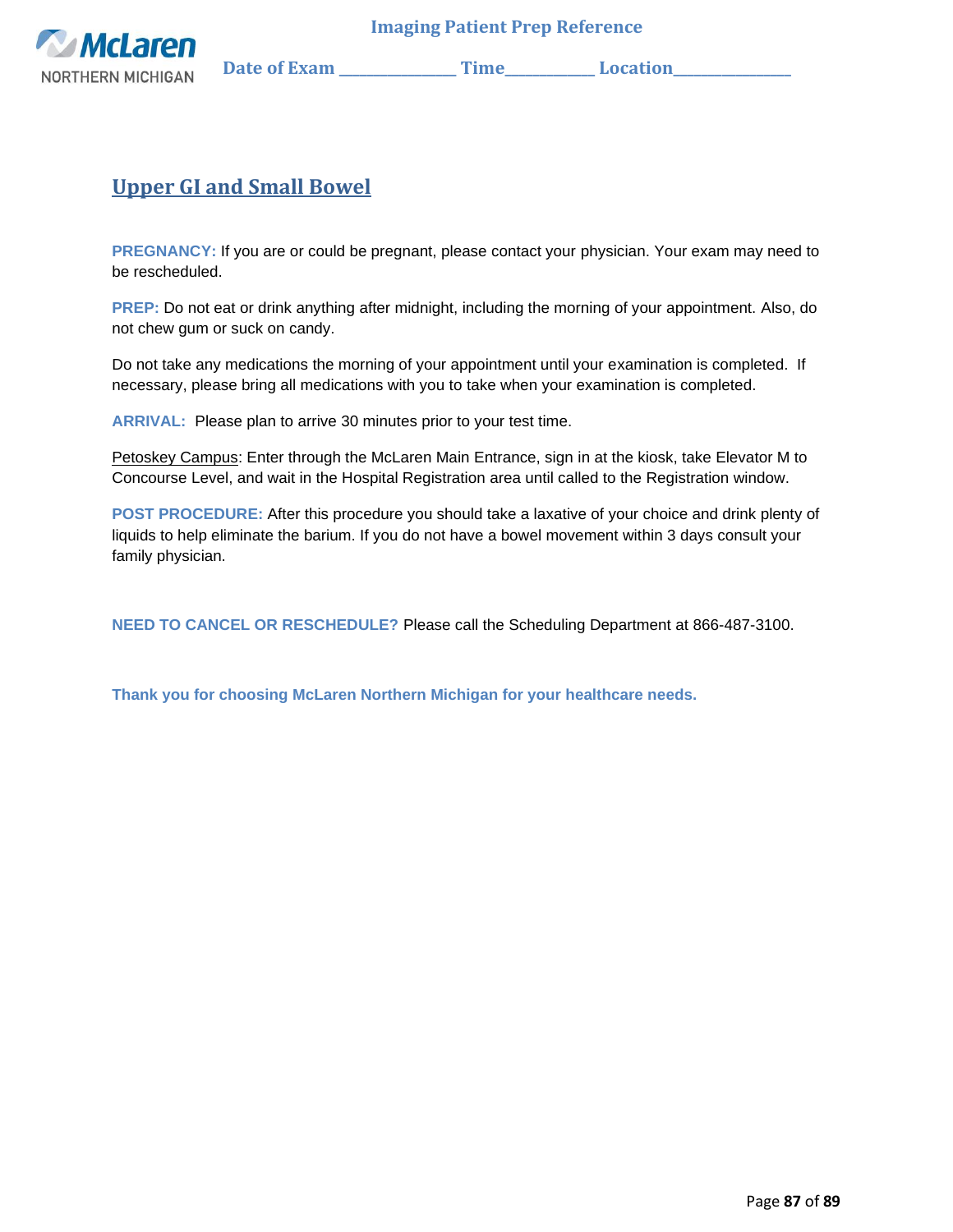

### **Venogram Lower Extremity**

**PREP:** Do not eat or drink anything 4 hours prior to your scheduled appointment time.

**ARRIVAL:** Arrive 45 minutes prior to your appointment time.

Enter through the McLaren Main Entrance, sign in at the kiosk, take Elevator M to Concourse Level, and wait in the Hospital Registration area until called to the Registration window.

#### **PRECAUTIONS AND CONTRAINDICATIONS:**

- ➢ **PREGNANCY:** If you are or could be pregnant, please contact your physician. Your exam may need to be rescheduled..
- ➢ **POOR RENAL (KIDNEY) FUNCTION:** Lab tests may be required.
- ➢ **ALLERGY:** If you have an allergic reaction to IODINE or IV CONTRAST contact your physician. You will need to be pre-medicated before having this exam.
- ➢ **DIABETIC PATIENTS:** If you are taking glucophage, glucovance, metaglip, metformin, actosplusmet, or avandamet do not take day of procedure or for 2 days after procedure.
- ➢ **BREAST FEEDING:** Patients that are breast feeding will not be allowed to do so for 48 hours after this procedure if you are given contrast material. It will take 48 hours for the contrast material to leave your body.

**NEED TO CANCEL OR RESCHEDULE?** Please call the Scheduling Department at 866-487-3100.